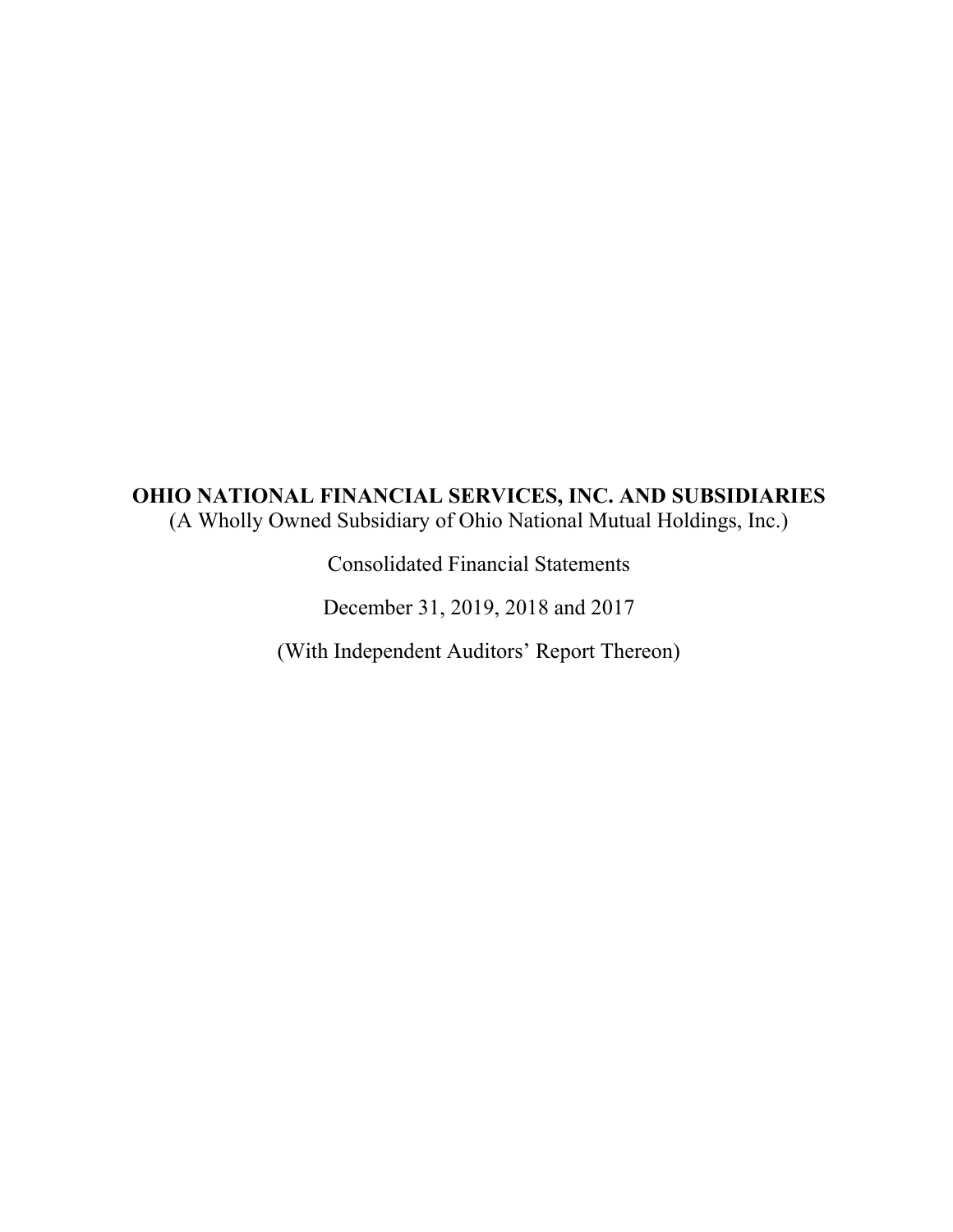

KPMG LLP Suite 500 191 West Nationwide Blvd. Columbus, OH 43215-2568

#### **Independent Auditors' Report**

The Board of Directors and Stockholder Ohio National Financial Services, Inc.:

We have audited the accompanying consolidated financial statements of Ohio National Financial Services, Inc. (a wholly owned subsidiary of Ohio National Mutual Holdings, Inc.), and its subsidiaries (collectively, the Company), which comprise the consolidated balance sheets as of December 31, 2019 and 2018, and the related consolidated statements of operations, comprehensive income (loss), changes in equity, and cash flows for each of the years in the three-year period ended December 31, 2019, and the related notes to the consolidated financial statements.

#### *Management's Responsibility for the Financial Statements*

Management is responsible for the preparation and fair presentation of these consolidated financial statements in accordance with U.S. generally accepted accounting principles; this includes the design, implementation, and maintenance of internal control relevant to the preparation and fair presentation of consolidated financial statements that are free from material misstatement, whether due to fraud or error.

#### *Auditors' Responsibility*

Our responsibility is to express an opinion on these consolidated financial statements based on our audits. We conducted our audits in accordance with auditing standards generally accepted in the United States of America. Those standards require that we plan and perform the audit to obtain reasonable assurance about whether the consolidated financial statements are free from material misstatement.

An audit involves performing procedures to obtain audit evidence about the amounts and disclosures in the consolidated financial statements. The procedures selected depend on the auditors' judgment, including the assessment of the risks of material misstatement of the consolidated financial statements, whether due to fraud or error. In making those risk assessments, the auditor considers internal control relevant to the entity's preparation and fair presentation of the consolidated financial statements in order to design audit procedures that are appropriate in the circumstances, but not for the purpose of expressing an opinion on the effectiveness of the entity's internal control. Accordingly, we express no such opinion. An audit also includes evaluating the appropriateness of accounting policies used and the reasonableness of significant accounting estimates made by management, as well as evaluating the overall presentation of the consolidated financial statements.

We believe that the audit evidence we have obtained is sufficient and appropriate to provide a basis for our audit opinion.

#### *Opinion*

In our opinion, the consolidated financial statements referred to above present fairly, in all material respects, the financial position of the Company as of December 31, 2019 and 2018, and the results of their operations and their cash flows for each of the years in the three-year period ended December 31, 2019, in accordance with U.S. generally accepted accounting principles.

KPMG LLP

Columbus, Ohio March 26, 2020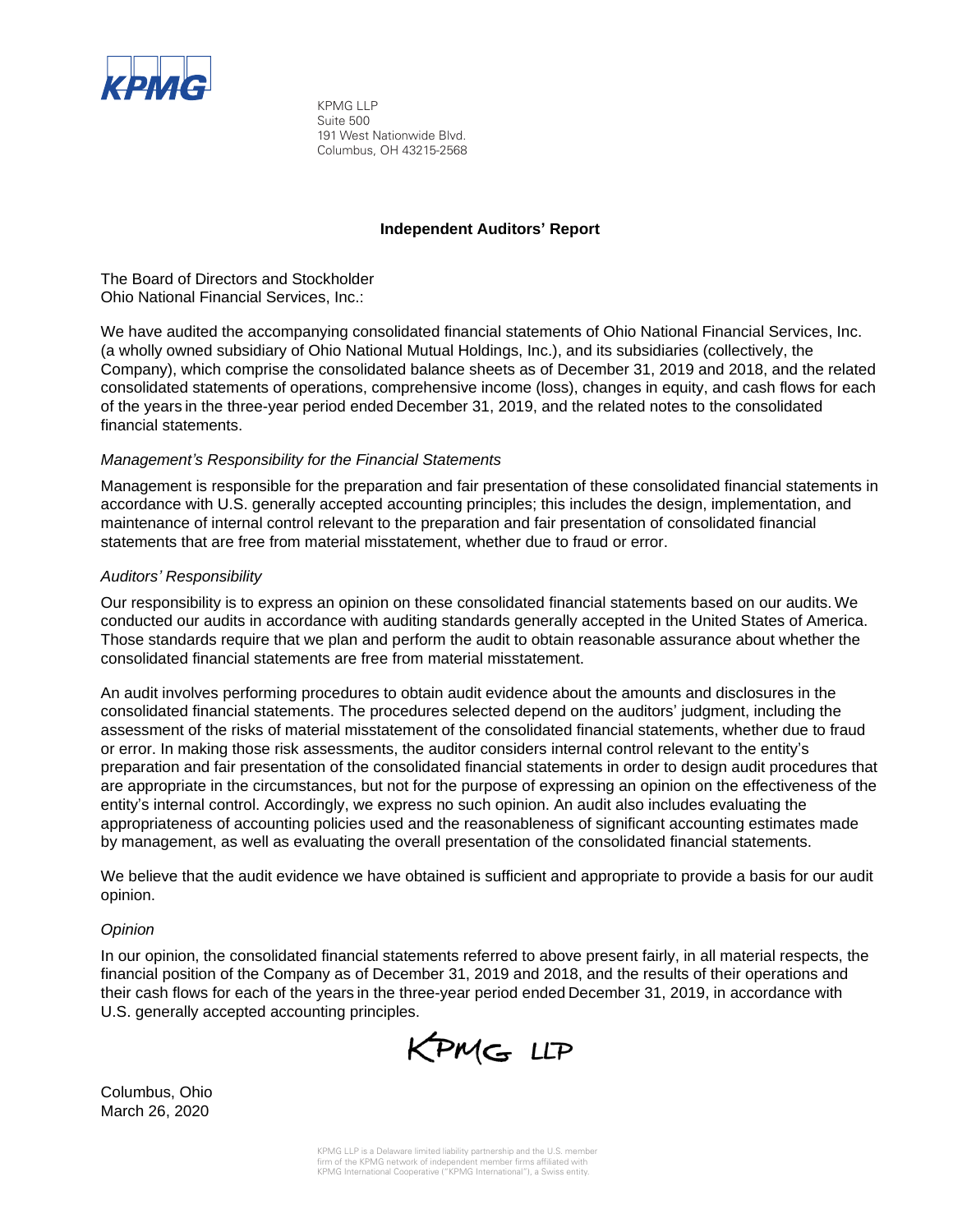(A Wholly Owned Subsidiary of Ohio National Mutual Holdings, Inc.)

Consolidated Balance Sheets

#### December 31, 2019 and 2018

(Dollars in thousands, except share amounts)

| 2019<br><b>Assets</b>                                                                                                      | 2018                |
|----------------------------------------------------------------------------------------------------------------------------|---------------------|
| Investments:                                                                                                               |                     |
| Securities available-for-sale, at fair value:                                                                              |                     |
| \$<br>Fixed maturity securities<br>9,745,959                                                                               | 11,606,009          |
| Fixed maturity securities on loan<br>238,652                                                                               | 303,757             |
| Trading securities, at fair value:                                                                                         |                     |
| Fixed maturity securities<br>160                                                                                           | 850                 |
| Equity securities, at fair value<br>40,468                                                                                 | 68,361              |
| Equity securities on loan, at fair value                                                                                   | 274                 |
| Mortgage loans on real estate, net<br>1,446,093<br>52,270                                                                  | 1,335,742<br>48,904 |
| Real estate, net<br>Policy loans<br>875,097                                                                                | 766,701             |
| Other long-term investments<br>272,204                                                                                     | 264,261             |
| Short-term investments securities lending collateral<br>246,578                                                            | 313,492             |
| Short-term investments<br>213,529                                                                                          | 170,146             |
| Total investments<br>13,131,010                                                                                            | 14,878,497          |
| 287,223<br>Cash and cash equivalents                                                                                       | 246,515             |
| Accrued investment income<br>77,849                                                                                        | 100,630             |
| Deferred policy acquisition costs<br>1,679,421                                                                             | 1,966,022           |
| Reinsurance recoverable<br>3,946,180                                                                                       | 2,111,698           |
| Reinsurance deposit asset<br>905,770                                                                                       |                     |
| Operating lease right-of-use assets<br>8,115                                                                               |                     |
| Other assets<br>386,324                                                                                                    | 359,138             |
| Federal and foreign income tax recoverable<br>17,715                                                                       | 26,525              |
| Assets held in separate accounts<br>19,926,103                                                                             | 19,489,189          |
| 40,365,710<br>Total assets<br>\$                                                                                           | 39,178,214          |
| <b>Liabilities and Equity</b>                                                                                              |                     |
| \$<br>Future policy benefits and claims<br>15,724,764                                                                      | 15,140,939          |
| Policyholders' dividend accumulations<br>32,964                                                                            | 34,266              |
| Other policyholder funds<br>170,779                                                                                        | 164,147             |
| Short-term borrowings<br>1,675                                                                                             | 91,586              |
| Long-term debt obligations (net of unamortized discount and debt issuance costs<br>of \$6,623 in 2019 and \$6,996 in 2018) |                     |
| 953,878                                                                                                                    | 853,504             |
| Deferred federal and foreign income taxes<br>139,253                                                                       | 106,315             |
| Operating lease liabilities<br>8,107                                                                                       |                     |
| Other liabilities<br>543,620                                                                                               | 519,945             |
| Payables for securities lending collateral<br>246,578                                                                      | 313,492             |
| Liabilities related to separate accounts<br>19,926,103                                                                     | 19,489,189          |
| <b>Total liabilities</b><br>37,747,721                                                                                     | 36,713,383          |
| Equity:                                                                                                                    |                     |
| Class B common stock, \$0.01 par value. Authorized 50,000,000                                                              |                     |
| 100<br>shares; issued and outstanding 10,000,000 shares                                                                    | 100                 |
| 9,492<br>Additional paid-in capital                                                                                        | 9,492               |
| Accumulated other comprehensive income<br>234,779                                                                          | 13,380              |
| Retained earnings<br>2,373,618                                                                                             | 2,441,859           |
| Total stockholder's equity<br>2,617,989                                                                                    | 2,464,831           |
| Total liabilities and equity<br>\$<br>40,365,710                                                                           | 39,178,214          |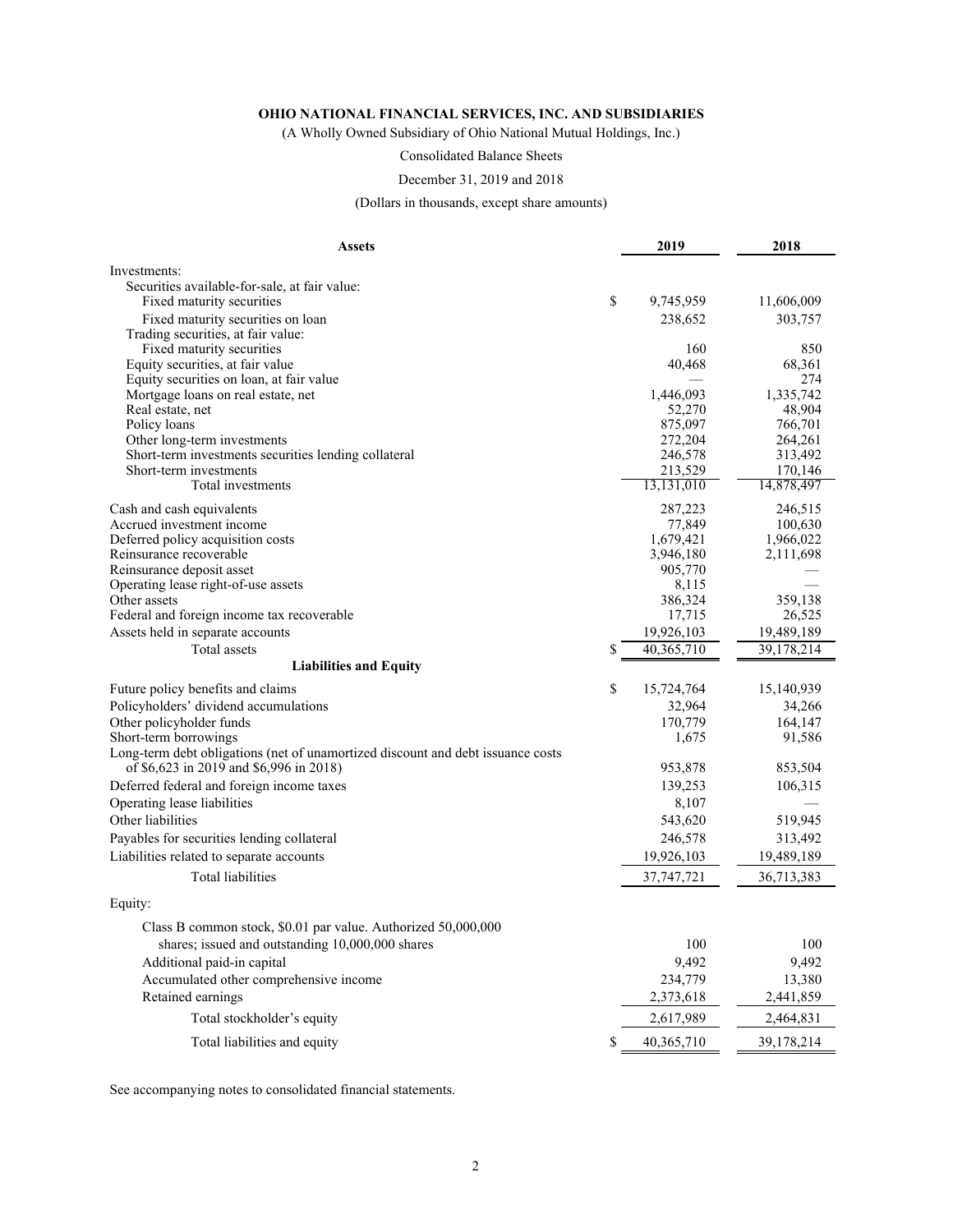(A Wholly Owned Subsidiary of Ohio National Mutual Holdings, Inc.)

#### Consolidated Statements of Operations

#### Years ended December 31, 2019, 2018 and 2017

#### (Dollars in thousands)

|                                                      | 2019            | 2018      | 2017       |
|------------------------------------------------------|-----------------|-----------|------------|
| Revenues:                                            |                 |           |            |
| Traditional life insurance premiums                  | \$<br>862,166   | 847,496   | 772,534    |
| Annuity premiums and charges                         | 445,085         | 571,784   | 523,958    |
| Universal life policy charges                        | 147,999         | 146,529   | 153,689    |
| Group life and health insurance premiums             | 113,099         | 100,632   | 89,399     |
| Accident and health insurance premiums               | 25,238          | 21,284    | 17,994     |
| Investment management fees                           | 45,181          | 51,452    | 30,438     |
| Change in value of trading securities                |                 |           | 2,449      |
| Change in value of trading fixed maturity securities | (4)             | (45)      |            |
| Change in value of equity securities                 | 4,819           | (7,208)   |            |
| Net investment income                                | 524,787         | 553,272   | 506,941    |
| Net realized gains (losses):                         |                 |           |            |
| Investment gains (losses):                           |                 |           |            |
| Total other-than-temporary impairment losses         |                 |           |            |
| on securities                                        | 2,426           | 2,312     | (4,778)    |
| Portion of impairment losses recognized in other     |                 |           |            |
| comprehensive income (loss)                          | (7,386)         | (4, 539)  | (11, 349)  |
| Net other-than-temporary impairment losses on        |                 |           |            |
| securities recognized in earnings                    | (4,960)         | (2,227)   | (16, 127)  |
| Realized gains, excluding other-than-temporary       |                 |           |            |
| impairment losses on securities                      | 215,334         | 5,293     | 12,924     |
| Total investment gains (losses)                      | 210,374         | 3,066     | (3,203)    |
| Derivative instruments                               | (154, 443)      | (6,000)   | (291, 294) |
| Loss on debt retirement                              | (10, 263)       |           |            |
| Other income                                         | 126,424         | 106,448   | 104,053    |
|                                                      | 2,340,462       | 2,388,710 | 1,906,958  |
| Benefits and expenses:                               |                 |           |            |
| Benefits and claims                                  | 1,578,810       | 1,491,281 | 1,332,550  |
| Provision for policyholders' dividends on            |                 |           |            |
| participating policies                               | 114,298         | 108,640   | 97,540     |
| Amortization of deferred policy acquisition costs    | 265,038         | 154,419   | 114,128    |
| Commissions, net                                     | 175,902         | 235,802   | 216,711    |
| Other operating costs and expenses                   | 307,494         | 331,586   | 324,417    |
|                                                      | 2,441,542       | 2,321,728 | 2,085,346  |
| (Loss) income before income taxes                    | (101,080)       | 66,982    | (178, 388) |
| Income taxes:                                        |                 |           |            |
| Current expense (benefit)                            | 991             | (896)     | (14, 942)  |
| Deferred benefit                                     | (34, 830)       | (5,056)   | (189, 720) |
|                                                      |                 |           |            |
|                                                      | (33,839)        | (5,952)   | (204, 662) |
| Net (loss) income                                    | \$<br>(67, 241) | 72,934    | 26,274     |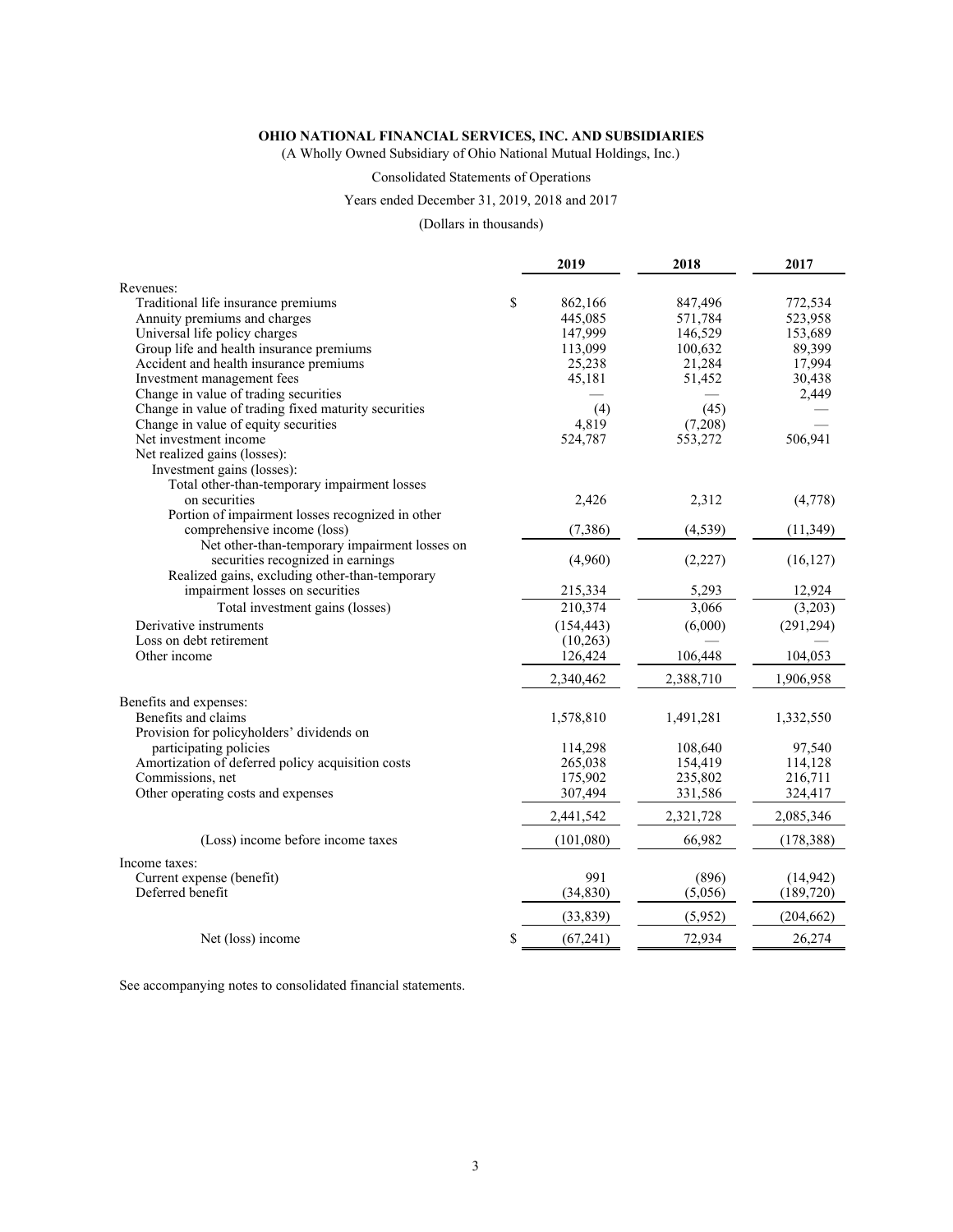#### **OHIO NATIONAL FINANCIAL SERVICES, INC. AND SUBSIDIARIES** (A Wholly Owned Subsidiary of Ohio National Mutual Holdings, Inc.

## Consolidated Statements of Comprehensive Income (Loss)

Years ended December 31, 2019, 2018 and 2017

#### (Dollars in thousands)

|                                                                                              | <b>Before</b><br>tax    | Tax<br>(expense)<br>benefit | After<br>tax                  |
|----------------------------------------------------------------------------------------------|-------------------------|-----------------------------|-------------------------------|
| 2019                                                                                         |                         |                             |                               |
| Net loss                                                                                     | \$                      |                             | (67,241)                      |
| Other comprehensive income, net of taxes:                                                    |                         |                             |                               |
| Foreign currency translation adjustment                                                      | (10,027)                |                             | (10,027)                      |
| Unrecognized net periodic benefit cost                                                       | (1,202)                 | 225                         | (977)                         |
| Unrealized gains (losses) on derivative instruments                                          | 299                     | (63)                        | 236                           |
| Net unrealized gains (losses) on securities available-for-sale                               |                         |                             |                               |
| arising during the period:                                                                   |                         |                             |                               |
| Securities available-for-sale                                                                | 649,764                 | (138, 885)                  | 510,879                       |
| Deferred acquisition costs<br>Future policy benefits and claims                              | (114, 252)<br>(61, 427) | 23,993<br>14,497            | (90, 259)<br>(46,930)         |
| Other policyholder funds                                                                     | 25,670                  | (5,391)                     | 20,279                        |
| Less:                                                                                        |                         |                             |                               |
| Net gains on securities available-for-sale                                                   |                         |                             |                               |
| realized during the period                                                                   | 207,982                 | (43, 682)                   | 164,300                       |
| Amortization of pension and other post-retirement benefits                                   | (3,162)                 | 664                         | (2, 498)                      |
| Total other comprehensive income                                                             | 284,005                 | (62,606)                    | 221,399                       |
| Total comprehensive income                                                                   |                         |                             | \$<br>154,158                 |
|                                                                                              |                         |                             |                               |
| 2018<br>Net income                                                                           | \$                      |                             | 72,934                        |
| Other comprehensive loss, net of taxes:                                                      |                         |                             |                               |
| Foreign currency translation adjustment                                                      | (17, 497)               |                             | (17, 497)                     |
| Unrecognized net periodic benefit cost                                                       | 9,402                   | (1, 975)                    | 7,427                         |
| Net unrealized gains (losses) on securities available-for-sale                               |                         |                             |                               |
| arising during the period:                                                                   |                         |                             |                               |
| Securities available-for-sale                                                                | (283, 637)              | 58,601                      | (225, 036)                    |
| Deferred acquisition costs                                                                   | 81,269                  | (17,067)                    | 64,202                        |
| Future policy benefits and claims                                                            | 38,534                  | (9,645)                     | 28,889                        |
| Other policyholder funds                                                                     | (17,990)                | 3,778                       | (14,212)                      |
| Less:                                                                                        |                         |                             |                               |
| Net gains on securities available-for-sale                                                   |                         |                             |                               |
| realized during the period                                                                   | 15,464                  | (3,290)                     | 12,174                        |
| Amortization of pension and other post-retirement benefits                                   | (4,059)                 | 852                         | (3,207)                       |
| Total other comprehensive income<br>Total comprehensive loss                                 | (201, 324)              | 36,130                      | (165, 194)<br>\$<br>(92, 260) |
|                                                                                              |                         |                             |                               |
| 2017                                                                                         |                         |                             |                               |
| Net income                                                                                   | \$                      |                             | 26,274                        |
| Other comprehensive income, net of taxes:                                                    |                         |                             |                               |
| Foreign currency translation adjustment                                                      | 11,459                  |                             | 11,459                        |
| Unrecognized net periodic benefit cost                                                       | (437)                   | (6,946)                     | (7, 383)                      |
| Net unrealized gains (losses) on securities available-for-sale<br>arising during the period: |                         |                             |                               |
| Securities available-for-sale                                                                | 86,818                  | 19,191                      | 106,009                       |
| Deferred acquisition costs                                                                   | (26, 819)               | (3,331)                     | (30, 150)                     |
| Future policy benefits and claims                                                            | (13,508)                | 2,542                       | (10,966)                      |
| Other policyholder funds                                                                     | 8,863                   | (617)                       | 8,246                         |
| Less:                                                                                        |                         |                             |                               |
| Net gains on securities available-for-sale                                                   |                         |                             |                               |
| realized during the period                                                                   | 21,420                  | (4, 733)                    | 16,687                        |
| Amortization of pension and other post-retirement benefits                                   | (4,009)                 | 842                         | (3,167)                       |
| Total other comprehensive income                                                             | 48,965                  | 14,730                      | 63,695                        |
| Stranded tax effects of the tax reform rate change, net                                      |                         | (33,329)                    | (33,329)                      |
| Total other comprehensive income                                                             | 48,965                  | (18, 599)                   | 30,366                        |
|                                                                                              |                         |                             |                               |
| Total comprehensive income                                                                   |                         |                             | \$<br>56,640                  |

1. As a result of the Tax Cuts and Jobs Act (tax reform) and in conjunction with the adoption of Accounting Standards Update (ASU) 2018-02, Income Statement – Reporting Comprehensive Income, Reclassifications of Certain Tax Effects from Accumulated Other Comprehensive Income, the Company applied new tax rates to the components of Other Comprehensive Income driven by the change in Accumulated Other Comprehensive Income and identified the stranded tax effects of the tax reform rate change in a single line in this table. See Note 4.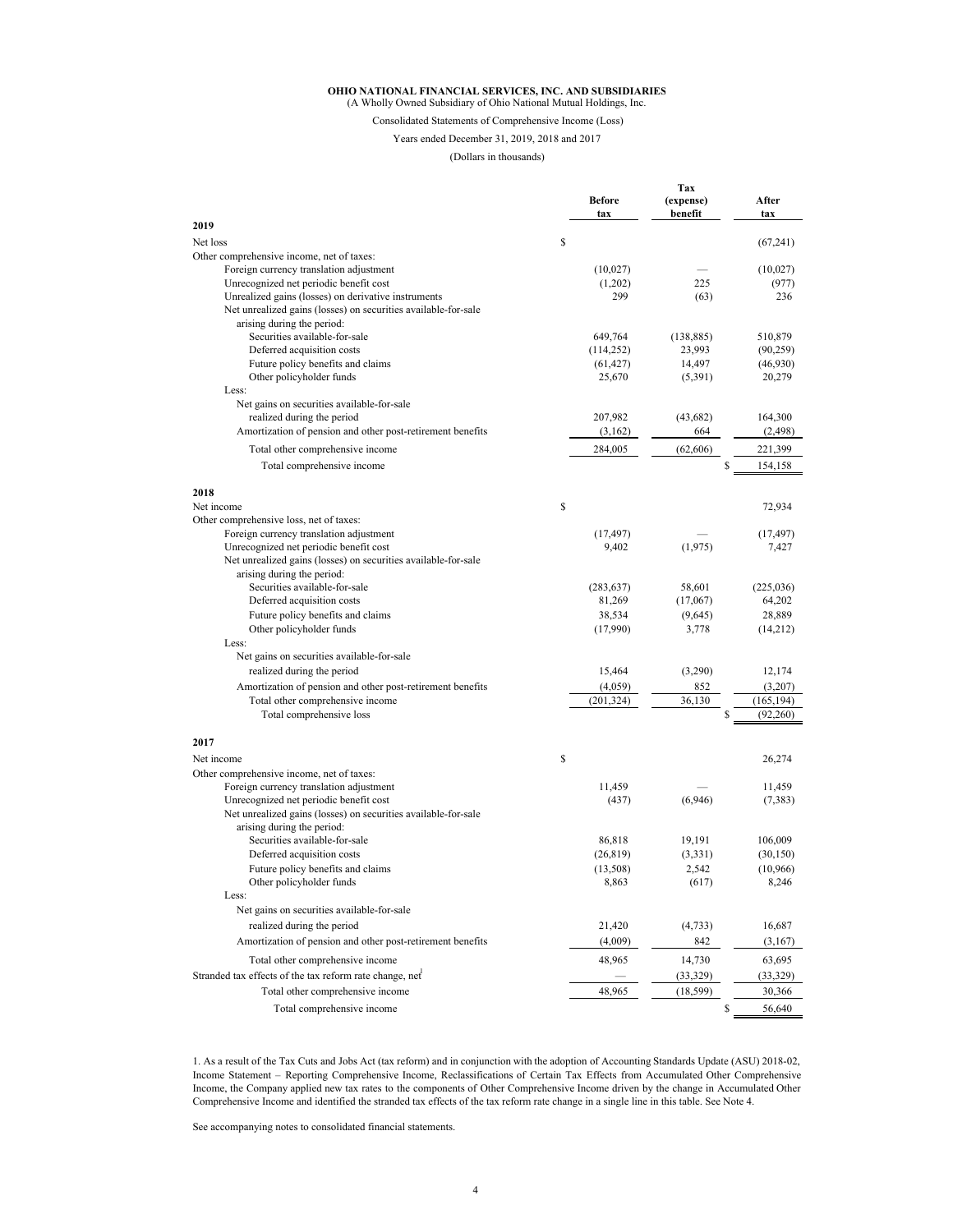(A Wholly Owned Subsidiary of Ohio National Mutual Holdings, Inc.)

Consolidated Statements of Changes in Equity

Years ended December 31, 2019, 2018 and 2017

(Dollars in thousands)

|                                                                                         | <b>Class B</b><br>common<br>stock | <b>Additional</b><br>paid-in<br>capital | Accumulated<br>other<br>comprehensive<br>income | <b>Retained</b><br>earnings | <b>Total</b><br>stockholder's<br>equity |
|-----------------------------------------------------------------------------------------|-----------------------------------|-----------------------------------------|-------------------------------------------------|-----------------------------|-----------------------------------------|
| Balance, December 31, 2016<br>\$                                                        | 100                               | 9,492                                   | 120,238                                         | 2,371,621                   | 2,501,451                               |
| Tax reform adjustment                                                                   |                                   |                                         | 33,329                                          | (33,329)                    |                                         |
| Dividends to stockholder                                                                |                                   |                                         |                                                 | (1,000)                     | (1,000)                                 |
| Comprehensive income:<br>Net income<br>Other comprehensive income                       |                                   |                                         | 30,366                                          | 26,274                      | 26,274<br>30,366                        |
| Total comprehensive income                                                              |                                   |                                         |                                                 |                             | 56,640                                  |
| Balance, December 31, 2017<br>Impact of adoption of ASU 2016-01*<br>Comprehensive loss: | 100                               | 9,492                                   | 183,933<br>(5,359)                              | 2,363,566<br>5,359          | 2,557,091                               |
| Net income                                                                              |                                   |                                         |                                                 | 72,934                      | 72,934                                  |
| Other comprehensive loss                                                                |                                   |                                         | (165, 194)                                      |                             | (165, 194)                              |
| Total comprehensive loss                                                                |                                   |                                         |                                                 |                             | (92,260)                                |
| Balance, December 31, 2018<br>Dividends to stockholder<br>Comprehensive income:         | 100                               | 9,492                                   | 13,380                                          | 2,441,859<br>(1,000)        | 2,464,831<br>(1,000)                    |
| Net loss<br>Other comprehensive income                                                  |                                   |                                         | 221,399                                         | (67,241)                    | (67,241)<br>221,399                     |
| Total comprehensive income                                                              |                                   |                                         |                                                 |                             | 154,158                                 |
| Balance, December 31, 2019                                                              | 100                               | 9,492                                   | 234,779                                         | 2,373,618                   | 2,617,989                               |

\*See Note 3 for futher detail.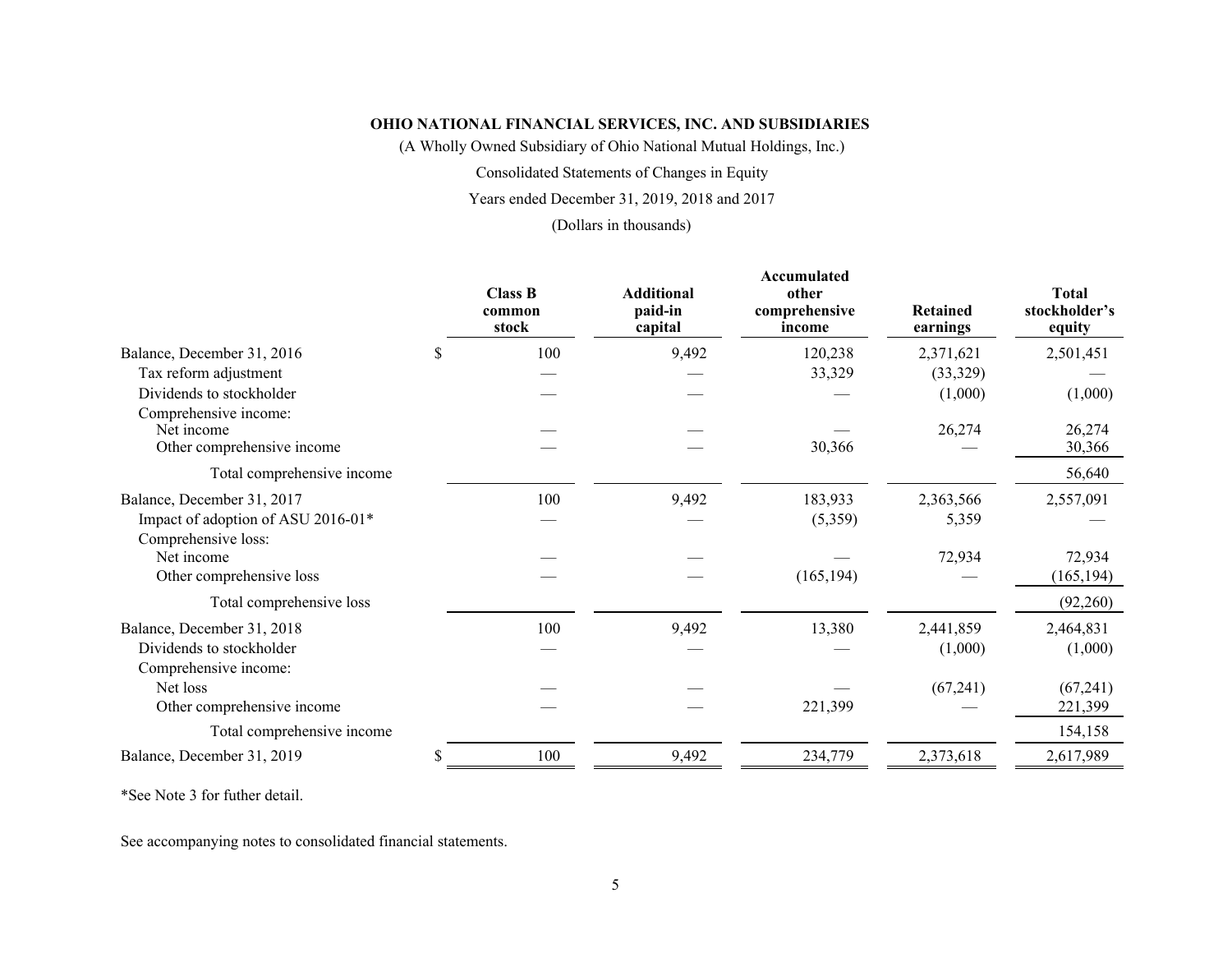(A Wholly Owned Subsidiary of Ohio National Mutual Holdings, Inc.)

#### Consolidated Statements of Cash Flows

Years ended December 31, 2019, 2018 and 2017

(Dollars in thousands)

|                                                                                                                        | 2019            | 2018            | 2017        |
|------------------------------------------------------------------------------------------------------------------------|-----------------|-----------------|-------------|
| Cash flows from operating activities:                                                                                  |                 |                 |             |
| Net (loss) income                                                                                                      | \$<br>(67, 241) | 72,934          | 26,274      |
| Adjustments to reconcile net (loss) income to net cash provided                                                        |                 |                 |             |
| by operating activities:                                                                                               |                 |                 |             |
| Interest credited to policyholder account values                                                                       | 249,426         | 236,964         | 226,986     |
| Universal life and investment-type product policy fees                                                                 | (406, 228)      | (415, 644)      | (404, 182)  |
| Capitalization of deferred policy acquisition costs                                                                    | (156, 827)      | (231,828)       | (235,076)   |
| Amortization of deferred policy acquisition costs                                                                      | 265,038         | 154,419         | 114,128     |
| Amortization and depreciation                                                                                          | 24,996          | 26,463          | 11,377      |
| Net realized (gains) losses on investments, derivative instruments and debt retirement                                 | (45,668)        | 2,934           | 294,497     |
| Change in value of trading securities                                                                                  |                 |                 | (2, 449)    |
| Change in value of trading fixed maturity securities                                                                   | 4               | 45              |             |
| Change in value of equity securities                                                                                   | (4, 819)        | 7,208           |             |
| Deferred income tax benefit                                                                                            | (34, 830)       | (5,056)         | (189, 720)  |
| Decrease (increase) in accrued investment income                                                                       | 22,781          | (6,300)         | (3,408)     |
| Increase in operating lease right-of-use assets                                                                        | (8, 115)        |                 |             |
| (Increase) decrease in other assets and reinsurance recoverable                                                        | (106, 133)      | (67, 744)       | 44,312      |
| Increase in policyholder liabilities                                                                                   | 602,004         | 787,915         | 524,368     |
| Increase in policyholders' dividend accumulations                                                                      |                 |                 |             |
| and other funds                                                                                                        | 11,258          | 25.613          | 13,836      |
| Decrease (increase) in federal and foreign income tax recoverable                                                      | 8,810           | 1,266           | (6,697)     |
| Increase in operating lease liabilities                                                                                | 8,107           |                 |             |
| Increase in other liabilities                                                                                          | 1,677           | 7,721           | 90,817      |
| Other, net                                                                                                             | 418             | (3,265)         | (4,702)     |
| Net cash provided by operating activities                                                                              | 364,658         | 593,645         | 500,361     |
| Cash flows from investing activities:                                                                                  |                 |                 |             |
| Proceeds from maturity of fixed maturity available-for-sale securities                                                 | 212,081         | 368,308         | 249,676     |
| Proceeds from sales, calls, redemptions, prepayments, and paydowns                                                     |                 |                 |             |
| of fixed maturity available-for-sale securities                                                                        | 1,235,043       | 1,082,932       | 920.959     |
| Proceeds from sale of equity securities                                                                                | 62,603          | 40,578          | 37,516      |
| Proceeds from maturity of fixed maturity held-to-maturity securities                                                   |                 |                 | 52,445      |
| Proceeds from sales, calls, redemptions, prepayments, and paydowns                                                     |                 |                 |             |
| of fixed maturity held-to-maturity securities                                                                          |                 |                 | 73,862      |
| Proceeds from repayment of mortgage loans on real estate                                                               | 166,304         | 203,250         | 218,756     |
| Proceeds from sale of real estate                                                                                      | 5,706           | 4,141           | 7,639       |
| Cost of fixed maturity available-for-sale securities acquired                                                          | (1,720,935)     | (2,770,215)     | (1,685,123) |
| Cost of equity securities acquired                                                                                     | (31,207)        | (33, 377)       | (26, 556)   |
| Cost of fixed maturity held-to-maturity securities acquired                                                            |                 |                 | (172, 597)  |
| Cost of mortgage loans on real estate acquired                                                                         | (281,005)       | (271, 261)      | (267, 233)  |
| Cost of real estate acquired                                                                                           | (7,247)         | (3,116)         | (2,201)     |
| Cost of property, plant and equipment acquired                                                                         | (13,674)        | (11,896)        |             |
| Derivative (payments) receipts, net                                                                                    | (64, 807)       | (60, 355)       | (239,061)   |
| Change in payables for securities lending collateral, net                                                              | (66, 914)       | 303,811         | (264,799)   |
| Net (increase) decrease in short-term investments                                                                      | (45,600)        | (60, 723)       | (18,014)    |
| Change in policy loans, net                                                                                            | (108, 800)      | (102, 873)      | (84, 593)   |
| Change in payable for securities and mortgage loans on real estate<br>Company owned life insurance settlement proceeds | 2,668           | (17, 842)<br>98 |             |
| Change in other invested assets, net                                                                                   | 73,313          | (27, 350)       | (68, 226)   |
| Net cash used in investing activities                                                                                  | (582, 471)      | (1,355,890)     | (1,267,550) |
|                                                                                                                        |                 |                 |             |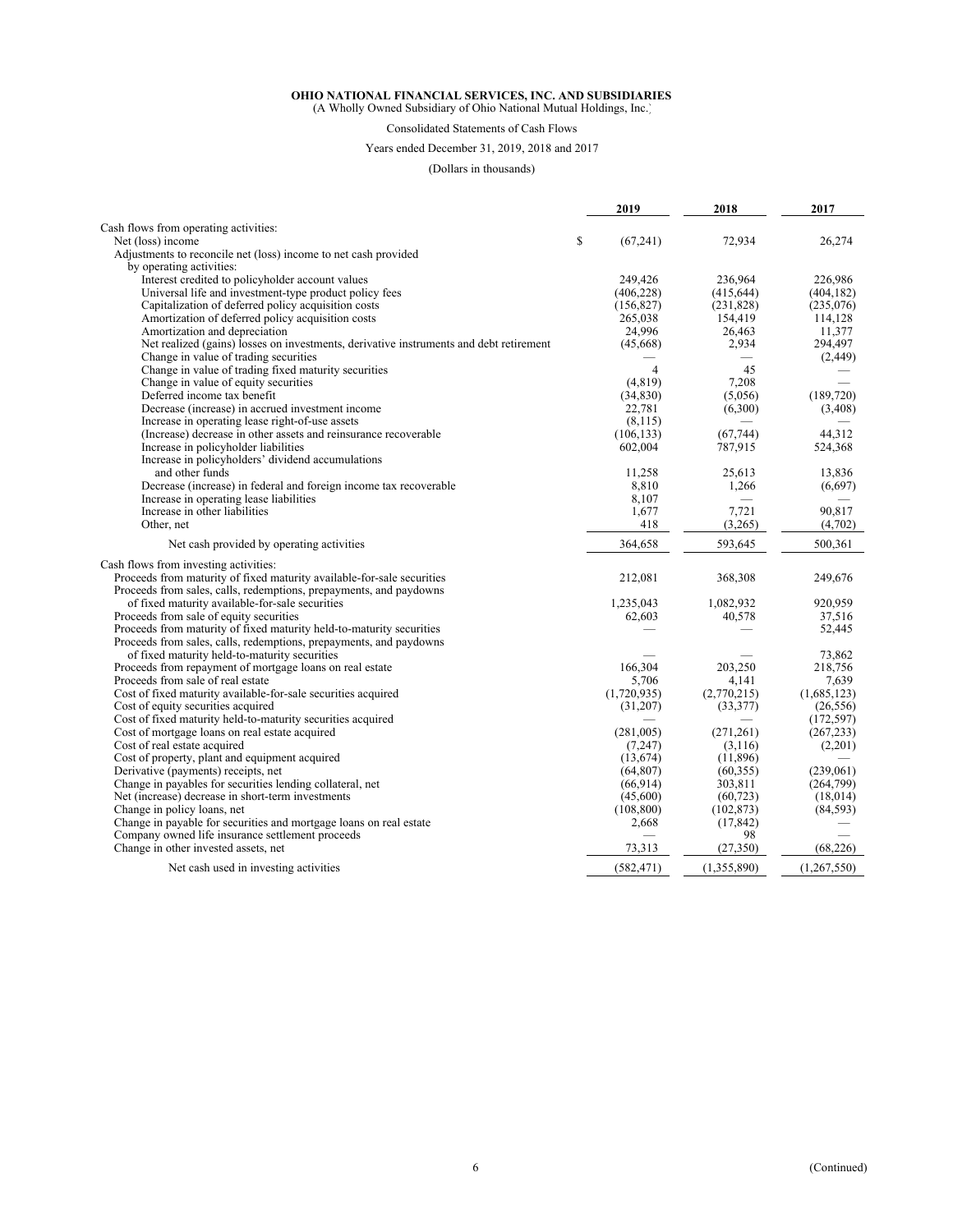(A Wholly Owned Subsidiary of Ohio National Mutual Holdings, Inc.)

#### Consolidated Statements of Cash Flows (Continued)

#### Years ended December 31, 2019, 2018 and 2017

(Dollars in thousands)

|                                                                                 | 2019           | 2018       | 2017        |
|---------------------------------------------------------------------------------|----------------|------------|-------------|
| Cash flows from financing activities:                                           |                |            |             |
| Universal life and investment product account deposits                          | \$<br>606,197  | 1,826,006  | 1,870,514   |
| Universal life and investment product account withdrawals                       | (440, 231)     | (953, 230) | (1,370,612) |
| Change in reinsurance deposit asset                                             | 32,483         |            |             |
| Dividends paid to parent                                                        | (1,000)        |            | (1,000)     |
| Change in short-term borrowings                                                 | (89,958)       | 147        | 76,439      |
| Other financing activities                                                      | (3,836)        | 10,687     | 15,856      |
| Issuance of notes payable                                                       | 399,248        |            |             |
| Repayment of notes payable                                                      | (310, 263)     |            |             |
| Net cash provided by financing activities                                       | 192,640        | 883,610    | 591,197     |
| Foreign currency translation adjustment                                         | (1,033)        | (1, 554)   | 617         |
| Net (decrease) increase in cash and cash equivalents                            | (26, 206)      | 119,811    | (175, 375)  |
| Cash and cash equivalents, beginning of period                                  | 560,007        | 440,196    | 615,571     |
| Cash and cash equivalents, end of period                                        | 533,801        | 560,007    | 440,196     |
| Supplemental disclosures:                                                       |                |            |             |
| Federal income tax (received) paid                                              | \$<br>(9, 924) | 2,063      | 9,716       |
| Interest paid                                                                   | 69,761         | 62,318     | 58,423      |
| Reinsurance funds withheld embedded derivative liability change                 | 191            | 20         |             |
| Non-cash consideration for reinsurance recoverable                              | 1,858,332      |            |             |
| Non-cash consideration for available-for-sale bonds transferred for reinsurance | (2,796,585)    |            |             |
| Non-cash consideration for reinsurance deposit asset                            | 938,253        |            |             |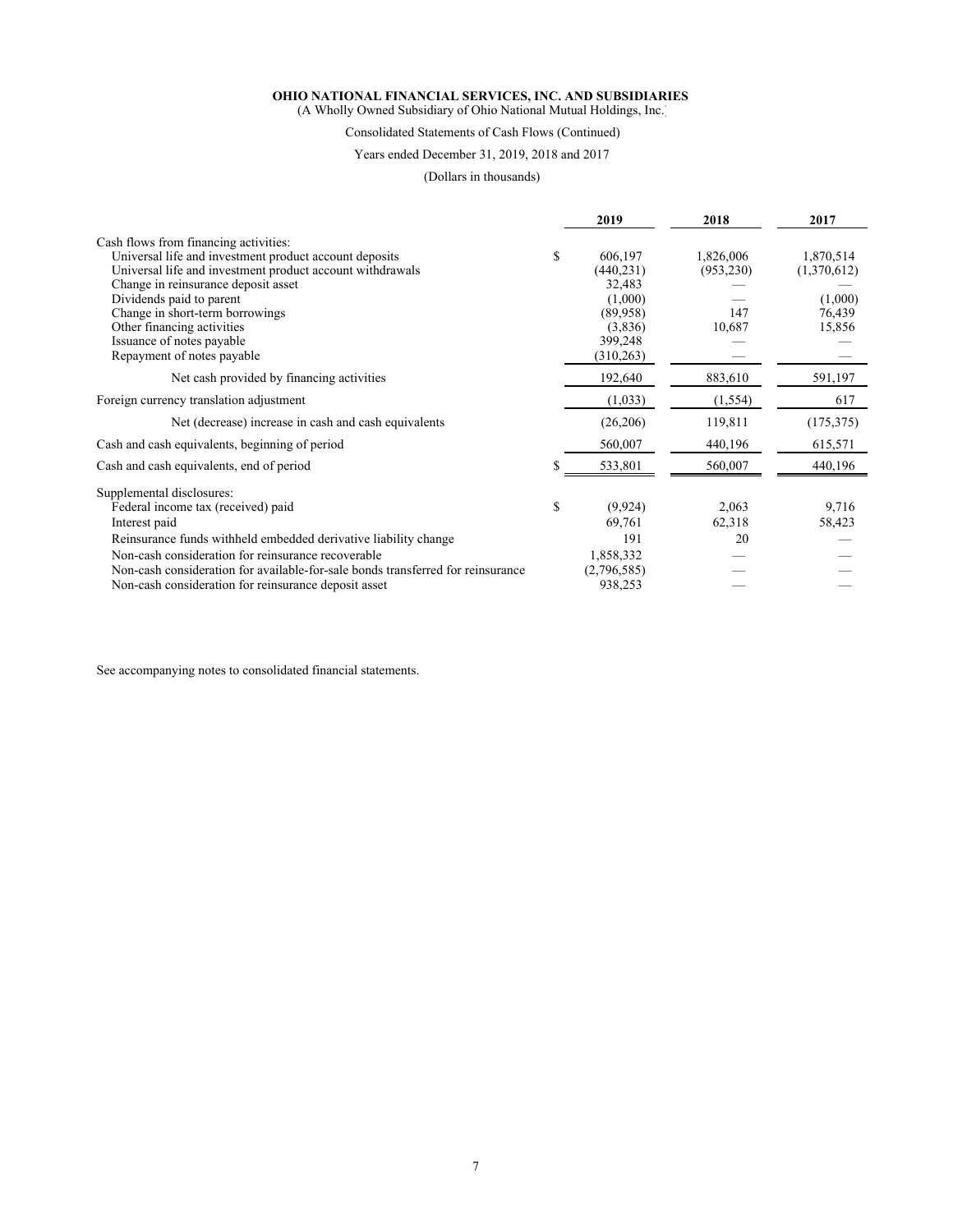(A Wholly Owned Subsidiary of Ohio National Mutual Holdings, Inc.)

#### Notes to Consolidated Financial Statements

#### December 31, 2019, 2018 and 2017

(Dollars in thousands)

#### **(1) Organization and Business Description**

#### *Organization*

Ohio National Financial Services, Inc. is a stock holding company wholly owned by Ohio National Mutual Holdings, Inc. ("ONMH"). Ohio National Financial Services, Inc. owns 100% of The Ohio National Life Insurance Company ("ONLIC"), a life insurance subsidiary, and Sycamore Re, Ltd. ("SYRE"), a special purpose financial captive life insurance company.

In 1998, ONLIC became a stock company under provisions of Sections 3913.25 to 3913.38 of the Ohio Revised Code relating to mutual holding companies. ONLIC owns 100% of Ohio National Life Assurance Corporation ("ONLAC"), a stock life insurance subsidiary, National Security Life and Annuity Company ("NSLAC"), a stock life insurance subsidiary, Montgomery Re, Inc. ("MONT"), a special purpose financial captive life insurance company, Kenwood Re, Inc. ("KENW"), a special purpose financial captive life insurance company, Camargo Re Captive, Inc. ("CMGO"), a special purpose financial captive life insurance company, Sunrise Captive Re, LLC ("SUNR"), an Ohio authorized reinsurer, Ohio National Equities, Inc. ("ONEQ"), a broker dealer registered under the Securities and Exchange Commission Act of 1934, and The O.N. Equity Sales Company ("ONESCO"), a broker dealer registered under the Securities and Exchange Commission Act of 1934.

SYRE owns 100% of a Delaware holding company, ON Foreign Holdings, LLC ("ONFH"), which owns 100% of Ohio National International Holdings Cooperatief U.A. ("ONIH"), a Dutch holding company. ONIH owned 100% of ON Netherlands Holdings B.V. ("ONNH"), a Dutch holding company. Effective December 27, 2019, ONIH was merged into ONNH, with ONNH being the surviving entity. As the transaction was between entities under common control, the operations of ONIH were transferred to ONNH at carrying value and, as such, there was no financial statement impact as a result of this transaction. ONNH owns Ohio National Seguros de Vida S.A. ("ONSP"), a Peruvian insurance company, and ON Global Holdings, SMLLC ("ONGH"), a Delaware holding company. ONNH owns 100% of O.N. International do Brasil Participacoes, Ltda. ("OHIO"), which was formed to hold the equity method investment made when the Company entered into a 50% joint venture agreement with a Brazilian insurance company. Effective September 30, 2019, ONSA issued additional common equity shares to ONNH in exchange for a capital contribution of \$5,283. ONGH now owns 92% of ONSA and ONNH owns 8%. Prior to this transaction, ONGH owned 100% of Ohio National Sudamerica S.A. ("ONSA"), a Chilean holding company. ONSA owns 100% of Ohio National Seguros de Vida S.A. ("ONSV"), a Chilean insurance company.

Ohio National Financial Services, Inc. and its subsidiaries are collectively referred to as "ONFS" or the "Company".

#### *Business*

ONLIC and ONLAC are life and health (disability) insurers licensed in 49 states, the District of Columbia and Puerto Rico. ONLIC and ONLAC offered a full range of life, disability, and annuity products through independent agents and other distribution channels and are subject to competition from other insurers throughout the United States. The Company announced on September 6, 2018 that it will exclusively focus on growing its life insurance and disability insurance product lines going forward. The decision follows a comprehensive strategic review of the Company's businesses, taking into account the continuously changing regulatory landscape, the sustained low interest rate environment, and the increasing cost of doing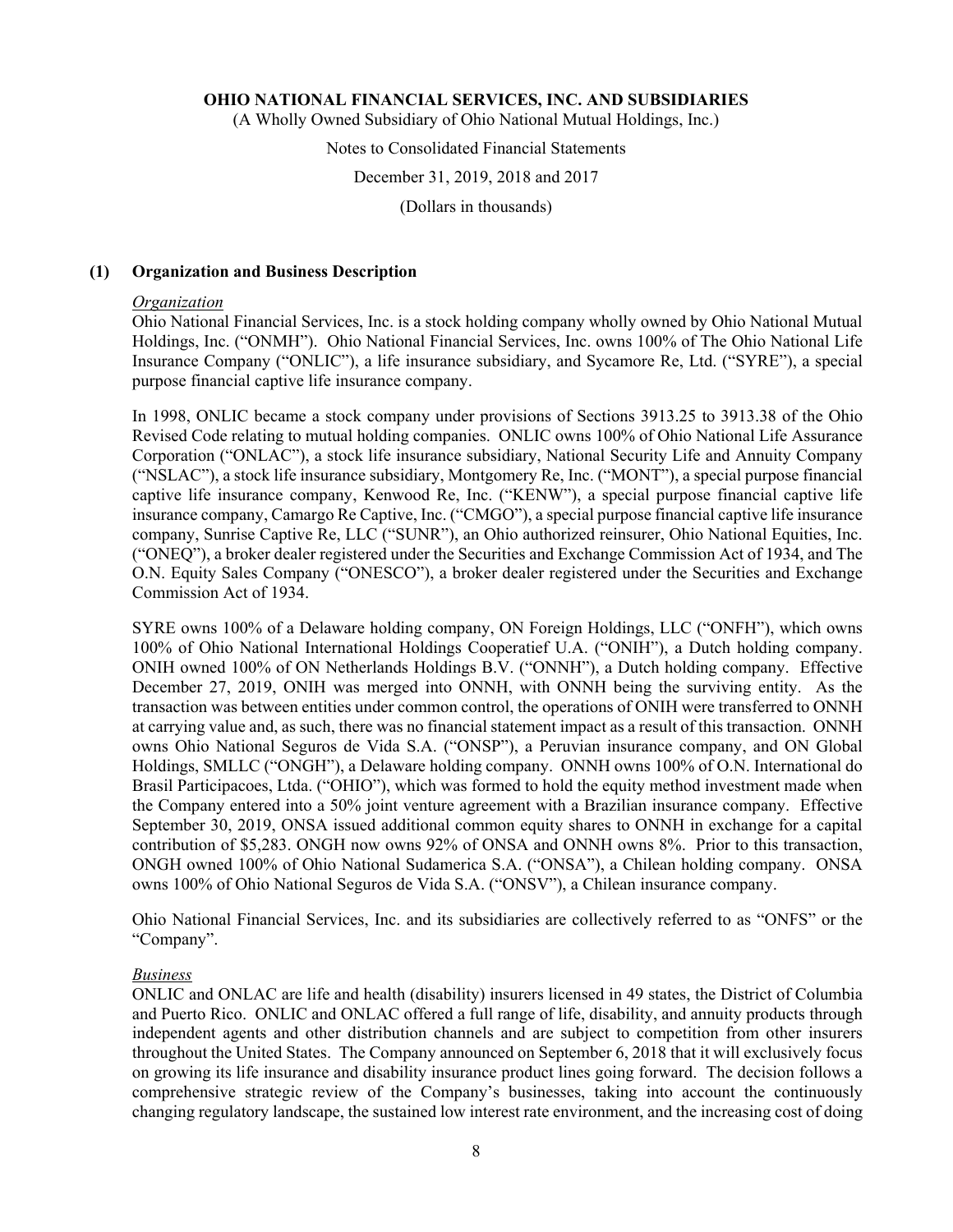(A Wholly Owned Subsidiary of Ohio National Mutual Holdings, Inc.)

## Notes to Consolidated Financial Statements

#### December 31, 2019, 2018 and 2017

(Dollars in thousands)

business, as well as growth opportunities and the Company's competitive strengths. Effective September 15, 2018, the Company is no longer accepting applications for annuities or new retirement plans, while continuing to service and support existing clients in both product lines.

In 2018, ONLIC offered certain variable annuity policyholders with the guaranteed minimum income benefit ("GMIB") rider the opportunity to exchange that policy and associated rider for a fixed indexed annuity policy with an enhanced guaranteed lifetime withdrawal benefit ("GLWB") rider. More than \$500,000 in account value was exchanged under this program.

Additionally, in late 2018 and into 2019, the Company offered to buy-back certain variable annuity policies from policyholders with the GMIB rider. The Company paid approximately \$115,000 and \$58,000 related to the buy-back during 2019 and 2018, respectively, which is included in benefits and claims on the corresponding statements of operations.

NSLAC is licensed in 17 states and the District of Columbia and services an existing portfolio of variable annuity products. Effective March 16, 2018, NSLAC no longer actively markets or issues new individual variable annuity business, which currently represents the majority of NSLAC's inforce contracts and policies.

ONLIC, ONLAC and NSLAC are subject to regulation by the insurance departments of states in which they are licensed and undergo periodic examinations by those departments.

SYRE reinsured certain fixed indexed annuity and variable annuity-related risks for ONLIC. The variable annuity reinsurance agreement covered living benefits and death benefits sold only with or as a part of such living benefit riders. During 2019, ONLIC recaptured the majority of variable annuity-related risks, and reinsured them with SUNR. SUNR retrocedes the risks related to GMIB variable annuity contracts to SYRE. The effects of these transactions have no impact on the Company's financial statements, as they eliminate in consolidation.

SUNR was capitalized in 2018 and was approved on January 9, 2019 by the Ohio Department of Insurance to begin assuming contracts written by ONLIC, effective April 1, 2019.

MONT engages in the business of reinsuring term life insurance and certain death benefit guarantee universal life policies with affiliated companies. KENW and CMGO engage in the business of reinsuring term life insurance with affiliated companies.

ONEQ earns revenue by retaining a sales load from the sale of variable life insurance contracts on behalf of ONLAC and variable annuity contracts, fixed annuity contracts and fixed indexed annuity contracts on behalf of ONLIC, to unrelated third party broker dealers under distribution agreements with ONLAC and ONLIC. ONESCO earns commissions and fees from sales of variable life contracts under a distribution agreement with ONLAC and annuity contracts under a distribution agreement with ONLIC as well as commissions and fees related to sales of unaffiliated products.

ONSV provides insurance and other retirement products to the Chilean market. ONSP provides death, survival and disability insurance in the Peruvian Social Security System. The Brazilian joint venture provides insurance and other retirement products to the Brazilian market.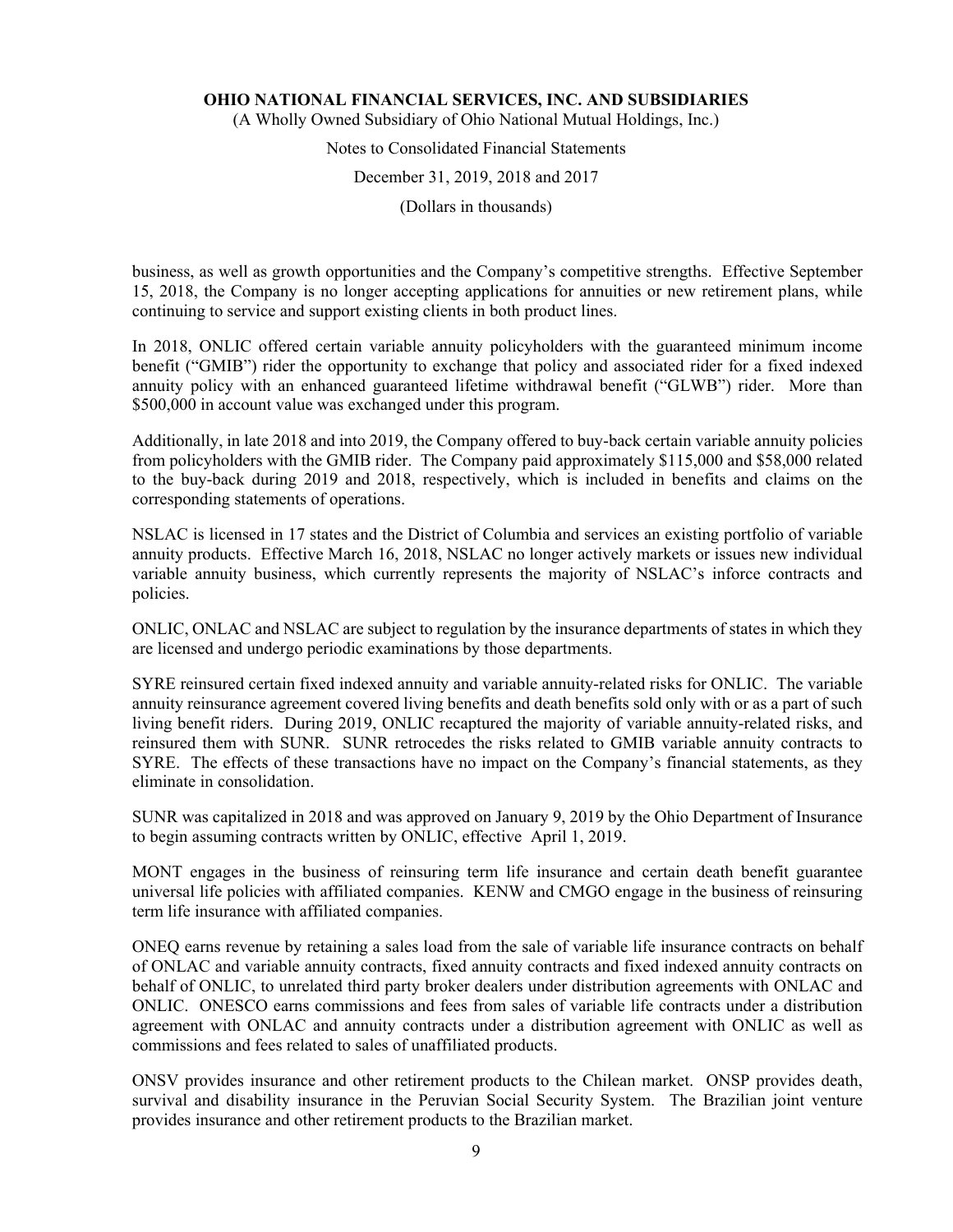(A Wholly Owned Subsidiary of Ohio National Mutual Holdings, Inc.)

#### Notes to Consolidated Financial Statements

December 31, 2019, 2018 and 2017

(Dollars in thousands)

#### **(2) Basis of Presentation**

The accompanying consolidated financial statements have been prepared in accordance with accounting principles generally accepted in the United States of America ("GAAP"). All intercompany transactions and balances have been eliminated in consolidation.

#### **(3) Summary of Significant Accounting Policies**

The significant accounting policies followed by the Company that materially affect financial reporting are summarized below.

#### *(a) Change in Accounting Principle*

The Company has in previous years accounted for direct financing leases under the legacy lease accounting guidance within ASC 840. Upon adoption of ASC 842 in 2019, buyer-lessors are required to evaluate direct financing leases for whether the underlying asset has been purchased based on the transfer of control. The Company's direct financing leases do not qualify as a sale of the underlying asset; as such, the Company will account for them as receivables under Financial Accounting Standards Board ("FASB") Accounting Standards Codification ("ASC") Topic 310 effective January 1, 2019.

#### *(b) Use of Estimates*

The preparation of financial statements in conformity with GAAP requires management to adopt accounting policies and make estimates and assumptions that affect amounts reported in the consolidated financial statements. In applying these policies and estimates, management makes subjective and complex judgments that frequently require assumptions about matters that are inherently uncertain. Actual results could differ from estimates.

The most significant estimates and assumptions include those used in determining the balance, amortization and recoverability of deferred policy acquisition costs, the liability for future policy benefits and claims, contingencies, provision for income taxes, deferred taxes, uncertain income tax positions and contingencies, allowance for loan losses for mortgage loans on real estate, valuation of and impairment losses on investments and valuation of embedded derivatives. Although some variability is inherent in these estimates, the recorded amounts reflect management's best estimates based on facts and circumstances as of the consolidated balance sheet date. Management believes the amounts provided are appropriate.

#### *(c) Fair Value*

Certain assets and liabilities are measured at estimated fair value in the Company's consolidated balance sheets. The Company defines fair value as the price that would be received to sell an asset or paid to transfer a liability (an exit price) in an orderly transaction between market participants on the measurement date. Note 6 to the consolidated financial statements includes further disclosures of estimated fair values.

#### *(d) Investments*

#### *Net Investment Income and Net Realized Gains (Losses)*

Income on investments is reported within net investment income. Gains and losses on sales of investments, impairment losses and changes in the allowance for loan losses on mortgage loans are reported within net realized gains (losses).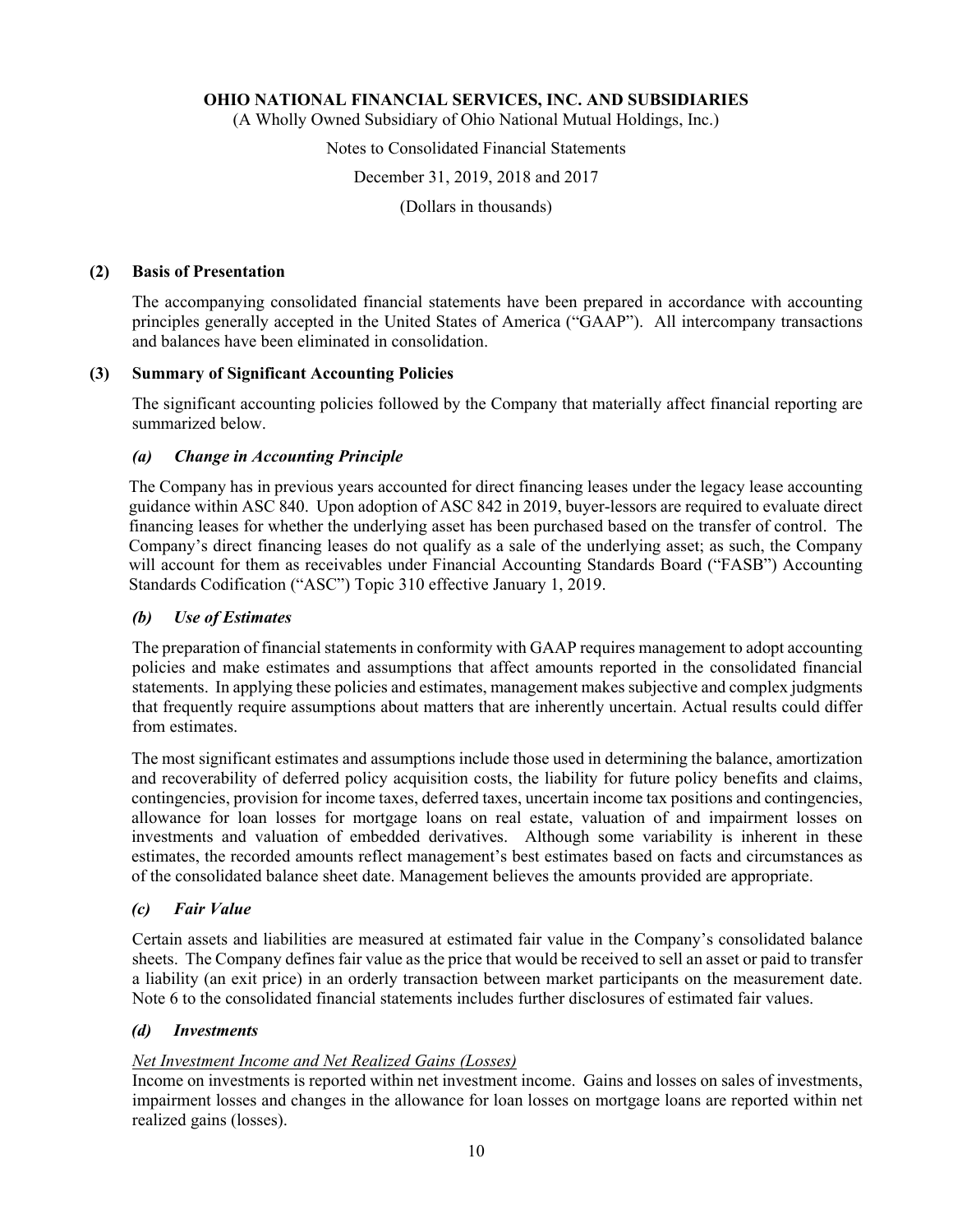(A Wholly Owned Subsidiary of Ohio National Mutual Holdings, Inc.)

## Notes to Consolidated Financial Statements

#### December 31, 2019, 2018 and 2017

(Dollars in thousands)

#### *Fixed Maturity and Equity Securities*

Fixed maturity and equity securities classified as available-for-sale are reported at their estimated fair value. Unrealized gains and losses, net of adjustments to deferred policy acquisition costs, future policy benefits and claims, other policyholder funds and deferred federal income tax, are recorded as a separate component of accumulated other comprehensive income in equity. Effective January 1, 2018, the Company reclassified all equity securities available-for-sale to equity securities, at fair value as a result of the adoption of Accounting Standards Update ("ASU") 2016-01, *Financial Instruments – Overall (Subtopic 825-10): Recognition and Measurement of Financial Assets and Financial Liabilities* ("ASU 2016-01"). See Note 7 for further information.

Fixed maturity securities related to the Company's funds withheld reinsurance arrangements are classified as trading and are stated at estimated fair value. Changes in estimated fair value of these securities are included in change in value of trading securities in the consolidated statements of operations.

Fixed maturity and equity securities classified as trading are reported at their estimated fair value. Changes in estimated fair value of these securities are included in change in value of trading securities in the consolidated statements of operations. Effective January 1, 2018, the Company reclassified all equity securities classified as trading to equity securities, at fair value as a result of the adoption of ASU 2016-01. See Note 7 for further information.

Realized gains (losses) on the sale of investments are determined on the basis of specific security identification on the trade date. Any capital gains occurring in the Closed Block portfolio are offset by increases in the deferred policyholder obligation for that group of policies. See Note 16 for further information on the Closed Block.

For mortgage-backed securities, the Company recognizes income using a constant effective yield method based on prepayment assumptions and the estimated economic life of the securities. When estimated prepayments differ significantly from actual prepayments, the effective yield is recalculated to reflect actual payments to date and anticipated future payments. Any resulting adjustment is included in net investment income. All other investment income is recorded using the interest method without anticipating the impact of prepayments.

Dividends are recorded on the ex-dividend date and interest is accrued as earned using an effective yield method giving effect to amortization of premiums and accretion of discounts.

Management regularly reviews its fixed maturity and equity securities portfolios in order to evaluate the necessity to record impairment losses for other-than-temporary declines in estimated fair value of investments. See Note 7 for management's description and analysis of the portfolio.

#### *Mortgage Loans on Real Estate*

Mortgage loans on real estate are carried at the unpaid principal balance less an allowance for loan losses. The allowance is comprised of a specific and general component. The specific component relates to loans that have been identified as impaired and is generally measured as the difference between the impaired principal balance less the fair value of the collateral, if collateral dependent, less cost to sell. The Company provides allowances for impairments of these mortgage loans based on a review by portfolio managers. For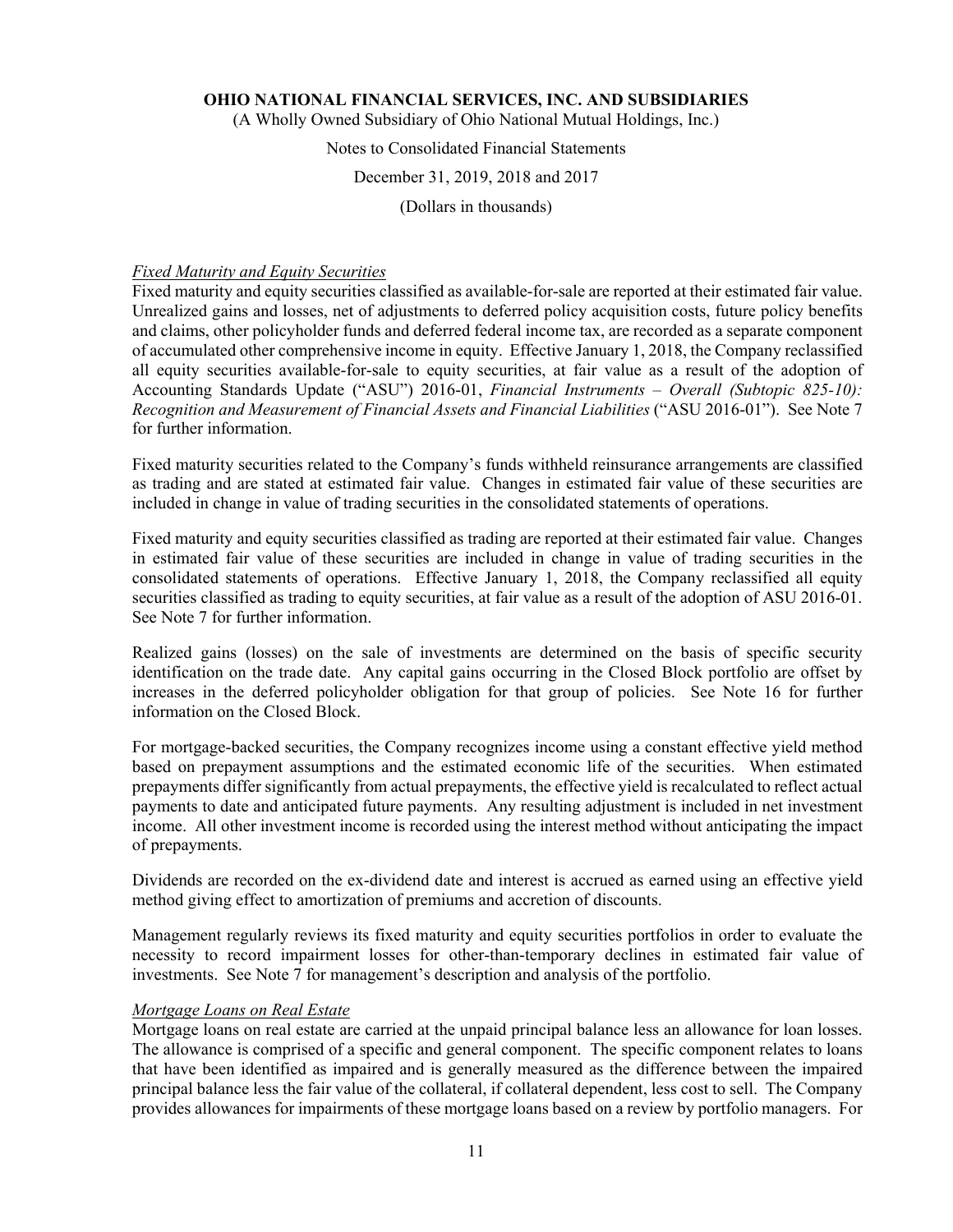(A Wholly Owned Subsidiary of Ohio National Mutual Holdings, Inc.)

## Notes to Consolidated Financial Statements

#### December 31, 2019, 2018 and 2017

(Dollars in thousands)

the general component, management's periodic evaluation of the adequacy of the allowance is based on past loan loss experience, known and inherent risks in the portfolio, adverse situations that may affect the borrower's ability to repay, the estimated value of the underlying collateral, composition of the loan portfolio, current economic conditions, and other relevant factors.

Commercial mortgages can be restructured in a troubled debt restructuring ("TDR"). The Company assesses loan modifications on a case by case basis to evaluate whether a TDR has occurred and will then establish a specific valuation allowance for the excess carrying value of the loan over the estimated fair value of the collateral.

Changes in the allowance are recorded in net realized gains (losses). Loans in foreclosure and loans considered to be impaired as of the consolidated balance sheet date are placed on nonaccrual status. Interest received on nonaccrual status mortgage loans is included in net investment income in the period received.

#### *Real Estate*

Real estate, net, which is comprised of buildings and improvements, held for company investment and other real estate owned, is carried at cost less accumulated depreciation. Depreciation is determined using the straight-line method over the estimated useful life of the assets. The estimated useful life for company occupied real estate is 30 to 39 years and the estimated useful life for building improvements is 5 to 20 years. The estimated useful life for real estate held for investment is 17 to 39 years and the estimated useful life for building improvements is 5 to 16 years. Real estate, net also includes land which is carried at cost.

The Company occupies less than 50% of buildings held for company investment.

The cost basis of the real estate and building improvements was \$58,645 and \$54,513 at December 31, 2019 and 2018, respectively. Accumulated depreciation was \$12,062 and \$11,296 at December 31, 2019 and 2018, respectively. Related depreciation expense was \$1,907, \$1,922 and \$1,713 for the years ended December 31, 2019, 2018, and 2017, respectively, and is included in net investment income in the consolidated statements of operations. The cost basis of land was \$5,687 and \$5,390 at December 31, 2019 and 2018, respectively.

The Company reviews the estimated useful lives of these long lived assets and assesses for impairment when certain events or changes in operations occur.

#### *Policy Loans*

Policy loans are stated at unpaid principal balances. Interest income on such loans is recorded as earned using the contractually agreed upon interest rate and is included in net investment income on the consolidated statements of operations. Generally, accrued interest is capitalized on the policy's anniversary date.

#### *Other Long Term Investments*

The direct financing leases entered in to prior to the adoption of ASC 842, which consist principally of building and land purchase and leasing arrangements, will continue to be accounted for as capital leases under ASC 840. Direct financing leases are carried at minimum lease payments to be received less unearned income. Building leases generally have a 75% - 80% loan-to-value ("LTV") at inception and a 9 to 21 year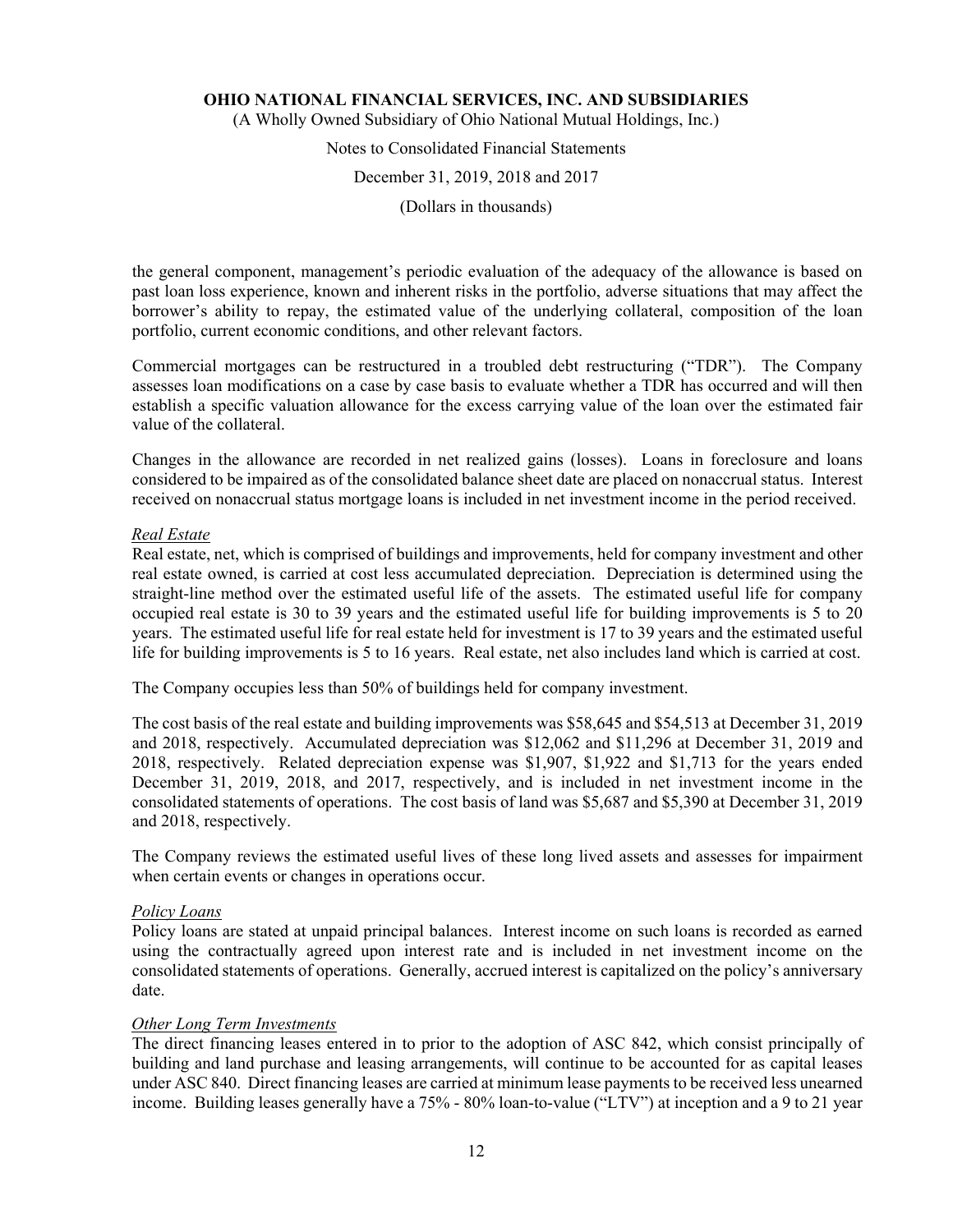(A Wholly Owned Subsidiary of Ohio National Mutual Holdings, Inc.)

#### Notes to Consolidated Financial Statements

December 31, 2019, 2018 and 2017

(Dollars in thousands)

repayment schedule. Land leases generally have a 60% - 70% LTV at inception, a five year repayment schedule and have several principal and interest cash flow structures.

Venture capital partnerships are carried on the equity method basis.

#### *Securities Lending Program*

The Company participates in an indemnified securities lending program administered by an unaffiliated agent in which certain portfolio holdings are loaned to third parties. The borrower must deliver to the Company's agent collateral having a market value equal to at least 102% and 105%, respectively, of the market value of the domestic and foreign securities loaned. The collateral received by the Company's agent from the borrower to secure loans on behalf of the Company must be in the form of cash, securities issued or guaranteed by the U.S. government or its agencies, or a bank letter of credit or equivalent obligation as may be pre-approved by the Company. The Company monitors the estimated fair value of the loaned securities on a daily basis and additional collateral is obtained as necessary. The asset, short-term investments securities lending collateral, and corresponding liability, payables for securities lending collateral, are recorded on the consolidated balance sheets. Income and expenses associated with securities lending transactions are reported within net investment income.

#### *Short-term Investments*

Short-term investments include securities and other investments with remaining maturities of one year or less, but greater than three months, at the time of purchase and are stated at estimated fair value.

#### *(e) Derivatives*

The Company enters into derivative transactions that do not meet the criteria for hedge accounting or have not been designated in hedging relationships by the Company pursuant to FASB ASC Topic 815, *Derivatives and Hedging*. The Company purchases equity index put options, equity futures, currency futures, equity swaps and interest rate swaptions as hedges for certain riders that were sold with variable annuity products. The Company similarly purchases equity index call options as hedges for the fixed indexed annuity and indexed universal life products. These transactions provide the Company with an economic hedge, which is used as part of its overall risk management strategies. The futures derivative instruments are carried at estimated fair value in other long-term investments or other liabilities, and the remaining derivative instruments are carried at estimated fair value in other long-term investments, with changes in estimated fair value recorded in net realized gains (losses) derivative instruments in the consolidated statements of operations.

The Company enters into derivative transactions that meet the criteria for hedge accounting pursuant to FASB ASC Topic 815, *Derivatives and Hedging* ("ASC 815"). The Company purchased a foreign currency swap that meets the criteria for hedge accounting as a cash flow hedge. The swap instrument is carried at estimated fair value in other long-term investments or other liabilities. Changes in the estimated fair value of the swap are recorded in other comprehensive income in the consolidated balance sheets.

The Company sold variable annuities and fixed indexed annuities, issues certain insurance products and investment contracts, and is a party to certain reinsurance agreements that have embedded derivatives. The Company assesses each identified embedded derivative to determine whether it is required to be bifurcated.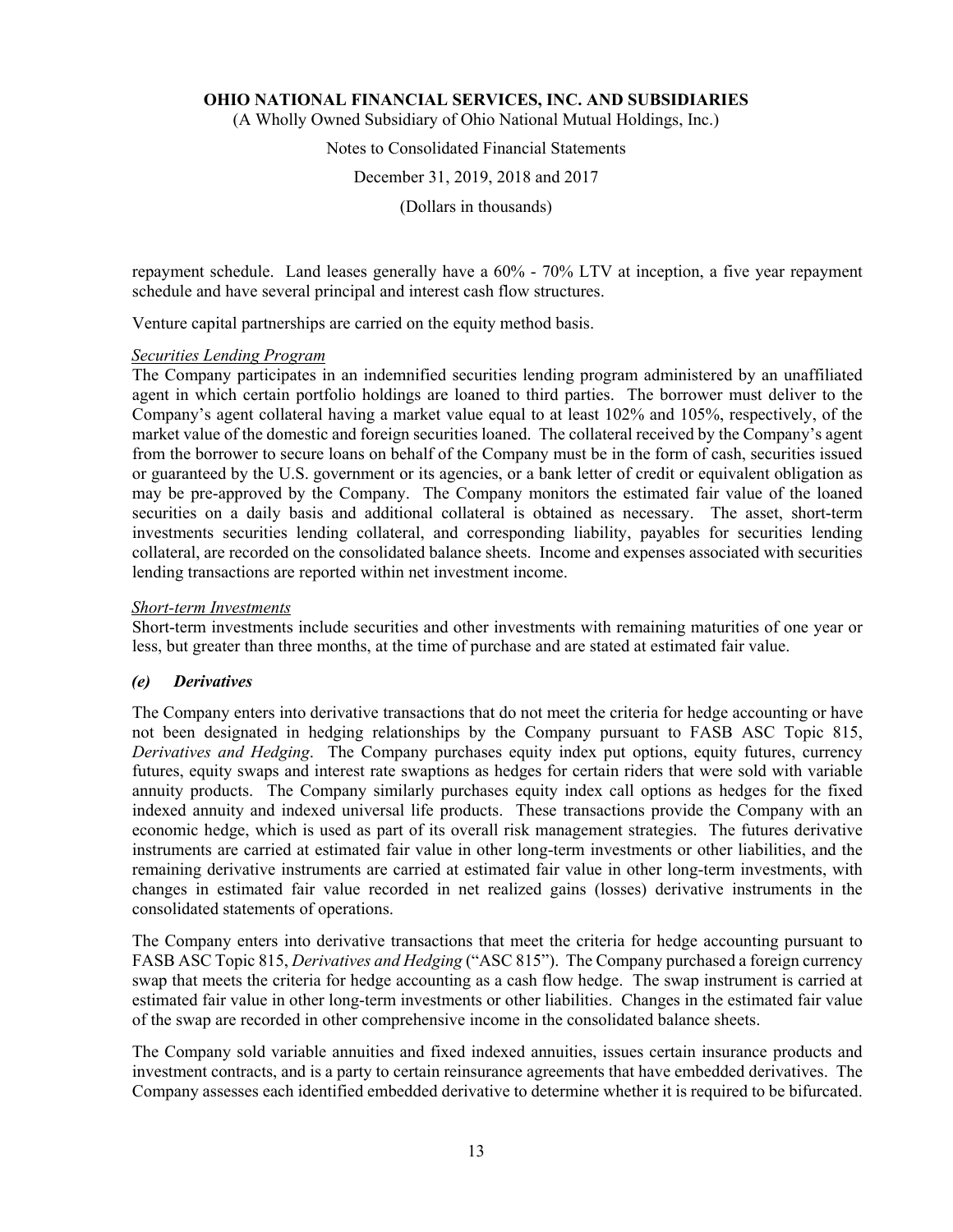(A Wholly Owned Subsidiary of Ohio National Mutual Holdings, Inc.)

#### Notes to Consolidated Financial Statements

#### December 31, 2019, 2018 and 2017

(Dollars in thousands)

The embedded derivative is bifurcated from the host contract and accounted for as a freestanding derivative if:

- the combined instrument is not accounted for in its entirety at fair value with changes in fair value recorded in earnings;
- the terms of the embedded derivative are not clearly and closely related to the economic characteristics of the host contract; and
- a separate instrument with the same terms as the embedded derivative would qualify as a derivative instrument.

Such embedded derivatives are carried at estimated fair value with the reinsurance embedded derivatives reported in reinsurance recoverables in the consolidated balance sheets. The change in the estimated fair value is reported in benefits and claims in the consolidated statements of operations.

#### *(f) Cash and Cash Equivalents*

For purposes of the consolidated statements of cash flows, the Company considers all short-term and highly liquid investments with original maturities of three months or less (including securities lending collateral, commercial paper and reverse repurchase agreements) to be cash equivalents.

#### *(g) Segregated Special Surplus Fund*

ONLIC has established a segregated special surplus fund for the benefit of SUNR, a consolidated subsidiary, in accordance with a reinsurance agreement undertaken during the year. The assets are to be used to provide the protection to maintain SUNR's statutory total adjusted capital at a level of at least 200% of its authorized control level risk based capital. The segregated special surplus fund is held in a custodial account. At December 31, 2019, the required amount to be segregated was \$35,826 and the value of the custodial account was \$36,437, which was invested in the following assets at December 31, 2019:

|                                               |    | 2019   |
|-----------------------------------------------|----|--------|
| Cash and cash equivalents                     | S. | 3,090  |
| Securities available-for-sale, at fair value: |    |        |
| Fixed maturity securities                     |    | 25,579 |
| Mortgage loans on real estate, net            |    | 7,768  |
| Total custodial account value                 |    | 36,437 |

#### *(h) Deferred Policy Acquisition Costs and Capitalized Sales Inducements*

The Company incurs costs in connection with acquiring new and renewal insurance business. Costs that are related directly to the successful acquisition or renewal of insurance contracts are capitalized as deferred acquisition costs ("DAC"). Such costs generally include:

- incremental direct costs of contract acquisitions;
- the portion of the employee's total compensation, excluding any compensation that is deferred as part of contract acquisitions, and payroll related fringe benefits for certain costs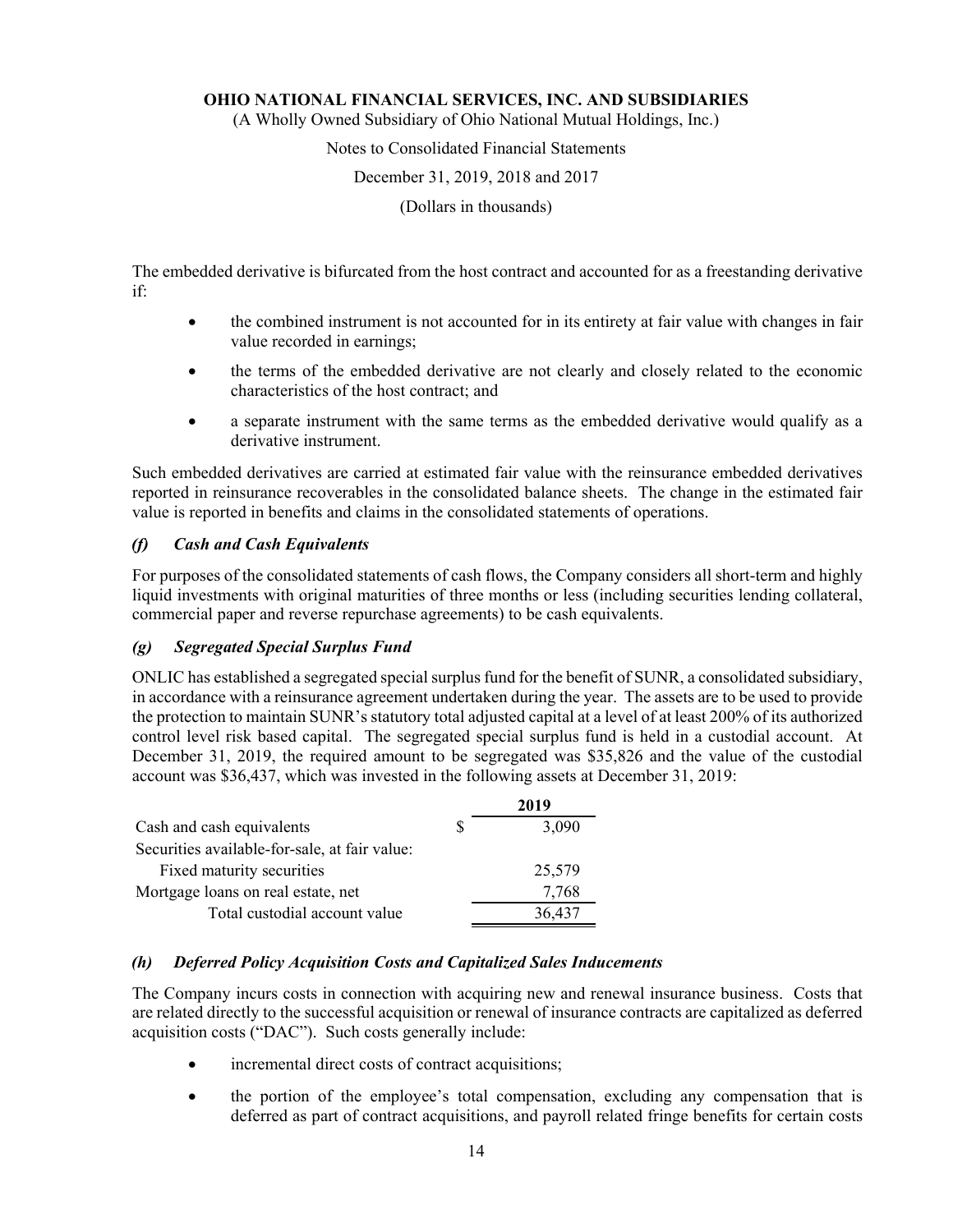(A Wholly Owned Subsidiary of Ohio National Mutual Holdings, Inc.)

#### Notes to Consolidated Financial Statements

#### December 31, 2019, 2018 and 2017

(Dollars in thousands)

related directly to time spent performing underwriting, policy issuance, medical/inspection, and sales force contract selling acquisition activities of a successful contract;

- other costs related directly to the insurer's acquisition activities noted above that would not have been incurred had the issuance of the contract not occurred; and
- certain advertising costs that meet the deferral criteria.

All other acquisition costs such as general advertising, market research, training, administration and unsuccessful acquisition efforts are expensed as incurred.

DAC is subject to recoverability testing in the year of policy issuance and loss recognition testing at the end of each reporting period. For traditional nonparticipating life insurance products, DAC is amortized with interest over the premium paying period of the related policies in proportion to premium revenue. Such anticipated premium revenue is estimated using the same assumptions as were used for computing liabilities for future policy benefits.

For traditional participating life insurance products, DAC is amortized in proportion to gross margins of the related policies. Gross margins are determined for each issue year and are equal to premiums plus investment income less death claims, surrender benefits, administrative costs, expected policyholder dividends, and the increase in reserve for future policy benefits.

For investment and universal life products, DAC is amortized with interest over the lives of the policies in relation to the present value of the estimated future gross revenues (projected investment income, asset fees, cost of insurance charges, policy administration fees, surrender charges, and net realized gains and losses) or estimated future gross profits (gross revenues less interest credits, policy benefits and policy maintenance expenses).

DAC for participating life products, investment products and universal life business is adjusted to reflect the impact of unrealized gains and losses on the related fixed maturity securities available-for-sale.

The most significant assumptions that are involved in the estimation of future gross profits include future gross separate account performance, surrender/lapse rates, withdrawal/partial withdrawal, interest margins and mortality. The Company's long-term assumption for gross separate account performance, net of investment fees, is 7.3%, a blend of expected returns from stock, money market and bond funds representative of the in-force block of contracts before a deduction for policy charges. The Company assumes that the level of separate account assets resulting from market performance will revert, over a three year period, to the level expected if the long-term assumed trend rate had applied. This assumption is commonly referred to as a reversion to the mean. The Company's policy regarding the reversion to the mean process does not permit projected returns to be below 0.0% or in excess of 15.0% during the three-year reversion period.

Changes in assumptions can have a significant impact on the amount of DAC reported for investment products and universal life insurance products and their related amortization patterns. In the event actual experience differs from assumptions or assumptions are revised, the Company is required to record an increase or decrease in DAC amortization expense ("DAC unlocking"), which could be significant. In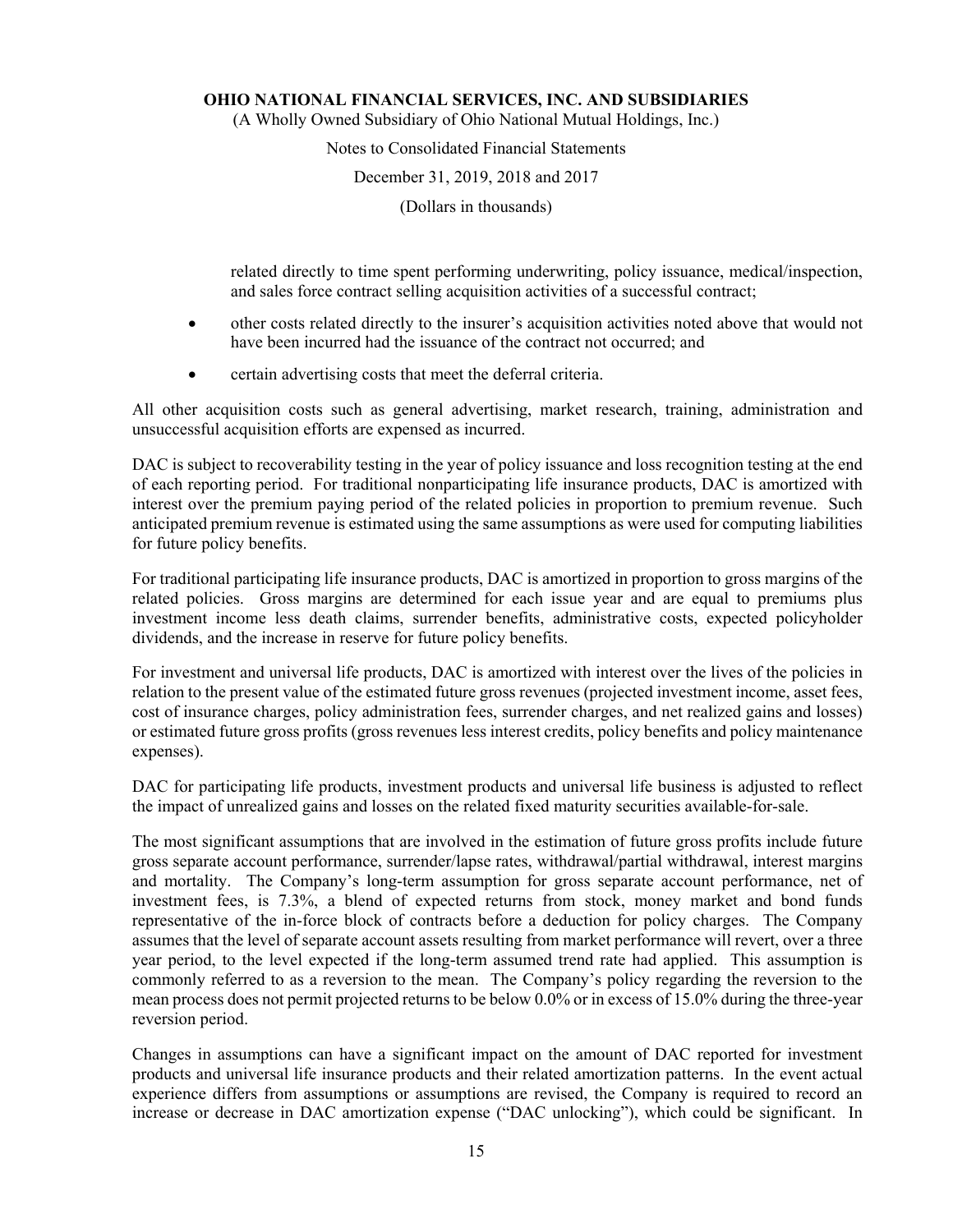(A Wholly Owned Subsidiary of Ohio National Mutual Holdings, Inc.)

## Notes to Consolidated Financial Statements December 31, 2019, 2018 and 2017

(Dollars in thousands)

general, increases in the estimated general and net separate account returns result in increased expected future profitability and may lower the rate of DAC amortization, while increases in lapse/surrender and mortality assumptions reduce the expected future profitability of the underlying business and may increase the rate of DAC amortization. Any resulting DAC unlocking adjustments are reflected currently in the amortization of DAC in the consolidated statements of operations.

The Company's policy for internal replacements that result in a replacement contract that is substantially changed from the replaced contract the replaced contract shall be accounted for as extinguished and unamortized deferred acquisition costs, unearned revenue liabilities, and deferred sales inducement assets from the replaced contract shall not be deferred in connection with the replacement contract.

The Company offers certain sales inducements to contract holders. Sales inducements are product features that enhance the investment yield on a contract. The Company utilizes the following sales inducements:

- day-one bonuses which increase the account value at inception; and
- enhanced yield options which credit interest for a specified period in excess of rates currently being offered for other similar contracts.

Sales inducements are deferred and amortized using the same methodology and assumptions used to amortize DAC.

#### *(i) Reinsurance*

Reinsurance is an agreement by which a reporting entity transfers all or part of its risk under a contract to another reporting entity. For each of its reinsurance agreements, the Company determines whether the agreement provides indemnification against loss or liability relating to insurance risk in accordance with applicable accounting standards. The Company reviews all contractual features, including those that may limit the amount of insurance risk to which the reinsurer is subject or features that delay the timely reimbursement of claims. To the extent there are loss limiting features that preclude the reinsurer from assuming the risk of significant loss, the Company accounts for such agreements using deposit accounting.

Accounting for reinsurance requires the use of significant management estimates and assumptions, particularly related to the future performance of the underlying business and the potential impact of counterparty credit risk. The Company periodically reviews actual and anticipated experience compared to the assumptions used to establish assets and liabilities relating to ceded and assumed reinsurance and evaluates the strength of counterparties to its reinsurance agreements. Reinsurance does not discharge the Company from its primary liability to policyholders and to the extent that a reinsurer should be unable to meet its obligations, the Company would be liable to policyholders.

Amounts recoverable under reinsurance agreements, which totaled \$3,946,180 and \$2,111,698 as of December 31, 2019 and 2018, respectively, include ceded reserves, paid and unpaid claims, and certain other amounts.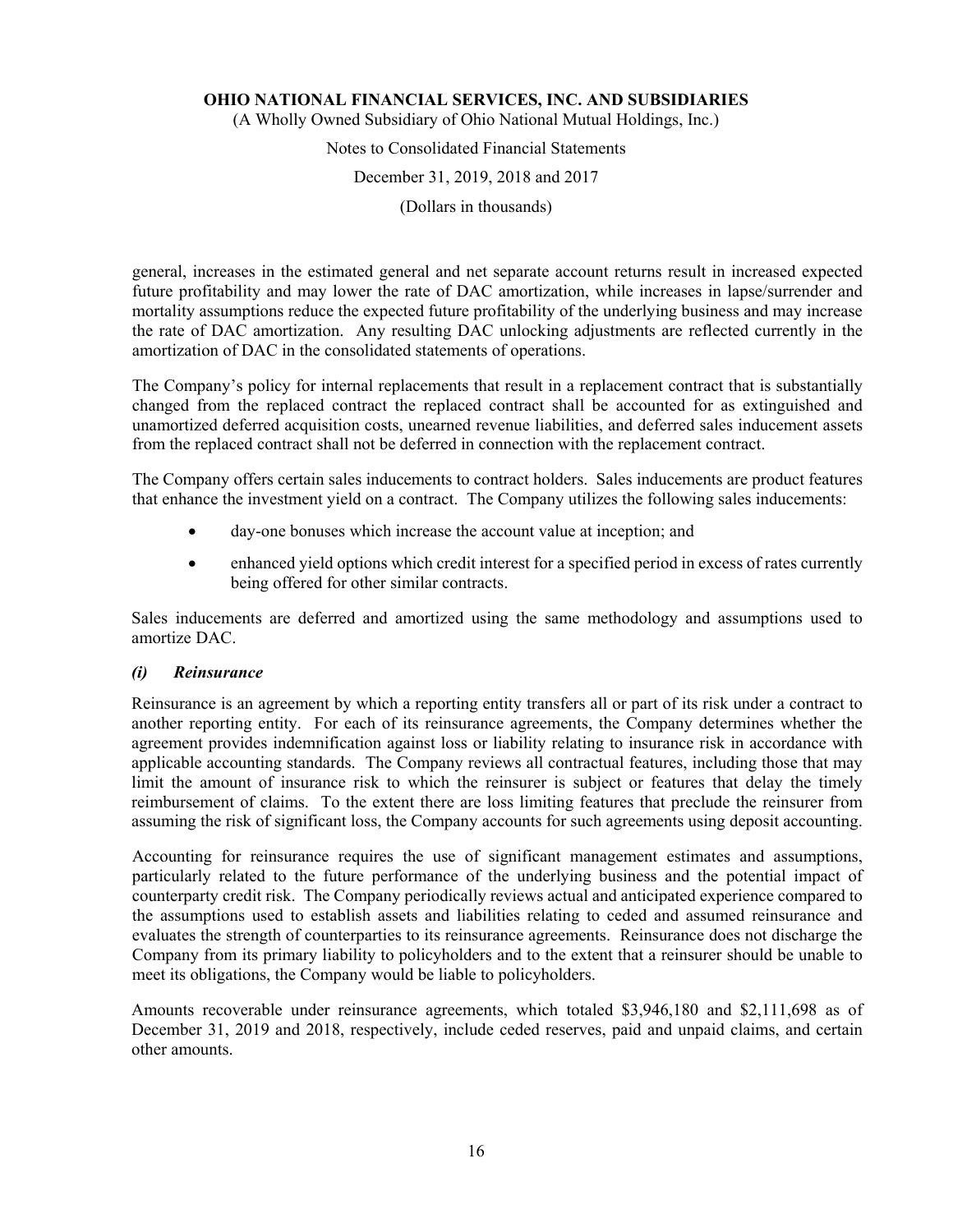(A Wholly Owned Subsidiary of Ohio National Mutual Holdings, Inc.)

## Notes to Consolidated Financial Statements

#### December 31, 2019, 2018 and 2017

(Dollars in thousands)

Effective July 1, 2019, the Company entered into a reinsurance agreement to coinsure 100% of its retained inforce bank owned life insurance ("BOLI") and single premium deferred annuity ("SPDA") blocks of business with a third party reinsurer licensed as an authorized reinsurer in the State of Ohio.

Reinsurance premiums ceded and reinsurance recoveries on benefits and claims incurred are deducted from the respective income and expense accounts on the consolidated statements of operations. Assets and liabilities related to reinsurance ceded are reported on a gross basis.

The Company enters into reinsurance agreements with various insurance subsidiaries. All intercompany transactions and balances have been eliminated in consolidation.

See Note 11 for additional reinsurance disclosures and information.

## *(j) Equipment, Computer Software and Hardware and Properties Occupied by the Company*

Equipment, which is included in other assets, is stated at cost, less accumulated depreciation. Depreciation is determined using the straight-line method over the estimated useful lives of the assets. The estimated life is generally 2 to 15 years for equipment. The cost basis of the equipment was \$68,123 and \$61,613 at December 31, 2019 and 2018, respectively. Accumulated depreciation of equipment was \$49,244 and \$44,701 at December 31, 2019 and 2018, respectively. Related depreciation expense was \$5,871, \$5,742 and \$6,167 for the years ended December 31, 2019, 2018 and 2017, respectively.

Computer software and hardware, which is included in other assets, is stated at cost, less accumulated amortization. Purchased software costs, as well as certain internal and external costs incurred to develop internal-use computer software during the application development stage, are capitalized. Such costs are amortized generally over a 2 to 10 year period using the straight-line method based upon the estimated useful life of the assets. The cost basis of computer software was \$117,386 and \$107,718 at December 31, 2019 and 2018, respectively. Accumulated amortization of computer software and hardware was \$64,972 and \$59,589 at December 31, 2019 and 2018, respectively. Related amortization expense was \$9,380, \$9,908 and \$7,463 for the years ended December 31, 2019, 2018 and 2017, respectively.

Properties occupied by the Company, which are included in other assets, are carried at cost less accumulated depreciation. Depreciation is determined using the straight-line method over the estimated useful life of the assets. The estimated useful life for company occupied real estate is 30 to 32 years and the estimated useful life for building improvements is 9 to 30 years. The cost basis of the buildings, improvements and land was \$45,779 and \$45,637 at December 31, 2019 and 2018, respectively. Accumulated depreciation of buildings and improvements was \$20,133 and \$18,437 at December 31, 2019 and 2018, respectively. Related depreciation expense was \$1,647, \$1,623 and \$1,562 for the years ended December 31, 2019, 2018 and 2017, respectively. Properties occupied by the Company also include related land which is carried at cost.

The Company reviews the estimated useful lives of these long lived assets and assesses for impairment when certain events or changes in operations occur.

The Company has \$4,611 and \$12,712 of capital projects in process recorded in other assets at December 31, 2019 and 2018, respectively.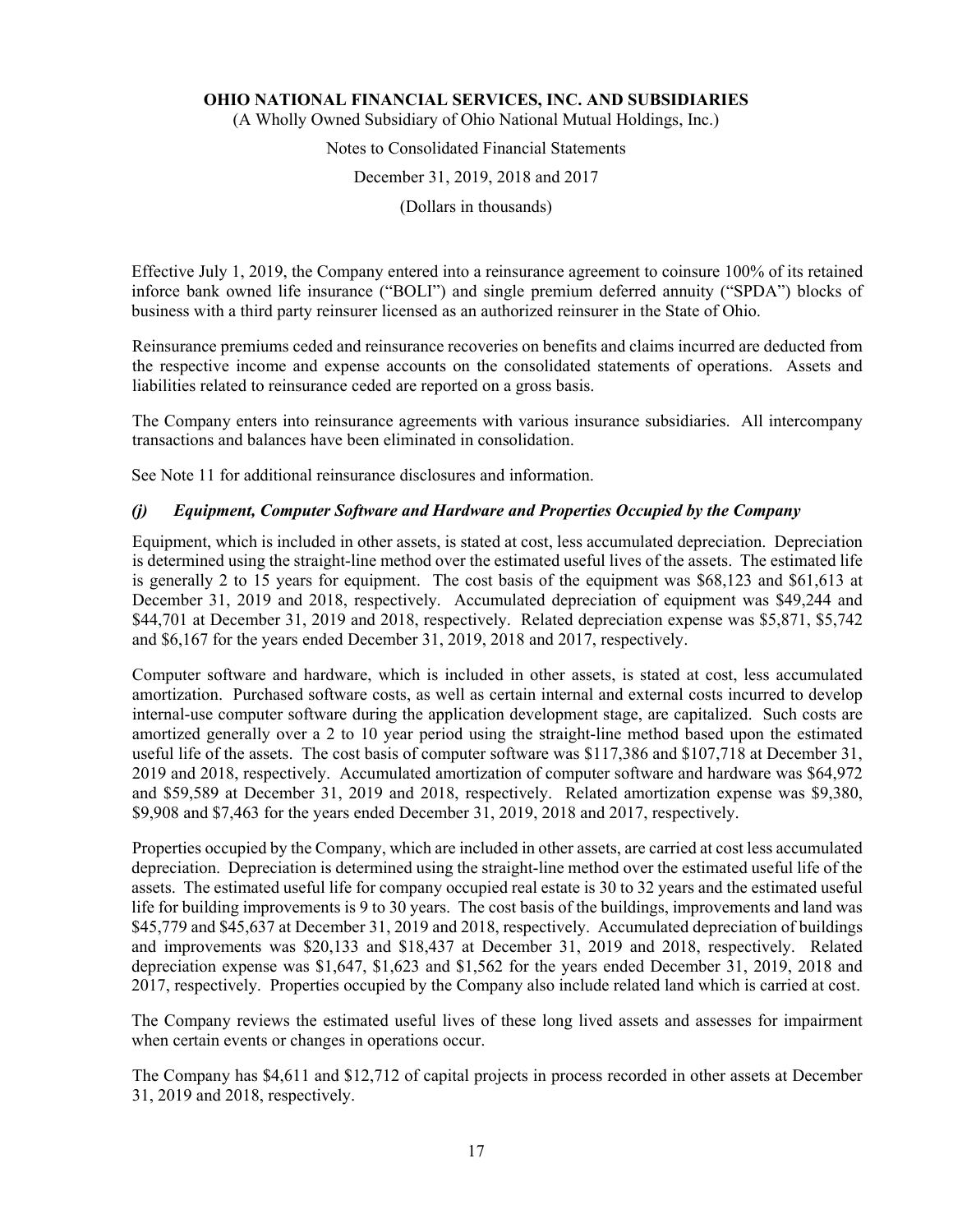(A Wholly Owned Subsidiary of Ohio National Mutual Holdings, Inc.)

#### Notes to Consolidated Financial Statements

#### December 31, 2019, 2018 and 2017

(Dollars in thousands)

#### *(k) Goodwill and Intangible Assets*

Goodwill and intangible assets are included in other assets. In a business combination, goodwill is the result of the excess of cost over the estimated fair value of the net assets acquired. Intangible assets are nonfinancial assets that lack physical substance resulting from a business combination.

Goodwill and intangible assets are assets acquired by the Company as a result of acquisitions in prior years of the NSLAC and ONSV entities. The Company has \$1,314 of goodwill recorded in other assets at December 31, 2019 and 2018.

Goodwill is not amortized, but is evaluated for impairment annually or more frequently if events or circumstances, such as adverse changes in the business climate, require an interim evaluation. The evaluation includes the use of management assumptions which may be inherently uncertain. During the 2019 annual impairment tests, the Company concluded that the estimated fair value of the goodwill was in excess of its carrying value and, therefore, not impaired.

The Company has \$179 and \$191 of intangible assets recorded in other assets on the balance sheets at December 31, 2019 and 2018, respectively, related to insurance licenses acquired with the purchase of NSLAC by ONLIC in 2002. The value of the intangible is primarily dependent upon the maintenance of the New York license. License fees are paid annually in order to maintain the license in good standing. Each license remains intact and in good standing as there have been no events that would impact NSLAC's ability to do business in the New York or New Jersey markets. In 2018, the Company evaluated and concluded that its intangible assets had a useful life that was determinable and began amortizing the assets over that life. The Company amortized \$12 and \$4, respectively, for the years ended December 31, 2019 and 2018.

#### *(l) Separate Accounts*

Separate account assets and liabilities represent contract holders' funds, which have been segregated into accounts with specific investment objectives. Separate account assets are recorded at estimated fair value based primarily on market quotations of the underlying securities. The investment income and gains or losses of these accounts accrue directly to the contract holders. The activity of the separate accounts is not reflected in the consolidated statements of operations and cash flows except for the fees the Company receives for administrative services and risks assumed and the activity related to guaranteed contracts, which are riders to existing variable annuity contracts. These are recorded in either annuity premiums and charges or benefits and claims in the consolidated statements of operations. Separate account seed money is recorded as a trading security.

#### *(m) Revenues and Benefits*

#### *Traditional Life Insurance Products*

Traditional life insurance products include those products with fixed and guaranteed premiums and benefits and consist primarily of whole life, limited-payment life, term life, and certain annuities with life contingencies.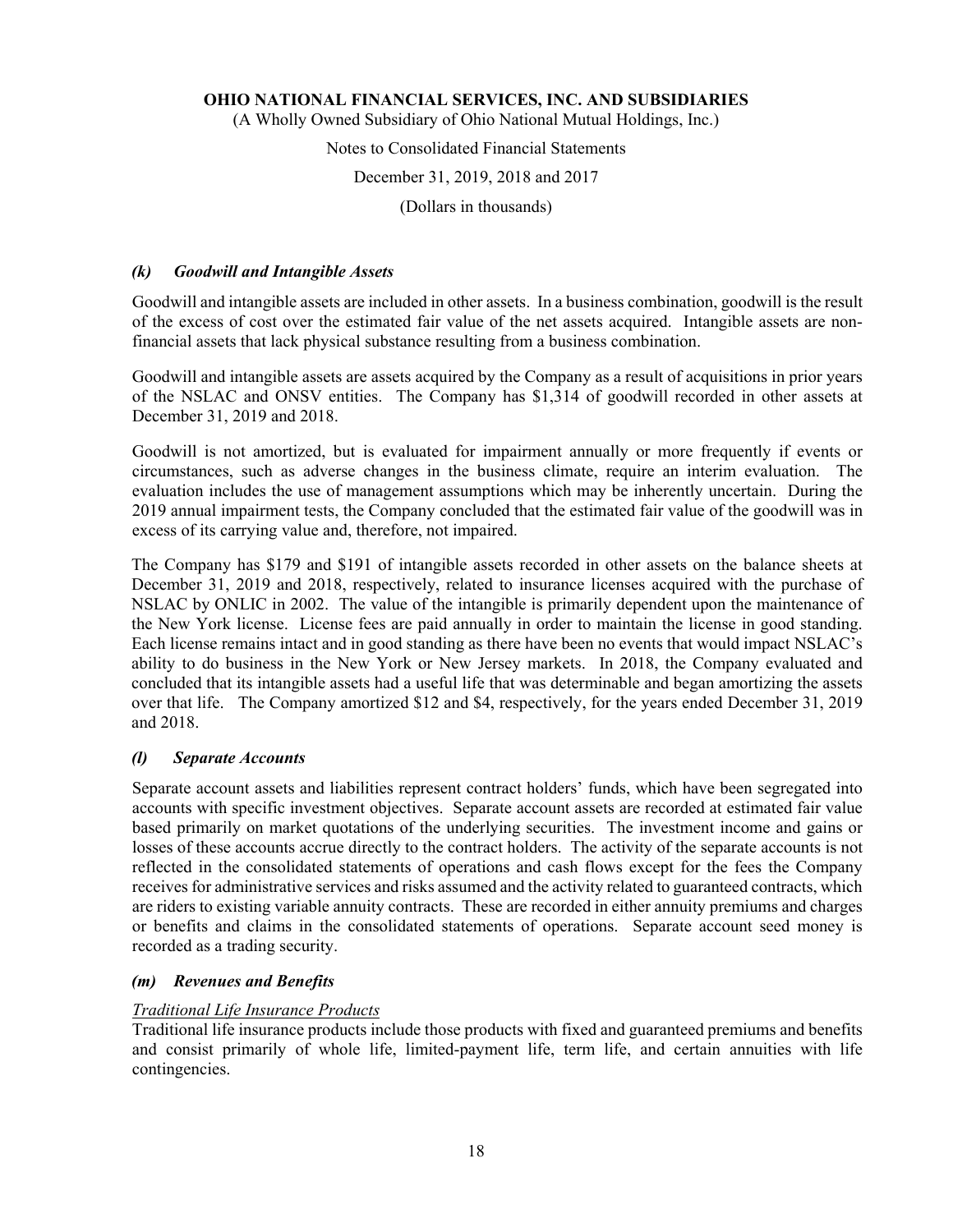(A Wholly Owned Subsidiary of Ohio National Mutual Holdings, Inc.)

Notes to Consolidated Financial Statements

December 31, 2019, 2018 and 2017

(Dollars in thousands)

Premiums for traditional life insurance products are recognized as revenue when due. Benefits and expenses are associated with earned premiums; therefore, profits are recognized over the life of the contract. This association is accomplished through the provision for future policy benefits and the deferral and amortization of policy acquisition costs.

#### *Investment Products and Universal Life Insurance Products*

Investment products consisted primarily of individual and group variable and fixed deferred annuities, annuities without life contingencies, guaranteed investment contracts and fixed indexed annuities. Universal life insurance products include universal life, variable universal life, indexed universal life and other interest-sensitive life insurance policies.

Revenues for investment products and universal life insurance products consist of net investment income, cost of insurance charges, asset fees, policy administration fees, and surrender charges that have been earned and assessed against policy account balances during the period. The timing of revenue recognition as it relates to fees assessed on investment contracts and universal life contracts is determined based upon the nature of such fees. Cost of insurance charges and policy administrative fees are assessed on a daily, monthly or annual basis, and recognized as revenue when assessed and earned. Certain amounts assessed that represent compensation for services to be provided in future periods such as unearned front end loads are reported as unearned revenue and recognized in income over the periods benefited. Surrender charges are recognized upon surrender of a contract in accordance with contractual terms. Policy benefits and claims that are charged to expense include benefits and claims incurred in the period in excess of related policy account balances, maintenance costs, and interest credited to policy account balances.

#### *Accident and Health Insurance Products*

Accident and health insurance premiums including group life (burial and survivorship) and health (disability) are recognized as revenue in accordance with the terms of the policies. Policy claims are charged to expense in the period that the claims are incurred.

#### *(n) Investment Management Fees*

Investment management fees are earned by various subsidiaries in conjunction with money management activities. The fees are based on a percentage of assets at the end of each quarter and are recognized in income as earned.

Revenue earned by the broker dealer operations, which is based on agreed upon commission rates, is recognized when the respective broker dealer entity's performance obligation is satisfied. For fees paid up front, the performance obligation is the sale of the contract and as such, is fulfilled on the trade date. Certain variable commission revenue is considered constrained, as it is dependent on the account value at future points in time as well as the length of time and whether the policy remains in force, all of which are highly susceptible to factors outside the Company's influence. The constraint is overcome when the account value and investor activities are known, usually monthly, at which point the revenue is recognized. The broker dealer operations had no remaining performance obligations to satisfy related to revenue from contracts with customers as of December 31, 2019.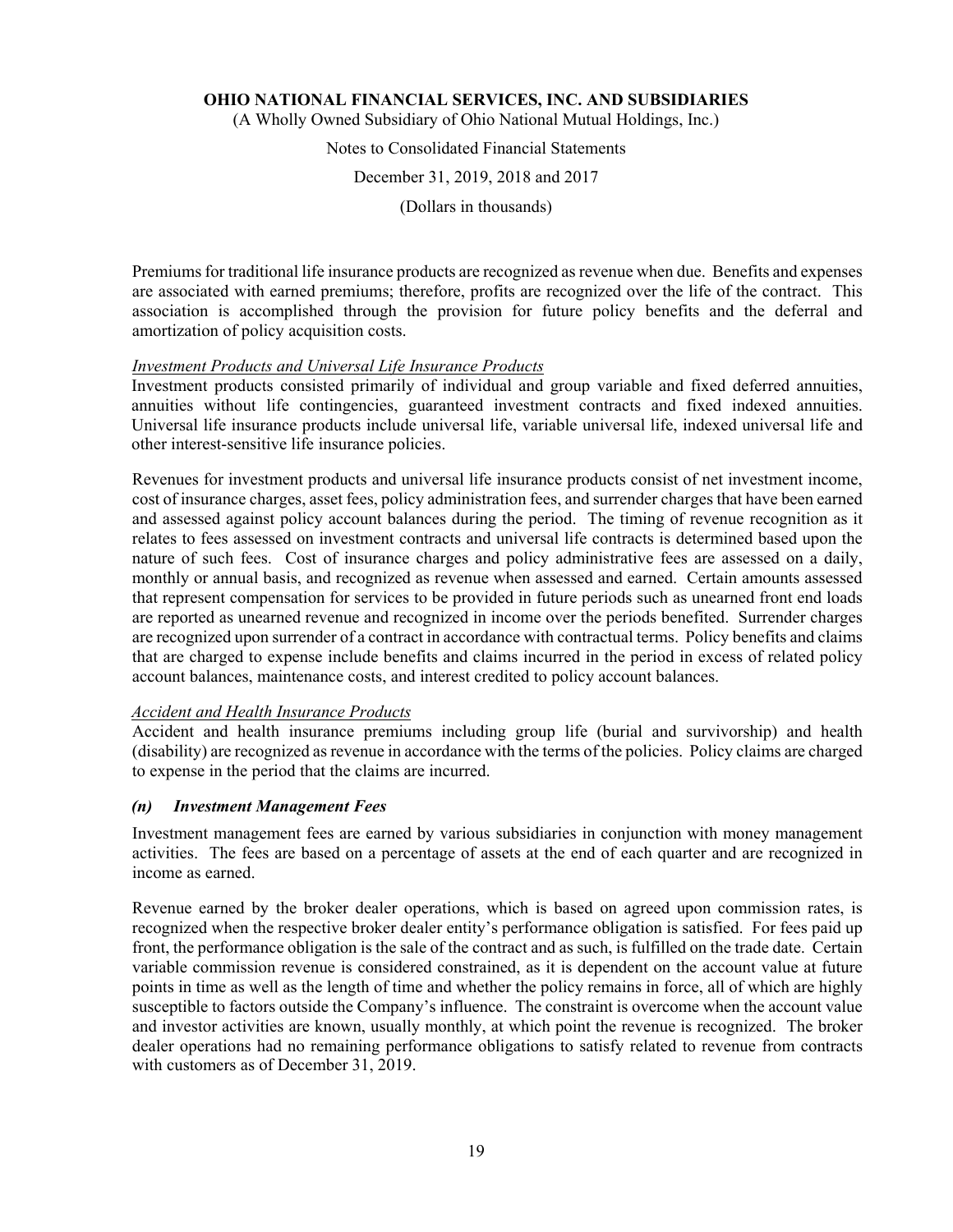(A Wholly Owned Subsidiary of Ohio National Mutual Holdings, Inc.)

#### Notes to Consolidated Financial Statements

#### December 31, 2019, 2018 and 2017

(Dollars in thousands)

The following table illustrates the revenue recognized from contracts with customers reported in investment management fees, net investment income and other income on the consolidated statements of operations, and the timing of revenue recognition, for the year ending December 31, 2019 and 2018:

**Registered** 

| December 31, 2019                             |    | <b>Registered</b><br>investment<br>and variable<br>contracts | General<br>securities | <b>Fee based</b><br>and other | <b>Total</b> |
|-----------------------------------------------|----|--------------------------------------------------------------|-----------------------|-------------------------------|--------------|
| <b>Revenues from contracts with customers</b> |    |                                                              |                       |                               |              |
| Other income                                  | \$ | 51,713                                                       | 1,729                 | 15,018                        | 68,460       |
| Net investment income                         |    |                                                              |                       | 28                            | 28           |
| Investment management fees                    |    |                                                              |                       | 45,181                        | 45,181       |
| Total revenue from contracts with customers   | \$ | 51,713                                                       | 1,729                 | 60,227                        | 113,669      |
| Timing of revenue recognition                 |    |                                                              |                       |                               |              |
| Satisfaction of performance obligation:       |    |                                                              |                       |                               |              |
| Transferred at a point in time                | \$ | 51,713                                                       | 1,729                 | 60,227                        | 113,669      |
| Total revenue from contracts with customers   | S  | 51,713                                                       | 1,729                 | 60,227                        | 113,669      |
| December 31, 2018                             |    |                                                              |                       |                               |              |
| <b>Revenues from contracts with customers</b> |    |                                                              |                       |                               |              |
| Other income                                  | \$ | 61,298                                                       | 2,334                 | 13,503                        | 77,135       |
| Net investment income                         |    |                                                              |                       | 29                            | 29           |
| Investment management fees                    |    |                                                              |                       | 51,450                        | 51,450       |
| Total revenue from contracts with customers   | \$ | 61,298                                                       | 2,334                 | 64,982                        | 128,614      |
| Timing of revenue recognition                 |    |                                                              |                       |                               |              |
| Satisfaction of performance obligation:       |    |                                                              |                       |                               |              |
| Transferred at a point in time                | \$ | 61,298                                                       | 2,334                 | 64,982                        | 128,614      |
| Total revenue from contracts with customers   | \$ | 61,298                                                       | 2,334                 | 64,982                        | 128,614      |

#### *(o) Other Income*

The Company earns sales load fees on the sale of ONLAC variable universal life contracts by unrelated third party brokers through various subsidiaries. The Company also earned sales load fees on ONLIC variable, fixed and fixed indexed annuity contracts. Sales load fees are recognized as revenue when earned. Additionally, the various subsidiaries of the Company sold registered investment products and variable contracts sponsored by unaffiliated parties.

#### *(p) Future Policy Benefits and Claims*

The Company establishes liabilities for amounts payable under insurance policies. Generally, amounts are payable over an extended period of time and related liabilities are calculated as the present value of future expected benefits to be paid reduced by the present value of future expected premiums. Such liabilities are established based on methods and underlying assumptions in accordance with GAAP and applicable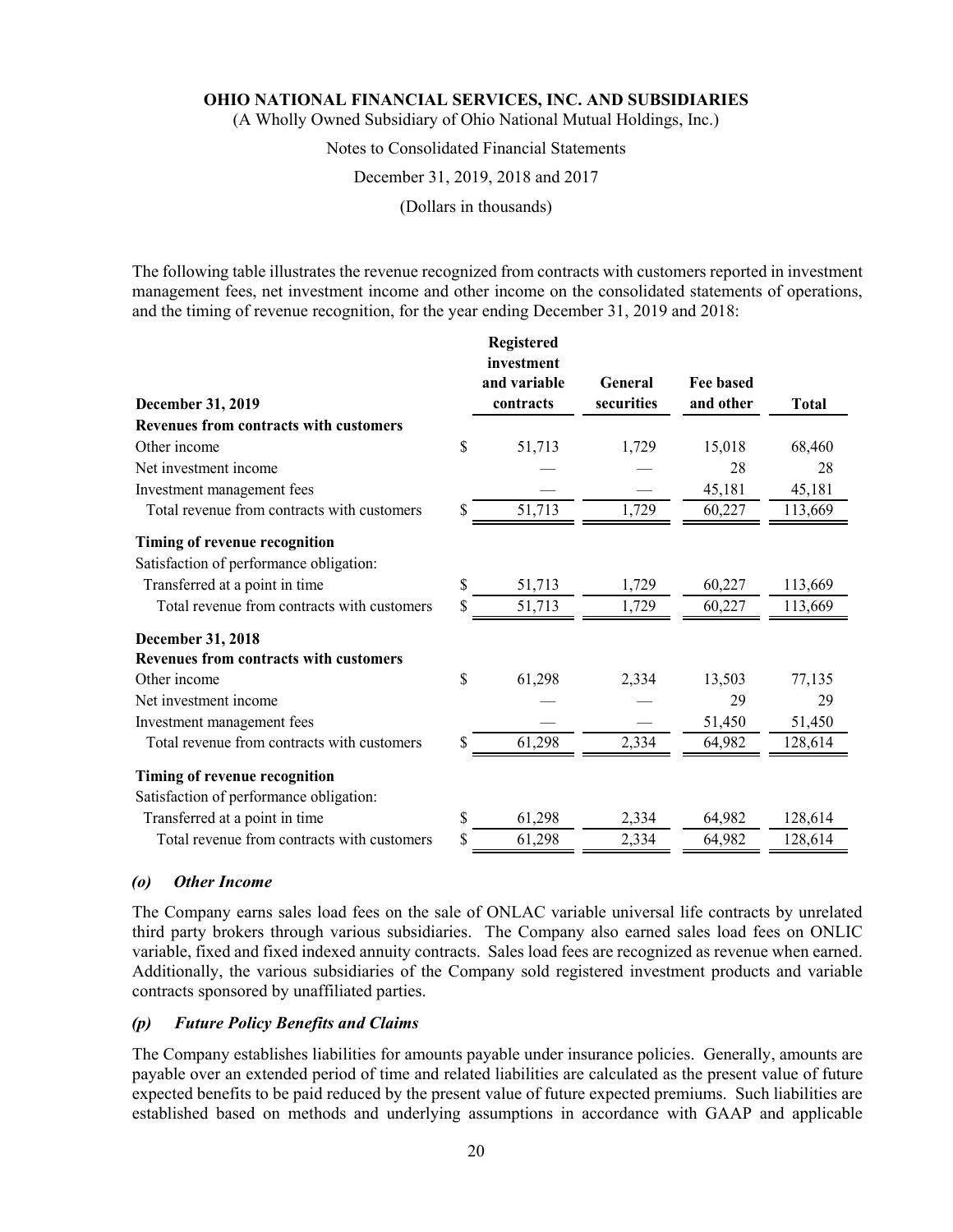(A Wholly Owned Subsidiary of Ohio National Mutual Holdings, Inc.)

## Notes to Consolidated Financial Statements

#### December 31, 2019, 2018 and 2017

(Dollars in thousands)

actuarial standards. The process of calculating reserve amounts for a life insurance organization involves the use of a number of assumptions, including those related to persistency (how long a contract stays with a company), mortality (the relative incidence of death in a given time), morbidity (the relative incidence of disability resulting from disease or physical ailment) and interest rates (the rates expected to be paid or received on financial instruments, including insurance or investment contracts). The methods used in determining the liability for unpaid losses and future policy benefits are standard actuarial methods recognized by the American Academy of Actuaries.

Liabilities for traditional life insurance policies are calculated using a net level premium method based on estimates of mortality, morbidity, investment yields, and withdrawals which were used or which were being experienced at the time the policies were issued.

Liabilities for investment products in the accumulation phase, fixed deferred annuities, fixed indexed annuities, group annuities, universal life insurance products and variable universal life insurance products are calculated based on participants' contributions plus interest credited less applicable contract charges.

Liabilities for payout annuities are calculated using the present value of future benefits discounted using varying interest rates. Liabilities for variable payout annuities also include maintenance costs in the present value calculation.

Liabilities for disability income policies are calculated using a net level premium method based on estimates of mortality, morbidity, investment yields, and withdrawals which were used or which were being experienced at the time the policies were issued. Liabilities for disability income policies on claims are calculated using the present value of future benefits and maintenance costs discounted using varying interest rates, depending on the year the claim was incurred.

The Company regularly reviews its estimates of future policy benefits and claims liabilities and compares them with its actual experience. Differences result in changes to the liability balances with related charges or credits to benefit expenses in the period in which the change occurs.

The Company issued traditional variable annuity contracts through its separate accounts, for which investment income and gains and losses on investments accrue directly to, and investment risk is borne by, the contract holder.

The Company also issued nontraditional variable annuity contracts through its separate accounts in which the Company provides various forms of guarantees/riders to benefit the related contract holders. These guarantees are accounted for as insurance liabilities or as embedded derivatives depending on how and when the benefit is paid. Specifically, a guarantee is accounted for as an embedded derivative if a guarantee is paid out without requiring the occurrence of a specific insurable event or the policyholder to annuitize. Alternatively, a guarantee is accounted for as an insurance liability if the guarantee is paid only upon either the occurrence of a specific insurable event, or annuitization. In certain cases, a guarantee may have elements of both an insurance liability and an embedded derivative and in such cases the guarantee is split and accounted for under both models.

The Company has five main types of rider benefits offered with individual variable annuity contracts:

guaranteed minimum death benefit ("GMDB");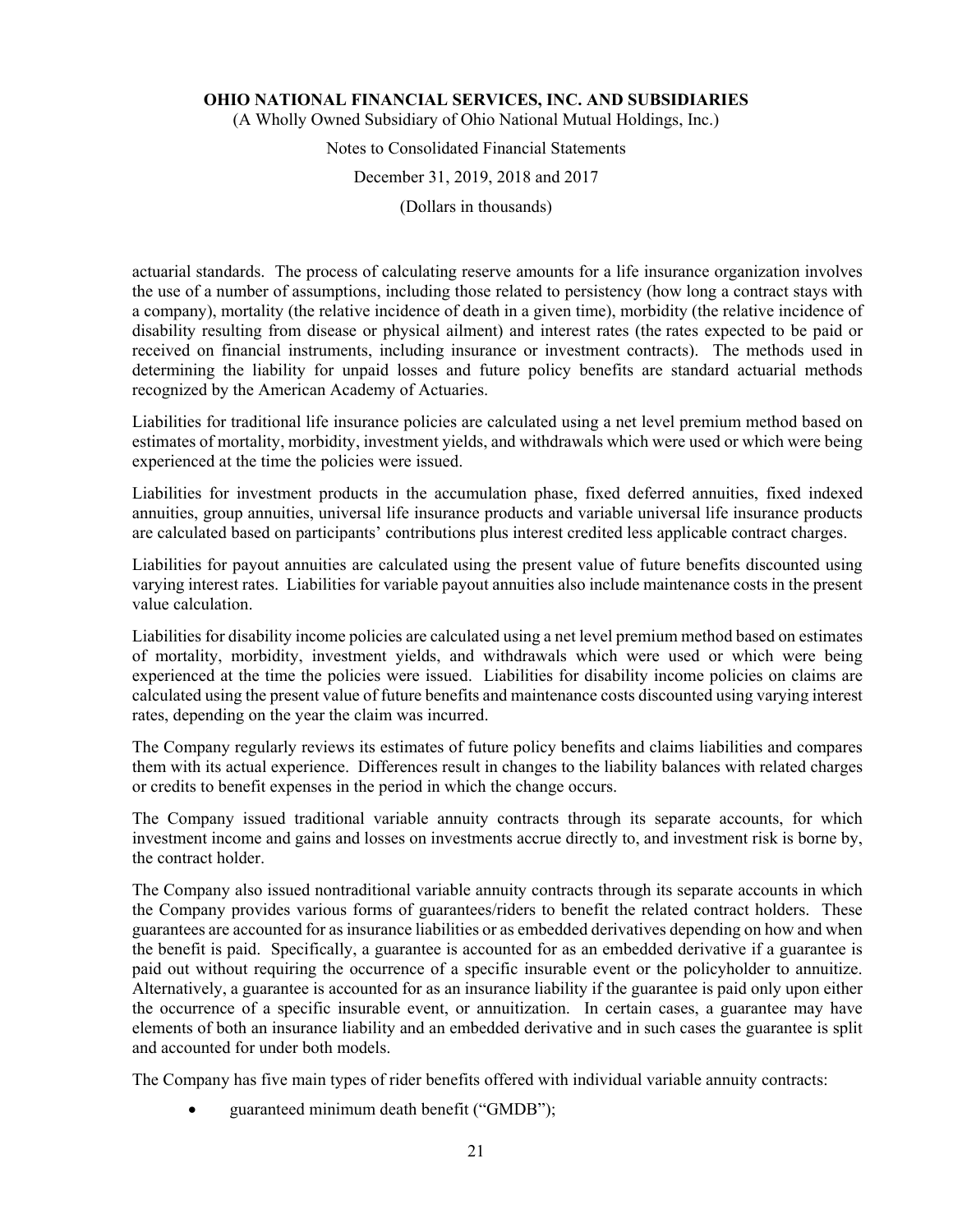(A Wholly Owned Subsidiary of Ohio National Mutual Holdings, Inc.)

#### Notes to Consolidated Financial Statements

#### December 31, 2019, 2018 and 2017

(Dollars in thousands)

- guaranteed minimum income benefit ("GMIB");
- guaranteed minimum accumulation benefit ("GMAB");
- guaranteed minimum withdrawal benefit ("GMWB"); and
- guaranteed lifetime withdrawal benefit ("GLWB").

The Company also issued fixed indexed annuity contracts with an enhanced GLWB rider.

The Company refers to the total of the five types issued with variable annuity contracts and fixed indexed annuity contracts, collectively, as the "G reserves."

Guarantees accounted for as insurance liabilities in future policy benefits and claims include GMDBs, GMIBs and certain GLWBs that require annuitization.

Guarantees accounted for as embedded derivatives include GMWBs, GMABs and certain GLWBs that do not require annuitization, as well as the index crediting feature within the fixed indexed annuity contracts. At inception, the Company attributes to the embedded derivative a portion of the projected future guarantee fees to be collected from the policyholder equal to the present value of projected future guaranteed benefits. The embedded derivatives are carried at estimated fair value and reported in future policy benefits and claims.

#### *(q) Participating Business/Policyholder Dividends*

Participating business, which refers to policies that participate in profits through policyholder dividends, represents 14.0%, 13.1% and 12.3% of the Company's ordinary life insurance in force as of December 31, 2019, 2018 and 2017, respectively. The liability for policyholder dividends includes the estimated amount of annual dividends earned by policyholders and is recorded in other policyholder funds in the accompanying consolidated balance sheets. Policyholder dividends incurred are recorded in the provision for policyholders' dividends on participating policies in the accompanying consolidated statements of operations.

Policyholder dividends are approved annually by ONLIC's board of directors based upon the amount of distributable statutory surplus. The aggregate amount of policyholder dividends is related to actual interest, mortality, morbidity, and expense experience for the year, as well as management's judgment as to the appropriate level of statutory surplus to be retained by ONLIC.

#### *(r) Income Taxes*

The Company files a life/non-life consolidated federal income tax return which includes its U.S. domestic subsidiaries and its parent, ONMH. United States Department of the Treasury ("Treasury") regulations generally require a five year waiting period as to when a life insurance company can be included in the consolidated federal income tax return. A subsidiary life insurance company may obtain approval sooner, if the provisions of the Treasury regulations are met. SUNR met the Treasury regulations and received approval to join the consolidated return in 2019.

SYRE was formed in Bermuda in 2008 as a life insurance company and elected to be treated as a U.S. taxpayer. In 2013, SYRE was redomesticated to the United States. In 2015, SYRE was re-domiciled from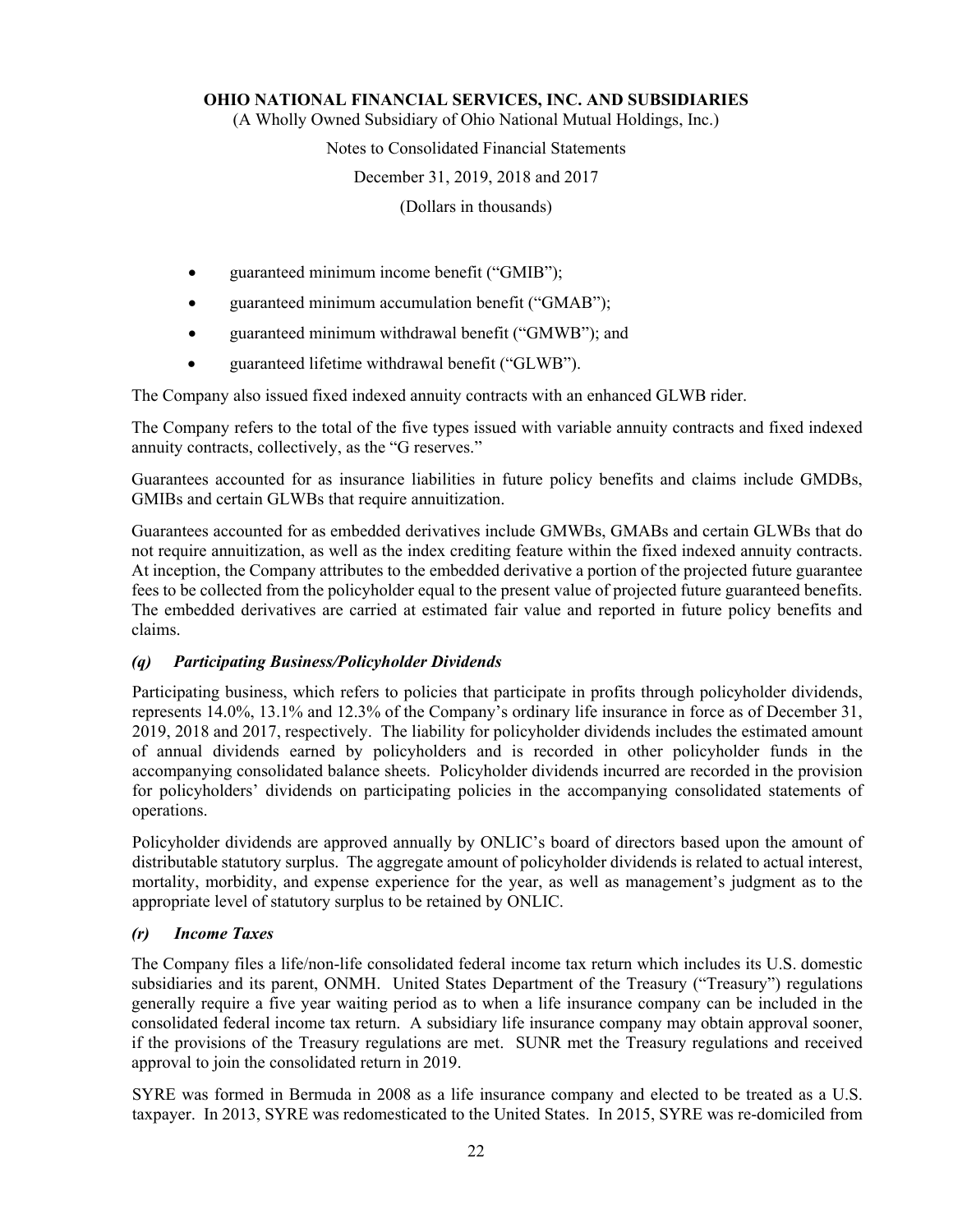(A Wholly Owned Subsidiary of Ohio National Mutual Holdings, Inc.)

## Notes to Consolidated Financial Statements

#### December 31, 2019, 2018 and 2017

(Dollars in thousands)

the U.S. to the Cayman Islands and elected to be a U.S. taxpayer. SYRE joined the consolidated return on January 1, 2014.

The method of allocation between the companies is subject to written agreement, approved by the Board of Directors. Allocations are based upon separate return calculations with current credit for net losses. Intercompany tax balances are settled quarterly.

The Company's policy for recording interest and penalties associated with audits, claims and adjustments is to record such amounts as a component of current income tax (benefit) expense.

The foreign life insurance subsidiaries owned by the Company file tax returns in accordance with applicable foreign laws in their respective countries of domestication. U.S. taxation of foreign affiliates may differ in timing and amount from taxation under foreign laws. The impact of the returns filed subject to foreign tax law has been reflected in the provision for income tax expense and related liabilities.

The Company utilizes the asset and liability method of accounting for income taxes. Under this method, deferred tax assets and liabilities are recognized for the future tax consequences attributable to differences between the financial statement carrying amounts of existing assets and liabilities and their respective tax bases and operating loss and tax credit carryforwards. Deferred tax assets and liabilities are measured using enacted tax rates expected to apply to taxable income in the years in which those temporary differences are expected to be recovered or settled. The effect on deferred tax assets and liabilities of a change in tax rates is recognized in operations in the period that includes the enactment date. Valuation allowances are established when it is determined that it is more likely than not that the deferred tax asset will not be fully realized. Current income taxes are charged to operations based upon amounts estimated to be payable as a result of taxable operations for the current year.

In determining the need for a valuation allowance, the Company considers the carryback capacity to absorb capital losses, reversal of existing temporary differences, estimated future taxable income and prudent and feasible tax planning strategies. The determination of the valuation allowance for the Company's deferred tax assets requires management to make certain judgments and assumptions regarding future operations that are based on historical experience and expectations of future performance. Management's judgments are subject to change given the inherent uncertainty in predicting future performance, which is impacted by such factors as policyholder behavior, competitive pricing, and specific industry and market conditions.

Related to Global intangible low-taxed income ("GILTI") tax rules, we are allowed to make an accounting policy choice of either (1) treating taxes due on future U.S. inclusions in taxable income related to GILTI as a current-period expense when incurred (the 'period cost method') or (2) factoring such amounts into a company's measurement of its deferred taxes (the 'deferred method'). The Company has elected the period cost method, which will be determined annually if the Company's GILTI inclusion arises to a material amount from a U.S. tax compliance perspective.

On December 22, 2017, President Donald Trump signed into law the tax legislation commonly known as the Tax Cuts and Jobs Act. See Note 4 for a description of the new tax law.

#### *(s) Litigation Contingencies*

The Company is a party in various legal actions arising in the normal course of business. Given the inherent unpredictability of these matters, it is difficult to estimate the impact on the Company's financial position.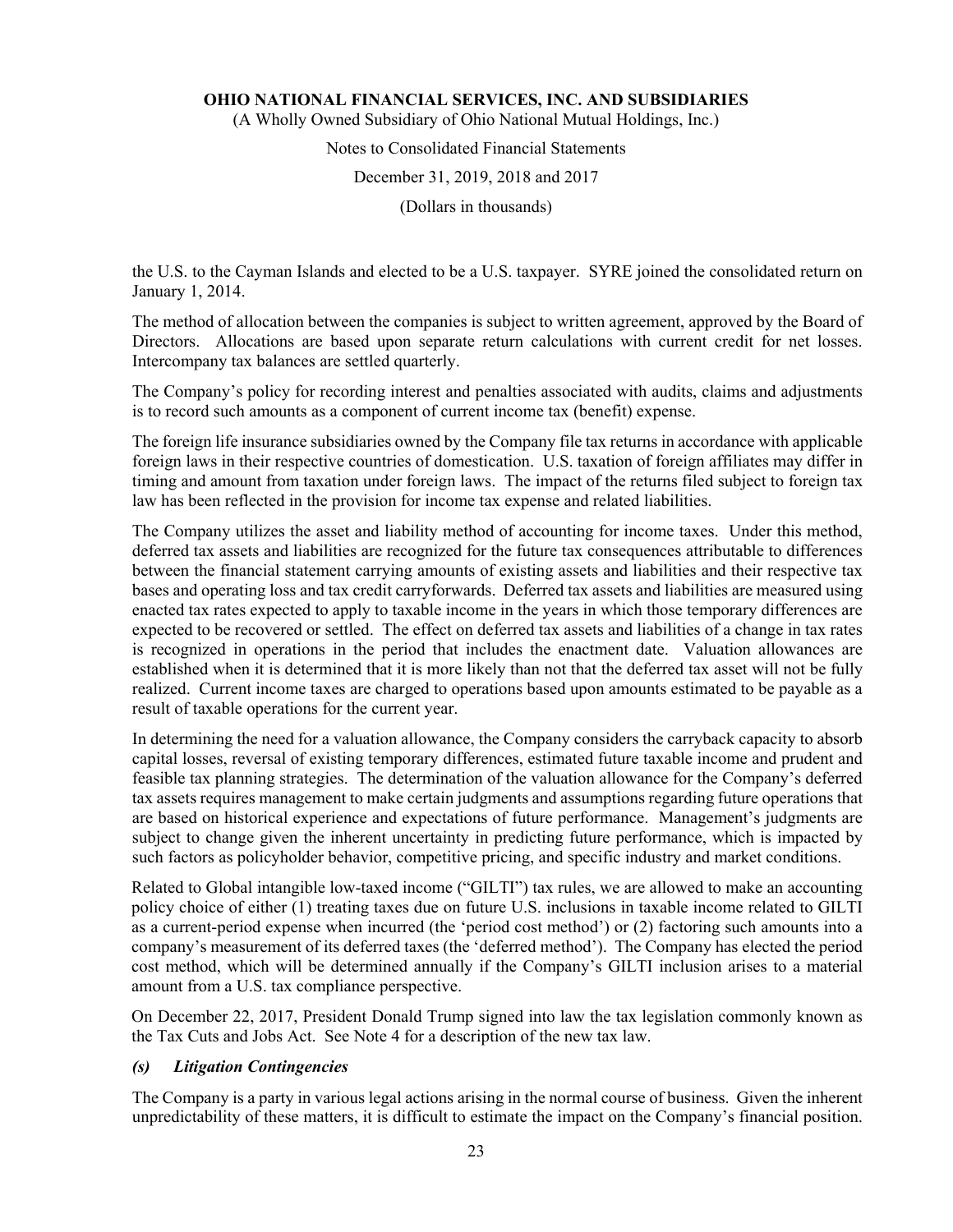(A Wholly Owned Subsidiary of Ohio National Mutual Holdings, Inc.)

Notes to Consolidated Financial Statements

December 31, 2019, 2018 and 2017

(Dollars in thousands)

Liabilities are established when it is probable that a loss has been incurred and the amount of loss can be reasonably estimated. Legal costs are recognized as incurred and for the estimated amount to be incurred.

On a quarterly and annual basis, the Company reviews relevant information with respect to liabilities for litigation, regulatory investigations and litigation-related contingencies to be reflected in the Company's consolidated financial statements. See Note 20 for further information.

#### *(t) Foreign Currency*

Assets, liabilities and operations of foreign subsidiaries are recorded based on the functional currency of each entity. The determination of the functional currency is made based on the appropriate economic and management indicators. The local currencies of foreign operations are the functional currencies. Assets and liabilities of foreign subsidiaries are translated from the functional currency to U.S. dollars at the exchange rates in effect at each year end and income and expense accounts are translated at the average exchange rates during the year. The resulting translation adjustments are charged or credited directly to other comprehensive income, net of applicable taxes.

#### *(u) Employee Benefit Plans*

The Company sponsors and/or administers various plans that provide defined benefit pension and other postretirement benefits covering eligible employees and sales representatives. Measurement dates used for all of the defined benefit pension and other postretirement benefit plans correspond with the year end of the Company. The Company recognizes the funded status of the projected benefit obligation ("PBO") less plan assets for pension benefits and the accumulated benefit obligation ("ABO") for other postretirement benefits for each of its plans. The Company recognizes an expense for differences between actual experience and estimates over the average future service period of participants. The actuarial gains (losses) and prior service costs (credit) not yet included in net periodic benefit costs are charged to accumulated other comprehensive income ("AOCI"), net of income tax.

The obligations and expenses associated with these plans require the use of assumptions such as discount rate, expected long-term return on plan assets, rate of compensation increases, healthcare cost trend rates, as well as participant demographics such as rate and age of retirements, withdrawal rates and mortality. Management determines these assumptions based upon a variety of factors such as historical performance of the plan and its assets, currently available market and industry data and mortality tables, and expected benefit payout streams. The assumptions used may differ materially from actual results due to, among other factors, changing market and economic conditions and changes in participant demographics. These differences may have an effect on the Company's consolidated financial statements.

The Company sponsors a defined contribution plan for substantially all employees. The Company also sponsors a qualified contributory defined contribution profit-sharing plan for substantially all employees. Discretionary Company contributions are based on the net earnings of the Company. Accordingly, the Company recognizes compensation cost for current contributions.

#### *(v) Adoption and Future Adoption of New Accounting Pronouncements*

The Company generally applies the "other public entity" requirements when adopting new accounting standards. Where the standard adoption timeframes differentiate between U.S. Securities and Exchange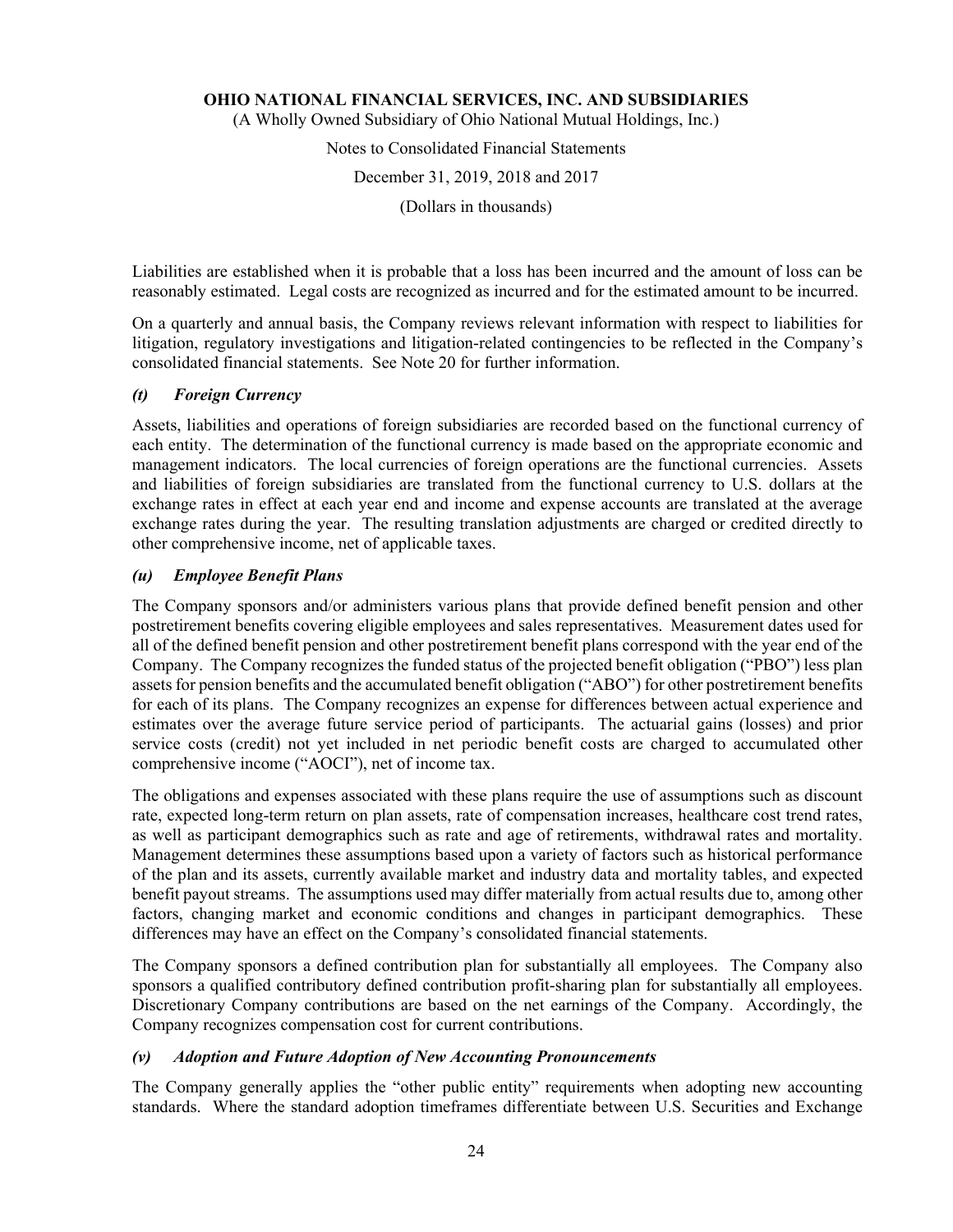(A Wholly Owned Subsidiary of Ohio National Mutual Holdings, Inc.)

# Notes to Consolidated Financial Statements

December 31, 2019, 2018 and 2017

(Dollars in thousands)

Commission ("SEC") filers and other public business entities ("PBE"), the Company follows the adoption timelines for other public business entities as the Company does not meet the requirements of an SEC filer.

#### *Adoption of New Accounting Pronouncements*

Effective January 1, 2019, the Company adopted ASU 2019-10, Financial Instruments – *Derivatives and Hedging (Topic 815): Effective Dates*, ASU 2019-04, *Codification Improvements to Topic 815, Derivatives and Hedging*, ASU 2017-12, *Derivatives and Hedging (Topic 815): Targeted Improvements to Accounting for Hedging Activities*. The guidance refines, expands and simplifies hedge accounting for financial and nonfinancial risk. The adoption of this guidance did not significantly impact the Company's consolidated financial statements or financial statement disclosures.

Effective January 1, 2019, the Company adopted ASU 2019-10, *Leases (Topic 842): Effective Dates*, ASU 2019-01, *Leases (Topic 842): Codification Improvements* (March 2019), ASU 2018-20, *Leases (Topic 842): Narrow Scope Improvements for* Lessors (December 2018), ASU 2018-11, *Leases (Topic 842): Targeted*  Improvements (July 2018), and ASU 2016-02, *Leases (Topic 842)* using the prospective application of the guidance and prior periods continue to be presented in accordance with Topic 840. This new guidance requires lessees to recognize a lease liability measured on a discounted basis and a right-of-use asset for the lease term for those leases classified as operating leases under previous guidance. Under this guidance, lessor accounting is largely unchanged except to align lessor accounting with the lease accounting model and ASC Topic 606, *Revenue from Contracts with Customers*, and thus the accounting for sale and leaseback transactions has been simplified. Additionally, the Company elected the package of practical expedients and recognized on the Consolidated Statement of Financial Position \$9,189 of operating lease liabilities and \$9,151 of operating lease right-of-use assets at adoption. The adoption of this guidance did not have a material impact on the statement of operations, stockholders' equity, or statement of cash flows. See Note 19 for additional disclosures.

Effective January 1, 2019, the Company adopted ASU 2017-08, *Receivables – Nonrefundable Fees and Other Costs (Subtopic 310-20), Premium Amortization on Purchased Callable Debt Securities*. This guidance requires premium on callable debt securities to be amortized to the earliest call date. The adoption of this guidance did not significantly impact the Company's consolidated financial statements or financial statement disclosures.

In February 2018, the Company early adopted ASU 2018-02, *Income Statement – Reporting Comprehensive Income (Topic 220): Reclassification of Certain Tax Effects from Accumulated Other Comprehensive Income*. This guidance gives financial statement preparers an option to reclassify stranded tax effects within accumulated other comprehensive income ("AOCI") to retained earnings in each period in which the effect of the change in the U.S. federal corporate income tax rate in the Tax Cuts and Jobs Act (or portion thereof) is recorded. The guidance also requires disclosure of (1) a description of the accounting policy for releasing income tax effects from AOCI, (2) whether the Company elected to reclassify the stranded income tax effects from the Tax Cuts and Jobs Act, and (3) information about the other income tax effects that are reclassified. The Company chose to early adopt this standard effective for the year ended December 31, 2017. As a result of adoption, (\$33,329) was reclassified from AOCI to retained earnings.

In January 2018, the Company adopted ASU 2017-05, *Other Income-Gains and Losses from the Derecognition of Nonfinancial Assets (Subtopic 610-20): Clarifying the Scope of Asset Derecognition*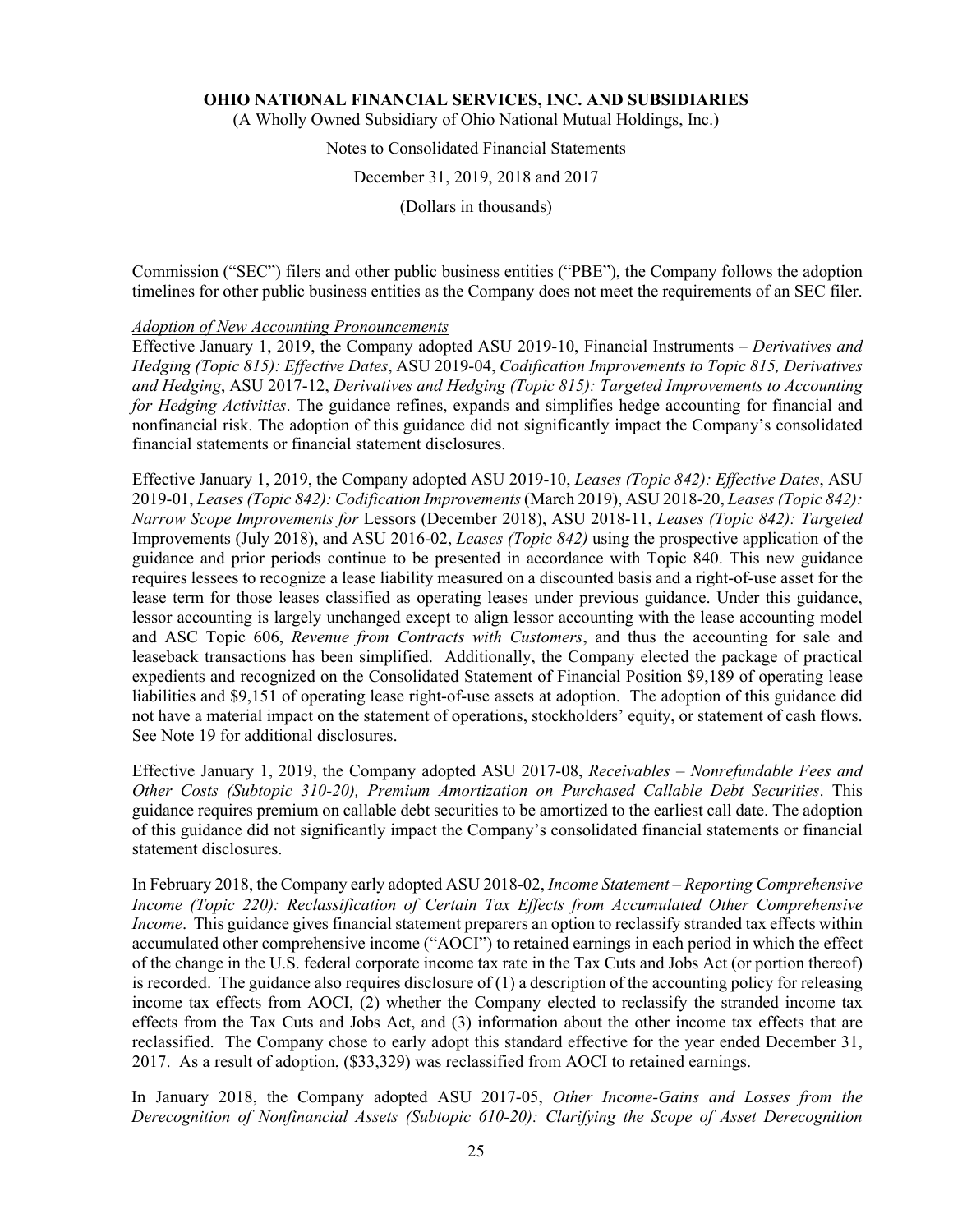(A Wholly Owned Subsidiary of Ohio National Mutual Holdings, Inc.)

## Notes to Consolidated Financial Statements

#### December 31, 2019, 2018 and 2017

(Dollars in thousands)

*Guidance and Accounting for Partial Sales of Nonfinancial Assets* This guidance defines in substance nonfinancial assets, and clarifies that an entity should identify each distinct nonfinancial asset or in substance nonfinancial asset promised to a counterparty and derecognize each asset when a counterparty obtains control of it. The adoption of this guidance did not impact the Company's consolidated financial statements.

In January 2018, the Company adopted ASU 2016-18, *Statement of Cash Flows, (Topic 230): Restricted Cash*. This guidance requires that a statement of cash flows explain the change during the period in the total of cash, cash equivalents, and amounts generally described as restricted cash or restricted cash equivalents. As a result, amounts generally described as restricted cash and restricted cash equivalents should be included with cash and cash equivalents when reconciling the beginning-of-period and end-ofperiod total amounts shown on the statement of cash flows. The adoption of this guidance did not impact the Company's consolidated financial statements, except for expanded disclosures.

In January 2018, the Company adopted ASU 2016-16, *Income Taxes (Topic 740): Intra-Entity Transfers of Assets Other Than Inventory*. This guidance requires entities to immediately recognize the income tax consequences of intercompany asset transfers. The adoption of this guidance did not have a material impact on the Company's consolidated financial statements.

In January 2018, the Company adopted guidance on cash flow statement presentation, ASU 2016- 15, *Statement of Cash Flows (Topic 230): Classification of Certain Cash Receipts and Cash Payments*. The guidance addresses how certain specific cash receipts and cash payments are presented and classified in the statement of cash flows. The adoption of this guidance did not impact the Company's consolidated financial statements.

In January 2018, the Company adopted ASU 2016-01, *Financial Instruments - Overall (Subtopic 825-10): Recognition and Measurement of Financial Assets and Financial Liabilities*. This guidance requires equity investments (except those accounted for under the equity method of accounting, or those that result in consolidation of the investee) to be measured at fair value with changes in fair value recognized in net income. This guidance requires public business entities to use the exit price notion when measuring the fair value of financial instruments for disclosure purposes. This guidance requires separate presentation of financial assets and financial liabilities by measurement category and form of financial asset (i.e., securities or loans and receivables). This guidance eliminates the requirement for public business entities to disclose the method(s) and significant assumptions used to estimate the fair value that is required to be disclosed for financial instruments measured at amortized cost. The Company adopted the standard using a modified retrospective approach. The adoption of the standard resulted in a reclassification of approximately \$6,783, pre-tax, \$5,359, net of tax as of December 31, 2018, from accumulated other comprehensive income to retained earnings.

Effective January 1, 2018, the Company adopted ASU 2014-09, *Revenue from Contracts with Customers (Topic 606)*. This guidance outlines a single, comprehensive model for accounting for revenue from contracts with customers and applies primarily to commissions, advisory fees and sales loads earned by the Company's broker dealer operations, as Topic 606 specifically excludes insurance contracts from its scope. The adoption of this guidance did not have a material impact on the Company's consolidated financial statements. In adopting the standard, the Company recognized approximately \$17,000 in sub-advisory fees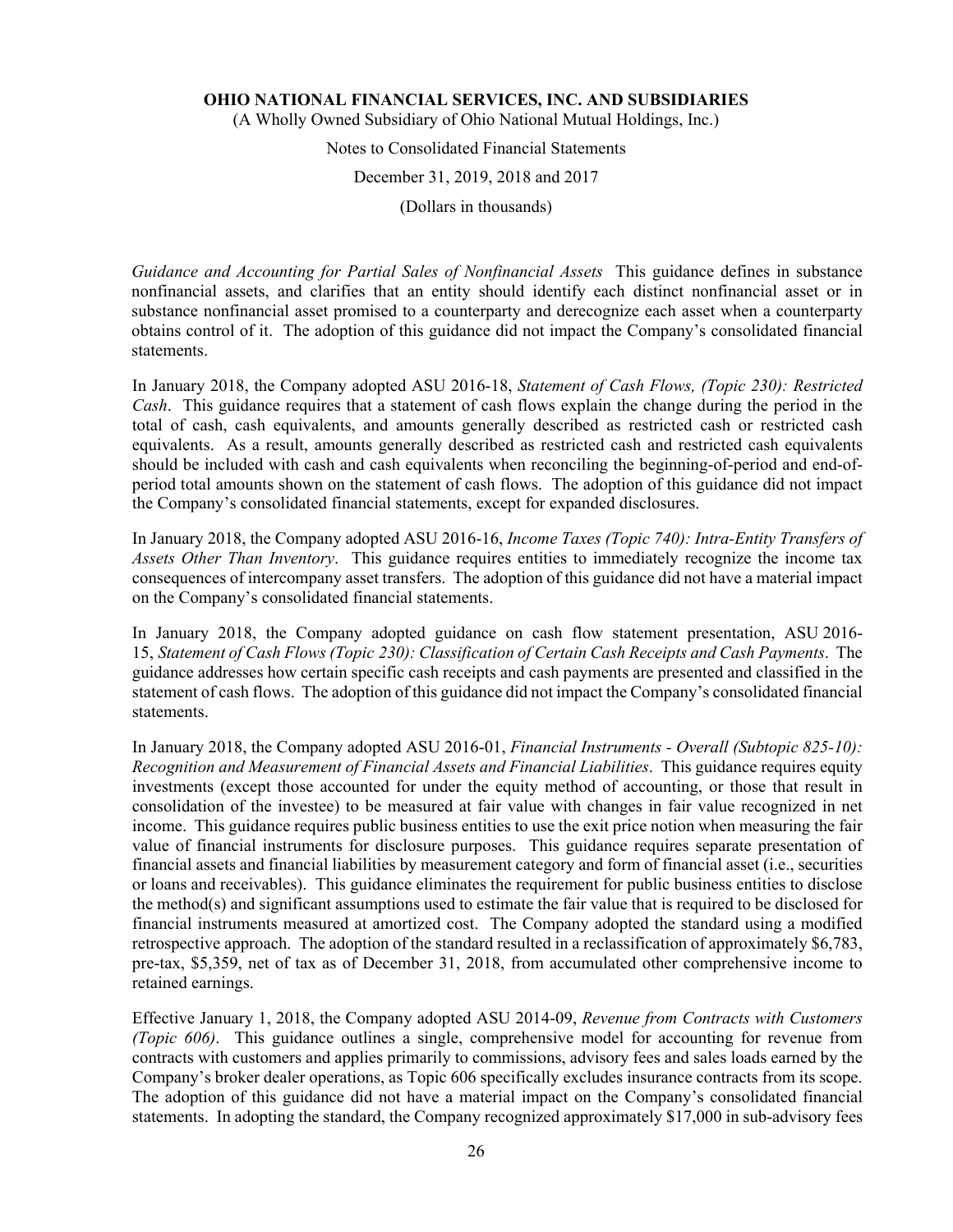(A Wholly Owned Subsidiary of Ohio National Mutual Holdings, Inc.)

## Notes to Consolidated Financial Statements

December 31, 2019, 2018 and 2017

(Dollars in thousands)

as a portion of other operating costs and expenses for the year ended December 31, 2018 (gross basis), where in previous years they were reported as part of investment management fees (net basis).

#### *Future Adoption of New Accounting Pronouncements*

In December 2019, the FASB issued ASU 2019-12, *Income Taxes (Topic 740): Simplifying the Accounting for Income Taxes*, effective for fiscal years beginning after December 15, 2020 for public business entities. This ASU removes specific exceptions to the general principles in Topic 740 in GAAP. Management has not yet assessed the impact that this guidance may have on the consolidated financial statements.

In October 2018, the FASB issued ASU 2018-17, *Consolidation (Topic 810): Targeted Improvements to Related Party Guidance of Variable Interest Entities*, effective for fiscal years beginning after December 15, 2019 for public business entities. The guidance amends previous issued guidance for determining whether an indirect interest held through a related party is a VIE. It is anticipated this guidance will result in more decision makers not consolidating VIEs. Additional guidance within the ASU is only applicable to private companies. Early adoption is permitted. Management does not expect that this guidance will have a material impact on the consolidated financial statements.

In August 2018, the FASB issued ASU 2018-15, *Intangibles-Goodwill and Other-Internal-Use Software (Subtopic 350-40): Customer's Accounting for Implementation Costs Incurred in a Cloud Computing Arrangement That Is a Service Contract,* effective for fiscal years ending after December 15, 2019 for public business entities. This guidance aligns the requirements for capitalizing implementation costs incurred in a hosting arrangement that is a service contract with the requirements for capitalizing implementation costs incurred to develop or obtain internal-use software (and hosting arrangements that include an internal use software license). This guidance requires a customer in a hosting arrangement that is a service contract to follow the guidance in Subtopic 350-40 to determine which implementation costs to capitalize as an asset related to the service contract and which costs to expense. The guidance also requires the customer to expense the capitalized implementation costs of a hosting arrangement that is a service contract over the term of the hosting arrangement. Early adoption is permitted. Management has not yet assessed the impact that this guidance may have on the consolidated financial statements.

In August 2018, the FASB issued ASU 2018-14, *Compensation – Retirement Benefits – Defined Benefit Plans – General (Subtopic 715-20): Disclosure Framework-Changes to the Disclosure Requirements for Defined Benefit Plans*, effective for fiscal years ending after December 15, 2020 for public business entities. This guidance removes disclosures that are no longer considered cost beneficial, clarifies the specific requirements of disclosures, and adds disclosure requirements identified as relevant. Early adoption is permitted. Management does not expect that this guidance will have a material impact on the consolidated financial statements except for changes to disclosures.

In August 2018, the FASB issued ASU 2018-13, *Fair Value Measurement (Topic 820): Disclosure Framework – Changes to the Disclosure Requirements for Fair Value Measurement*, effective for fiscal years beginning after December 15, 2019 for public business entities. This guidance modifies the disclosure requirements on fair value measurements in Topic 820, *Fair Value Measurement*, by removing, modifying and adding certain disclosures associated with fair value measurements. Early adoption is permitted. Management does not expect this guidance will have a material impact on the consolidated financial statements except for changes to disclosures.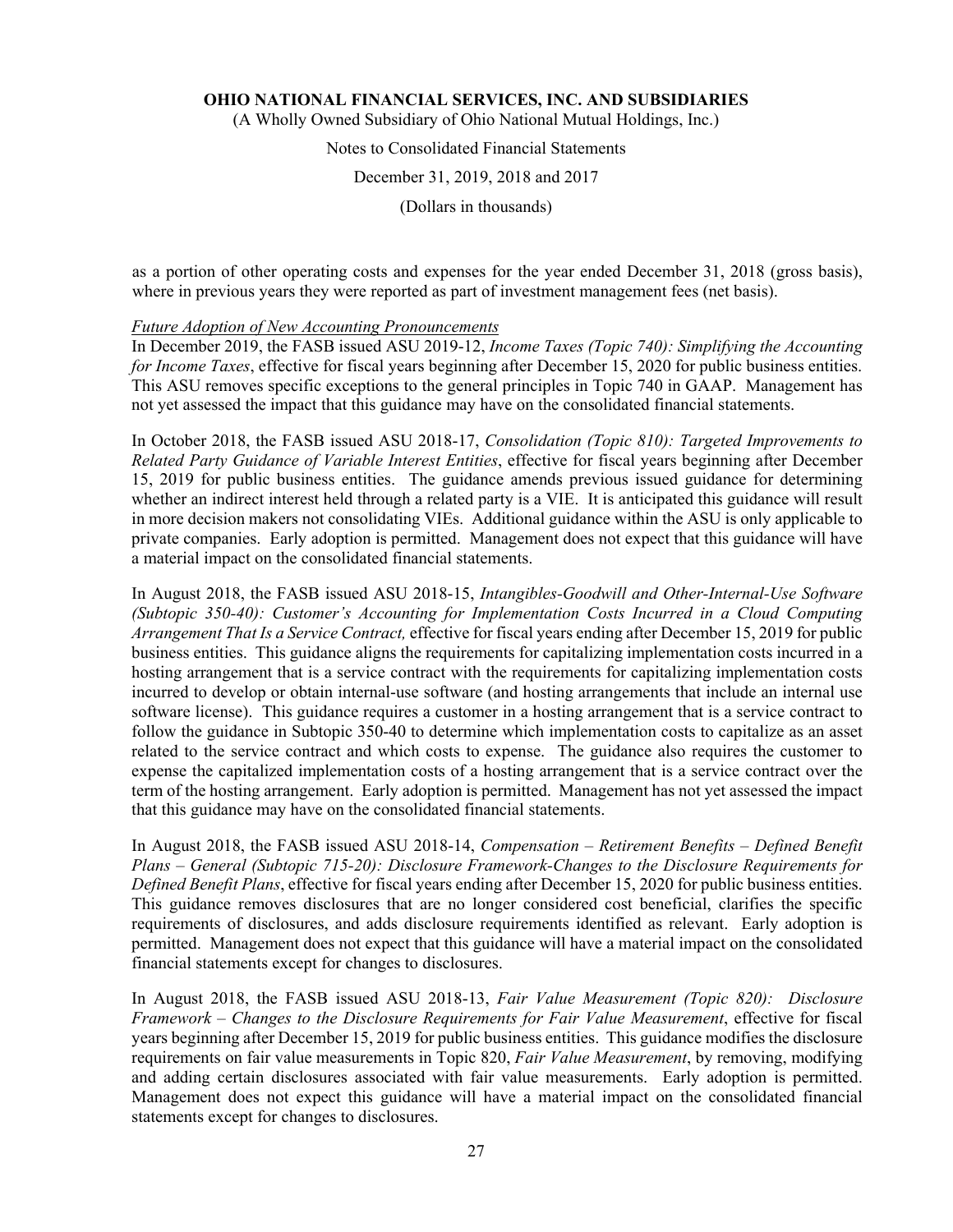(A Wholly Owned Subsidiary of Ohio National Mutual Holdings, Inc.)

## Notes to Consolidated Financial Statements

#### December 31, 2019, 2018 and 2017

(Dollars in thousands)

In August 2018, the FASB issued ASU 2018-12, *Financial Services – Insurance (Topic 944): Targeted Improvements to the Accounting for Long-Duration Contracts*, and in November 2019, the FASB issued ASU 2019-09, *Financial Services – Insurance (Topic 944): Effective Date.* The new guidance is effective for fiscal years beginning after December 15, 2023 for PBE non-SEC filers. Early adoption is permitted. This new guidance impacts existing recognition, measurement, presentation, and disclosure requirements for long-duration insurance contracts issued by an insurance entity. Management has not yet assessed the impact that this guidance may have on the consolidated financial statements, but expects it to be material.

In January 2017, the FASB issued ASU 2017-04, *Intangibles-Goodwill and Other (Topic 350) Simplifying the Test for Goodwill Impairment*, effective for annual periods beginning after January 1, 2020, which eliminates some portions of the goodwill impairment test to simplify the test. The guidance also eliminates the requirement for any reporting unit with a zero or negative carrying amount to perform a qualitative assessment. Management does not expect that this guidance will have a material impact on the consolidated financial statements.

The FASB has issued guidance on measurement of credit losses on financial instruments: ASU 2019-11, *Codification Improvements to Topic 326, Financial Instruments – Credit Losses,* ASU 2019-10*, Financial Instruments – Credit Losses (Topic 326): Effective Dates*, ASU 2019-05, *Financial Instruments – Credit Losses (Topic 326): Targeted Transition Relief*, ASU 2019-04, *Codification Improvements to Topic 326, Financial Instruments – Credit Losses*, ASU 2018-19, *Codification Improvements to Topic 326, Financial Instruments – Credit Losses* (November 2018) and ASU 2016-13, *Financial Instruments - Credit Losses (Topic 326): Measurement of Credit Losses on Financial Instruments (June 2016). The new guidance is* effective for fiscal years beginning after December 15, 2022 for PBE non-SEC filers. Early adoption is permitted. ASU 2016-13 replaces the incurred loss impairment methodology with one that reflects expected credit losses. The measurement of expected credit losses will be based on historical loss information, current conditions, and reasonable and supportable forecasts after implementation of this guidance. The guidance also requires enhanced disclosures. Management has not yet assessed the impact that this guidance may have on the consolidated financial statements.

#### *(w) Subsequent Events*

The Company has evaluated subsequent events through March 26, 2020, the date that the consolidated financial statements were available to be issued.

In January 2020, the Company issued a \$425,000, 5.550% fixed rate senior note due January 24, 2030. The proceeds of this note were used to retire the term loan issued during 2019. See Note 12 – Long Term Debt Obligations for additional details.

During the first quarter of 2020, ONSV sold all of its Level 3 securities. At the time of sale, the securities had a book value of \$31,244 and a market value of \$43,687, which resulted in a realized gain of \$12,443.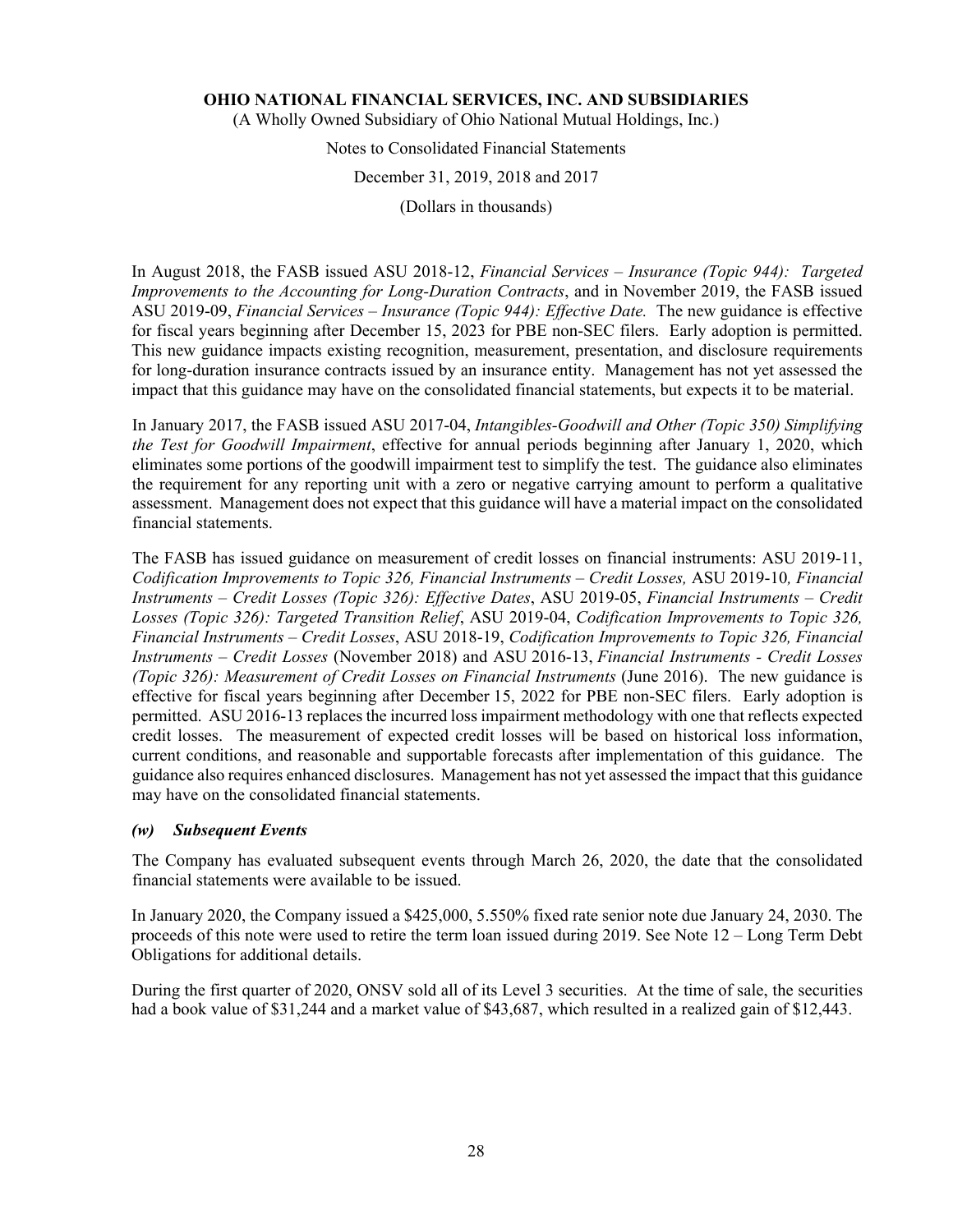(A Wholly Owned Subsidiary of Ohio National Mutual Holdings, Inc.)

#### Notes to Consolidated Financial Statements

#### December 31, 2019, 2018 and 2017

(Dollars in thousands)

#### **(4) Risks**

The Company participates in an industry where there are risk factors that could have material adverse effects on the business and operating results. The following is a description of the various risk factors:

*Legal/Regulatory Risk* is the risk that changes in the legal or regulatory environment in which the Company operates could result in increased competition, reduced demand for the Company's products, or additional unanticipated expenses in the pricing of its products.

On December 22, 2017, President Donald Trump signed into law the tax legislation commonly known as the Tax Cuts and Jobs Act (the "Act"). Under FASB ASC Topic 740, *Income Taxes*, the effects of new legislation are recognized upon enactment, which, for federal legislation, is the date the President signs a bill into law.

The Act reduces the corporate income tax rate to 21 percent (previously 35 percent), effective January 1, 2018, for all corporations. The effects of the new legislation were recognized by adjusting the Company's deferred tax assets ("DTAs") and/or deferred tax liabilities ("DTLs") as of December 31, 2017. The effects of changes in tax laws or rates on DTAs or DTLs are allocated to continuing operations and are reflected in the tax rate reconciliation in Note 14.

The Company made an election to reclassify the income tax effects of the Act from AOCI to retained earnings in its 2017 consolidated financial statements. The reclassification only includes impacts of the tax rate change from 35% to 21%. The Company's policy was to reclassify the full impact in the first year. There was no valuation allowance associated with these AOCI balances.

See Note 14 for disclosures relating to taxes in the consolidated financial statements.

State insurance regulators and the NAIC regularly re-examine existing laws and regulations applicable to insurance companies, their products, and how those products may be sold. Changes in these laws and regulations may affect the Company's operating results.

Changes in the tax treatment for corporate owned life insurance ("COLI") and BOLI could impact the Company's ability to sell those products in the future or existing policies may be surrendered or allowed to lapse.

Increased assessments from guaranty associations may occur if there is an increase of impaired, insolvent or failed insurers in the jurisdictions in which the Company operates.

Changes in the regulatory environment and changes in laws in the countries of our international insurance operations could have a material adverse effect on our results of operations. Our international insurance operations are principally regulated by insurance regulatory authorities in the jurisdictions in which they are located or operate.

*Concentration Risk* is the risk that arises from the Company's reliance upon certain key business relationships. Based on policyholder account balances, the Company's largest distributor of individual (fixed and variable) annuity products accounted for approximately 13% of total individual annuity reserves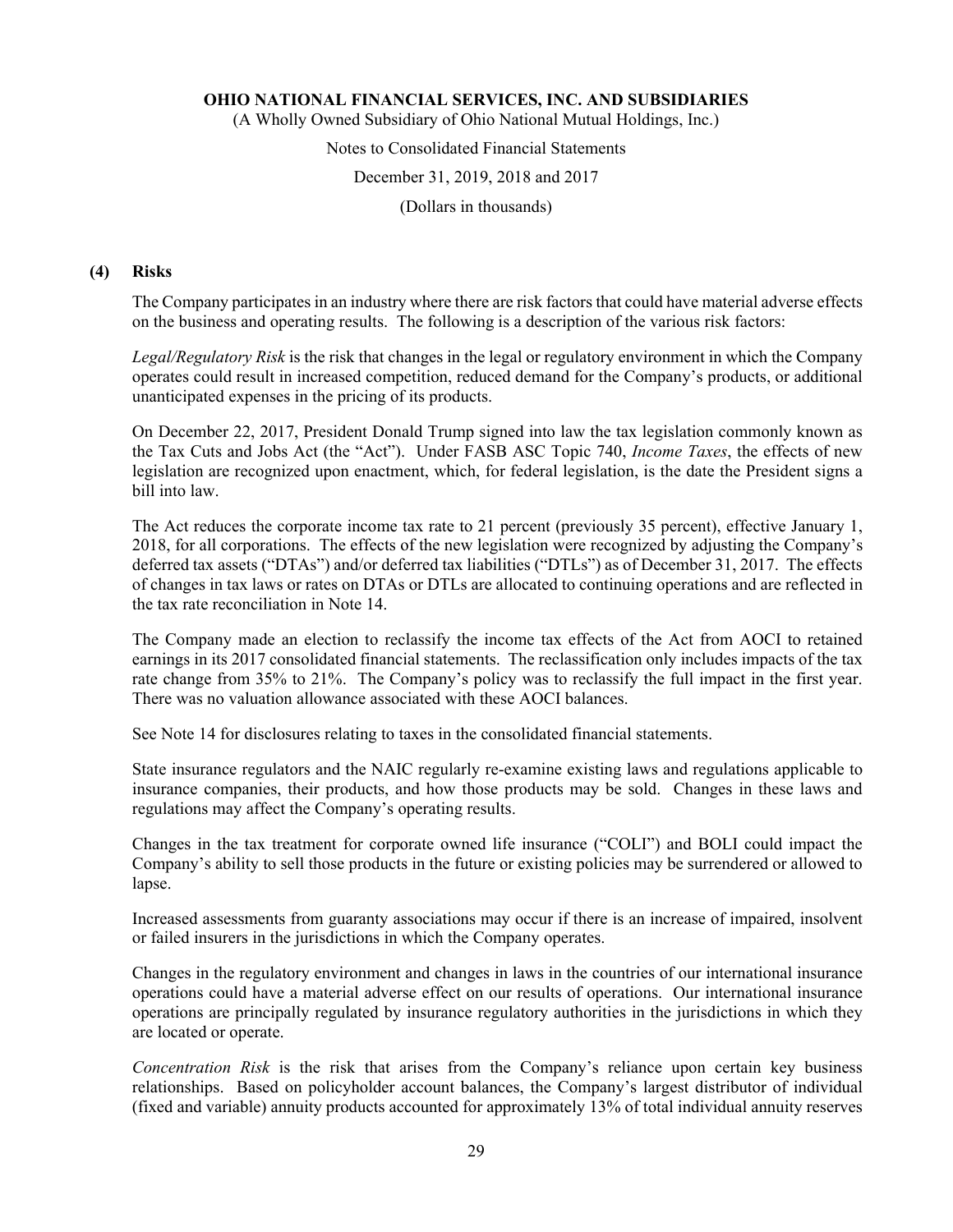(A Wholly Owned Subsidiary of Ohio National Mutual Holdings, Inc.)

# Notes to Consolidated Financial Statements

December 31, 2019, 2018 and 2017

(Dollars in thousands)

as of December 31, 2019 and 2018. It is possible that a change in the Company's relationship with this distributor could result in the loss of existing business and a large outflow of the Company's general account assets along with the subsequent loss of the investment spread earned on those assets.

*Mortality Risk* is the risk that overall life expectancy assumptions used by the Company in the pricing of its life insurance and annuity products prove to be too aggressive. This situation may occur, for example, as a result of pandemics, terrorism, natural disasters, or acts of war. The Company attempts to reduce this risk through geographical diversification and the purchase of reinsurance.

*Reinsurance Risk* is the risk that the reinsurance companies, where the Company has ceded a portion of its underwriting risk, may default on their obligation. The Company has entered into reinsurance contracts to cede a portion of its general account life, annuity and health business. The Company attempts to mitigate this risk by monitoring the ratings of reinsurance companies it chooses to cede risk to, requiring collateral to support ceded reserves and / or following up on any outstanding balances with reinsurance companies.

*Ratings Risk* is the risk that rating agencies change their outlook or rating of the Company or a subsidiary of the Company. If such ratings were lowered significantly relative to our competitors, our ability to market products to new customers could be harmed as well as the potential loss of existing customers. The Company monitors its Risk-Based Capital ("RBC") and other ratios for adequacy and maintains regular communications with the rating agencies in its effort to minimize the adverse impact of this risk.

*Cyber Risk* is the potential for information and systems to be vulnerable to adverse events, such as breaches, thefts, compromised integrity, damage, fraud, or business disruption, caused by internal, external or third parties. The loss of confidentiality, integrity or availability for information and systems could disrupt operations, result in the loss of business, materially affect profitability and negatively impact the Company's reputation. The Company utilizes a defense in depth approach to physically, administratively and technically mitigate cyber risk. Multiple layers of security controls provide redundancy in the event a security control fails or a vulnerability is exploited. Despite these efforts, there is still a risk a cyber incident could happen.

*Credit Risk* is the risk that issuers of investment securities, mortgagees on mortgage loans or other parties, including reinsurers and derivative counterparties, default on their contractual obligations or experience adverse changes that would affect the Company. The Company attempts to minimize the adverse impact of this risk by monitoring the portfolio diversification, the Company's exposure to impairment, collectability of the loans and the credit quality of reinsurers and derivative counterparties as well as, in many cases, requiring collateral, lines of credit or assets in trust to manage credit exposure.

*Interest Rate Risk* is the risk that interest rates will change and impact the valuation of the fixed maturity securities. A change in rates may cause certain interest-sensitive products to become uncompetitive or may cause disintermediation. To the extent that liabilities come due more quickly than assets mature, an insurer would have to borrow funds or sell assets prior to maturity and potentially recognize a gain or loss.

*Equity Market Risk* is the risk of loss due to declines in the equity markets in which the Company participates. A decline in the stock market will affect the value of equity securities and the contract value of the Company's individual variable annuity contracts which offer guaranteed benefit riders as well as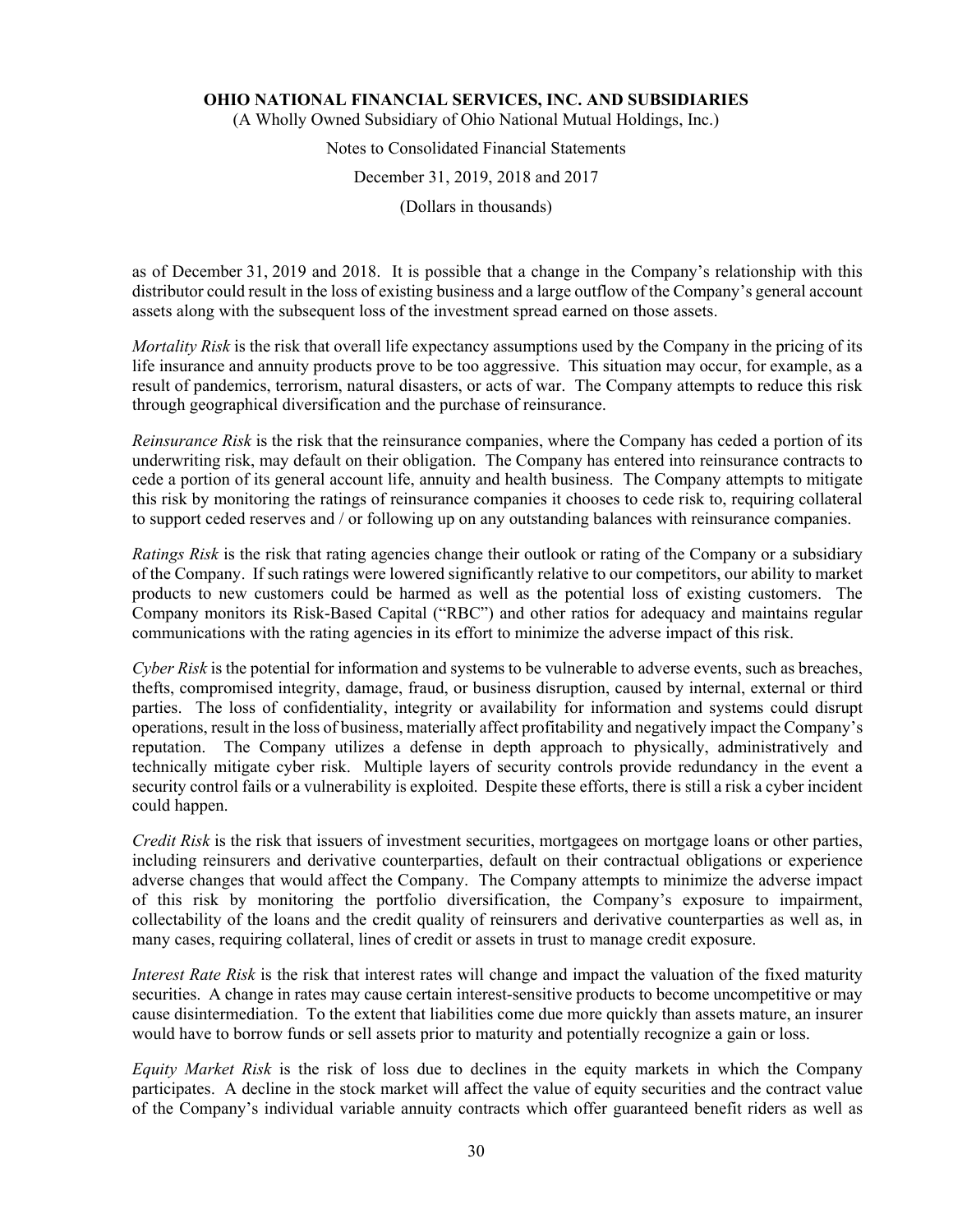(A Wholly Owned Subsidiary of Ohio National Mutual Holdings, Inc.)

# Notes to Consolidated Financial Statements

#### December 31, 2019, 2018 and 2017

(Dollars in thousands)

fixed indexed annuity and indexed universal life contracts. Losses in the equity market could result in declines in separate account assets and assets under management thus affecting investment management fees revenue and may require the Company to accelerate the amortization of DAC.

The Company attempts to minimize the adverse impact of equity market risk by monitoring the diversification of the Company's investment portfolio and through reinsurance arrangements with thirdparties. The Company uses equity index put options, equity index call options, equity swaps and interest rate swaptions to minimize exposure to the market risk associated with guarantees on certain underlying policyholder liabilities.

*Liquidity Risk* is the risk that the Company may not have the ability to sell certain investments to meet obligations of the Company.

If the tax treatment of existing BOLI policies is changed, there is the potential that a portion of the issued policies may be surrendered or allowed to lapse in a short period of time creating a liquidity strain. The Company has applied risk mitigation through diversifying BOLI sales to community banks and credit unions. Credit unions are tax exempt entities, thus eliminating the surrender risk due to any pending tax law changes. In addition, the Company manages the BOLI growth to not exceed a specified percentage of general account assets to minimize the risk of liquidity strain.

*Foreign Currency Risk* is the risk that the Company's consolidated financial statements could be adversely impacted by fluctuations in exchange rates as the Company's financial statements are presented in U.S. dollars and the financial statements of our subsidiaries outside of the U.S. are translated into U.S. dollars. Additionally, the Company could be impacted by significant changes in global economic conditions.

*Investment Risk* – see Note 7 for additional risks specific to the investment portfolio.

#### *Coronavirus (COVID-19)*

The Company is exposed to potential risk associated with the recent outbreak of Coronavirus ("COVID-19"). As this is a currently fluid situation, the impact of a widespread COVID-19 outbreak is difficult to assess and predict, and the Company is closely monitoring the situation through the Hamilton County Public Health office, as well as the Centers for Disease Control ("CDC"). Risks related to the outbreak include disruptions to business operations resulting from quarantines of employees, policyholders, or our distribution in areas affected by the outbreak, disruptions to business operations resulting from travel restrictions, and uncertainty around the duration of the virus' impact.

The Company has business continuity plans in place to attempt to mitigate the risk posed to business operations by disruptive incidents such as these.

Subsequent to December 31, 2019, equity and financial markets have experienced significant volatility and interest rates have continued to decline due to the COVID-19 pandemic. The Company is currently in the process of determining the impact of the pandemic to its operations and financial condition.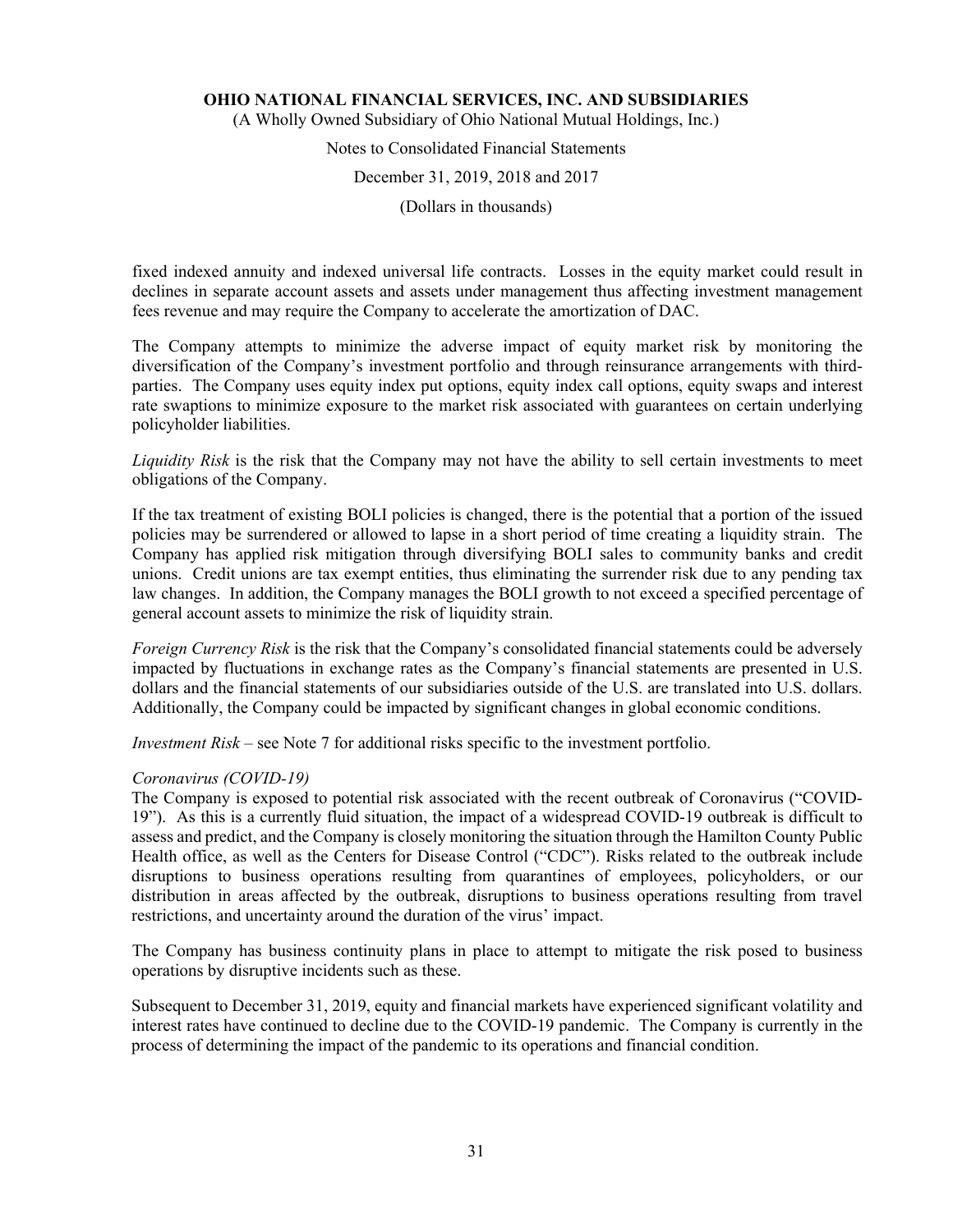(A Wholly Owned Subsidiary of Ohio National Mutual Holdings, Inc.)

#### Notes to Consolidated Financial Statements

#### December 31, 2019, 2018 and 2017

(Dollars in thousands)

#### **(5) Changes in Accumulated Other Comprehensive Income**

The following table shows the changes in accumulated other comprehensive income, net of taxes, by component for the years ended December 31:

|                                                                                                                 |    | <b>Pensions and</b>                   | Foreign                               |                                                | <b>Adjustment to:</b>          |                                         |                                                  |            |
|-----------------------------------------------------------------------------------------------------------------|----|---------------------------------------|---------------------------------------|------------------------------------------------|--------------------------------|-----------------------------------------|--------------------------------------------------|------------|
|                                                                                                                 |    | other post-<br>retirement<br>benefits | currency<br>translation<br>adjustment | <b>Future policy</b><br>benefits and<br>claims | Other<br>policyholder<br>funds | <b>Deferred</b><br>acquisition<br>costs | <b>Unrealized</b><br>gains (losses) <sup>1</sup> | Total      |
| December 31, 2017                                                                                               | \$ | (36,892)                              | (21,912)                              | (34,682)                                       | 14,021                         | (71,763)                                | 335,161                                          | 183,933    |
| Other comprehensive (loss)<br>income before reclassifications<br>Amounts reclassified from<br>accumulated other |    | 7,427                                 | (17, 497)                             | 28,889                                         | (14,212)                       | 64,202                                  | $\overline{c}$<br>(230,395)                      | (161, 586) |
| comprehensive income                                                                                            |    | 3,207                                 |                                       |                                                |                                |                                         | (12,174)                                         | (8,967)    |
| Change                                                                                                          |    | 10,634                                | (17, 497)                             | 28,889                                         | (14,212)                       | 64,202                                  | (242,569)                                        | (170, 553) |
| December 31, 2018                                                                                               | S  | (26, 258)                             | (39, 409)                             | (5,793)                                        | (191)                          | (7,561)                                 | 92,592                                           | 13,380     |
| Other comprehensive income<br>(loss) before reclassifications<br>Amounts reclassified from<br>accumulated other |    | (977)                                 | (10,027)                              | (46,930)                                       | 20,279                         | (90,259)                                | 511,115                                          | 383,201    |
| comprehensive income                                                                                            |    | 2,498                                 |                                       |                                                |                                |                                         | (164,300)                                        | (161, 802) |
| Change                                                                                                          |    | 1,521                                 | (10,027)                              | (46,930)                                       | 20,279                         | (90,259)                                | 346,815                                          | 221,399    |
| December 31, 2019                                                                                               | S  | (24, 737)                             | (49, 436)                             | (52, 723)                                      | 20,088                         | (97, 820)                               | 439,407                                          | 234,779    |

1. Unrealized gains (losses) include unrealized impact of derivative instruments.

2. The impact of adoption of ASU 2016-01 results in a difference of \$5,359, net of tax, between other comprehensive (loss) income before reclassifications in this table and the securities available-for-sale on the statement of consolidated statement of comprehensive income (loss).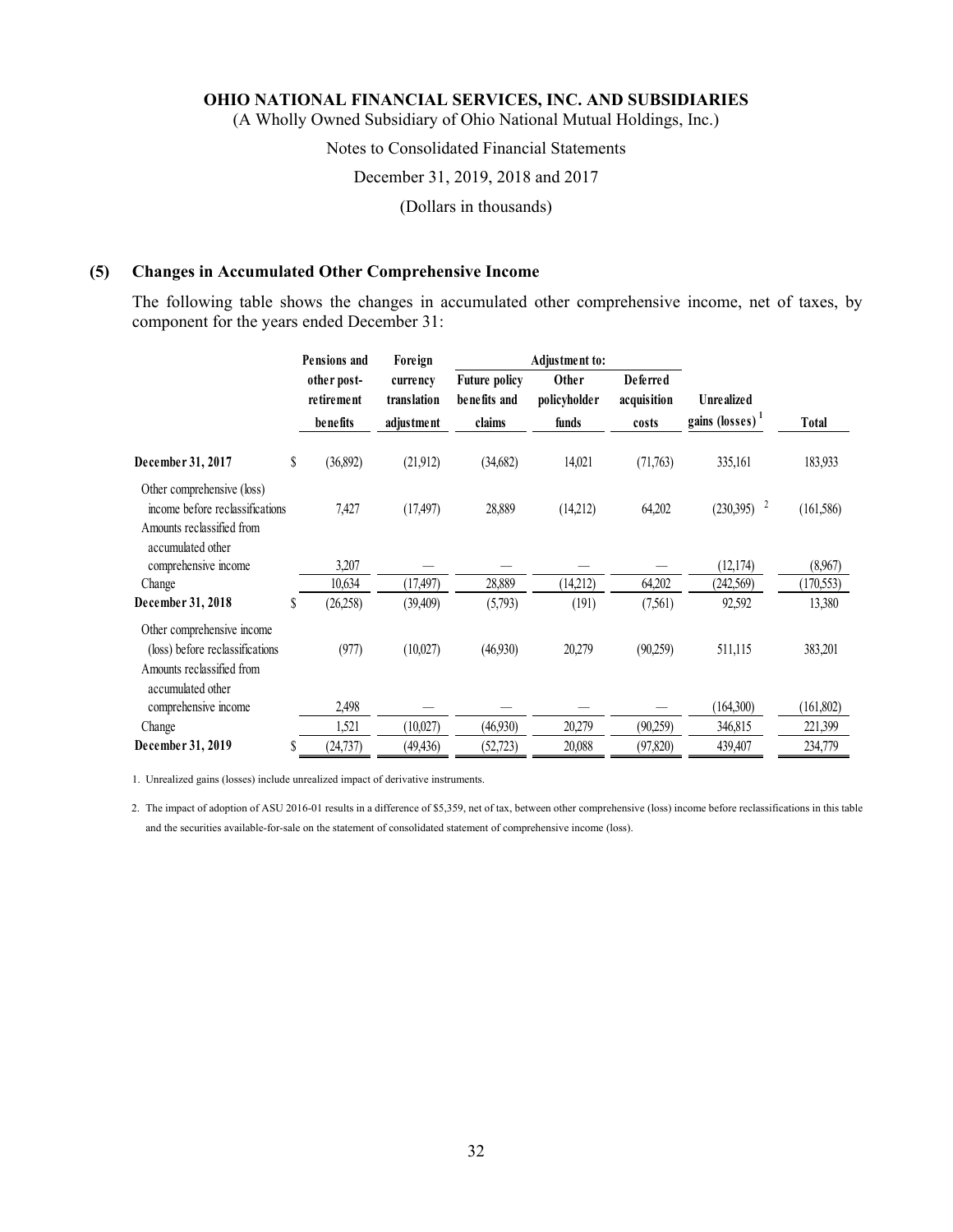(A Wholly Owned Subsidiary of Ohio National Mutual Holdings, Inc.)

#### Notes to Consolidated Financial Statements

#### December 31, 2019, 2018 and 2017

(Dollars in thousands)

The following table shows the reclassifications out of accumulated other comprehensive (loss) income, net of taxes, for the years ended December 31:

| Details about accumulated other<br>comprehensive (loss) income<br>components |     | 2019           | 2018           | Consolidated statements of<br>income location                                     |
|------------------------------------------------------------------------------|-----|----------------|----------------|-----------------------------------------------------------------------------------|
| Amortization of pensions and other<br>post-retirement benefits:              |     |                |                |                                                                                   |
| Prior service costs<br>Actuarial gains/(losses)                              | S   | 127<br>(3,289) | 128<br>(4,187) | Other operating costs and expenses<br>Other operating costs and expenses          |
|                                                                              |     | (3,162)<br>664 | (4,059)<br>852 | Loss before income taxes<br>Income tax current benefit                            |
|                                                                              |     | (2,498)        | (3,207)        | Net loss                                                                          |
| Unrealized gains/(losses) on<br>securities available-for-sale:               |     |                |                |                                                                                   |
|                                                                              |     | 207,982        | 15,464         | Realized gains, excluding other-than-temporary<br>impairment losses on securities |
|                                                                              |     | (43,682)       | (3,290)        | Income tax current expense                                                        |
|                                                                              |     | 164,300        | 12,174         | Net gain                                                                          |
| Total reclassification for the year                                          | -SS | 161,802        | 8,967          | Total net gain                                                                    |

#### **(6) Fair Value Measurements**

#### *Fair Value Hierarchy*

Fair value is defined as the price that would be received to sell an asset or paid to transfer a liability (exit price) in an orderly transaction between market participants at the measurement date. In determining fair value, the Company uses various methods including market, income and cost approaches. The market approach utilizes prices and other relevant information generated by market transactions involving identical or comparable assets and liabilities. The income approach uses discounted cash flows to determine fair value. When applying either approach, the Company maximizes the use of observable inputs and minimizes the use of unobservable inputs. Observable inputs reflect the assumptions market participants would use in valuing a financial instrument based on market data obtained from sources independent of the Company. Unobservable inputs reflect the Company's estimates about the assumptions market participants would use in valuing financial assets and financial liabilities based on the best information available in circumstances.

The Company is required to categorize its assets and liabilities that are carried at estimated fair value on the consolidated balance sheets into a three level hierarchy based on the priority of the inputs to the valuation technique. The fair value hierarchy gives the highest priority to quoted prices in active markets for identical assets or liabilities (Level 1) and the lowest priority to unobservable inputs (Level 3). If the inputs used to measure estimated fair value fall within different levels of the hierarchy, the category level is based on the lowest priority level input that is significant to the fair value measurement.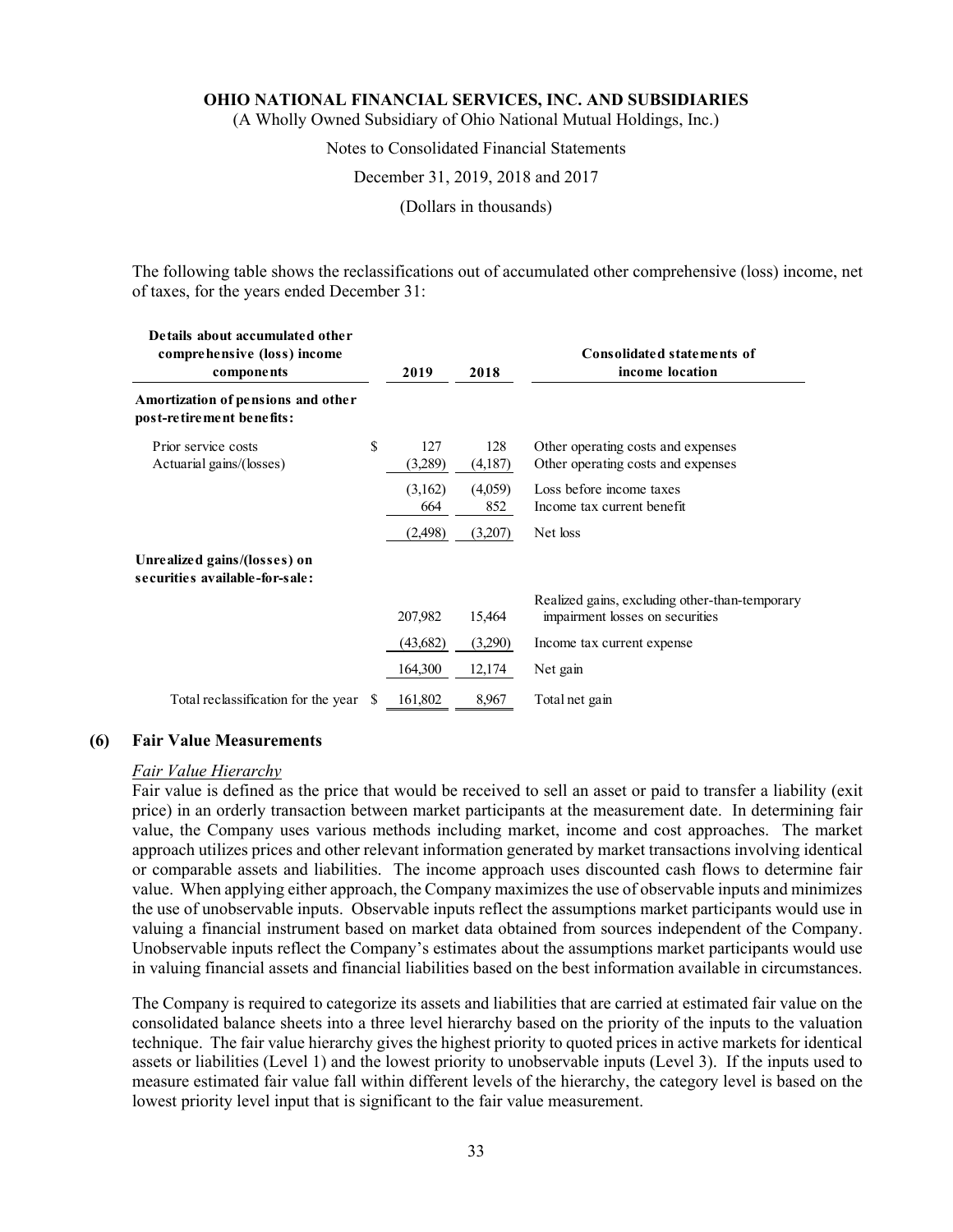(A Wholly Owned Subsidiary of Ohio National Mutual Holdings, Inc.)

## Notes to Consolidated Financial Statements December 31, 2019, 2018 and 2017 (Dollars in thousands)

The levels of the fair value hierarchy are as follows:

- Level 1 Fair value is based on unadjusted quoted prices for identical assets or liabilities in an active market at the measurement date. The types of assets and liabilities utilizing Level 1 valuations generally include U.S. government securities, actively traded equity securities, cash and cash equivalents, short-term investments, separate account assets, and exchange traded derivatives.
- **Level 2** Fair value is based on significant inputs, other than quoted prices included in Level 1 that are observable in active markets or that are derived principally from or corroborated by observable market data through correlation or other means for identical or similar assets and liabilities. The types of assets and liabilities utilizing Level 2 valuations generally include U.S. government agency securities, municipal bonds, foreign government debt, certain corporate debt, asset-backed, mortgagebacked, private placement, equity securities, derivatives, securities lending collateral, cash equivalent securities and short-term investments.
- **Level 3** Fair value is based on unobservable inputs for the asset or liability for which there is little or no market activity at the measurement date. Unobservable inputs used in the valuation reflect management's best estimate about the assumptions market participants would use to price the asset or liability. The types of assets and liabilities utilizing Level 3 valuations generally include certain U.S. treasury securities and other government obligations (including certain investments in debt instruments issued by the U.S. military which are supported by lease payments), corporate debt, assetbacked or mortgage-backed securities, embedded derivatives associated with fixed indexed annuity contracts, and reinsurance contracts and embedded derivatives associated with living benefit contracts.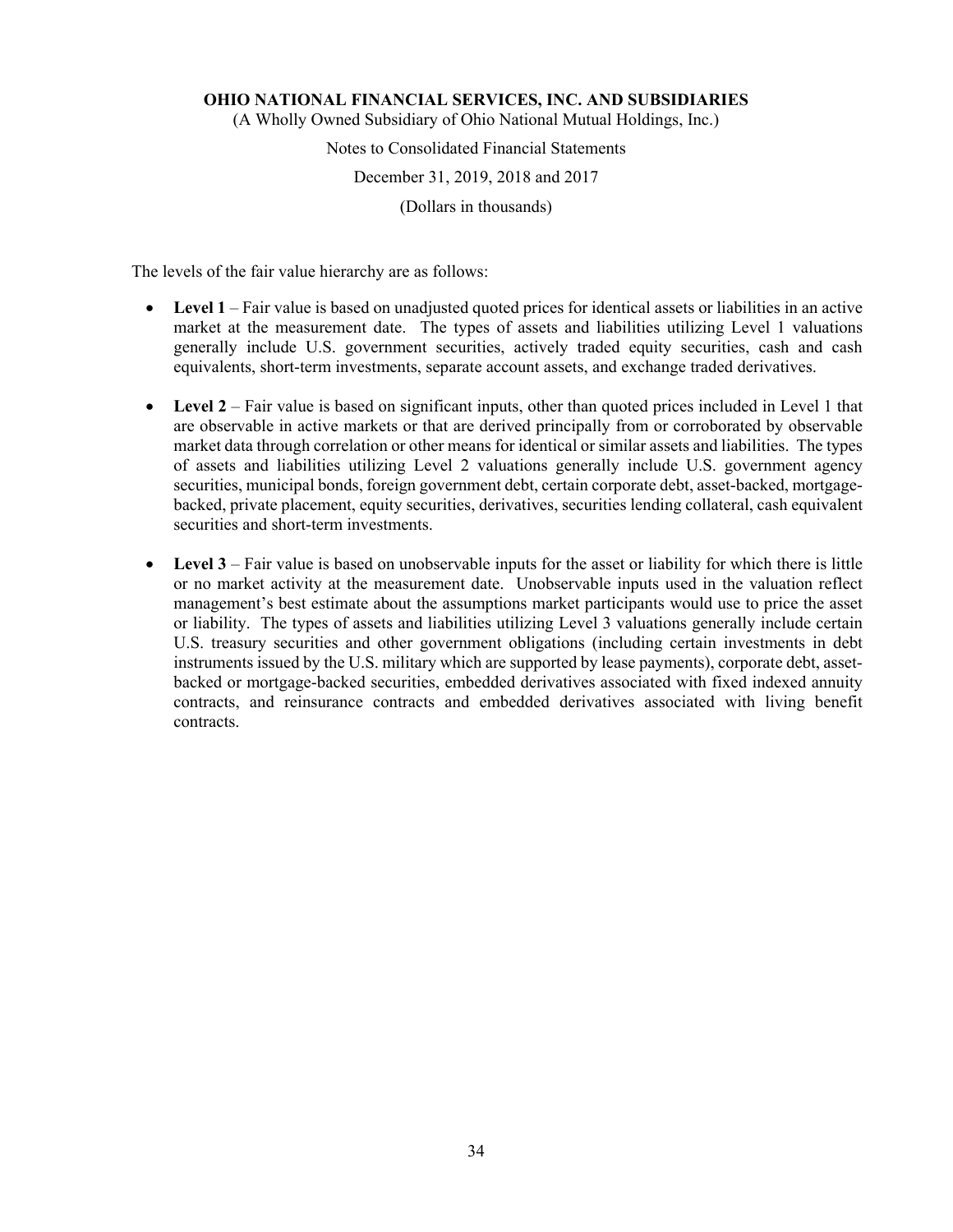(A Wholly Owned Subsidiary of Ohio National Mutual Holdings, Inc.)

## Notes to Consolidated Financial Statements

#### December 31, 2019, 2018 and 2017

(Dollars in thousands)

The following table presents the Company's hierarchy for its financial assets and liabilities measured at estimated fair value on a recurring basis at December 31, 2019:

| <b>Assets</b>                                           | Level 1          | Level 2    | Level 3   | <b>Total</b> |
|---------------------------------------------------------|------------------|------------|-----------|--------------|
| Investments:                                            |                  |            |           |              |
| Securities available-for-sale:                          |                  |            |           |              |
| Fixed maturity securities:                              |                  |            |           |              |
| U.S. Treasury securities and                            |                  |            |           |              |
| obligations of U.S. government <sup>1</sup>             | \$<br>26,801     | 60,222     | 4,403     | 91,426       |
| Obligations of states and                               |                  |            |           |              |
| political subdivisions                                  |                  | 960,817    |           | 960,817      |
| Debt securities issued by                               |                  |            |           |              |
| foreign governments                                     |                  | 5,373      |           | 5,373        |
| Corporate                                               |                  | 6,483,347  | 22,023    | 6,505,370    |
| Asset-backed                                            |                  | 1,287,120  | 75,839    | 1,362,959    |
| Mortgage-backed                                         |                  | 1,053,978  | 4,688     | 1,058,666    |
| Trading securities:                                     |                  |            |           |              |
| Fixed maturity securities:                              |                  |            |           |              |
| Corporate                                               |                  | 154        |           | 154          |
| Asset-backed                                            |                  | 6          |           | 6            |
| Equity securities                                       | 34,709           | 5,759      |           | 40,468       |
| Other long-term investments:                            |                  |            |           |              |
| Derivative assets:                                      |                  |            |           |              |
| Currency futures                                        | 98               |            |           | 98           |
| Equity put options                                      |                  | 9          |           | 9            |
| Equity index call options                               |                  | 52,554     |           | 52,554       |
| Cross currency swaps                                    |                  | 1,192      |           | 1,192        |
| Swaptions                                               |                  | 60,212     |           | 60,212       |
| Short-term investments securities                       |                  |            |           |              |
| lending collateral                                      |                  | 246,578    |           | 246,578      |
| Short-term investments                                  | 121,787          | 91,742     |           | 213,529      |
| Cash and cash equivalents                               | 287,223          |            |           | 287,223      |
| Reinsurance recoverable:                                |                  |            |           |              |
| GMIB reinsurance contracts                              |                  |            | 1,244,029 | 1,244,029    |
| Other assets:                                           |                  |            |           |              |
| GMAB/GMWB embedded derivatives <sup>2</sup>             |                  |            | 22,151    | 22,151       |
| Assets held in separate accounts                        | 19,926,103       |            |           | 19,926,103   |
|                                                         |                  |            |           |              |
| Total assets                                            | \$<br>20,396,721 | 10,309,063 | 1,373,133 | 32,078,917   |
| <b>Liabilities</b>                                      |                  |            |           |              |
| Future policy benefit and claims:                       |                  |            |           |              |
| GLWB embedded derivatives                               | \$               |            | 20,034    | 20,034       |
| Fixed indexed annuity embedded derivatives <sup>3</sup> |                  |            | 166,353   | 166,353      |
| Derivative liabilities:                                 |                  |            |           |              |
| Currency futures                                        | 2,143            |            |           | 2,143        |
| Equity put options                                      |                  | 56,756     |           | 56,756       |
| Total liabilities                                       | \$<br>2,143      | 56,756     | 186,387   | 245,286      |

 $1$  Level 3 is comprised of debt instruments by U.S. military which are supported by lease payments.

<sup>2</sup> All GMAB riders. The reserve balance for the GMAB riders was negative and thus reclassifed as an asset.

<sup>3</sup> Represents embedded derivative portion of fixed indexed annuity base contracts only. There are no embedded derivatives in fixed indexed GLWB riders.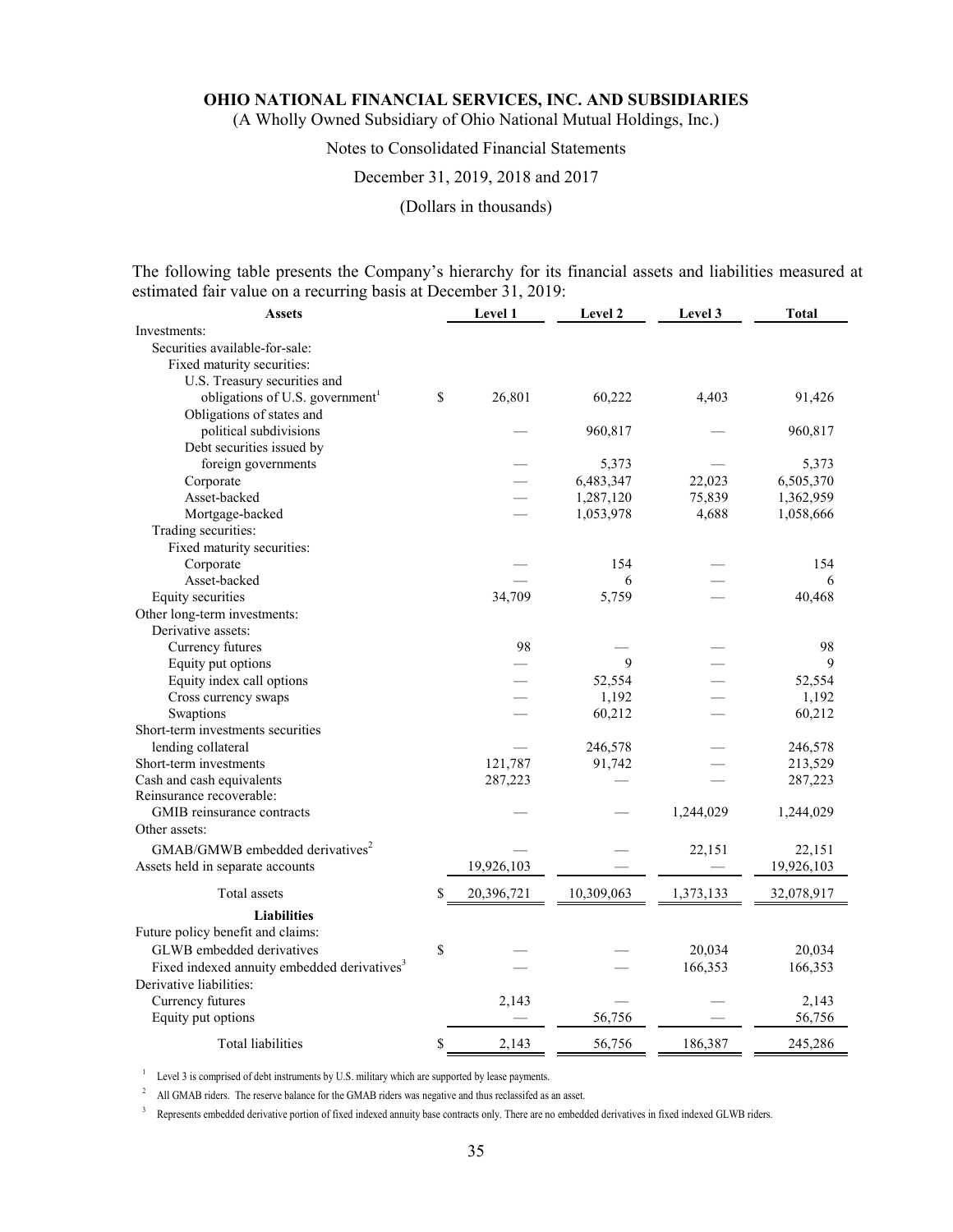(A Wholly Owned Subsidiary of Ohio National Mutual Holdings, Inc.)

### Notes to Consolidated Financial Statements

### December 31, 2019, 2018 and 2017

(Dollars in thousands)

The following table presents the Company's hierarchy for its financial assets and liabilities measured at estimated fair value on a recurring basis at December 31, 2018:

| <b>Assets</b>                                           | Level 1          | Level 2    | Level 3   | <b>Total</b> |
|---------------------------------------------------------|------------------|------------|-----------|--------------|
| Investments:                                            |                  |            |           |              |
| Securities available-for-sale:                          |                  |            |           |              |
| Fixed maturity securities:                              |                  |            |           |              |
| U.S. Treasury securities and                            |                  |            |           |              |
| obligations of U.S. government                          | \$<br>41,423     | 69,821     |           | 111,244      |
| Obligations of states and                               |                  |            |           |              |
| political subdivisions                                  |                  | 1,088,329  |           | 1,088,329    |
| Debt securities issued by                               |                  |            |           |              |
| foreign governments                                     |                  | 33,194     |           | 33,194       |
| Corporate                                               |                  | 7,755,210  | 16,295    | 7,771,505    |
| Asset-backed                                            |                  | 1,568,918  | 54,634    | 1,623,552    |
| Mortgage-backed                                         |                  | 1,268,879  | 13,063    | 1,281,942    |
| Trading securities:                                     |                  |            |           |              |
| Fixed maturity securities:                              |                  |            |           |              |
| Corporate                                               |                  | 808        |           | 808          |
| Asset-backed                                            |                  | 42         |           | 42           |
| Equity securities                                       | 45,314           | 23,321     |           | 68,635       |
| Other long-term investments:                            |                  |            |           |              |
| Derivative assets:                                      |                  |            |           |              |
| Equity futures                                          | 5,679            |            |           | 5,679        |
| Currency futures                                        | 1,227            |            |           | 1,227        |
| Equity put options                                      |                  | 57,604     |           | 57,604       |
| Equity index call options                               |                  | 9,221      |           | 9,221        |
| Cross currency swaps                                    |                  | 736        |           | 736          |
| Swaptions                                               |                  | 32,437     |           | 32,437       |
| Short-term investments securities                       |                  |            |           |              |
| lending collateral                                      |                  | 313,492    |           | 313,492      |
| Short-term investments                                  | 125,277          | 44,869     |           | 170,146      |
| Cash and cash equivalents                               | 226,525          | 19,990     |           | 246,515      |
| Reinsurance recoverable:                                |                  |            |           |              |
| GMIB reinsurance contracts                              |                  |            | 1,280,905 | 1,280,905    |
| Other assets:                                           |                  |            |           |              |
| GMAB/GMWB embedded derivatives <sup>1</sup>             |                  |            | 603       | 603          |
| Assets held in separate accounts                        | 19,489,189       |            |           | 19,489,189   |
| Total assets                                            | \$<br>19,934,634 | 12,286,871 | 1,365,500 | 33,587,005   |
| <b>Liabilities</b>                                      |                  |            |           |              |
|                                                         |                  |            |           |              |
| Future policy benefit and claims:                       |                  |            |           |              |
| GMAB/GMWB embedded derivatives                          | \$               |            | 2,566     | 2,566        |
| GLWB embedded derivatives <sup>2</sup>                  |                  |            | 20,032    | 20,032       |
| Fixed indexed annuity embedded derivatives <sup>3</sup> |                  |            | 124,953   | 124,953      |
| Derivative liabilities:                                 |                  |            |           |              |
| Currency futures                                        | 2,866            |            |           | 2,866        |
| Total liabilities                                       | \$<br>2,866      |            | 147,551   | 150,417      |

<sup>1</sup> All GMAB "W" riders. The reserve balance for these GMAB riders was negative and thus reclassifed as an asset.

<sup>2</sup> Relates to variable annuity GLWB riders only.

<sup>3</sup> Represents embedded derivative portion of fixed indexed annuity base contracts only.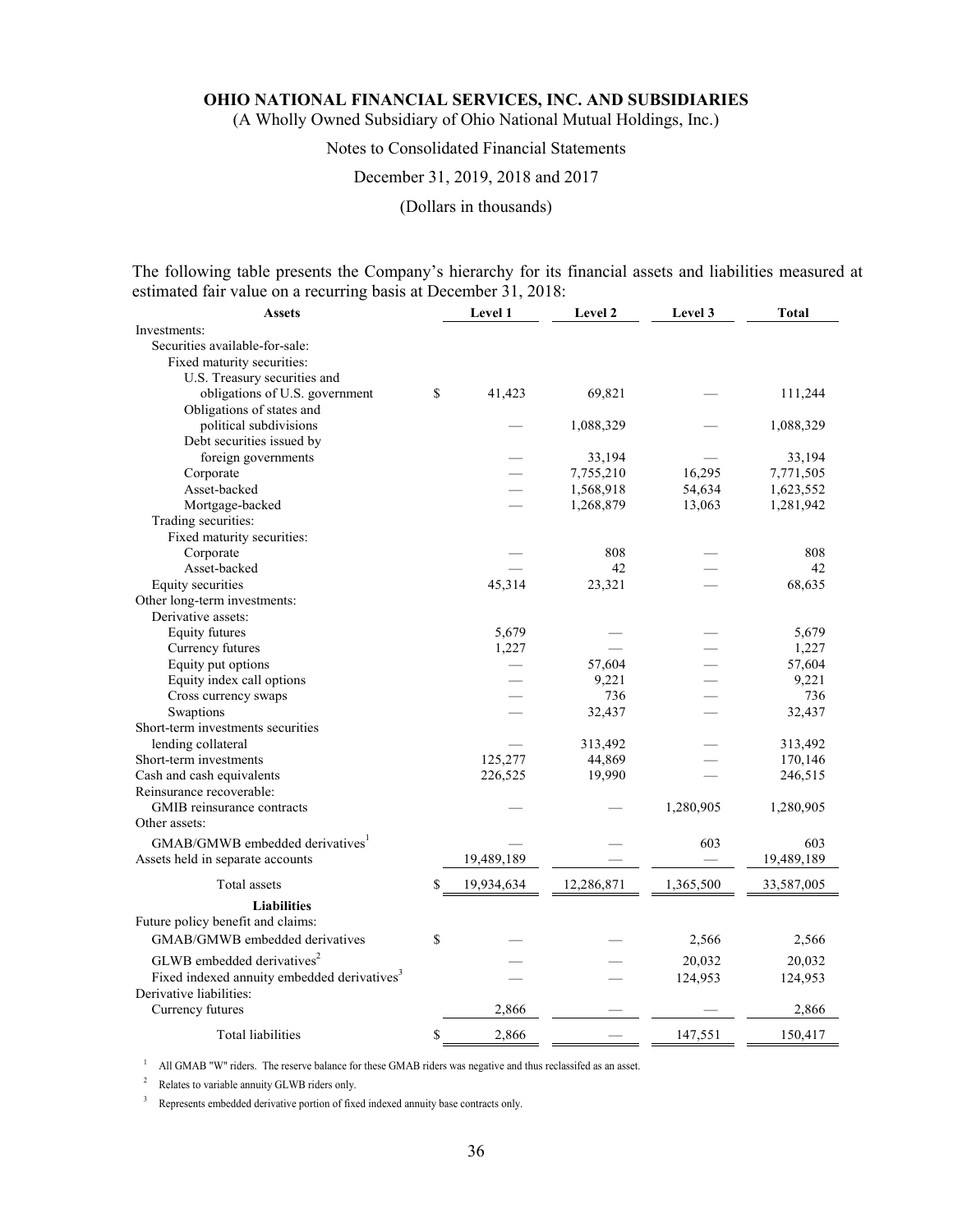(A Wholly Owned Subsidiary of Ohio National Mutual Holdings, Inc.)

### Notes to Consolidated Financial Statements

### December 31, 2019, 2018 and 2017

(Dollars in thousands)

### *Determination of Fair Values*

The valuation methodologies used to determine the estimated fair values of assets and liabilities under the exit price notion of FASB ASC Topic 820, *Fair Value Measurements and Disclosures*, reflect market participant objectives and are based on the application of the fair value hierarchy that prioritizes observable market inputs over unobservable inputs. The Company determines the estimated fair values of certain financial assets and financial liabilities based on quoted market prices, where available. The Company also determines estimated fair value based on future cash flows discounted at the appropriate current market rate. Estimated fair values include adjustments for credit-related and liquidity issues of the underlying issuer of the investment.

The Company has policies and guidelines that establish valuation methodologies and consistent application of such methodologies. These policies and guidelines provide controls around the valuation process. These controls include appropriate review and analysis of investment prices against market activity or price variances, review of secondary pricing sources, review of price source changes, and review of methodology changes.

The following is a discussion of the methodologies used to determine estimated fair values for the financial instruments listed in the above tables:

*Fixed maturity and equity securities –* The estimated fair value of fixed maturity and equity securities is generally obtained from independent pricing services based on market quotations of reported trades for identical or similar securities.

When there are no recent reported trades, the Company uses third party pricing services that use matrix or model processes to develop a security price using future cash flow expectations and collateral performance discounted at an estimated market rate. For the pricing of asset-backed and mortgage-backed securities, the models include estimates for future principal prepayments based on the characteristics of the underlying structure and prepayment speeds previously experienced at the interest rate levels projected for the underlying collateral. Since these securities have been priced using market observable inputs that are obtained by the independent pricing services, the Company has classified these fixed maturity securities as Level 2 assets.

Fixed maturity securities not priced by independent services are generally priced using an internal pricing matrix. The internal pricing matrix is developed by obtaining spreads for corporate securities with varying weighted average lives and bond ratings. The weighted average life and bond rating of a particular fixed maturity security to be priced using the internal matrix are important inputs into the model and are used to determine a corresponding spread that is added to the appropriate U.S. Treasury yield to create an estimated market yield for that bond. The estimated market yield is then used to estimate the fair value of the particular fixed maturity security. Since the inputs used for the internal pricing matrix are based on observable market data, the Company has classified these fair values within Level 2.

In some instances the independent pricing service will price securities using independent broker quotations from market makers and other broker/dealers recognized to be market participants, which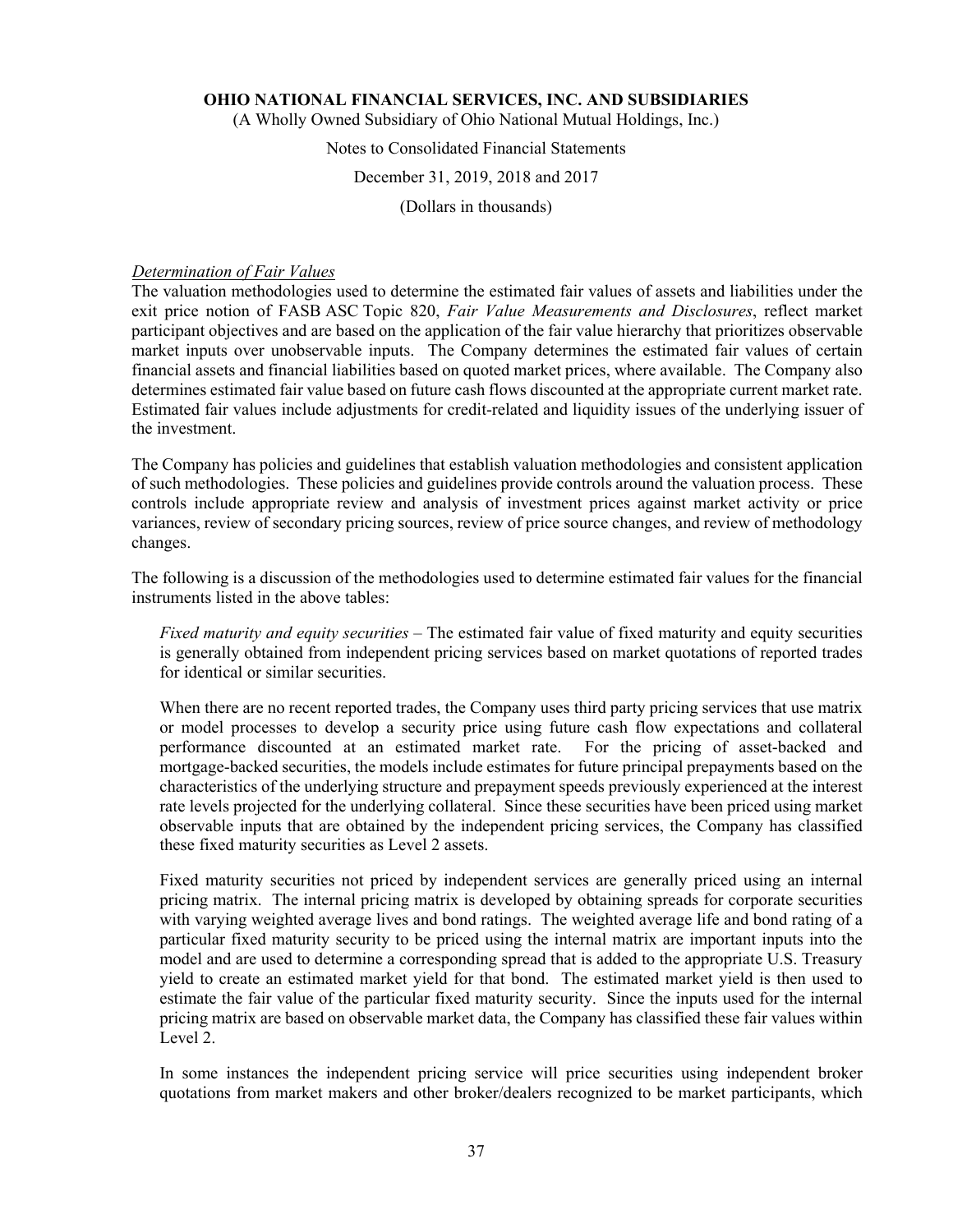(A Wholly Owned Subsidiary of Ohio National Mutual Holdings, Inc.)

# Notes to Consolidated Financial Statements December 31, 2019, 2018 and 2017

(Dollars in thousands)

utilize inputs that may be difficult to corroborate with observable market data. These fixed maturity securities are classified as Level 3 assets.

For certain asset-backed and mortgage-backed fixed maturity securities with complex cash flows that are not priced by independent pricing services, management determines the fair value using other modeling techniques, primarily commercial software applications utilized for valuing securitized investments with variable cash flows. These fixed maturity securities are classified as Level 3 assets.

At December 31, 2019, 83.0% of the estimated fair values of fixed maturity securities were obtained from independent pricing services, 15.7% from the Company's internal pricing matrices and 1.3% from other sources. At December 31, 2018, 84.1% of the estimated fair values of fixed maturity securities were obtained from independent pricing services, 15.3% from the Company's internal pricing matrices and 0.6% from other sources.

*Derivative instruments -* The Company enters into derivative transactions comprised of equity index put options, equity futures, currency futures, equity swaps and interest rate swaptions as hedges for certain riders that were sold with variable annuity products. The Company similarly purchases equity index call options as hedges for the fixed indexed annuity and indexed universal life products. The equity and currency futures are exchange traded derivatives and the estimated fair value is based on an active market quotation. The Company has classified the estimated fair values of the exchange traded derivatives as Level 1 assets and liabilities. The equity index put options, equity index call options, equity swaps and interest rate swaptions are valued using pricing models with inputs that are observable in the market or can be derived principally from or corroborated by observable market data. These derivative assets are classified as Level 2 assets.

*Short-term investments -* Short-term investments include fixed maturity securities that mature in less than one year and are valued in the same manner as the fixed maturity securities. These fixed maturity securities are classified as Level 2 assets. A portion of short-term investments are bank deposits that are classified as Level 1 assets since these investments are very liquid and not subject to valuation fluctuations.

*Cash and cash equivalents* - Cash is considered a Level 1 asset as it is the functional currency in the U.S. and is the most liquid form of an asset and not subject to valuation fluctuations. Cash equivalents are comprised of publicly traded money market accounts, commercial paper and reverse repurchase agreements. The publicly traded money market accounts are considered to be Level 1 assets and commercial paper is considered to be a Level 2 asset.

*Assets held in separate accounts -* Separate account assets are recorded at estimated fair value based primarily on market quotations of the underlying securities and reported as a summarized total on the consolidated balance sheets. The underlying securities are mutual funds that are valued using the reported net asset value which is published daily. The Company has classified the estimated separate account assets as Level 1 assets.

GMIB reinsurance contracts and GMAB/GMWB/GLWB embedded derivatives – Certain of the Company's individual variable annuity contracts that include guaranteed benefit riders accounted for as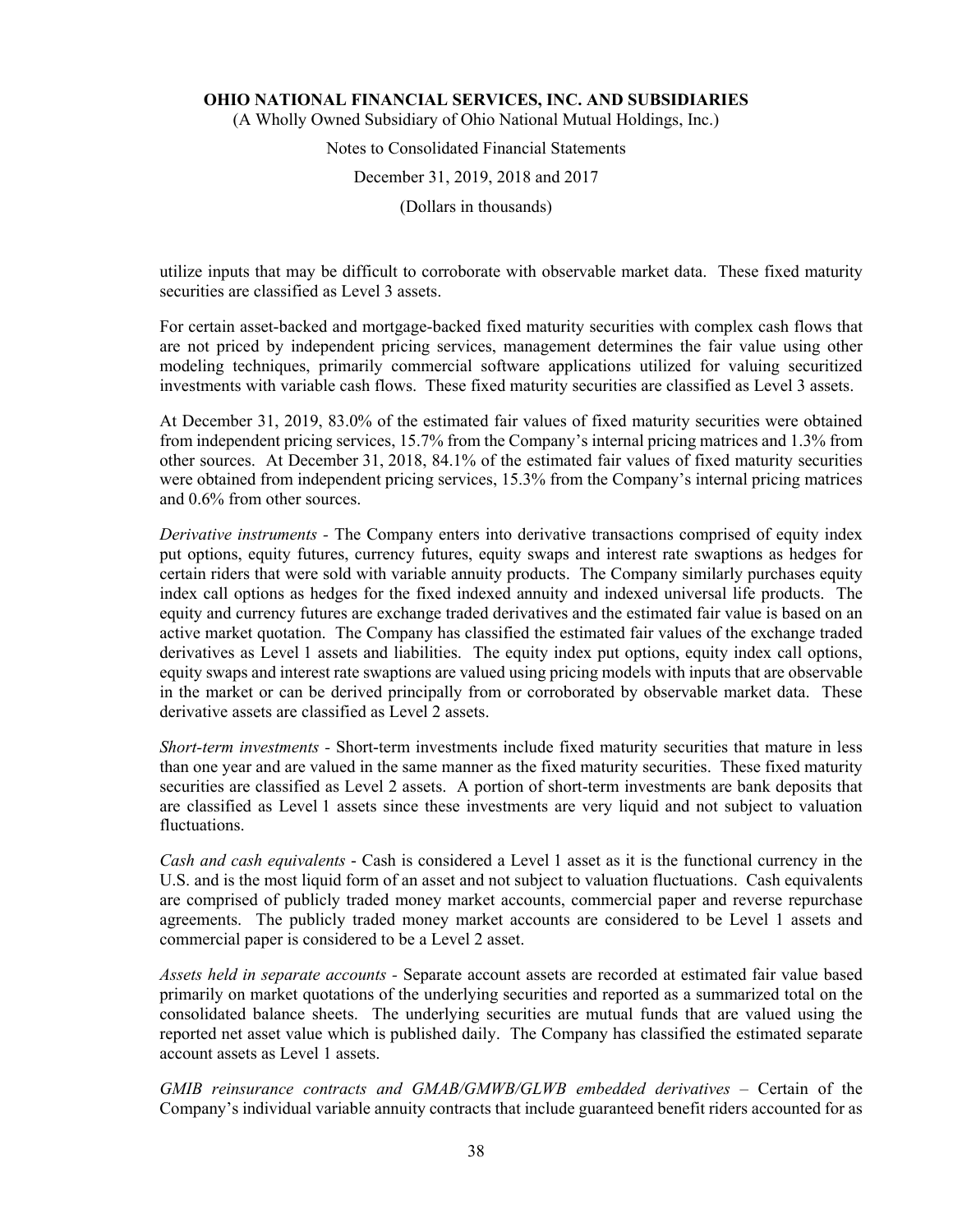(A Wholly Owned Subsidiary of Ohio National Mutual Holdings, Inc.)

# Notes to Consolidated Financial Statements

### December 31, 2019, 2018 and 2017

(Dollars in thousands)

embedded derivatives are measured at estimated fair value separately from the host variable annuity contract. These guarantees take the form of guaranteed withdrawal and income benefits on variable annuity products.

The fair value of these assets and liabilities is estimated using the present value of future benefits minus the present value of future premiums over the expected lives of the contracts using various capital market and actuarial assumptions. The Company uses a risk neutral valuation methodology in which cash flows are projected under multiple capital market scenarios using observable risk free rates.

The valuation of the embedded derivatives also includes a credit adjustment using the Company's nonperformance risk to the present value of the future cash flows.

Other significant inputs to the valuation models for the derivatives associated with the guaranteed benefit riders include capital market assumptions, such as interest rate, equity indices, foreign currency rates, counterparty credit, and implied volatility assumptions, as well as various policyholder behavior assumptions that are actuarially determined, including lapse rates, benefit utilization rates, mortality rates, and withdrawal rates.

Since many of the assumptions utilized in the valuation of the reinsurance contracts and embedded derivatives are unobservable and are considered to be significant inputs to the valuations, these are classified as Level 3 assets and liabilities.

*Fixed indexed annuity embedded derivatives* - The Company's fixed indexed annuity contracts include embedded derivatives which are measured at estimated fair value separate from the host fixed indexed annuity contract. These embedded derivatives are estimated using the option budget method. The option budget rate is used as the best estimate of the future values of the index credits. The embedded derivative incorporates the excess cash flows, or those cash flows that represent the value of the indexes in excess of guarantee values. These cash flows are then discounted using the risk free rates plus a nonperformance risk spread, adjusted for margins.

Nonperformance risk is based on the counterparty's debt and cash flows obtained from publicly available information. Risk margins capture the non-capital market risk of the instrument which represents the additional risks assumed due to the uncertainties of the actuarial assumptions.

Other significant inputs to the valuation model for these derivatives include capital market assumptions, such as interest rate, equity indices, and volatility surface values, as well as various policyholder behavior assumptions that are actuarially determined, including lapse rates, benefit utilization rates, mortality rates, and withdrawal rates.

Since many of the assumptions utilized in the valuation of these reserves are unobservable and are considered to be significant inputs to the valuations, these are classified as Level 3 liabilities.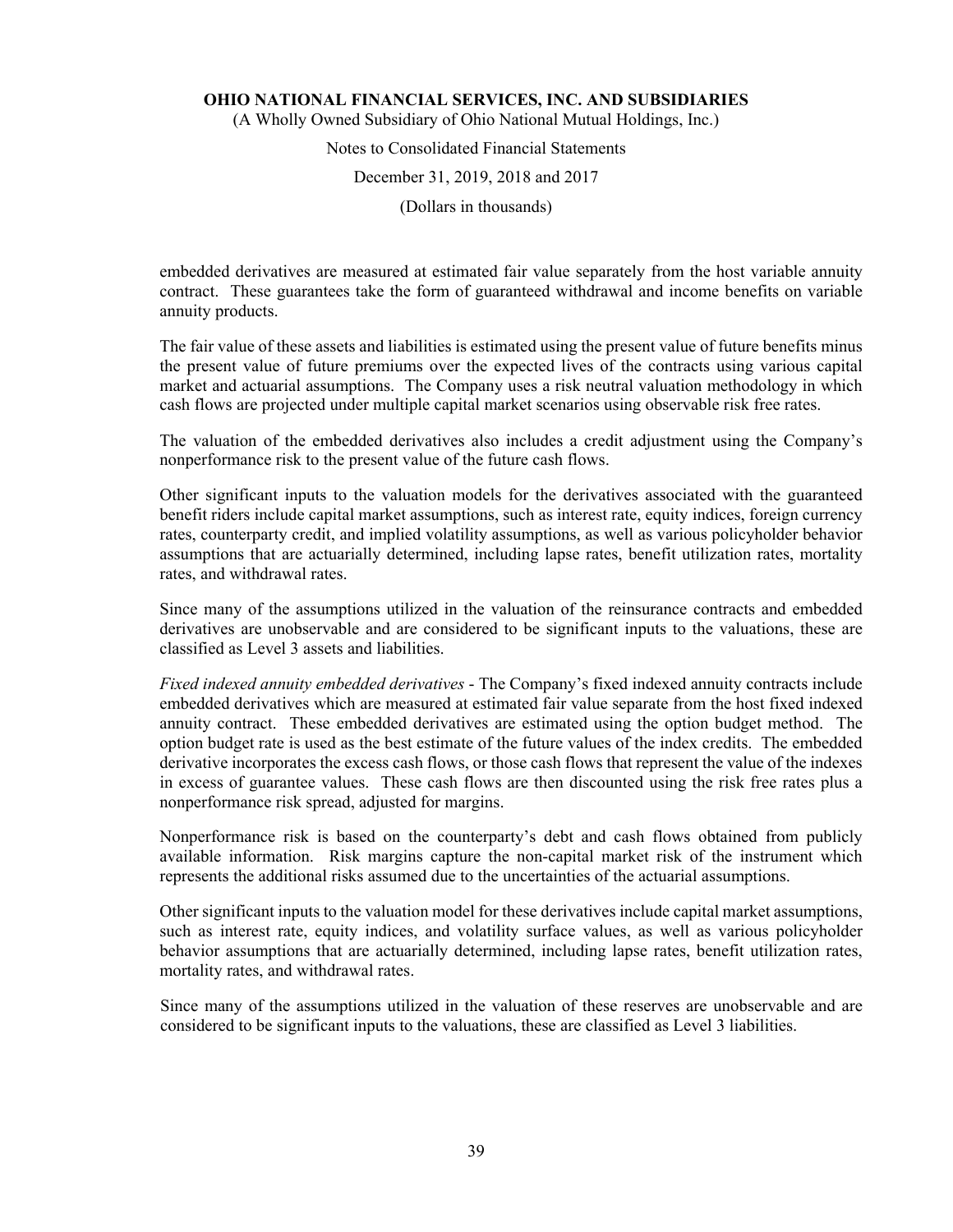(A Wholly Owned Subsidiary of Ohio National Mutual Holdings, Inc.)

## Notes to Consolidated Financial Statements

#### December 31, 2019, 2018 and 2017

### (Dollars in thousands)

### *Assets and Liabilities Measured at Fair Value on a Recurring Basis Using Significant Unobservable Inputs (Level 3)*

The following tables summarize the reconciliation of the beginning and ending balances and related changes in fair value measurements for which significant unobservable inputs were used in determining the estimated fair value for the years ended December 31:

|                                                                    |                                                                                    | <b>Investments</b> |                   | Reinsurance<br>Recoverable | Other<br><b>Assets</b>     |                                                 |                        |
|--------------------------------------------------------------------|------------------------------------------------------------------------------------|--------------------|-------------------|----------------------------|----------------------------|-------------------------------------------------|------------------------|
| <b>Assets</b>                                                      | <b>U.S. treasury</b><br>securities and<br>obligations of<br><b>U.S.</b> government | Corporate          | Asset -<br>backed | Mortgage -<br>backed       | <b>GMIB</b><br>reinsurance | GMAB/<br><b>GMWB</b><br>embedded<br>derivatives | <b>Total</b><br>assets |
| December 31, 2017                                                  | \$                                                                                 | 4,962              | 14,924            | 7,532                      | 1,187,888                  | 31,727                                          | 1,247,033              |
| Net investment gains/(losses):                                     |                                                                                    |                    |                   |                            |                            |                                                 |                        |
| In earnings (realized and unrealized) <sup>1</sup>                 |                                                                                    | (1,721)            | (255)             | (23)                       | 93,017                     | (31, 124)                                       | 59,894                 |
| Unrealized in $OCI2$                                               |                                                                                    | (731)              | (279)             | (100)                      |                            |                                                 | (1,110)                |
| Purchases                                                          |                                                                                    | 4,264              | 11,000            | 7,406                      |                            |                                                 | 22,670                 |
| Settlements                                                        |                                                                                    | (524)              | (2,673)           | (1,752)                    |                            |                                                 | (4,949)                |
| Transfers into Level 3                                             |                                                                                    | 15,007             | 41,126            |                            |                            |                                                 | 56,133                 |
| Transfers out of Level 3                                           |                                                                                    | (4,962)            | (9,209)           |                            |                            |                                                 | (14, 171)              |
| December 31, 2018                                                  |                                                                                    | 16,295             | 54,634            | 13,063                     | 1,280,905                  | 603                                             | 1,365,500              |
| Net investment gains/(losses):                                     |                                                                                    |                    |                   |                            |                            |                                                 |                        |
| In earnings (realized and unrealized) <sup>1</sup>                 |                                                                                    | 897                | 8,203             | (29)                       | (36,876)                   | 21,548                                          | (6,257)                |
| Unrealized in $OCI2$                                               | 137                                                                                | 227                | (70)              | 308                        |                            |                                                 | 602                    |
| Purchases                                                          |                                                                                    | 852                | 17,999            |                            |                            |                                                 | 18,851                 |
| <b>Settlements</b>                                                 | (160)                                                                              | (9,981)            | (1, 134)          | (1,007)                    |                            |                                                 | (12, 282)              |
| Transfers into Level 3                                             | 4,426                                                                              | 13,733             | 8,288             | 5,416                      |                            |                                                 | 31,863                 |
| Transfers out of Level 3                                           |                                                                                    |                    | (12,081)          | (13,063)                   |                            |                                                 | (25, 144)              |
| December 31, 2019                                                  | \$<br>4,403                                                                        | 22,023             | 75,839            | 4,688                      | 1,244,029                  | 22,151                                          | 1,373,133              |
| Change in unrealized gains/(losses):<br>Still held at December 31: |                                                                                    |                    |                   |                            |                            |                                                 |                        |
| 2018                                                               | \$                                                                                 | 2                  | (247)             | (23)                       | 93,017                     | (31, 124)                                       | 61,625                 |
| 2019                                                               | \$                                                                                 | (4)                | 142               | (28)                       | (36,876)                   | 21,548                                          | (15,218)               |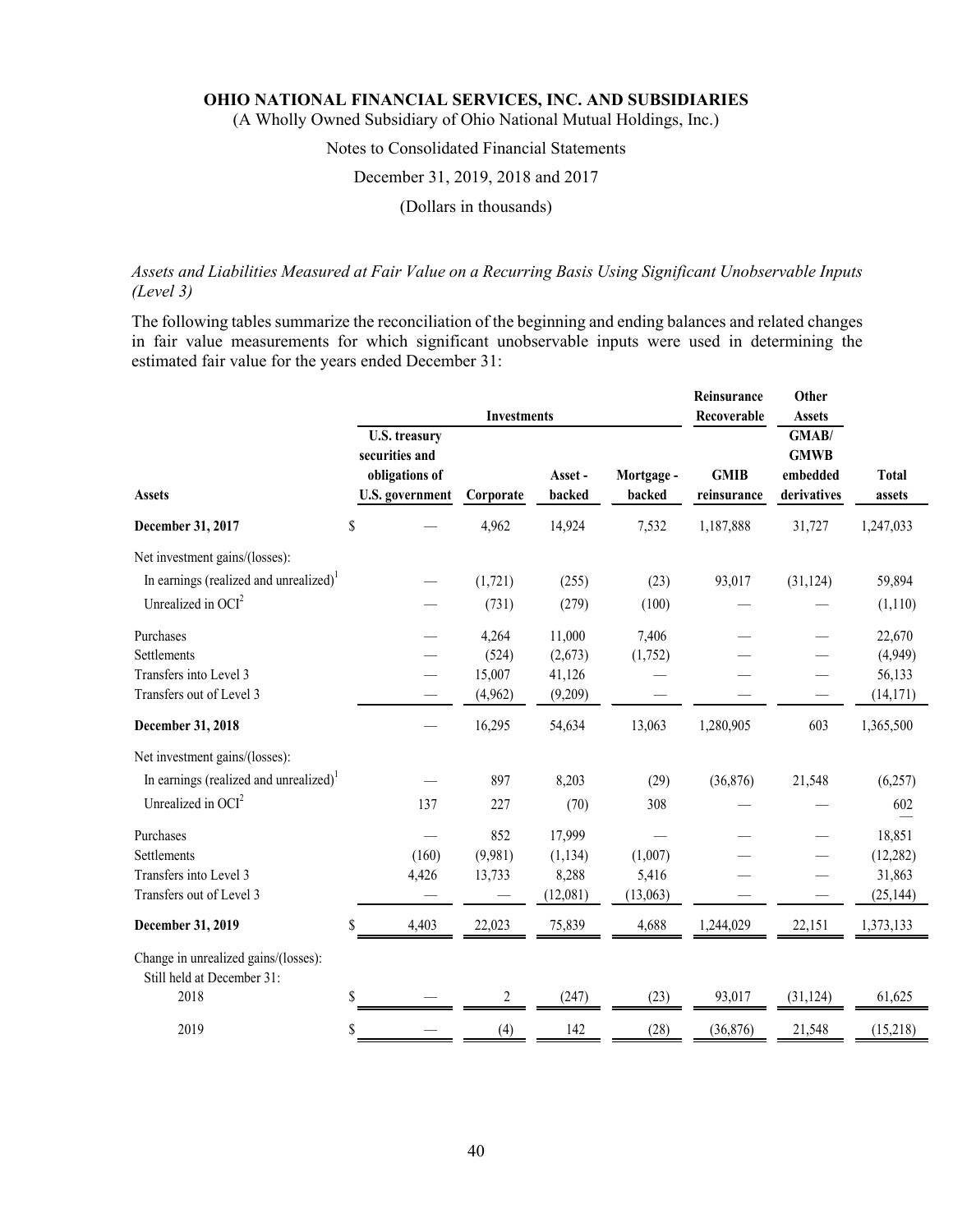(A Wholly Owned Subsidiary of Ohio National Mutual Holdings, Inc.)

### Notes to Consolidated Financial Statements

#### December 31, 2019, 2018 and 2017

(Dollars in thousands)

| <b>Liabilities</b>                                                                   | GMAB/<br><b>GMWB</b><br>embedded<br>derivatives <sup>3</sup> | benefits and claims<br><b>GLWB</b><br>embedded<br>derivatives | <b>Fixed indexed</b><br>annuity<br>embedded<br>derivatives | <b>Total</b><br>liabilities |
|--------------------------------------------------------------------------------------|--------------------------------------------------------------|---------------------------------------------------------------|------------------------------------------------------------|-----------------------------|
| December 31, 2017                                                                    | \$                                                           | (16, 550)                                                     |                                                            | (16, 550)                   |
| Net investment gains/(losses):<br>In earnings (realized and unrealized) <sup>1</sup> | (2, 566)                                                     | (3,482)                                                       | (124, 953)                                                 | (131,001)                   |
| <b>December 31, 2018</b>                                                             | (2,566)                                                      | (20, 032)                                                     | (124, 953)                                                 | (147, 551)                  |
| Net investment gains/(losses):<br>In earnings (realized and unrealized) <sup>1</sup> | 2,566                                                        | (2)                                                           | (41, 400)                                                  | (38, 836)                   |
| <b>December 31, 2019</b>                                                             | \$                                                           | (20, 034)                                                     | (166, 353)                                                 | (186, 387)                  |
| Change in unrealized gains/(losses):<br>Still held at December 31:<br>2018           | \$<br>(2, 566)                                               | (3,482)                                                       | (124, 953)                                                 | (131,001)                   |
| 2019                                                                                 | \$<br>2,566                                                  | (2)                                                           | (41, 400)                                                  | (38, 836)                   |

<sup>1</sup> Net realized investment gains and losses included in earnings reflect gains/(losses) on sales of financial instruments, changes in fair value of other assets and liabilities, other-than-temporary impairments, amortization and accretion of premiums or discounts and derivative settlements activity.<br><sup>2</sup> Unrealized investment gains and losses recorded in other comprehensive (loss) income include changes in market value of certain instruments.

<sup>3</sup> In 2018, the GMAB reserve balance was negative and reclassified as an asset. In 2017, all GMAB riders due to reclass. These reserves remained positive and were classified as a liability.

The following tables present certain quantitative information about the significant unobservable inputs used in the fair value measurement for asset and liability classes measured at fair value on a recurring basis using significant unobservable inputs (Level 3) as of December 31. Certain securities classified as Level 3 excluded from the table below are obtained from non-binding broker quotes where observable inputs are not reasonably obtainable by the Company.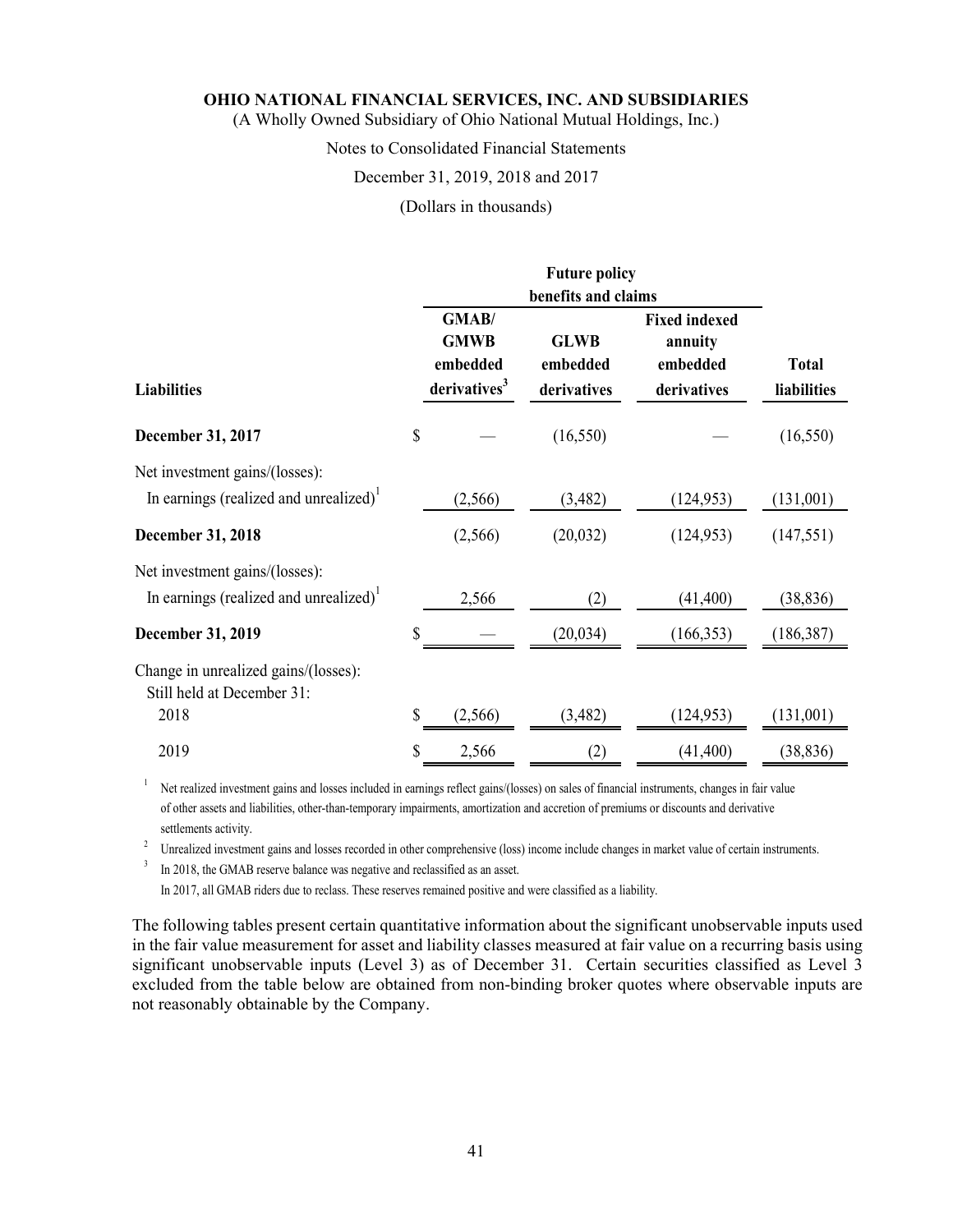(A Wholly Owned Subsidiary of Ohio National Mutual Holdings, Inc.)

## Notes to Consolidated Financial Statements

### December 31, 2019, 2018 and 2017

## (Dollars in thousands)

|                                | Assets/<br>liabilities<br>measured at<br>fair value | Valuation<br>techniques(s) | Unobservable<br>input description <sup>2</sup> | Input/range of<br>inputs | Weighted<br>average | Impact of<br>increase in<br>input on<br>fair value |
|--------------------------------|-----------------------------------------------------|----------------------------|------------------------------------------------|--------------------------|---------------------|----------------------------------------------------|
| 2019                           |                                                     |                            |                                                |                          |                     |                                                    |
| <b>Assets</b>                  |                                                     |                            |                                                |                          |                     |                                                    |
| Reinsurance recoverable:       |                                                     |                            |                                                |                          |                     |                                                    |
| GMIB reinsurance contracts     | 1,244,029                                           | Stochastic actuarial       | Mortality rates                                |                          |                     |                                                    |
|                                |                                                     | model                      | ages 0-59                                      | $0 - 0.5%$               | $\ast$              | Decrease                                           |
|                                |                                                     |                            | ages $60+$                                     | $0.4\% - 100\%$          | $\ast$              | Decrease                                           |
|                                |                                                     |                            | <b>Base Lapse Rates</b>                        |                          |                     |                                                    |
|                                |                                                     |                            | duration 1-10                                  | $0.3\% - 7.6\%$          | $\ast$              | Decrease                                           |
|                                |                                                     |                            | duration $11+$                                 | $3.6\% - 6.6\%$          | $\ast$              | Decrease                                           |
|                                |                                                     |                            | Non-Sys with rates (%AV)                       | $1.0\% - 4.5\%$          | *                   | Increase                                           |
|                                |                                                     |                            | Sys with rates (%Rollup)                       | $95\% - 100\%$           | $\ast$              | Increase                                           |
|                                |                                                     |                            | Sys with utilization                           | $0\% - 13\%$             | $\ast$              | Increase                                           |
|                                |                                                     |                            | <b>IB</b> Utilization                          | $0.3\% - 60\%$           | $\ast$              | Increase                                           |
|                                |                                                     |                            | Non-performance risk (Credit                   |                          |                     |                                                    |
|                                |                                                     |                            | Spread)                                        | $0.58\%$ - $0.85\%$      | *                   | Decrease                                           |
|                                |                                                     |                            | Equity market volatility                       | 15.4% - 20.7%            | *                   | Increase                                           |
| GMAB/GMWB embedded derivatives | 22,151                                              | Stochastic actuarial       | Mortality rates                                |                          |                     |                                                    |
|                                |                                                     | model                      | ages 0-59                                      | $0 - 0.5\%$              | $\ast$              | Decrease                                           |
|                                |                                                     |                            | ages $60+$                                     | $0.3\% - 100\%$          | $\ast$              | Decrease                                           |
|                                |                                                     |                            | <b>Base Lapse Rates</b>                        |                          |                     |                                                    |
|                                |                                                     |                            | dur $1-10$                                     | $0.7\% - 18.6\%$         | *                   | Decrease                                           |
|                                |                                                     |                            | dur $11+$                                      | $6.2\% - 11.0\%$         | *                   | Decrease                                           |
|                                |                                                     |                            | Non-Sys with rates $(\%AV)$                    | $1.0\% - 1.5\%$          | *                   | Decrease                                           |
|                                |                                                     |                            | Sys with rates (%Rollup)                       | N/A                      | $\ast$              | N/A                                                |
|                                |                                                     |                            | Sys with utilization                           | $0\%$                    | $\ast$              | Decrease                                           |
|                                |                                                     |                            | Non-performance risk (Credit                   |                          |                     |                                                    |
|                                |                                                     |                            | Spread)                                        | $2.68\% - 3.32\%$        | *                   | Decrease                                           |
|                                |                                                     |                            | Equity market volatility                       | 15.4% - 20.7%            | *                   | Increase                                           |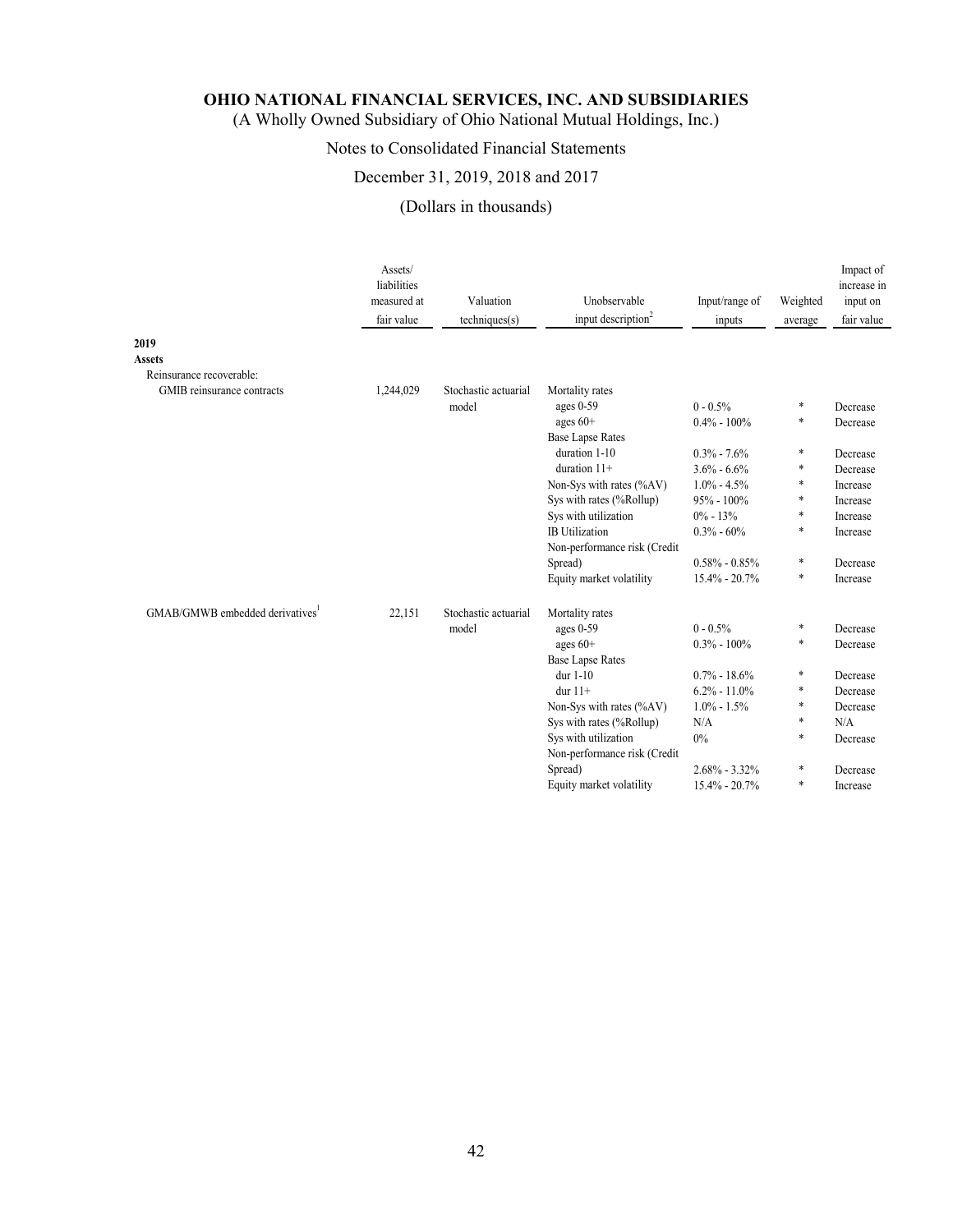(A Wholly Owned Subsidiary of Ohio National Mutual Holdings, Inc.)

## Notes to Consolidated Financial Statements

### December 31, 2019, 2018 and 2017

## (Dollars in thousands)

| 2019                                       | Assets/<br>liabilities<br>measured at<br>fair value | Valuation<br>techniques(s) | Unobservable<br>input description <sup>2</sup> | Input/range of<br>inputs | Weighted<br>average | Impact of<br>increase in<br>input on<br>fair value |
|--------------------------------------------|-----------------------------------------------------|----------------------------|------------------------------------------------|--------------------------|---------------------|----------------------------------------------------|
| <b>Liabilities</b>                         |                                                     |                            |                                                |                          |                     |                                                    |
| GLWB embedded derivatives                  | 20,034                                              | Stochastic actuarial       | Mortality rates                                |                          |                     |                                                    |
|                                            |                                                     | model                      | ages 0-59                                      | $0 - 0.5\%$              | *                   | Decrease                                           |
|                                            |                                                     |                            | ages $60+$                                     | $0.3\% - 100\%$          | *                   | Decrease                                           |
|                                            |                                                     |                            | <b>Base Lapse Rates</b>                        |                          |                     |                                                    |
|                                            |                                                     |                            | duration 1-10                                  | $0.2\% - 16.8\%$         | *                   | Decrease                                           |
|                                            |                                                     |                            | duration $11+$                                 | $7.0\% - 8.6\%$          | *                   | Decrease                                           |
|                                            |                                                     |                            | Non-Sys with rates (%AV)                       | $0\%$                    | *                   | Decrease                                           |
|                                            |                                                     |                            | Sys with rates (%MAW)                          | $95\% - 100\%$           | *                   | Increase                                           |
|                                            |                                                     |                            | Sys with utilization                           | $0\% - 29\%$             | *                   | Increase                                           |
|                                            |                                                     |                            | Non-performance risk (Credit                   |                          |                     |                                                    |
|                                            |                                                     |                            | Spread)                                        | $2.68\% - 3.32\%$        | *                   | Decrease                                           |
|                                            |                                                     |                            | Equity market volatility                       | $15.4\% - 20.7\%$        | $\ast$              | Increase                                           |
| Fixed indexed annuity embedded derivatives | 166,353                                             | Option budget              | Mortality rates                                |                          |                     |                                                    |
|                                            |                                                     | method                     | ages 0-59                                      | $0 - 0.5\%$              | $\ast$              | Decrease                                           |
|                                            |                                                     |                            | ages $60+$                                     | $0.3\% - 100\%$          | *                   | Decrease                                           |
|                                            |                                                     |                            | <b>Base Lapse Rates</b>                        |                          |                     |                                                    |
|                                            |                                                     |                            | duration 1-10                                  | $0.5\% - 25.0\%$         | *                   | Decrease                                           |
|                                            |                                                     |                            | duration $11+$                                 | $4.0\% - 25.0\%$         | *                   | Decrease                                           |
|                                            |                                                     |                            | Non-Sys with rates (%AV)                       | $0\%$                    | *                   | Decrease                                           |
|                                            |                                                     |                            | Sys with rates (%MAW)                          | 90%                      | *                   | N/A                                                |
|                                            |                                                     |                            | Sys with utilization                           | $0\% - 30\%$             | *                   | Decrease                                           |
|                                            |                                                     |                            | Non-performance risk (Credit                   |                          |                     |                                                    |
|                                            |                                                     |                            | Spread)                                        | $2.37\% - 2.95\%$        | $\ast$              | Decrease                                           |
|                                            |                                                     |                            | Equity market volatility surface               |                          |                     |                                                    |
|                                            |                                                     |                            | rates                                          | $5.0\% - 20.2\%$         | *                   | Increase                                           |

<sup>1</sup> All GMAB riders. The reserve balance for these GMAB riders was negative and thus reclassified as an asset.

 $2$  Sys = Systematic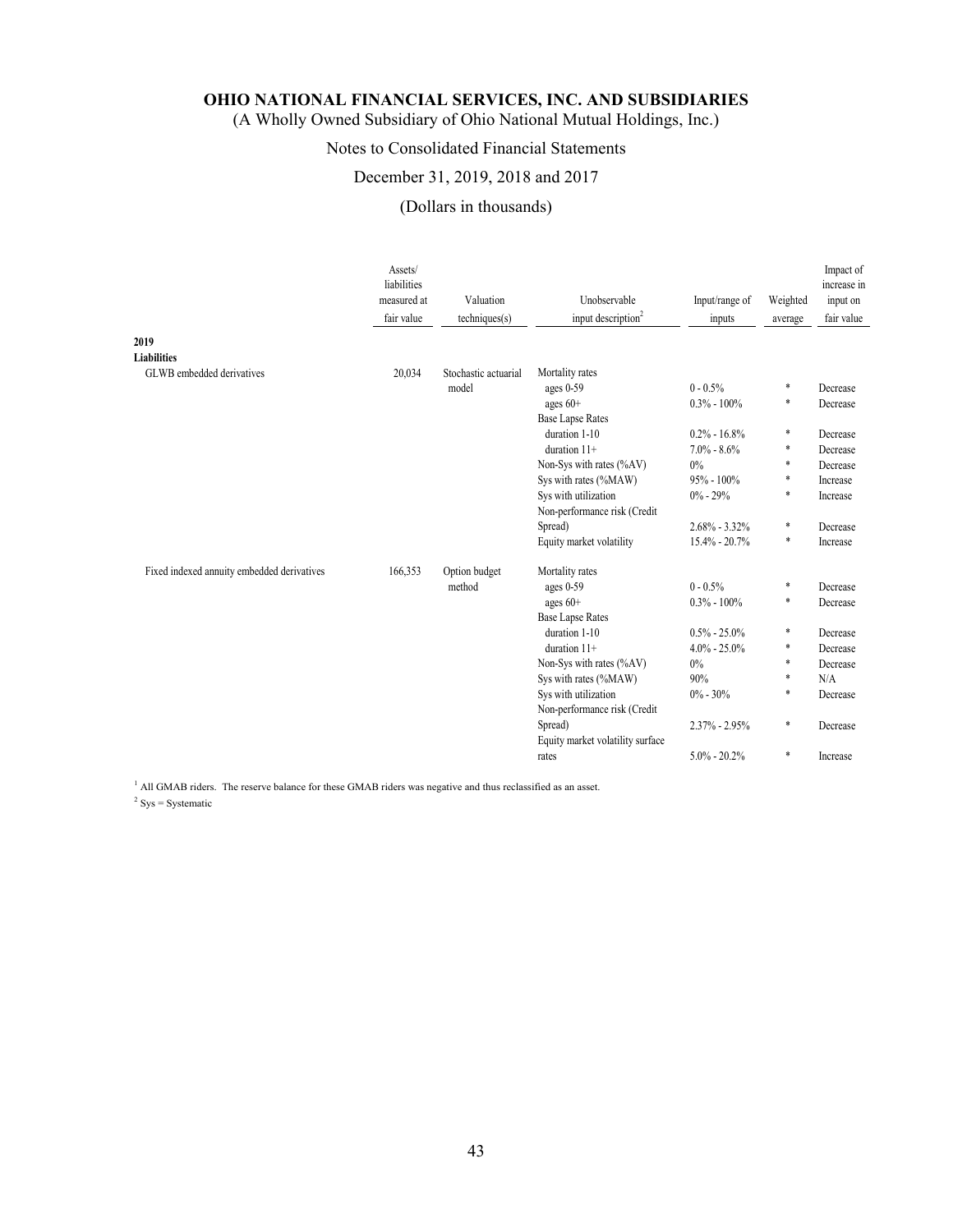(A Wholly Owned Subsidiary of Ohio National Mutual Holdings, Inc.)

## Notes to Consolidated Financial Statements

### December 31, 2019, 2018 and 2017

## (Dollars in thousands)

|                                | Assets/<br>liabilities<br>measured at<br>fair value | Valuation<br>techniques(s) | Unobservable<br>input description <sup>2</sup> | Input/range of<br>inputs | Weighted<br>average | Impact of<br>increase in<br>input on<br>fair value |
|--------------------------------|-----------------------------------------------------|----------------------------|------------------------------------------------|--------------------------|---------------------|----------------------------------------------------|
| 2018                           |                                                     |                            |                                                |                          |                     |                                                    |
| <b>Assets</b>                  |                                                     |                            |                                                |                          |                     |                                                    |
| Reinsurance recoverable:       |                                                     |                            |                                                |                          |                     |                                                    |
| GMIB reinsurance contracts     | 1,280,905                                           | Stochastic actuarial       | Mortality rates                                |                          |                     |                                                    |
|                                |                                                     | model                      | ages $0-59$                                    | $0 - 0.5\%$              | $\ast$              | Decrease                                           |
|                                |                                                     |                            | ages $60+$                                     | $0.4\% - 100\%$          | $\ast$              | Decrease                                           |
|                                |                                                     |                            | <b>Base Lapse Rates</b>                        |                          |                     |                                                    |
|                                |                                                     |                            | duration 1-10                                  | $0.3\% - 7.6\%$          | $\ast$              | Decrease                                           |
|                                |                                                     |                            | duration $11+$                                 | $3.6\% - 6.6\%$          | $\ast$              | Decrease                                           |
|                                |                                                     |                            | Non-Sys with rates (%AV)                       | $1.0\% - 4.5\%$          | $\ast$              | Increase                                           |
|                                |                                                     |                            | Sys with rates (%Rollup)                       | $90\% - 100\%$           | $\ast$              | Increase                                           |
|                                |                                                     |                            | Sys with utilization                           | $0\% - 16\%$             | $\ast$              | Increase                                           |
|                                |                                                     |                            | <b>IB</b> Utilization                          | $0.5\% - 75\%$           | $\ast$              | Increase                                           |
|                                |                                                     |                            | Non-performance risk (Credit                   |                          |                     |                                                    |
|                                |                                                     |                            | Spread)                                        | $0.67\% - 1.09\%$        | $\ast$              | Decrease                                           |
|                                |                                                     |                            | Equity market volatility                       | 14.3% - 21.7%            | *                   | Increase                                           |
| GMAB/GMWB embedded derivatives | 603                                                 | Stochastic actuarial       | Mortality rates                                |                          |                     |                                                    |
|                                |                                                     | model                      | ages $0-59$                                    | $0 - 0.5\%$              | $\ast$              | Decrease                                           |
|                                |                                                     |                            | ages $60+$                                     | $0.3\% - 100\%$          | $\ast$              | Decrease                                           |
|                                |                                                     |                            | <b>Base Lapse Rates</b>                        |                          |                     |                                                    |
|                                |                                                     |                            | dur $1-10$                                     | $0.7\% - 18.6\%$         | $\ast$              | Decrease                                           |
|                                |                                                     |                            | dur $11+$                                      | $6.2\% - 11.0\%$         | *                   | Decrease                                           |
|                                |                                                     |                            | Non-Sys with rates (%AV)                       | $1.0\% - 4.5\%$          | *                   | Decrease                                           |
|                                |                                                     |                            | Sys with rates (%Rollup)                       | N/A                      | $\ast$              | N/A                                                |
|                                |                                                     |                            | Sys with utilization                           | 0%                       | $\ast$              | Decrease                                           |
|                                |                                                     |                            | Non-performance risk (Credit                   |                          |                     |                                                    |
|                                |                                                     |                            | Spread)                                        | $0.68\% - 2.84\%$        | $\ast$              | Decrease                                           |
|                                |                                                     |                            | Equity market volatility                       | $14.3\% - 21.7\%$        | $\ast$              | Increase                                           |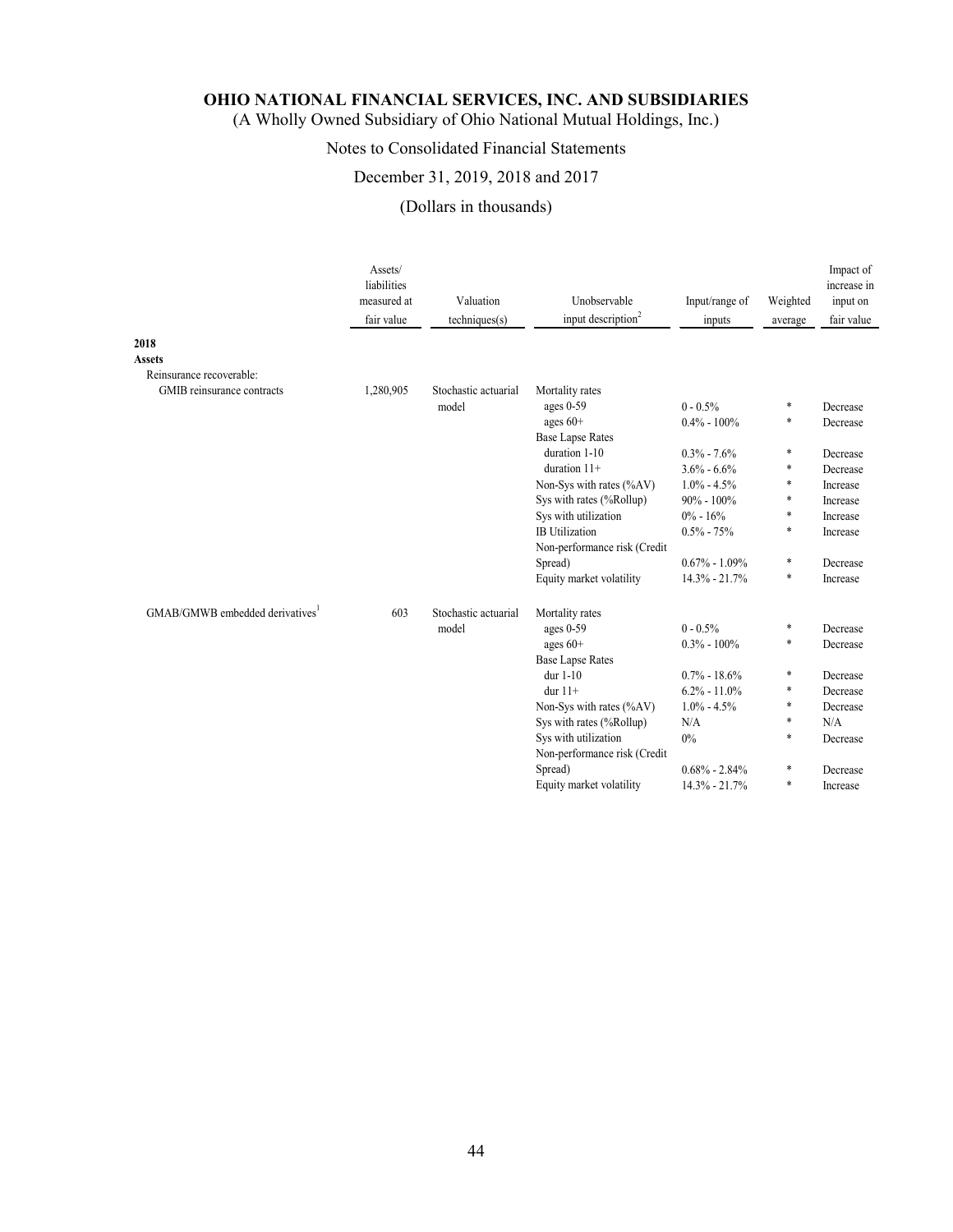(A Wholly Owned Subsidiary of Ohio National Mutual Holdings, Inc.)

### Notes to Consolidated Financial Statements

### December 31, 2019, 2018 and 2017

#### (Dollars in thousands)

|                                            | Assets/<br>liabilities<br>measured at<br>fair value | Valuation<br>techniques(s) | Unobservable<br>input description <sup>2</sup> | Input/range of<br>inputs | Weighted<br>average | Impact of<br>increase in<br>input on<br>fair value |
|--------------------------------------------|-----------------------------------------------------|----------------------------|------------------------------------------------|--------------------------|---------------------|----------------------------------------------------|
| 2018                                       |                                                     |                            |                                                |                          |                     |                                                    |
| <b>Liabilities</b>                         |                                                     |                            |                                                |                          |                     |                                                    |
| GMAB/GMWB embedded derivatives             | 2,566                                               | Stochastic actuarial       | Mortality rates                                |                          |                     |                                                    |
|                                            |                                                     | model                      | ages 0-59                                      | $0 - 0.5\%$              | *                   | Decrease                                           |
|                                            |                                                     |                            | ages 60+                                       | $0.3\% - 100\%$          | $\ast$              | Decrease                                           |
|                                            |                                                     |                            | <b>Base Lapse Rates</b>                        |                          |                     |                                                    |
|                                            |                                                     |                            | duration 1-10                                  | $0.7\% - 18.6\%$         | *                   | Decrease                                           |
|                                            |                                                     |                            | duration 11+                                   | $6.2\% - 11.0\%$         | $\ast$              | Decrease                                           |
|                                            |                                                     |                            | Non-Sys with rates (%AV)                       | $1.0\% - 4.5\%$          | *                   | Decrease                                           |
|                                            |                                                     |                            | Sys with rates (%Rollup)                       | N/A                      | *                   | N/A                                                |
|                                            |                                                     |                            | Sys with utilization                           | $0\%$                    | $\ast$              | Decrease                                           |
|                                            |                                                     |                            | Non-performance risk (Credit                   |                          |                     |                                                    |
|                                            |                                                     |                            | Spread)                                        | $0.68\% - 2.84\%$        | $\ast$              | Decrease                                           |
|                                            |                                                     |                            | Equity market volatility                       | 14.3% - 21.7%            | *                   | Increase                                           |
| GLWB embedded derivatives                  | 20,032                                              | Stochastic actuarial       | Mortality rates                                |                          |                     |                                                    |
|                                            |                                                     | model                      | ages 0-59                                      | $0 - 0.5\%$              | *                   | Decrease                                           |
|                                            |                                                     |                            | ages $60+$                                     | $0.3\% - 100\%$          | $\ast$              | Decrease                                           |
|                                            |                                                     |                            | <b>Base Lapse Rates</b>                        |                          |                     |                                                    |
|                                            |                                                     |                            | duration 1-10                                  | $0.2\% - 16.8\%$         | *                   | Decrease                                           |
|                                            |                                                     |                            | duration $11+$                                 | $7.0\% - 8.6\%$          | $\ast$              | Decrease                                           |
|                                            |                                                     |                            | Non-Sys with rates (%AV)                       | 0%                       | *                   | Decrease                                           |
|                                            |                                                     |                            | Sys with rates (%MAW)                          | $90\% - 100\%$           | *                   | Increase                                           |
|                                            |                                                     |                            | Sys with utilization                           | $0\% - 30\%$             | *                   | Increase                                           |
|                                            |                                                     |                            | Non-performance risk (Credit                   |                          |                     |                                                    |
|                                            |                                                     |                            | Spread)                                        | $0.68\% - 2.84\%$        | *                   | Decrease                                           |
|                                            |                                                     |                            | Equity market volatility                       | $14.3\% - 21.7\%$        | *                   | Increase                                           |
|                                            |                                                     |                            |                                                |                          |                     |                                                    |
| Fixed indexed annuity embedded derivatives | 124,953                                             | Option budget              | Mortality rates                                |                          |                     |                                                    |
|                                            |                                                     | method                     | ages 0-59                                      | $0 - 0.5%$               | *                   | Decrease                                           |
|                                            |                                                     |                            | ages $60+$                                     | $0.3\% - 100\%$          | *                   | Decrease                                           |
|                                            |                                                     |                            | <b>Base Lapse Rates</b>                        |                          |                     |                                                    |
|                                            |                                                     |                            | duration 1-10                                  | $0.5\% - 12.0\%$         | *                   | Decrease                                           |
|                                            |                                                     |                            | duration $11+$                                 | $4.0\% - 12.0\%$         | *                   | Decrease                                           |
|                                            |                                                     |                            | Non-Sys with rates (%AV)                       | 0%                       | *                   | Decrease                                           |
|                                            |                                                     |                            | Sys with rates (%MAW)                          | 90%                      | *                   | N/A                                                |
|                                            |                                                     |                            | Sys with utilization                           | $0\% - 30\%$             | *                   | Decrease                                           |
|                                            |                                                     |                            | Non-performance risk (Credit                   |                          |                     |                                                    |
|                                            |                                                     |                            | Spread)                                        | $0.86\% - 2.60\%$        | *                   | Decrease                                           |
|                                            |                                                     |                            | Equity market volatility surface               |                          |                     |                                                    |
|                                            |                                                     |                            | rates                                          | $5.0\% - 20.2\%$         | *                   | Increase                                           |
|                                            |                                                     |                            |                                                |                          |                     |                                                    |

<sup>1</sup> All GMAB "W" riders. The reserve balance for these GMAB riders was negative and thus reclassified as an asset.  $2$  Sys = Systematic

\* The stochastic actuarial models are generated using one thousand scenarios. Weighted average values are not meaningful for these valuations.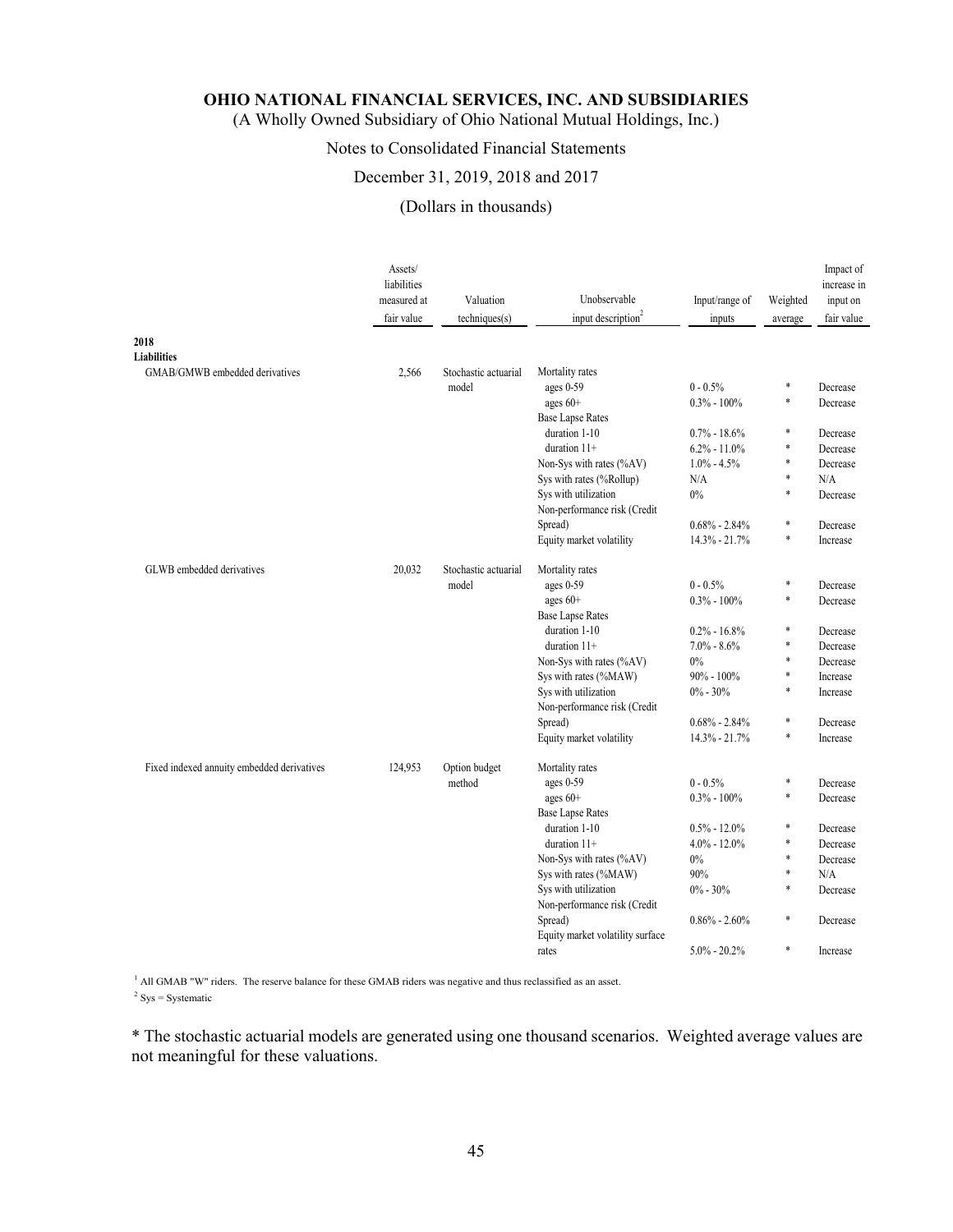(A Wholly Owned Subsidiary of Ohio National Mutual Holdings, Inc.)

### Notes to Consolidated Financial Statements

### December 31, 2019, 2018 and 2017

#### (Dollars in thousands)

#### *Asset Transfers Between Levels*

The Company reviews its fair value hierarchy classifications annually. Transfers into or out of Level 3 are primarily due to the availability of quoted market prices or changes in the Company's conclusion that pricing information received from a third party pricing service is not reflective of market activity.

|                                |   | <b>Transfers out</b><br>of Level 2 into | <b>Transfers out</b><br>of Level 3 into |
|--------------------------------|---|-----------------------------------------|-----------------------------------------|
|                                |   | Level 3                                 | <b>Level 2</b>                          |
| 2019                           |   |                                         |                                         |
| Assets                         |   |                                         |                                         |
| Securities available-for-sale: |   |                                         |                                         |
| Fixed maturity securities:     |   |                                         |                                         |
| US Treasury securities         | S | 4,426                                   |                                         |
| Corporate                      |   | 13,733                                  |                                         |
| Asset-backed                   |   | 8,288                                   | 12,081                                  |
| Mortgage-backed                |   | 5,416                                   | 13,063                                  |
| 2018                           |   |                                         |                                         |
| Assets                         |   |                                         |                                         |
| Securities available-for-sale: |   |                                         |                                         |
| Fixed maturity securities:     |   |                                         |                                         |
| Corporate                      | S | 15,007                                  | 4,962                                   |
| Asset-backed                   |   | 41,126                                  | 9,209                                   |

During the years ended December 31, 2019 and 2018, the Company transferred investments totaling \$31,863 and \$56,133, respectively, into Level 3 from Level 2 as a result of lack of visibility to observe significant inputs to price. During the years ended December 31, 2019 and 2018, the Company transferred investments totaling \$25,144 and \$14,171, respectively, out of Level 3 into Level 2 as a result of the availability of observable pricing inputs for these securities. There were no transfers from Level 2 or Level 3 into Level 1 in 2019 or 2018.

#### *Fair Value Measurement on a Nonrecurring Basis*

For mortgage loans, the valuation techniques were primarily based on the estimated fair value of the underlying collateral. These values were determined using third-party appraisals.

There were no assets measured at fair value on a nonrecurring basis for the years ended December 31, 2019 and 2018.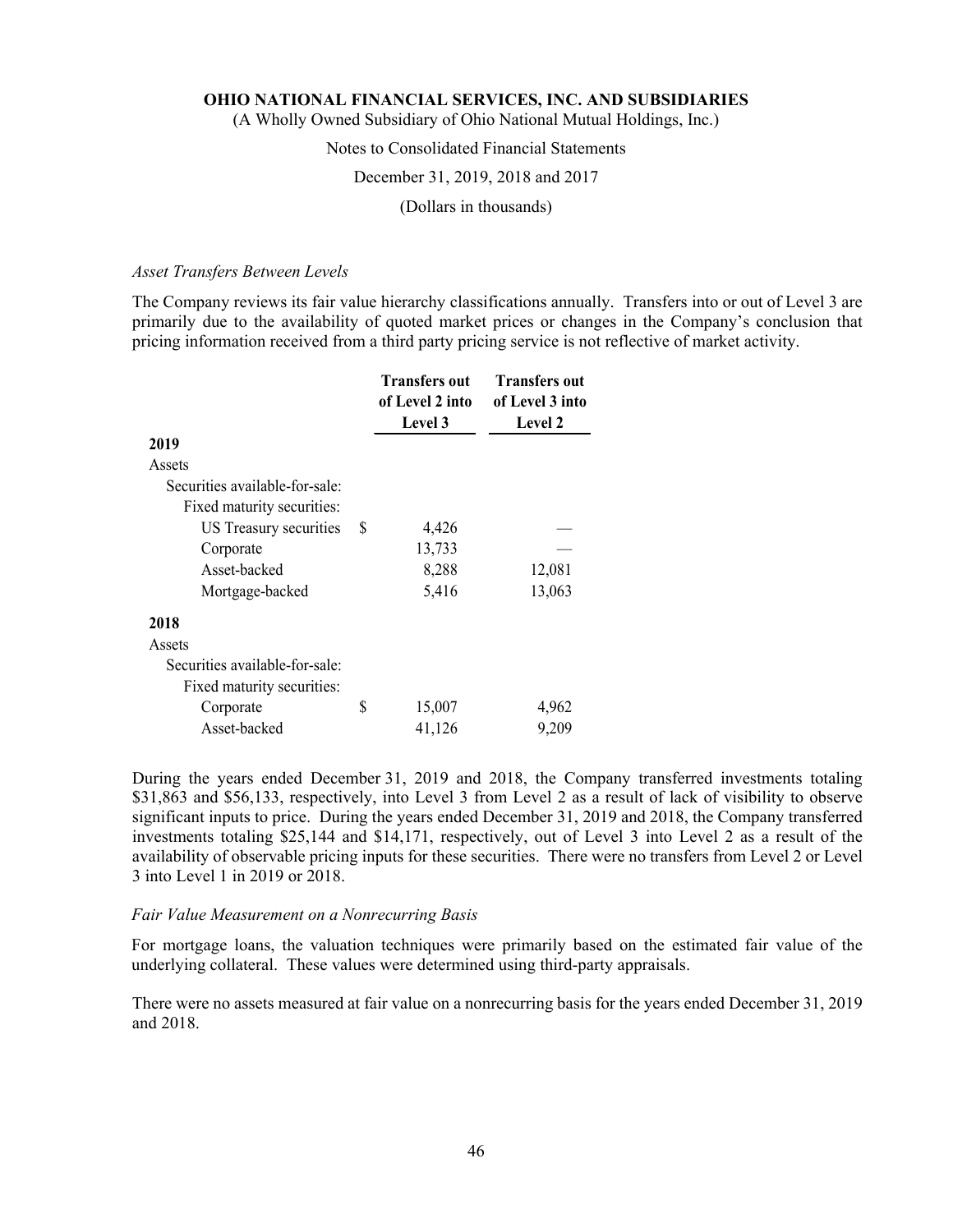(A Wholly Owned Subsidiary of Ohio National Mutual Holdings, Inc.)

## Notes to Consolidated Financial Statements

### December 31, 2019, 2018 and 2017

(Dollars in thousands)

### *Financial Instruments Not Carried at Fair Value*

FASB ASC Topic 825, *Financial Instruments,* requires additional disclosure of the fair value information about existing on and off balance sheet financial instruments. ASC Topic 825 excludes certain assets and liabilities, including insurance contracts, other than policies such as annuities that are classified as investment contracts, from its disclosure requirements. The Company's assets and liabilities subject to ASC Topic 825 disclosure that have not been presented at fair value in the ASC Topic 820 tables above are presented in the table below:

|                               |     | Carrying  | <b>Estimated</b> | Fair value hierarchy |           |           |
|-------------------------------|-----|-----------|------------------|----------------------|-----------|-----------|
|                               |     | value     | fair value       | Level 1              | Level 2   | Level 3   |
| 2019                          |     |           |                  |                      |           |           |
| Assets:                       |     |           |                  |                      |           |           |
| Mortgage loans on real estate | \$. | 1,446,093 | 1,487,044        |                      | 92,738    | 1,394,306 |
| Policy loans                  |     | 875,097   | 987,296          |                      |           | 987,296   |
| Liabilities:                  |     |           |                  |                      |           |           |
| Investment contracts          |     | 3,572,309 | 3,362,956        |                      | 3,362,956 |           |
| Policyholders' dividend       |     |           |                  |                      |           |           |
| accumulations and other       |     |           |                  |                      |           |           |
| policyholder funds            |     | 203,743   | 203,743          | 203,743              |           |           |
| Short-term debt               |     | 1,675     | 1,675            |                      | 1.675     |           |
| Long-term debt obligations    |     | 953,878   | 1,014,148        |                      | 614,148   | 400,000   |
| 2018                          |     |           |                  |                      |           |           |
| Assets:                       |     |           |                  |                      |           |           |
| Mortgage loans on real estate | S.  | 1,335,742 | 1,332,540        |                      | 101,953   | 1,230,587 |
| Policy loans                  |     | 766,701   | 827,495          |                      |           | 827,495   |
| Liabilities:                  |     |           |                  |                      |           |           |
| Investment contracts          |     | 4,138,046 | 4,415,553        |                      | 4,415,553 |           |
| Policyholders' dividend       |     |           |                  |                      |           |           |
| accumulations and other       |     |           |                  |                      |           |           |
| policyholder funds            |     | 198,413   | 198,413          | 198,413              |           |           |
| Short-term debt               |     | 91,586    | 91,586           |                      | 91,586    |           |
| Long-term debt obligations    |     | 853,504   | 990,510          |                      | 990,510   |           |

FASB ASC Topic 825, *Financial Instruments*, requires separate presentation of financial assets and financial liabilities by measurement category and form of financial asset (i.e., securities or loans and receivables). The following table presents the Company's financial assets and liabilities contained in other assets, other invested assets, and other liabilities on the consolidated balance sheet: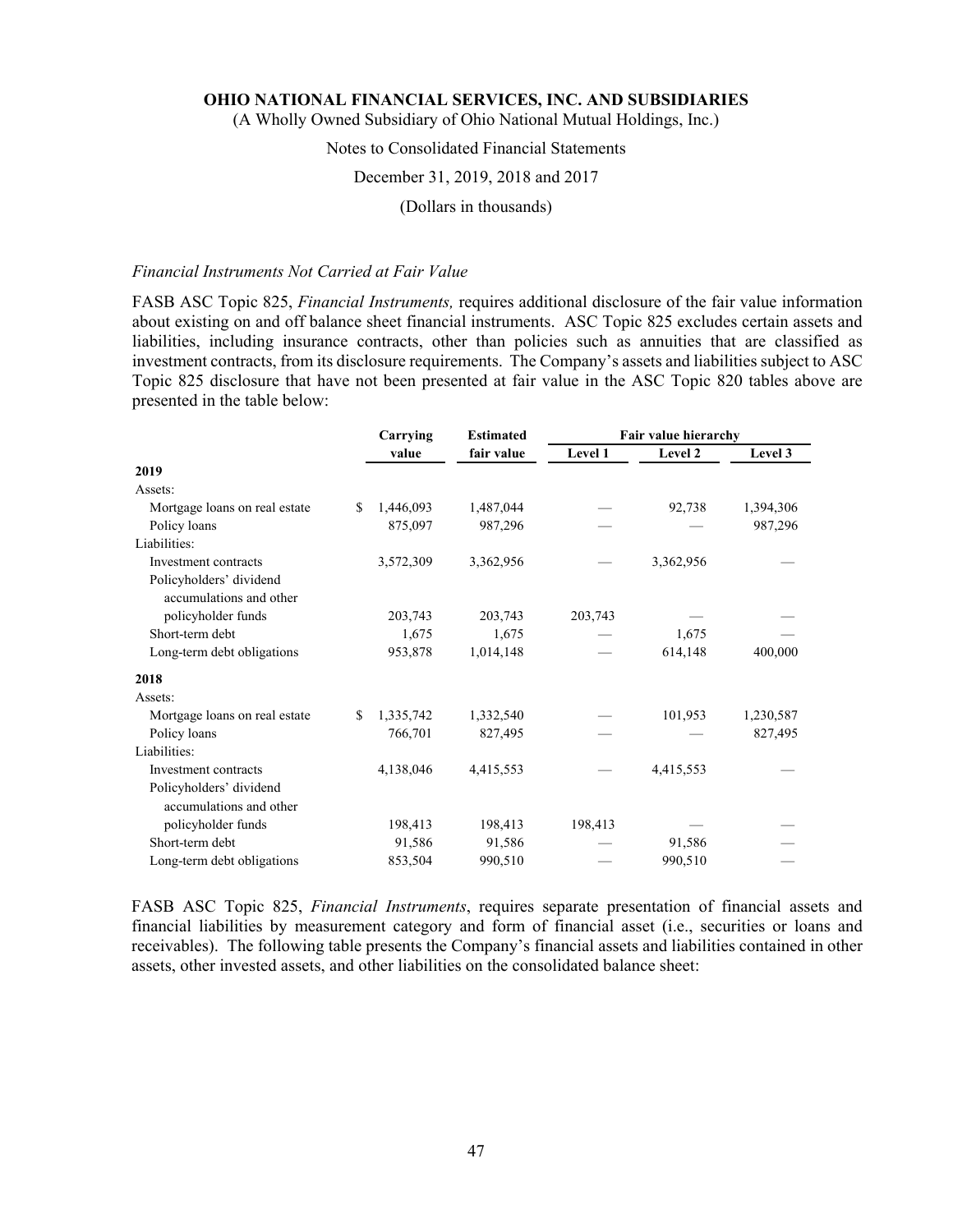(A Wholly Owned Subsidiary of Ohio National Mutual Holdings, Inc.)

### Notes to Consolidated Financial Statements

### December 31, 2019, 2018 and 2017

#### (Dollars in thousands)

|                                                   |         | <b>Carrying amount</b> |                                        |
|---------------------------------------------------|---------|------------------------|----------------------------------------|
| Financial assets identified in other assets       | 2019    | 2018                   |                                        |
| Accounts receivable due from external parties \$  | 8,358   | 8,882                  | Carrying value approximates fair value |
| Other <sup>(1)</sup>                              | 377,965 | 350,256                |                                        |
| Total other assets<br>S                           | 386,323 | 359,138                |                                        |
|                                                   |         | <b>Carrying amount</b> |                                        |
| Financial assets identified in other              |         |                        |                                        |
| long-term investments                             | 2019    | 2018                   |                                        |
| \$<br>Derivative instruments                      | 114,065 | 106,904                | Carrying value approximates fair value |
| Receivable for securities                         | 1,824   | 1,939                  | Carrying value approximates fair value |
| Joint venture                                     | 22,239  | 22,103                 | Carrying value approximates fair value |
| Other invested assets                             | 1,570   | 1,570                  | Carrying value approximates fair value |
| Other $^{(1)}$                                    | 132,506 | 131,745                |                                        |
| Total other long-term investments<br>S            | 272,204 | 264,261                |                                        |
|                                                   |         | <b>Carrying amount</b> |                                        |
| Financial liabilities identified in other         |         |                        |                                        |
| <b>liabilities</b>                                | 2019    | 2018                   |                                        |
| \$<br>Interest payable                            | 7,724   | 7,305                  | Carrying value approximates fair value |
| Derivative liabilities                            | 58,899  | 2,866                  | Carrying value approximates fair value |
| Collateral liabilities                            | 78,280  | 106,880                | Carrying value approximates fair value |
| Investments in transit and payable for securities | 7,648   | 4,982                  | Carrying value approximates fair value |
| Other <sup>(1)</sup>                              | 391,069 | 397,912                |                                        |
| Total other liabilities<br>\$                     | 543,620 | 519,945                |                                        |

(1) Items included in "Other" are not in the scope of ASU 2016-01, but are presented for reconciliation purposes to agree to the balance sheet caption. Included in this category are goodwill and property and fixed assets, which are measured in accordance with the methodology described in Note 3, and FHLB common stock, which is carried at amortized cost. For all remaining items in this classification, carrying value approximates fair value.

In estimating the fair value of financial instruments, the Company used the following methods and assumptions:

*Mortgage loans on real estate* – The fair value of mortgage loans on real estate is estimated using discounted cash flow analyses, using interest rates currently being offered for similar loans to borrowers with similar credit ratings. Loans with similar characteristics are aggregated for purposes of the calculations. The Company has mortgage loans that are valued based on market observable quotes and are classified as Level 2. The Company has mortgage loans that are valued using internally obtained credit ratings and are classified as Level 3.

*Policy loans* – The fair value of policy loans is estimated using discounted cash flow calculations. The expected life of the loan is based on internal assumptions; therefore, the Company classifies these as Level 3 assets.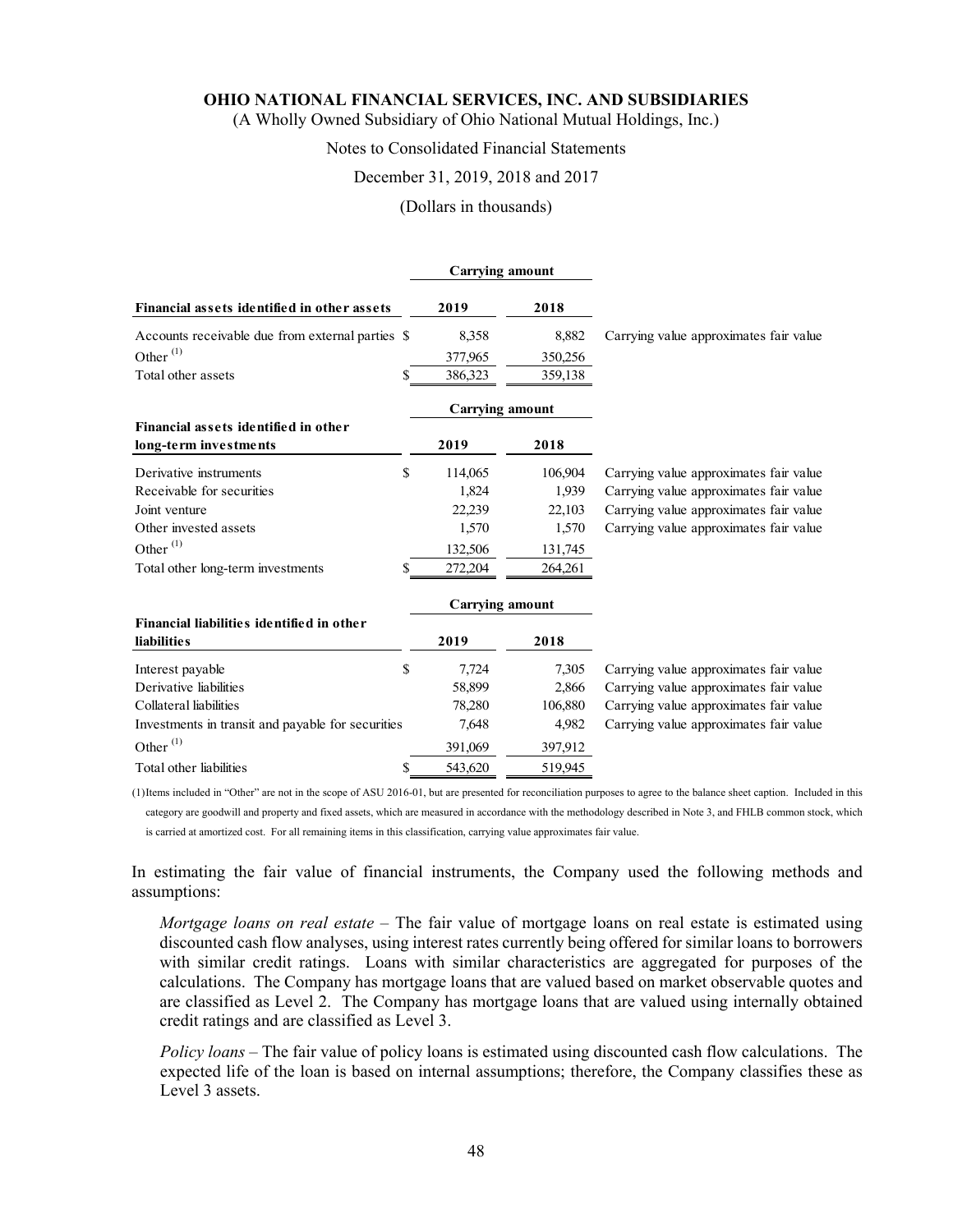(A Wholly Owned Subsidiary of Ohio National Mutual Holdings, Inc.)

Notes to Consolidated Financial Statements

December 31, 2019, 2018 and 2017

(Dollars in thousands)

*Investment contracts* – The fair value of the Company's liabilities under investment contracts is estimated using one of two methods. For investment contracts without defined maturities, fair value is the estimated amount payable on demand, net of certain surrender charges. For investment contracts with known or determined maturities, fair value is estimated using discounted cash flow analyses. Cash flows are discounted at a rate that reflects the nonperformance risk of the Company. The amounts shown in the above table are net of reinsurance. The inputs are market observable; therefore, the Company classifies these as Level 2 liabilities.

Policyholders' dividend accumulations and other policyholder funds - The carrying amount reported in the consolidated balance sheets for these instruments approximates their estimated fair value. The amounts can be converted to cash by the policyholder; therefore, the Company classifies these amounts as Level 1.

*Short-term borrowings* – The carrying amount of short-term borrowings related to revolving credit facilities is a reasonable estimate of its fair value because the interest rates are variable based on current market rates.

*Long-term debt obligations –* The fair value of senior and surplus notes is estimated by discounting the scheduled cash flows of the notes using a market rate applicable to the yield, credit quality and maturity of similar debt instruments. The valuation inputs are based on market observable information; therefore, the Company classifies these as Level 2 liabilities. The fair value of the term loan is determined by the bank to be the carrying value of the loan as it is not traded on the open market. The Company classifies this as a Level 3 liability.

### **(7) Investments**

### *Investment Risks and Uncertainties*

Investments are exposed to various risks and uncertainties that affect the determination of estimated fair values, the ability to sell certain investments during strained market conditions, the recognition of impairments, and the recognition of income on certain investments. These risks and uncertainties include:

- the risk that the Company's assessment of an issuer's ability to meet all of its contractual obligations will change based on changes in the credit characteristics of that issuer;
- the risk that the economic outlook will be worse than expected or have more of an impact on the issuer than anticipated;
- the risk that foreign currency exchange rates could negatively impact the valuation of certain investments that are not denominated in U.S. dollars;
- the risk that the Company obtains inaccurate information for the determination of the estimated fair value estimates and other than temporary impairments; and
- the risk that new information or changes in other facts and circumstances lead the Company to change its intent to hold the security to maturity or until it recovers in value.

Any of these situations are reasonably possible and could result in a charge to income in a future period.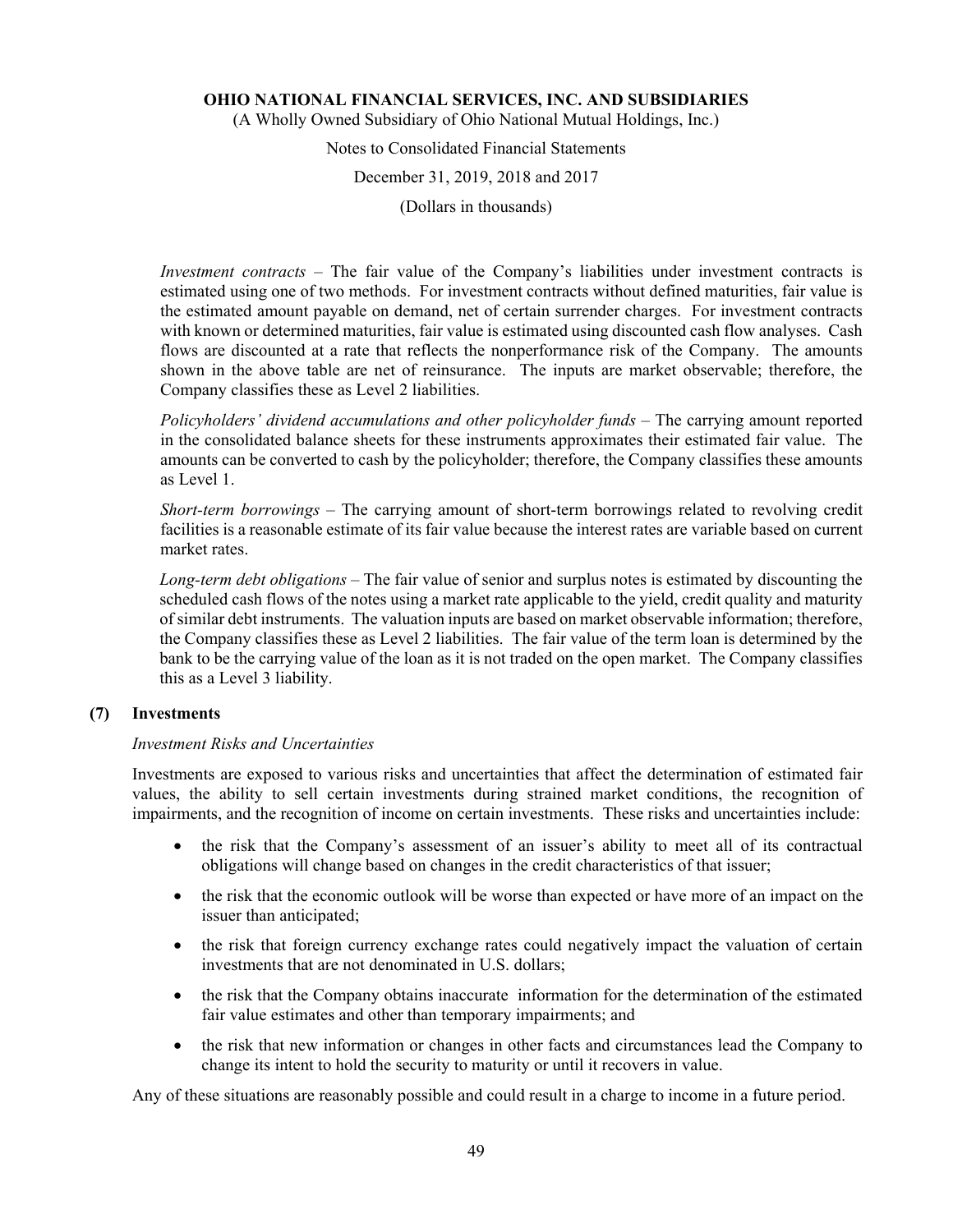(A Wholly Owned Subsidiary of Ohio National Mutual Holdings, Inc.)

## Notes to Consolidated Financial Statements

### December 31, 2019, 2018 and 2017

(Dollars in thousands)

The determination of impairments is highly subjective and is based upon periodic evaluations and assessments of known and inherent risks associated with each asset class. Such evaluations and assessments are revised as conditions change and new information becomes available.

The recognition of income on certain investments, including asset-backed and mortgage-backed securities, is dependent upon certain factors such as prepayments and defaults, and changes in factors could result in changes in amounts to be earned.

### *Fixed Maturity and Equity Securities*

#### *Fixed Maturity and Equity Securities by Sector*

The amortized cost and estimated fair value of available-for-sale and trading securities for fixed maturity securities by sector as of December 31 is as follows:

|                                                |                   |                              | 2019                                 |                                |                               |
|------------------------------------------------|-------------------|------------------------------|--------------------------------------|--------------------------------|-------------------------------|
|                                                | Amortized<br>cost | Gross<br>unrealized<br>gains | <b>Gross</b><br>unrealized<br>losses | <b>Estimated</b><br>fair value | Non-<br>credit<br><b>OTTI</b> |
| Securities available-for-sale:                 |                   |                              |                                      |                                |                               |
| Fixed maturity securities:                     |                   |                              |                                      |                                |                               |
| U.S. Treasury securities and<br>obligations of |                   |                              |                                      |                                |                               |
| U.S. government                                | \$<br>85,161      | 6,265                        |                                      | 91,426                         |                               |
| Obligations of states and                      |                   |                              |                                      |                                |                               |
| political subdivisions                         | 921,056           | 42,634                       | (2,873)                              | 960,817                        |                               |
| Debt securities issued by                      |                   |                              |                                      |                                |                               |
| foreign governments                            | 4,971             | 402                          |                                      | 5,373                          |                               |
| Corporate                                      | 6,014,219         | 500,317                      | (9,166)                              | 6,505,370                      |                               |
| Asset-backed                                   | 1,329,751         | 35,545                       | (2, 337)                             | 1,362,959                      | (2,377)                       |
| Mortgage-backed                                | 1,030,526         | 29,763                       | (1,623)                              | 1,058,666                      | (14, 408)                     |
| Total fixed maturity                           |                   |                              |                                      |                                |                               |
| securities                                     | \$<br>9,385,684   | 614,926                      | (15,999)                             | 9,984,611                      | (16, 785)                     |
| Trading securities:                            |                   |                              |                                      |                                |                               |
| Fixed maturity securities:                     |                   |                              |                                      |                                |                               |
| Corporate                                      | \$<br>149         | 5                            |                                      | 154                            |                               |
| Asset-backed                                   | 6                 |                              |                                      | 6                              |                               |
| Total fixed maturity                           |                   |                              |                                      |                                |                               |
| securities                                     | \$<br>155         | 5                            |                                      | 160                            |                               |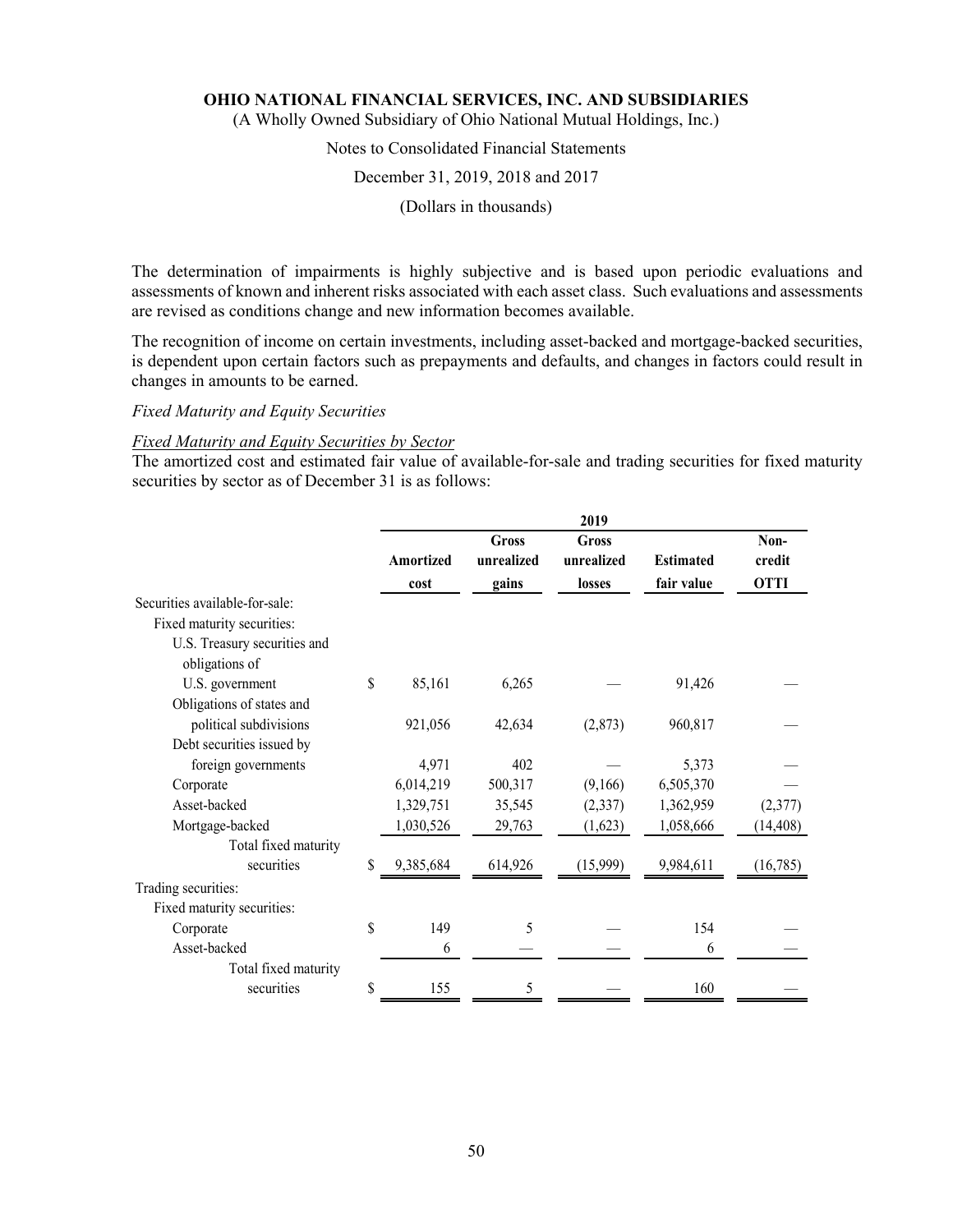(A Wholly Owned Subsidiary of Ohio National Mutual Holdings, Inc.)

## Notes to Consolidated Financial Statements

### December 31, 2019, 2018 and 2017

(Dollars in thousands)

|                                |    |            |              | 2018         |                  |             |
|--------------------------------|----|------------|--------------|--------------|------------------|-------------|
|                                |    |            | <b>Gross</b> | <b>Gross</b> |                  | Non-        |
|                                |    | Amortized  | unrealized   | unrealized   | <b>Estimated</b> | credit      |
|                                |    | cost       | gains        | losses       | fair value       | <b>OTTI</b> |
| Securities available-for-sale: |    |            |              |              |                  |             |
| Fixed maturity securities:     |    |            |              |              |                  |             |
| U.S. Treasury securities and   |    |            |              |              |                  |             |
| obligations of                 |    |            |              |              |                  |             |
| U.S. government                | S  | 107,340    | 4,567        | (663)        | 111,244          |             |
| Obligations of states and      |    |            |              |              |                  |             |
| political subdivisions         |    | 1,067,998  | 28,262       | (7, 931)     | 1,088,329        |             |
| Debt securities issued by      |    |            |              |              |                  |             |
| foreign governments            |    | 34,772     | 18           | (1,596)      | 33,194           |             |
| Corporate                      |    | 7,671,938  | 267,650      | (168,083)    | 7,771,505        |             |
| Asset-backed                   |    | 1,608,408  | 25,732       | (10, 588)    | 1,623,552        | (2,828)     |
| Mortgage-backed                |    | 1,287,060  | 16,381       | (21, 499)    | 1,281,942        | (21, 542)   |
| Total fixed maturity           |    |            |              |              |                  |             |
| securities                     | \$ | 11,777,516 | 342,610      | (210, 360)   | 11,909,766       | (24, 370)   |
| Trading securities:            |    |            |              |              |                  |             |
| Fixed maturity securities:     |    |            |              |              |                  |             |
| Corporate                      | \$ | 798        | 10           |              | 808              |             |
| Asset-backed                   |    | 42         |              |              | 42               |             |
| Total fixed maturity           |    |            |              |              |                  |             |
| securities                     | \$ | 840        | 10           |              | 850              |             |

Non-credit other than temporary impairment ("OTTI") represents the amount of cumulative non-credit OTTI losses recognized in other comprehensive income on securities as of the date of OTTI that also had credit impairments.

The Company's fixed maturities portfolio is comprised primarily of investment grade securities. Based upon designations by the NAIC, investment grade securities comprised 97.3% and 97.7% of the Company's total available-for-sale and trading securities portfolio as of December 31, 2019 and 2018, respectively.

Investments with a fair value of \$14,427 and \$14,518 as of December 31, 2019 and 2018, respectively, were on deposit with various regulatory agencies as required by law and are included in securities available-forsale.

### *Maturities of Fixed Maturity Securities*

The amortized cost and estimated fair value of fixed maturity securities available-for-sale and trading as of December 31, 2019, by contractual maturity, are shown below. Expected maturities may differ from contractual maturities because borrowers may have the right to call or prepay obligations with or without call or prepayment penalties. Mortgage-backed securities are classified based on the last payment date of the underlying mortgage loans with the longest contractual duration as of December 31, 2019.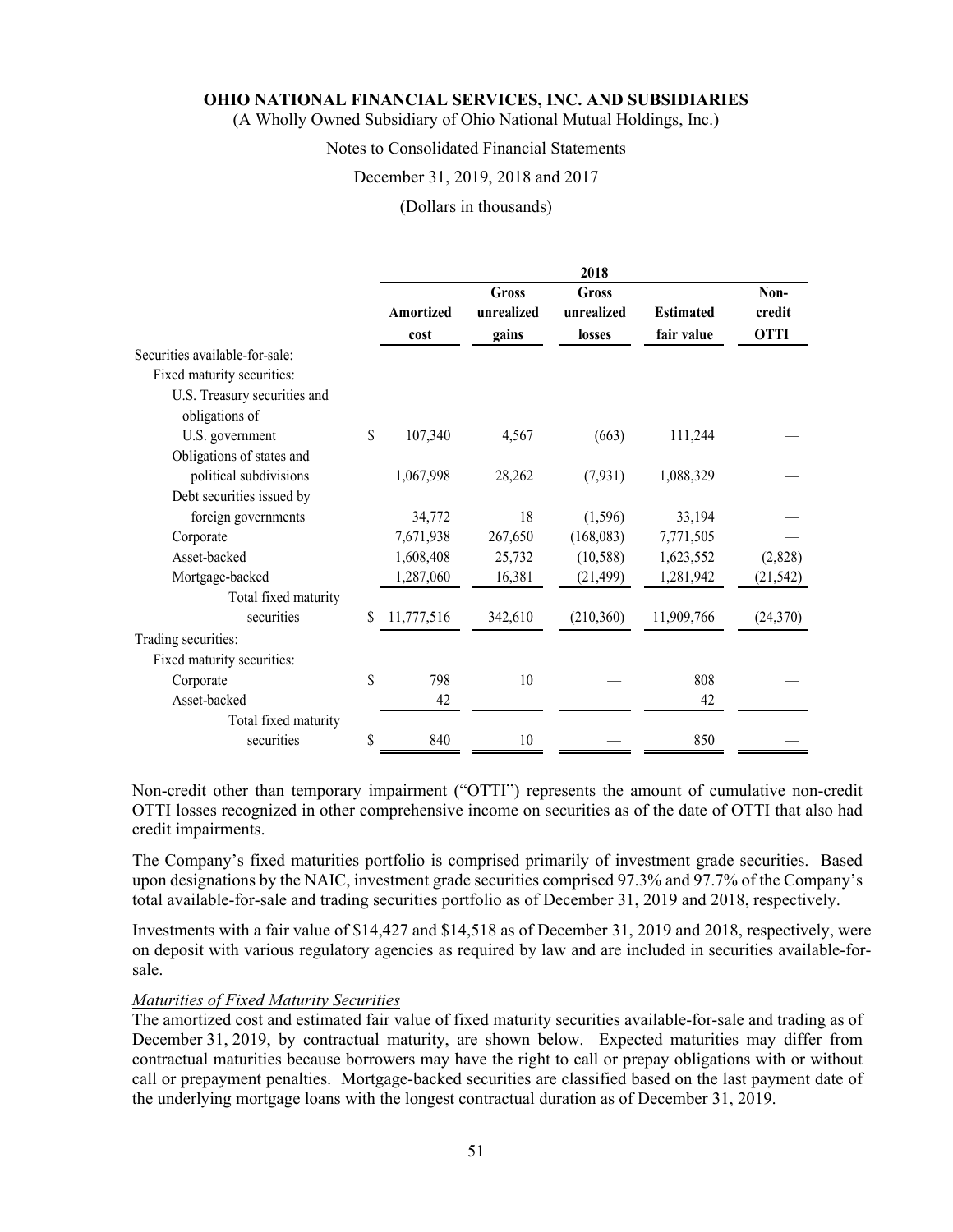(A Wholly Owned Subsidiary of Ohio National Mutual Holdings, Inc.)

### Notes to Consolidated Financial Statements

### December 31, 2019, 2018 and 2017

### (Dollars in thousands)

|                                                       | <b>Fixed maturity securities</b> |                                |                          |                                |  |  |
|-------------------------------------------------------|----------------------------------|--------------------------------|--------------------------|--------------------------------|--|--|
|                                                       | Available-for-sale               |                                | <b>Trading</b>           |                                |  |  |
|                                                       | Amortized<br>cost                | <b>Estimated</b><br>fair value | <b>Amortized</b><br>cost | <b>Estimated</b><br>fair value |  |  |
| Due in one year or less<br>Due after one year through | \$<br>278,545                    | 282,201                        | 24                       | 24                             |  |  |
| five years                                            | 1,910,040                        | 1,988,185                      | 125                      | 130                            |  |  |
| Due after five years through                          |                                  |                                |                          |                                |  |  |
| ten years                                             | 2,945,524                        | 3,126,827                      |                          |                                |  |  |
| Due after ten years                                   | 4,251,574                        | 4,587,398                      |                          |                                |  |  |
| Total                                                 | 9,385,683                        | 9,984,611                      | 155                      | 160                            |  |  |

### *Continuous Gross Unrealized Losses for Fixed Maturity and Equity Securities*

The following tables present the estimated fair value and gross unrealized losses of the Company's fixed maturity (aggregated by sector) and equity securities in an unrealized loss position, aggregated by length of time the securities have been in a continuous unrealized loss position at December 31:

|                                                                                                     |    | Less than 12 months                      |                                        |                                      | 12 months or longer                | <b>Total</b>                             |                                           |
|-----------------------------------------------------------------------------------------------------|----|------------------------------------------|----------------------------------------|--------------------------------------|------------------------------------|------------------------------------------|-------------------------------------------|
|                                                                                                     |    | <b>Estimated</b><br>fair value           | <b>Unrealized</b><br>losses            | <b>Estimated</b><br>fair value       | <b>Unrealized</b><br>losses        | <b>Estimated</b><br>fair value           | <b>Unrealized</b><br>losses               |
| 2019                                                                                                |    |                                          |                                        |                                      |                                    |                                          |                                           |
| Obligations of states and<br>political subdivisions<br>Corporate<br>Asset-backed<br>Mortgage-backed | \$ | 156,152<br>191,232<br>232,682<br>124,749 | (2,340)<br>(1,896)<br>(2,138)<br>(872) | 5,747<br>131,390<br>21,388<br>45,125 | (533)<br>(7,270)<br>(199)<br>(751) | 161,899<br>322,622<br>254,070<br>169,874 | (2, 873)<br>(9,166)<br>(2,337)<br>(1,623) |
| Total fixed maturity securities                                                                     | S  | 704,815                                  | (7,246)                                | 203,650                              | (8,753)                            | 908,465                                  | (15,999)                                  |
| 2018                                                                                                |    |                                          |                                        |                                      |                                    |                                          |                                           |
| U.S. Treasury securities<br>and obligations of<br>U.S. government                                   | \$ | 32,688                                   | (335)                                  | 18,514                               | (328)                              | 51,202                                   | (663)                                     |
| Obligations of states and<br>political subdivisions                                                 |    | 150,014                                  | (2, 436)                               | 165,376                              | (5,495)                            | 315,390                                  | (7, 931)                                  |
| Debt securities issued by<br>foreign governments                                                    |    | 18,098                                   | (812)                                  | 14,078                               | (784)                              | 32,176                                   | (1, 596)                                  |
| Corporate<br>Asset-backed                                                                           |    | 2,766,901<br>362,053                     | (98, 818)<br>(2,978)                   | 982,708<br>302,948                   | (69,265)<br>(7,610)                | 3,749,609<br>665,001                     | (168, 083)<br>(10, 588)                   |
| Mortgage-backed                                                                                     |    | 273,491                                  | (3,503)                                | 459,336                              | (17,996)                           | 732,827                                  | (21, 499)                                 |
| Total fixed maturity securities                                                                     |    | 3,603,245                                | (108, 882)                             | 1,942,960                            | (101, 478)                         | 5,546,205                                | (210,360)                                 |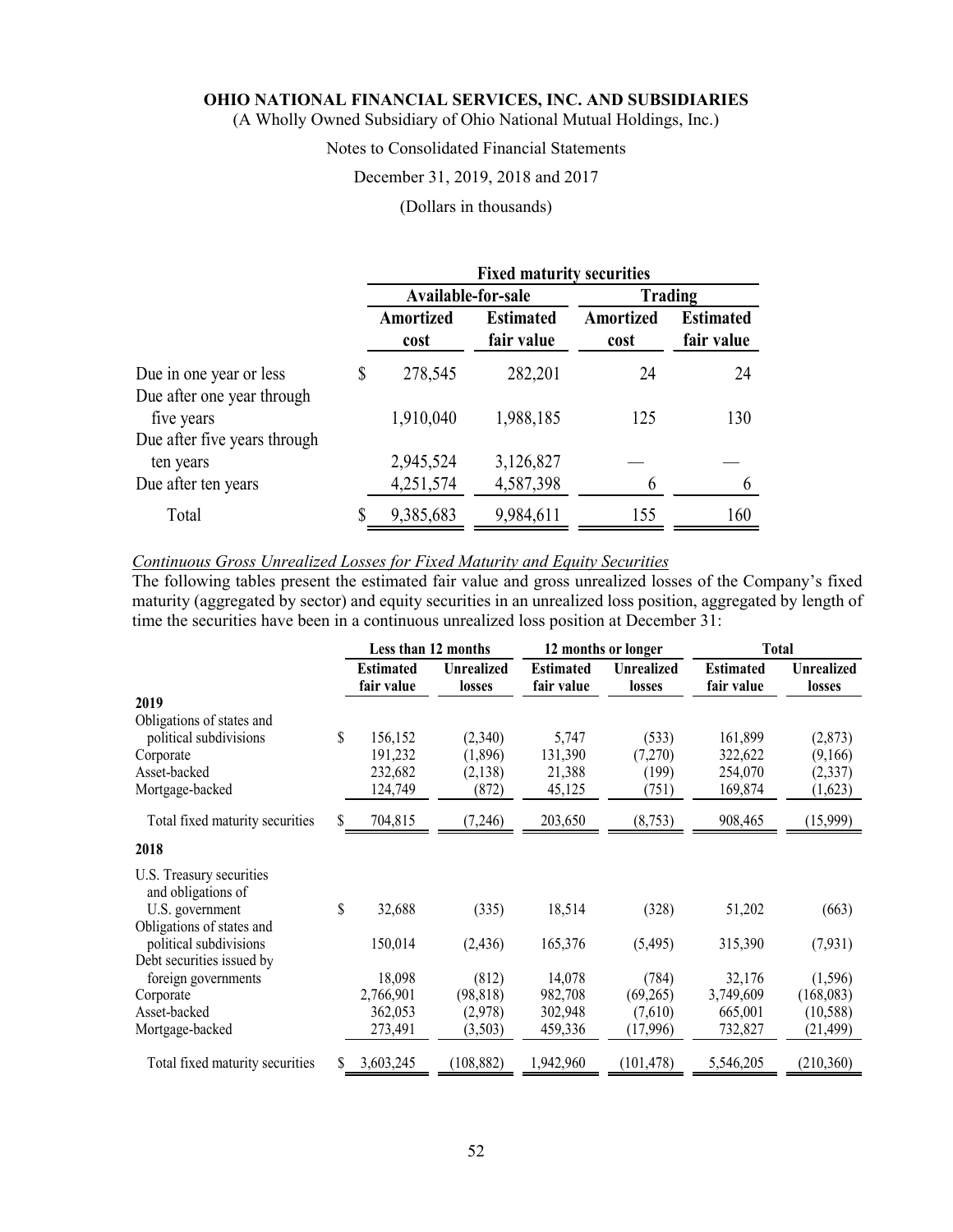(A Wholly Owned Subsidiary of Ohio National Mutual Holdings, Inc.)

## Notes to Consolidated Financial Statements

### December 31, 2019, 2018 and 2017

### (Dollars in thousands)

Concentrations related to fixed maturity securities in an unrealized loss position are included in the tables below. The tables summarize the fixed maturity securities by sector in an unrealized loss position for less than and greater than twelve months as of December 31:

| <b>Unrealized losses</b>            | <b>Less than</b><br>12 months | 12 months<br>or longer | <b>Total</b> | Number of<br><b>Securities</b> |
|-------------------------------------|-------------------------------|------------------------|--------------|--------------------------------|
| 2019                                |                               |                        |              |                                |
| 99.9%-80%                           |                               |                        |              |                                |
| Obligations of states and political |                               |                        |              |                                |
| subdivisions                        | \$<br>(2,340)                 | (533)                  | (2,873)      | 50                             |
| Corporate                           | (1,833)                       | (5,620)                | (7, 453)     | 147                            |
| Asset-backed                        | (2,138)                       | (199)                  | (2,337)      | 131                            |
| Mortgage-backed                     | (872)                         | (751)                  | (1,623)      | 74                             |
| Below 80%                           |                               |                        |              |                                |
| Corporate                           | (63)                          | (1,650)                | (1,713)      | 6                              |
| Total                               | \$<br>(7,246)                 | (8,753)                | (15,999)     | 408                            |
| 2018                                |                               |                        |              |                                |
| 99.9%-80%                           |                               |                        |              |                                |
| U.S. Treasury securities and        |                               |                        |              |                                |
| obligations of U.S. government \$   | (177)                         | (328)                  | (505)        | 17                             |
| Obligations of states and political |                               |                        |              |                                |
| subdivisions                        | (2, 436)                      | (5,495)                | (7,931)      | 140                            |
| Debt securities issued by           |                               |                        |              |                                |
| foreign governments                 | (812)                         | (784)                  | (1, 596)     | 7                              |
| Corporate                           | (95, 971)                     | (63, 877)              | (159, 848)   | 1,916                          |
| Asset-backed                        | (2,978)                       | (7,610)                | (10, 588)    | 296                            |
| Mortgage-backed                     | (3,503)                       | (17,996)               | (21, 499)    | 262                            |
| Below 80%                           |                               |                        |              |                                |
| U.S. Treasury securities and        |                               |                        |              |                                |
| obligations of U.S. government      | (158)                         |                        | (158)        | 11                             |
| Corporate                           | (2, 847)                      | (5,388)                | (8,235)      | 79                             |
| Total                               | \$<br>(108, 882)              | (101, 478)             | (210, 360)   | 2,728                          |

### *Evaluation of Other Than Temporarily Impaired Investments*

Management regularly reviews its fixed maturity and equity securities portfolios to evaluate the necessity of recording impairment losses for other than temporary declines in fair value of investments.

An analysis is prepared which focuses on the issuer's ability to service its debts and the extent and length of time the security has been valued below cost. This review process includes an assessment of the credit quality and an assessment of the present value of future cash flows of the identified investment in the securities portfolio and for equity securities, an assessment of near-term recovery and whether the security will recover its amortized cost basis in a reasonable period of time.

For corporate securities, the Company evaluates the present value of cash flows using the financial performance of the issuer based upon credit performance and investment ratings. Residential mortgage-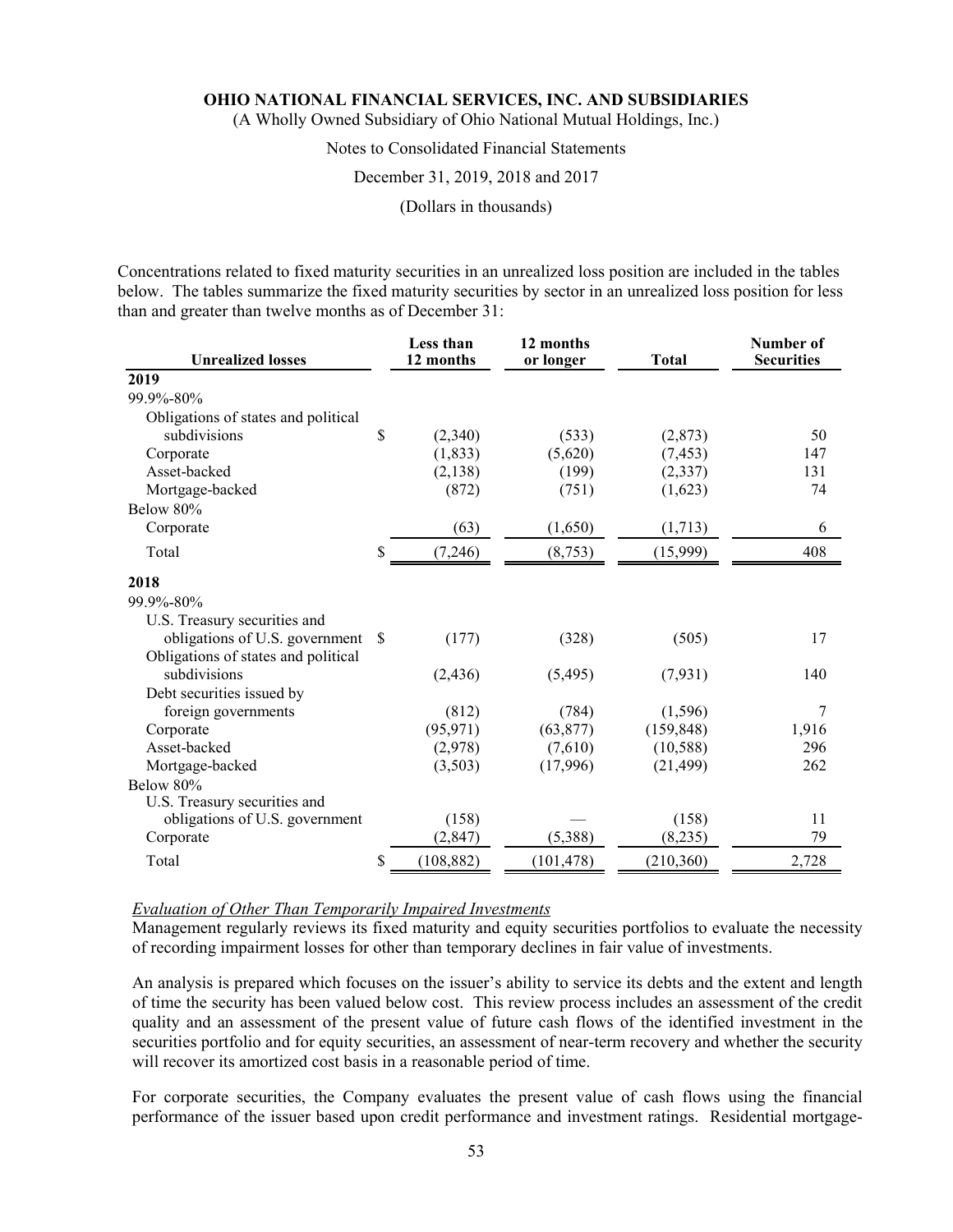(A Wholly Owned Subsidiary of Ohio National Mutual Holdings, Inc.)

## Notes to Consolidated Financial Statements

### December 31, 2019, 2018 and 2017

(Dollars in thousands)

backed securities and asset-backed securities are assessed for impairment using default estimates based on the underlying collateral performance including default rates, recovery rates and prepayment speeds. Cash flows generated by the collateral are then utilized, along with consideration for the issue's position in the overall structure, to determine cash flows associated with the security.

For any securities identified in the review of the portfolio, the Company considers additional relevant facts and circumstances in evaluating whether the security is other than temporarily impaired. Relevant facts and circumstances that may be considered include:

- comparison of current estimated fair value of the security as compared to cost;
- length of time the estimated fair value has been below cost;
- financial position of the issuer, including the current and future impact of any specific events, including changes in management;
- analysis of issuer's key financial ratios based upon the issuer's financial statements;
- any items specifically pledged to support the credit along with any other security interests or collateral;
- the Company's intent to sell the security or if it is more likely than not that it will be required to sell the security before it can recover the amortized cost or, for equity securities, the forecasted recovery of estimated fair value in a reasonable period of time;
- overall business climate including litigation and government actions;
- rating agency downgrades;
- analysis of late payments, revenue forecasts and cash flow projections for use as indicators of credit issues; and
- other circumstances particular to an individual security.

For each security deemed by management that meets the criteria for additional analysis, the Company prepares an analysis of the present value of the expected cash flows, using the interest rate implicit in the investment at the date of acquisition. To the extent that the present value of cash flows generated by a debt security is less than the amortized cost, an OTTI is recognized in the consolidated statements of operations.

For those debt securities for which the Company has the intent to sell the security, or if it is more likely than not that it will be required to sell the security before recovery of the amortized cost, the entire unrealized loss (the amount that the amortized cost basis exceeds the estimated fair value) is recognized in the consolidated statements of operations. For those debt securities for which the Company does not intend to sell the security and it is not more likely than not that the Company will be required to sell the security, but the security has suffered a credit loss (the amortized cost basis exceeds the present value of the expected cash flows), the impairment charge (excess of amortized cost over estimated fair value) is bifurcated with the credit loss portion recorded in the consolidated statements of operations, and the remainder, or noncredit loss portion, is recorded in other comprehensive income (loss). The Company prospectively accretes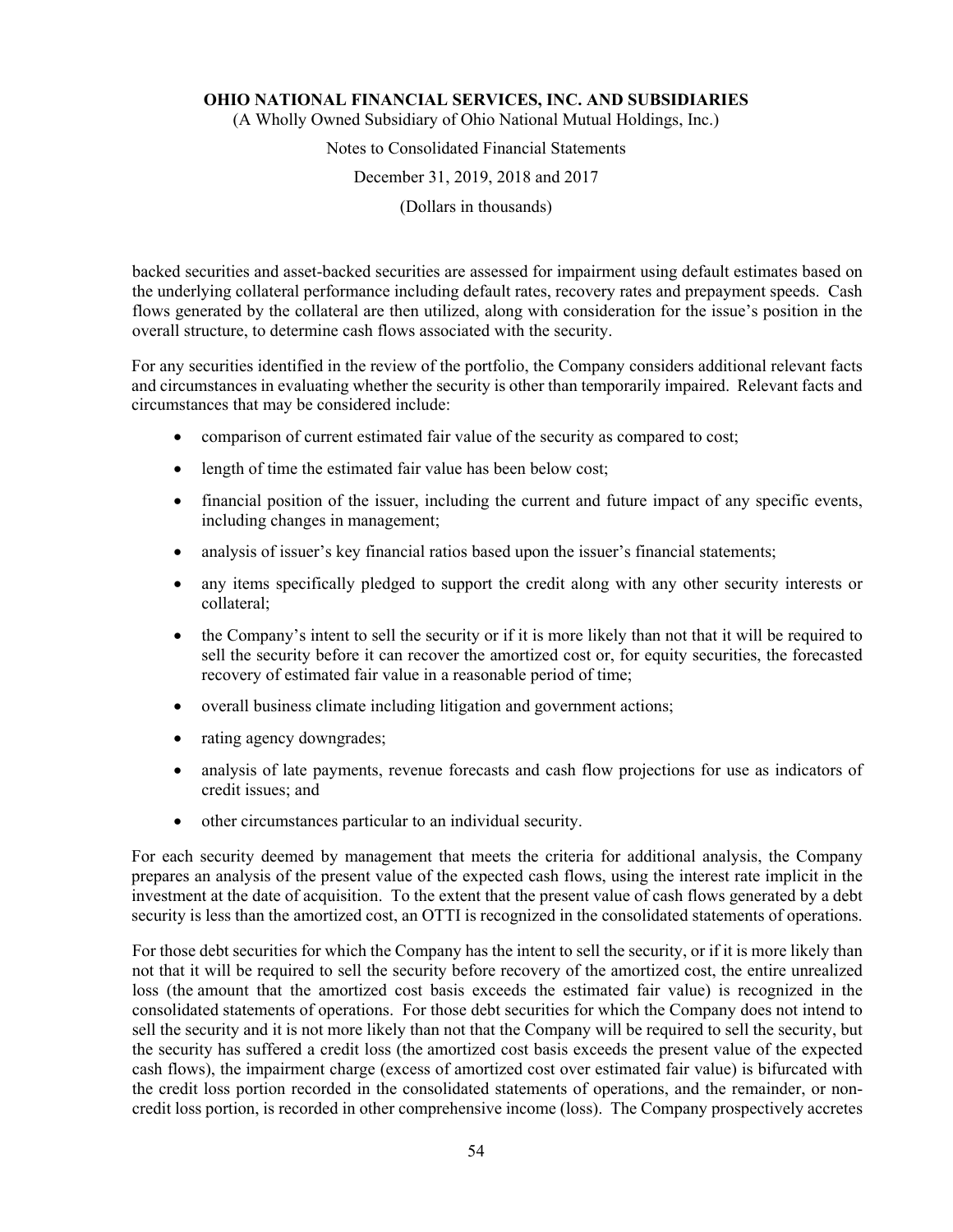(A Wholly Owned Subsidiary of Ohio National Mutual Holdings, Inc.)

### Notes to Consolidated Financial Statements

#### December 31, 2019, 2018 and 2017

(Dollars in thousands)

the value of the investment through interest income to the extent the future cash flows of the security are expected to be in excess of the new cost basis.

The Company discloses as part of the separate component of AOCI the non-credit portion of any OTTI. Subsequent changes in estimated fair value that are not considered OTTI are not included in the separate component of AOCI.

#### *Current Year Evaluation*

The Company has concluded securities in an unrealized loss position as of December 31, 2019 and 2018 reflect temporary fluctuations in economic factors that are not indicative of OTTI due to the Company's ability and intent to hold the fixed maturity security investments until recovery of estimated fair value or amortized cost and for equity securities, anticipate a forecasted recovery in a reasonable period of time.

Total unrealized losses decreased from December 31, 2018 to December 31, 2019 due to tighter credit spreads and decreases in interest rates. Accordingly no write-downs were deemed necessary for the securities reflected in the tables above.

#### *Mortgage Loans*

#### *Mortgage Loans by Portfolio Segment*

Mortgage loans consist of both commercial mortgage loans originated in the United States and Chile and residential mortgage loans originated in Chile. Mortgage loans are collateralized by the underlying properties. Collateral on mortgage loans must meet or exceed 125% of the loan at the time the loan is made. The carrying amounts of our mortgage loan portfolio as of December 31 were as follows:

|                            |    | 2019      | 2018      |
|----------------------------|----|-----------|-----------|
| Mortgage loans             |    |           |           |
| Commercial mortgage loans  | \$ | 1,356,976 | 1,240,492 |
| Residential mortgage loans |    | 93,353    | 99,255    |
| Total amortized cost       |    | 1,450,329 | 1,339,747 |
| Valuation allowance        |    | 4,236     | 4,005     |
| Net carrying value         | S  | 1,446,093 | 1,335,742 |

#### *Concentration of Credit Risk*

The Company diversifies its mortgage loan portfolio by both geographic region and property type to reduce concentration risk. 93.6% of the Company's portfolio is collateralized by properties located in the United States, with the remaining 6.4% located in Chile. Total loans in any state did not exceed 13.1% as of December 31, 2019 and 2018.

As of December 31, 2019, loans in the states of Texas and Ohio exceeded 10.0% of the total loan portfolio and had carrying values of \$177,018 and \$147,536, respectively. As of December 31, 2018, loans in the states of Texas and Ohio exceeded 10.0% of the total loan portfolio and had carrying values of \$157,754 and \$152,103, respectively.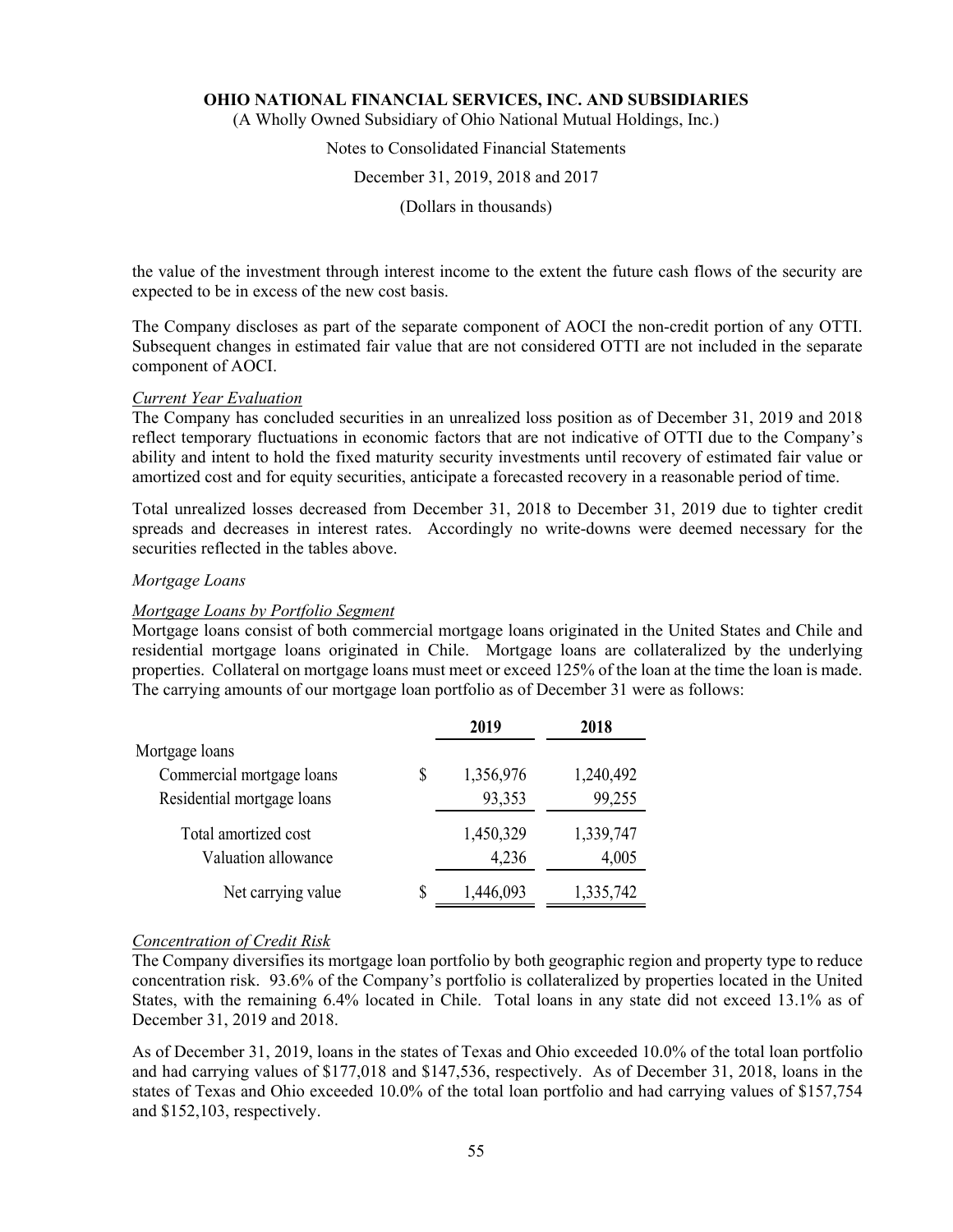(A Wholly Owned Subsidiary of Ohio National Mutual Holdings, Inc.)

### Notes to Consolidated Financial Statements

### December 31, 2019, 2018 and 2017

(Dollars in thousands)

Furthermore, the Company manages risk by underwriting relatively nominal individual commercial loans. The average loan, at origination, was approximately \$2,638 and \$2,529 in 2019 and 2018, respectively.

#### *Commercial Mortgage Loans*

The Company performs an annual performance review of the commercial mortgage loan portfolio and assigns a rating based on the property's loan to value ("LTV"), age, mortgage debt service coverage ("DSC") and occupancy. This analysis helps identify loans that may experience difficulty. If a loan is not paying in accordance with contractual terms, it is placed on a watch list and monitored through inspections and contact with the property's local representative. In addition, as part of portfolio monitoring, the Company physically inspected nearly 100% of the properties in the portfolio. The LTV and DSC ratios are applied consistently across the entire commercial mortgage loan portfolio.

The following table summarizes our commercial mortgage loan portfolio, net of allowance, LTV ratios and DSC ratios using available data as of December 31. The ratios are updated as information becomes available.

|                 |                     |           |           | <b>DSC</b> |           |           |              |
|-----------------|---------------------|-----------|-----------|------------|-----------|-----------|--------------|
|                 | <b>Greater than</b> | $1.8x$ to | $1.5x$ to | $1.2x$ to  | $1.0x$ to | Less than |              |
| <b>LTV</b>      | 2.0x                | 2.0x      | 1.8x      | 1.5x       | 1.2x      | 1.0x      | <b>Total</b> |
| 2019            |                     |           |           |            |           |           |              |
| $0\% - 50\%$    | \$<br>284,557       | 73,016    | 144,925   | 138,914    | 55,935    | 7,892     | 705,239      |
| $50\% - 60\%$   | 33,628              | 22,091    | 99,932    | 91,486     | 41,843    | 4,133     | 293,113      |
| $60\% - 70\%$   |                     | 7,395     | 35,513    | 125,792    | 21,459    | 6,470     | 196,629      |
| 70% - 80%       |                     |           | 3,891     | 35,079     | 28,989    | 4,703     | 72,662       |
| 80% and greater |                     |           |           | 8,213      | 35,330    | 42,078    | 85,621       |
| Total           | \$<br>318,185       | 102,502   | 284,261   | 399,484    | 183,556   | 65,276    | 1,353,264    |
| 2018            |                     |           |           |            |           |           |              |
| $0\% - 50\%$    | \$<br>252,291       | 84,480    | 148,965   | 140,564    | 39,084    | 10,882    | 676,266      |
| $50\% - 60\%$   | 11,851              | 27,190    | 71,427    | 91,783     | 51,540    | 6,463     | 260,254      |
| $60\% - 70\%$   |                     | 23,587    | 46,620    | 63,310     | 45,474    | 10,660    | 189,651      |
| $70\% - 80\%$   |                     |           | 978       | 33,244     | 24,159    | 19,241    | 77,622       |
| 80% and greater |                     |           | 2,043     | 7,801      | 11,714    | 11,661    | 33,219       |
| Total           | \$<br>264,142       | 135,257   | 270,033   | 336,702    | 171,971   | 58,907    | 1,237,012    |

LTV and DSC ratios are measures frequently used in commercial real estate to determine the quality of a mortgage loan. The LTV ratio is a comparison between the current loan balance and the value assigned to the property and is expressed as a percentage. If the LTV is greater than 100%, this would indicate that the loan amount exceeds the value of the property. It is preferred that the LTV be less than 100%. Our corporate policy directs that our LTV on new mortgages not exceed 75% for standard mortgages.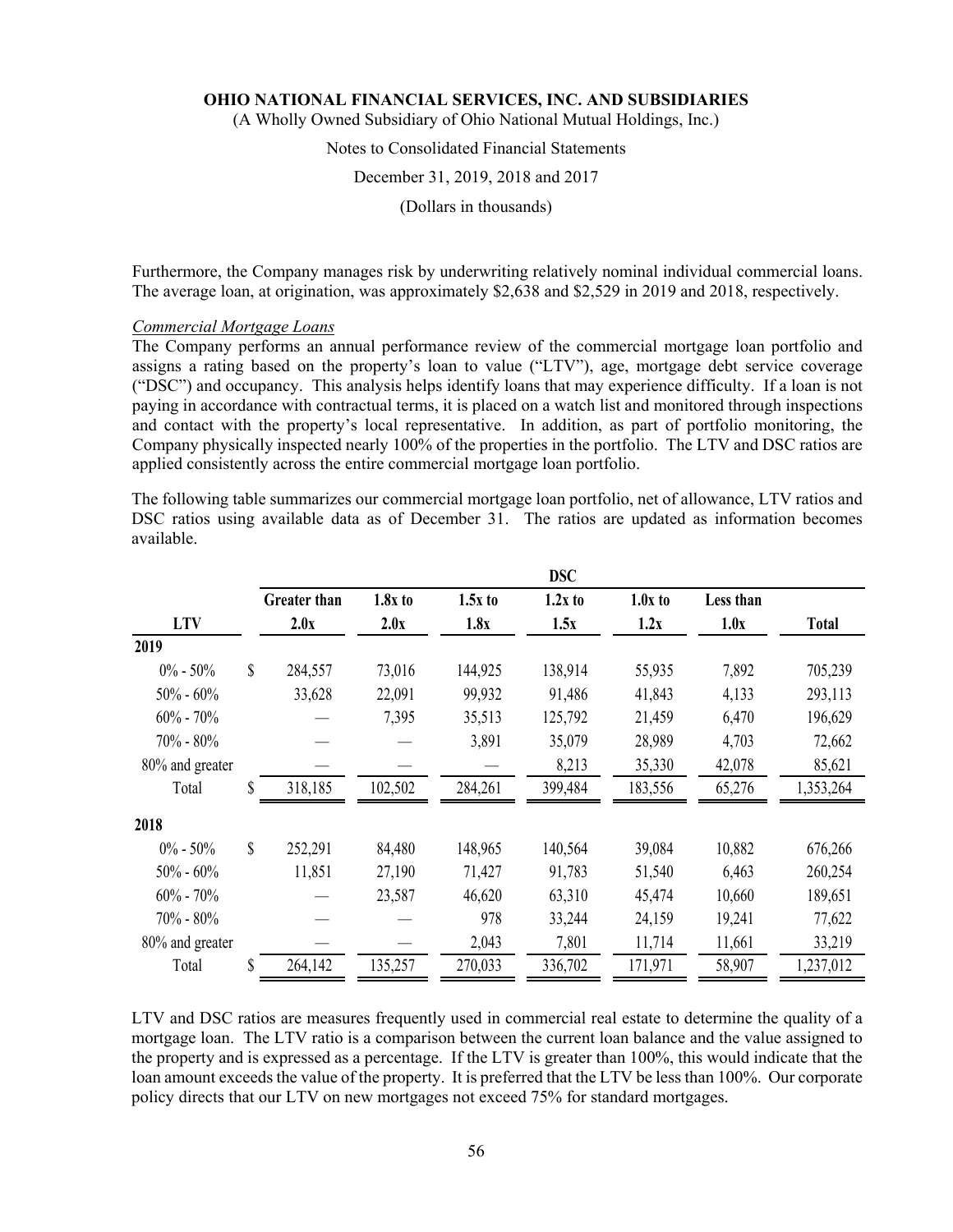(A Wholly Owned Subsidiary of Ohio National Mutual Holdings, Inc.)

### Notes to Consolidated Financial Statements

### December 31, 2019, 2018 and 2017

(Dollars in thousands)

The DSC ratio compares the property's net operating income to its mortgage debt service payments. If the debt service coverage ratio is less than 1.0x, this would indicate that the property is not generating enough income after expenses to cover the mortgage payment. Therefore, a higher debt service coverage ratio could indicate a better quality loan.

### *Residential Mortgage Loans*

The Company considers performing mortgages to be those loans that are either current on payments or delinquent by four payments or less. Upon missing the fifth payment, the Company considers these loans nonperforming. In accordance with the mortgage agreement, performing mortgages continue to record principal, interest and monetary correction. Monetary correction is defined as an economic adjustment to functional currency amounts arising from changes in inflation. The principal, interest and monetary correction values of those missed payments are 100% provisioned for. All loans classified as nonperforming are considered to be impaired.

Management continually monitors residential mortgages to determine their status. Residential mortgages that are nonperforming are required to have an appraisal every two years. Based on the appraised value, management determines if an adjustment to the carrying value is necessary. All loans classified as nonperforming have been placed on nonaccrual status.

The following table summarizes our residential mortgage loan portfolio, net of allowance, performing and nonperforming positions which was last updated as of December 31:

|                            |   | 2019   | 2018   |
|----------------------------|---|--------|--------|
| Residential mortgage loans |   |        |        |
| Performing                 | S | 92,800 | 96,420 |
| Nonperforming              |   | 29     | 2,310  |
| Total                      |   | 92,829 | 98,730 |

### *Allowance for Loan Losses*

The allowance for loan losses is comprised of two components, specific and general, based on amounts collectively and individually evaluated for impairment. The Company's commercial mortgage loan portfolio has experienced minimal historical losses throughout the years, including the last three years. The residential mortgage loans are individually evaluated for impairment once a residential mortgage goes past due. The Company has not had any TDRs in 2019 or 2018.

The general component of the allowance for loan losses is maintained at a level believed adequate by management and reflects management's best estimate of probable credit losses, including losses incurred at the balance sheet date, but not yet identified by specific loan.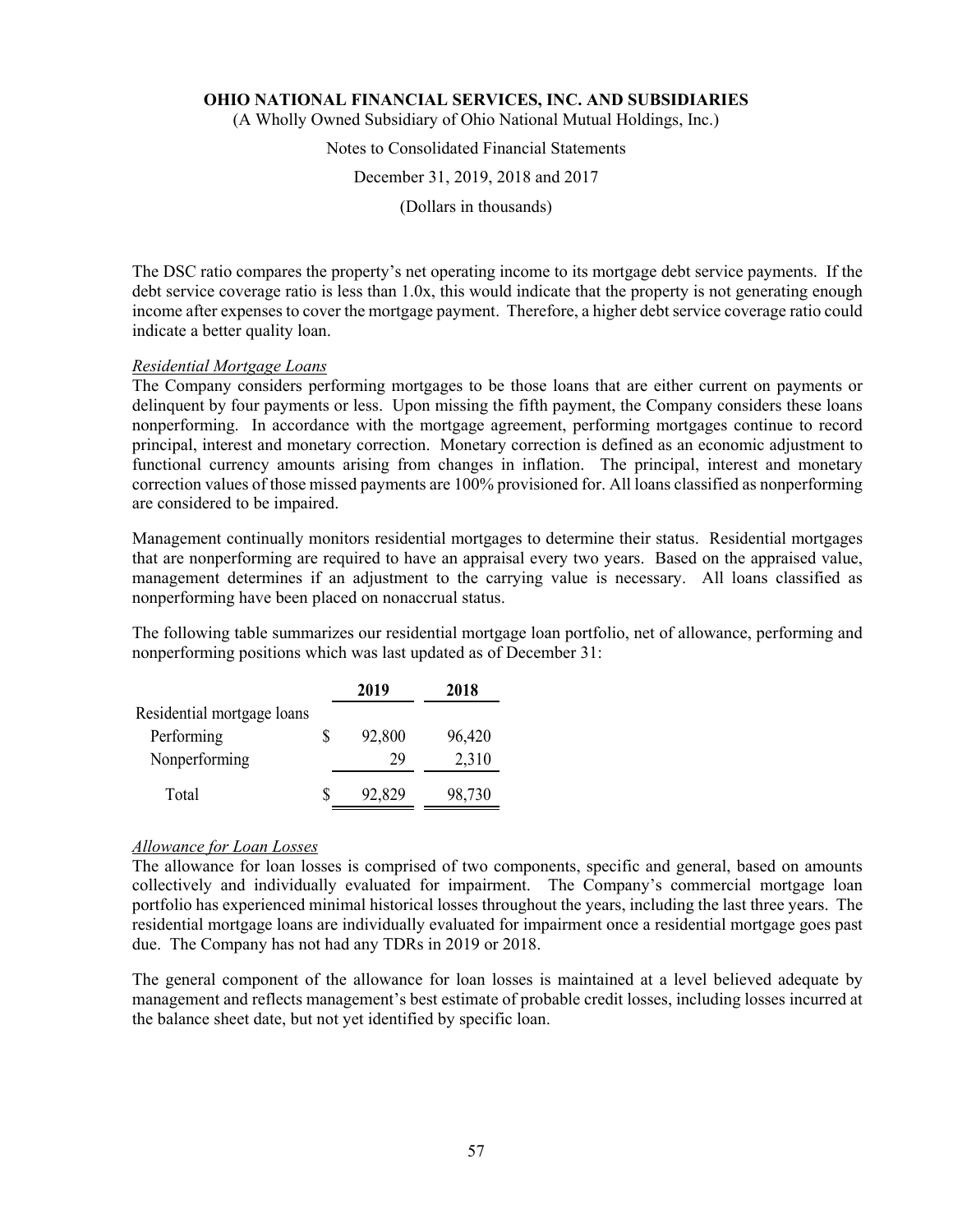(A Wholly Owned Subsidiary of Ohio National Mutual Holdings, Inc.)

### Notes to Consolidated Financial Statements

### December 31, 2019, 2018 and 2017

(Dollars in thousands)

A rollforward of the allowance for loan losses is as follows:

|                            |    | <b>Commercial</b> | <b>Residential</b> | <b>Total</b> |
|----------------------------|----|-------------------|--------------------|--------------|
| Balance, December 31, 2017 | S  | 3,413             | 605                | 4,018        |
| Provision                  |    | 120               | 18                 | 138          |
| Charge-offs                |    |                   | (73)               | (73)         |
| Recoveries                 |    | (53)              | (86)               | (139)        |
| Effect of exchange rates   |    |                   | 61                 | 61           |
| Balance, December 31, 2018 |    | 3,480             | 525                | 4,005        |
| Provision                  |    | 288               | 65                 | 353          |
| Charge-offs                |    |                   | (13)               | (13)         |
| Recoveries                 |    | (56)              | (62)               | (118)        |
| Effect of exchange rates   |    |                   | 9                  | 9            |
| Balance, December 31, 2019 | \$ | 3,712             | 524                | 4,236        |

The Company has other financing receivables with contractual maturities of one year or less such as reinsurance recoverables and premiums receivables. The Company does not record an allowance for these items since the Company has not had any significant collection issues related to these types of receivables. The Company writes off the receivable if it is deemed to be uncollectible.

### *Mortgage Loan Aging*

The table below depicts the loan portfolio exposure, net of allowance, of the remaining principal balances (which equal the Company's recorded investment), by type, as of December 31:

|                            |    | 30-59 days<br>past due | 60-89 days<br>past due | 90 days<br>or more<br>past due | <b>Total</b><br>past due | Current   | <b>Total</b> | Recorded<br>investment<br>90 days and<br>accruing |
|----------------------------|----|------------------------|------------------------|--------------------------------|--------------------------|-----------|--------------|---------------------------------------------------|
| 2019                       |    |                        |                        |                                |                          |           |              |                                                   |
| Commercial mortgage loans  | \$ |                        |                        |                                |                          | 1,353,264 | 1,353,264    |                                                   |
| Residential mortgage loans |    | 5,199                  | 1,096                  | 10,323                         | 16,618                   | 76,211    | 92,829       | 60                                                |
| Total                      |    | 5,199                  | 1,096                  | 10,323                         | 16,618                   | 1,429,475 | 1,446,093    | 60                                                |
| 2018                       |    |                        |                        |                                |                          |           |              |                                                   |
| Commercial mortgage loans  | S  | 2,138                  |                        |                                | 2,138                    | 1,234,874 | 1,237,012    |                                                   |
| Residential mortgage loans |    | 5,460                  | 3,704                  | 2,496                          | 11,660                   | 87,070    | 98,730       | 69                                                |
| Total                      | S  | 7,598                  | 3,704                  | 2,496                          | 13,798                   | 1,321,944 | 1,335,742    | 69                                                |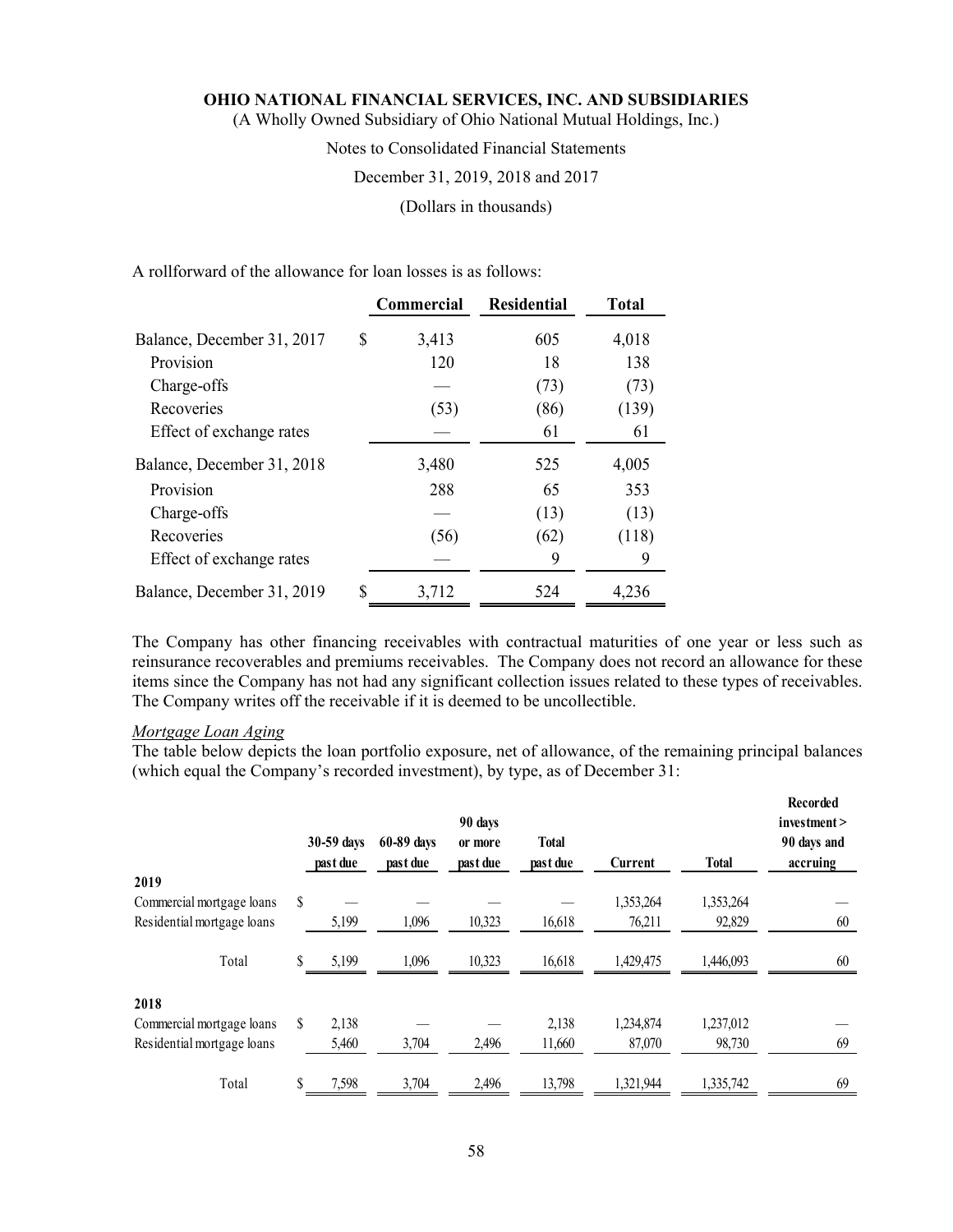(A Wholly Owned Subsidiary of Ohio National Mutual Holdings, Inc.)

## Notes to Consolidated Financial Statements

### December 31, 2019, 2018 and 2017

(Dollars in thousands)

#### *Performance, Impairment and Foreclosures*

At December 31, 2019 and 2018, the Company had no mortgage loans in the process of foreclosure. Mortgage loan write-downs were \$0 in 2019, 2018 and 2017. There were four and eight foreclosures of residential mortgage loans during 2019 and 2018, respectively.

Commercial mortgage loans in foreclosure and mortgage loans considered to be impaired as of the balance sheet date are placed on a nonaccrual status if the payments are not current. Interest received on nonaccrual status mortgage loans is included in net investment income in the period received.

Residential mortgages are placed on nonaccrual status once management believes the collection of accrued interest is doubtful. Once residential mortgages are classified as nonaccrual loans, interest income is recognized under the cash basis.

The carrying value of mortgage loans on nonaccrual status as of December 31:

|                            |   | 2019  | 2018  |
|----------------------------|---|-------|-------|
| Mortgage loans             |   |       |       |
| Residential mortgage loans | S | 2,117 | 2,310 |
| Total                      |   | 2.117 | 2,310 |

The recorded investment in and unpaid principal balance of impaired loans along with the related specific allowance for loan losses, if any, and the average recorded investment and interest income recognized during the time the loans were impaired as of December 31 were as follows:

|                             | <b>Recorded</b><br>investment | <b>Unpaid</b><br>principal<br>balance | Related<br>allowance | Average<br>recorded<br>investment | <b>Interest</b><br>income<br>recognized |
|-----------------------------|-------------------------------|---------------------------------------|----------------------|-----------------------------------|-----------------------------------------|
| 2019                        |                               |                                       |                      |                                   |                                         |
| With an allowance recorded: |                               |                                       |                      |                                   |                                         |
| Commercial mortgages        | \$<br>1,589                   | 1,926                                 | (337)                | 1,628                             | 125                                     |
| Residential mortgages       | 2,281                         | 2,805                                 | (524)                | 1,169                             |                                         |
| Total                       | 3,870                         | 4,731                                 | (861)                | 2,797                             | 125                                     |
| 2018                        |                               |                                       |                      |                                   |                                         |
| With an allowance recorded: |                               |                                       |                      |                                   |                                         |
| Commercial mortgages        | \$<br>1,666                   | 2,060                                 | (394)                | 1,721                             | 143                                     |
| Residential mortgages       | 2,310                         | 2,890                                 | (580)                | 2,763                             |                                         |
| Total                       | 3,976                         | 4,950                                 | (974)                | 4,484                             | 143                                     |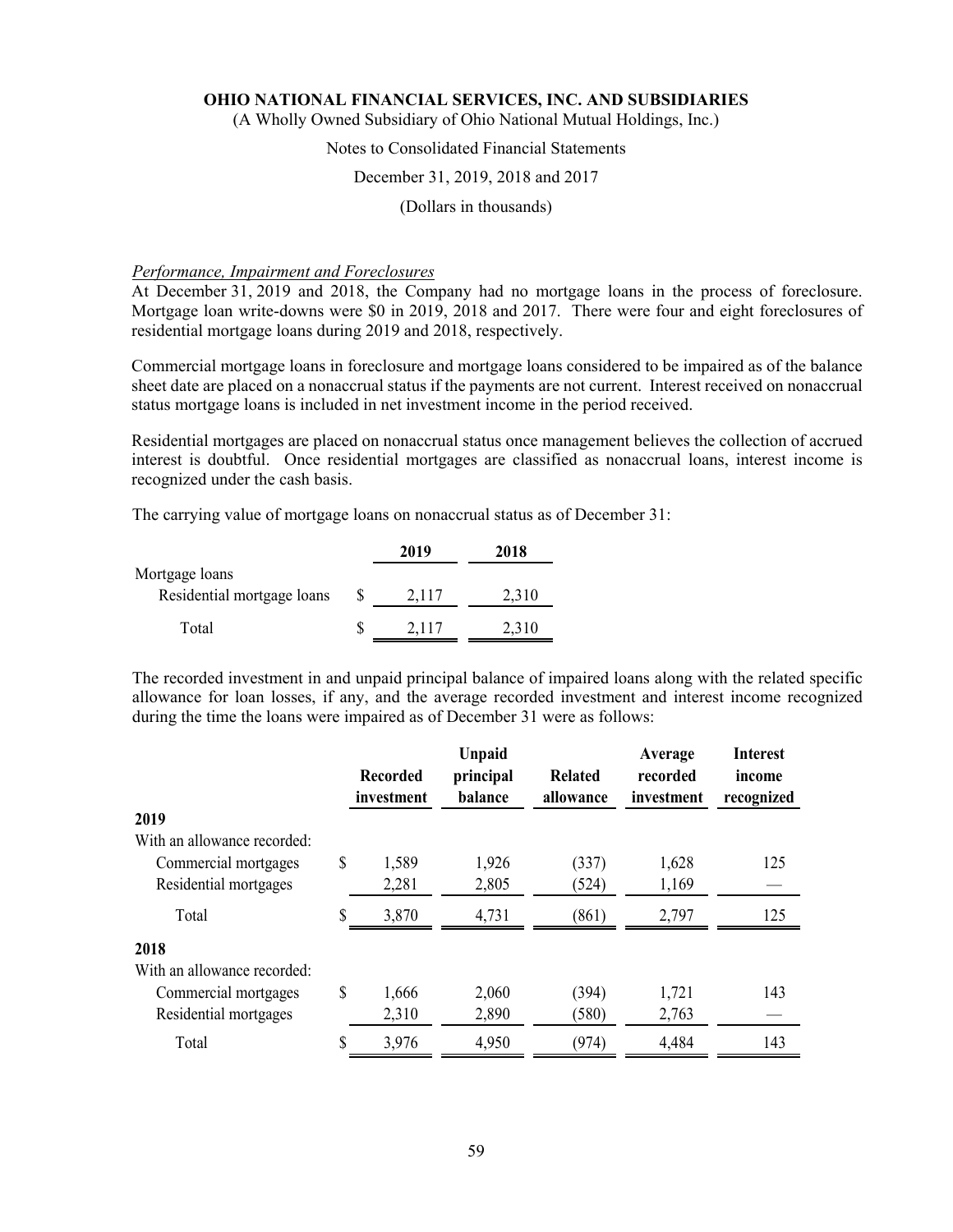(A Wholly Owned Subsidiary of Ohio National Mutual Holdings, Inc.)

### Notes to Consolidated Financial Statements

### December 31, 2019, 2018 and 2017

(Dollars in thousands)

### *Other Long Term Investments*

The components of other long-term investments were as follows as of December 31:

|                               | 2019          | 2018    |
|-------------------------------|---------------|---------|
| Direct financing leases       | \$<br>57,533  | 88,419  |
| FHLB common stock             | 50,039        | 43,326  |
| Derivative instruments        | 114,065       | 106,904 |
| Receivable for securities     | 1,823         | 1,939   |
| Joint venture                 | 22,239        | 22,103  |
| Chilean financing receivables | 21,147        |         |
| Other invested assets         | 5,358         | 1,570   |
| Total                         | \$<br>272,204 | 264,261 |

The Company is a member of the Federal Home Loan Bank ("FHLB") of Cincinnati. Through its membership, and by purchasing FHLB stock, the Company can enter into deposit contracts.

Effective January 1, 2019, contracts that previously qualified for direct financing lease classification under FASB ASC Topic 840 no longer qualify for lease accounting under Topic 842 and will be accounted for as financing receivables under Topic 310.

The following table lists the components of the net investment in direct financing leases as of December 31:

|                                             | 2019      | 2018      |
|---------------------------------------------|-----------|-----------|
| Total minimum lease payments to be received | 84,182    | 132,990   |
| Less unearned income                        | (26, 649) | (44, 571) |
| Net investment in direct financing leases   | 57,533    | 88.419    |

The minimum lease payments did not include executory costs, allowance for uncollectibles, or unguaranteed residual values of leased property for 2019 and 2018. Past favorable payment experience, a minimum required LTV ratio of 75% - 80% at lease inception as well as the Company's right to repossess the property after two missed payments have resulted in not holding an allowance for uncollectibles by the Company and no leases are on nonaccrual status. Credit quality is monitored based on past payment history.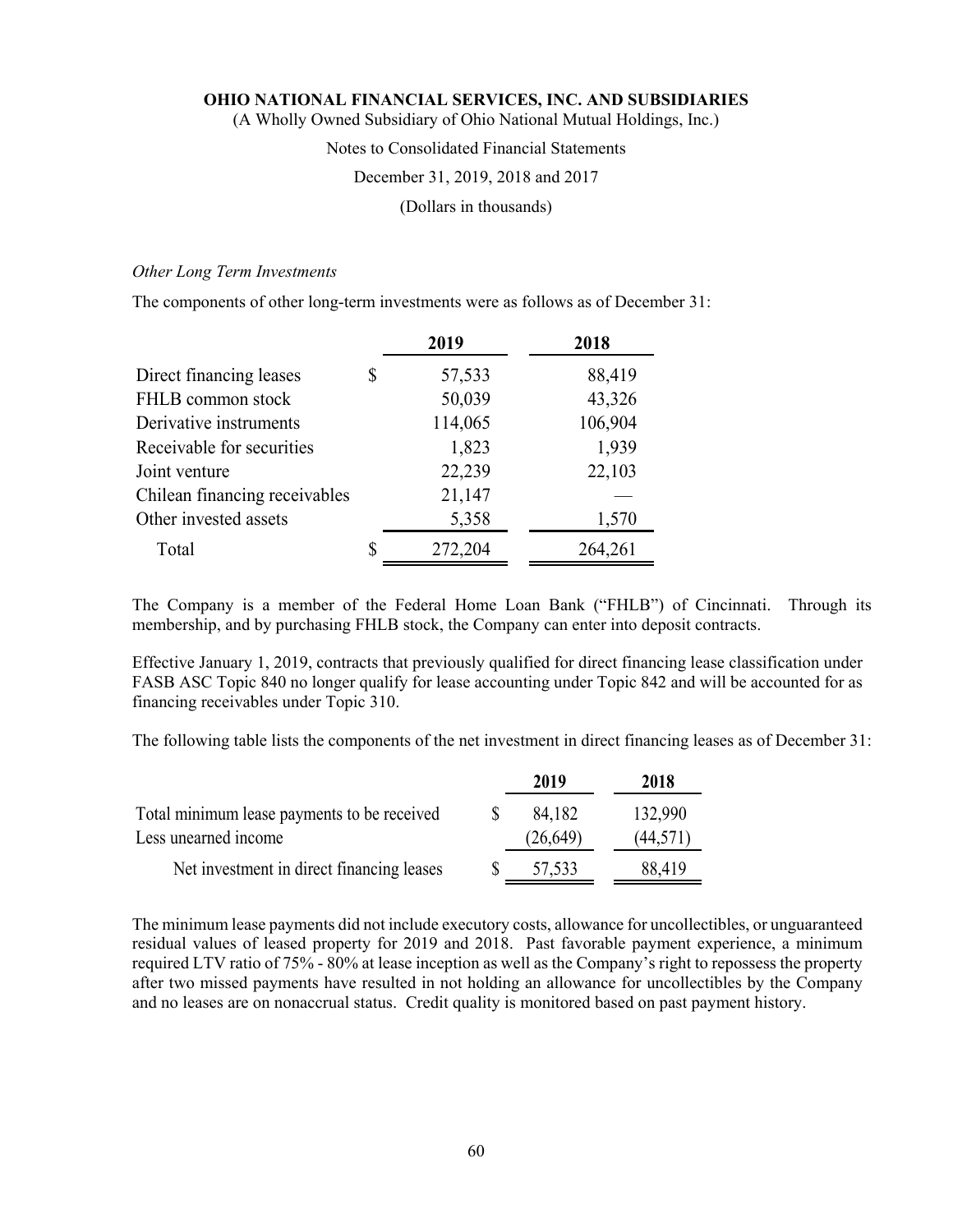(A Wholly Owned Subsidiary of Ohio National Mutual Holdings, Inc.)

### Notes to Consolidated Financial Statements

### December 31, 2019, 2018 and 2017

(Dollars in thousands)

The table below depicts the direct financing leasing exposure of remaining principal balances (which equal the Company's recorded investment) by type as of December 31:

|      |    | 30-59 days<br>past due | 60-89 days<br>past due | 90 days<br>or more<br>past due | Total<br>past due | Current | <b>Total</b> | Recorded<br>investment ><br>90 days and<br>accruing |
|------|----|------------------------|------------------------|--------------------------------|-------------------|---------|--------------|-----------------------------------------------------|
| 2019 | -S | 965                    |                        |                                | 965               | 56,568  | 57,533       |                                                     |
| 2018 | -S | .845                   |                        |                                | 1.845             | 86,574  | 88.419       |                                                     |

Future undiscounted cash flows from direct financing leases as of December 31, 2019 are as follows:

| 2020                              | \$       | 5,608     |
|-----------------------------------|----------|-----------|
| 2021                              |          | 6,168     |
| 2022                              |          | 7,478     |
| 2023                              |          | 10,877    |
| 2024                              |          | 5,109     |
| Thereafter                        |          | 48,942    |
| Total undiscounted lease payments |          | 84,182    |
| Less imputed interest             |          | (26, 649) |
| Lease receivable                  | <b>S</b> | 57,533    |

#### *Securities Lending*

As of December 31, 2019 and 2018, the Company received \$246,578 and \$313,492, respectively, of cash collateral on securities lending. The cash collateral is invested in short-term investments, which are recorded in the consolidated balance sheets in short-term investments securities lending collateral with a corresponding liability recorded in payables for securities lending collateral to account for the Company's obligation to return the collateral. The Company had not received any non-cash collateral on securities lending as of December 31, 2019 and 2018. As of December 31, 2019 and 2018, the Company had loaned securities with a fair value of \$238,652 and \$304,031, respectively, which are recognized in the consolidated balance sheets in securities available-for-sale and equity securities.

#### *Variable Interest Entities*

In the normal course of business, the Company invests in fixed maturity securities structured through trusts, joint ventures, limited partnerships, or limited liability companies that could qualify as VIE. A VIE is a legal entity that lacks sufficient equity to finance their activities, or the equity investors of the entities as a group lack any of the characteristics of a controlling interest. The primary beneficiary of a VIE is generally the enterprise that has both the power to direct the activities most significant to the VIE, and is the enterprise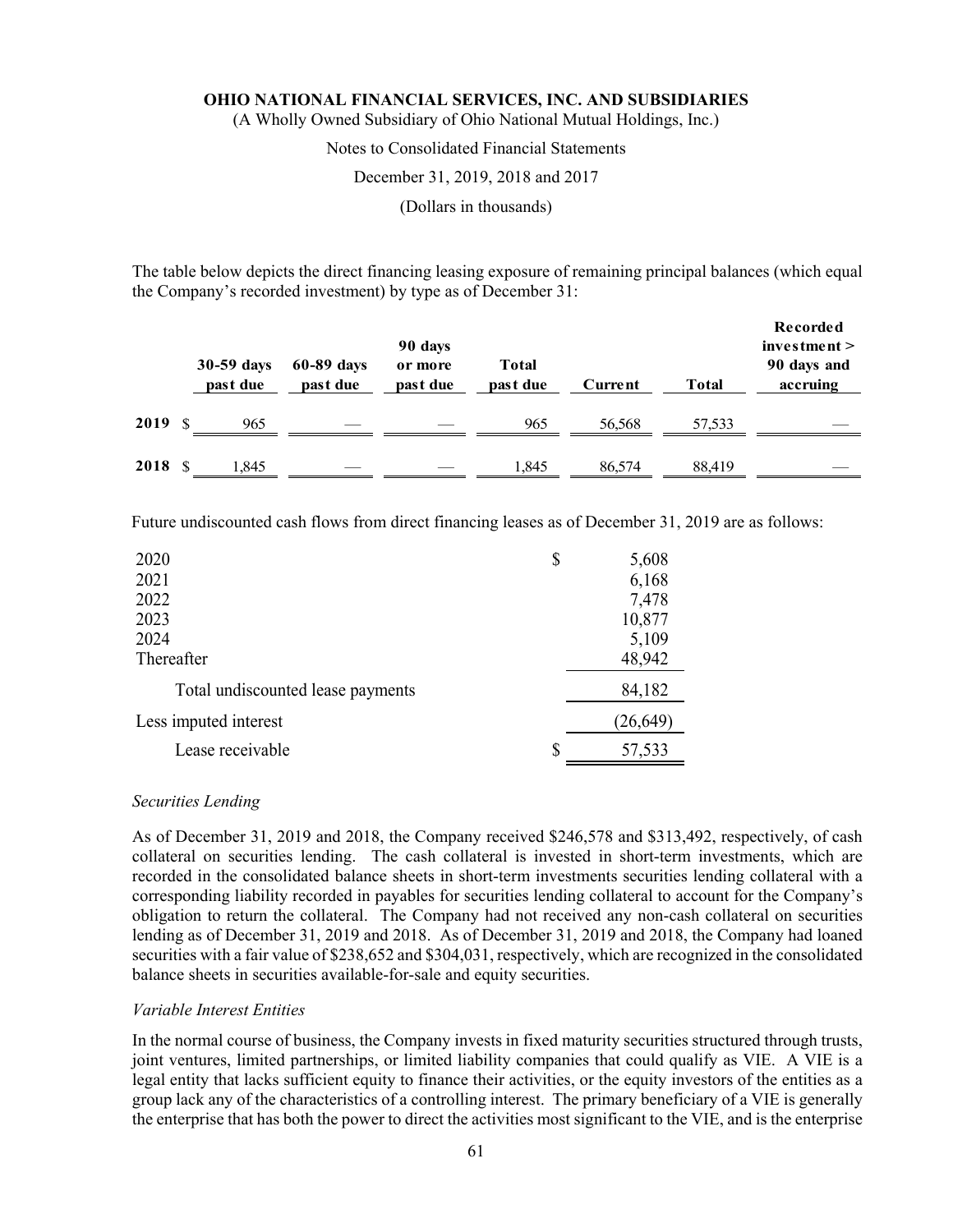(A Wholly Owned Subsidiary of Ohio National Mutual Holdings, Inc.)

### Notes to Consolidated Financial Statements

#### December 31, 2019, 2018 and 2017

(Dollars in thousands)

that will absorb a majority of the fund's expected losses or receive a majority of the fund's expected residual returns. The Company evaluates its interest in certain fixed maturity securities, joint ventures, limited partnerships, and limited liability companies to determine if the entities meet the definition of a VIE and whether the Company is the primary beneficiary and should consolidate the entity based upon the variable interests it held both at inception and where there is a change in circumstances that requires a reconsideration.

The Company has determined that it is not the primary beneficiary of these investments as the Company does not have the power to direct the activities that most significantly impact the entities' performance. The Company's maximum exposure to loss is limited to the carrying values of these securities. There are no liquidity arrangements, guarantees or other commitments by third parties that affect the fair value of the Company's interest in these assets.

#### *Net Investment Income*

Analysis of investment income by investment type follows for the years ended December 31:

|                                            | <b>Investment income</b> |           |           |
|--------------------------------------------|--------------------------|-----------|-----------|
|                                            | 2019                     | 2018      | 2017      |
| Gross investment income:                   |                          |           |           |
| Securities available-for-sale:             |                          |           |           |
| Fixed maturity securities                  | \$<br>478,703            | 507,723   | 408,653   |
| Equity securities                          |                          |           | 2,557     |
| Fixed maturity trading securities          | 23                       | 68        | 88        |
| Fixed maturity held-to-maturity securities |                          | 3,080     | 60,581    |
| Equity securities, at fair value           | 923                      | 4,173     |           |
| Mortgage loans on real estate              | 71,298                   | 67,643    | 67,682    |
| Real estate                                | 5,804                    | 5,865     | 6,558     |
| Policy loans                               | 39,156                   | 35,166    | 28,913    |
| Short-term investments                     | 12,927                   | 11,301    | 6,660     |
| Other long-term investments                | 7,145                    | 7,941     | 7,506     |
| Total gross investment income              | 615,979                  | 642,960   | 589,198   |
| Interest expense                           | (58, 572)                | (63, 196) | (58, 533) |
| Other investment expenses                  | (32,620)                 | (26, 492) | (23, 724) |
| Net investment income                      | \$<br>524,787            | 553,272   | 506,941   |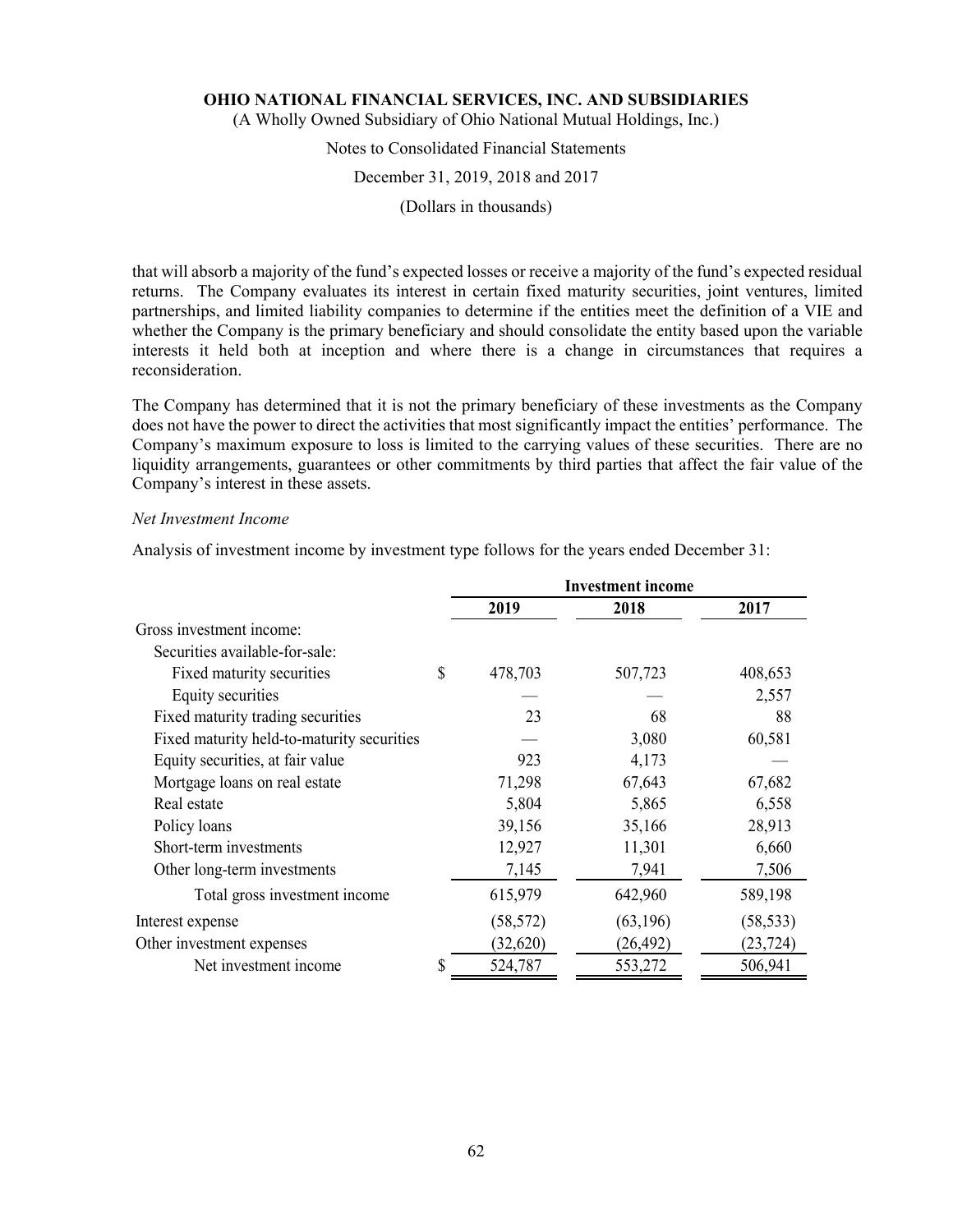(A Wholly Owned Subsidiary of Ohio National Mutual Holdings, Inc.)

### Notes to Consolidated Financial Statements

#### December 31, 2019, 2018 and 2017

(Dollars in thousands)

### *Net Realized Gains (Losses)*

Analysis of net realized gains (losses) by investment type follows for the years ended December 31:

|                                               | Realized (losses) gains on investments |       |          |
|-----------------------------------------------|----------------------------------------|-------|----------|
|                                               | 2019                                   | 2018  | 2017     |
| Securities available-for-sale:                |                                        |       |          |
| Fixed maturity securities <sup>1</sup>        | \$<br>207,982                          | 2,356 | 3,493    |
| Equity securities                             |                                        |       | 1,566    |
| Trading securities:                           |                                        |       |          |
| Fixed maturity securities                     |                                        |       |          |
| Equity securities                             |                                        |       | 755      |
| Fixed maturity held-to-maturity securities    |                                        |       | (12,190) |
| Equity securities, at fair value              | 920                                    | 783   |          |
| Mortgage loans on real estate**               | (126)                                  | (92)  | (3,906)  |
| Real estate                                   | 1,896                                  | (72)  | (493)    |
| Other long-term investments                   | (66)                                   | 157   | 4,089    |
| Total realized losses on investments          | 210,606                                | 3,133 | (6,681)  |
| Change in allowances for mortgage loans       |                                        |       |          |
| on real estate*                               | (232)                                  | (67)  | 3,478    |
| Net realized gains (losses) on investments*** | 210,374                                | 3,066 | (3,203)  |

\* Commercial mortgage loans

\*\* Includes the changes in the allowance for residential mortgage loans

\*\*\* Includes realized losses on derivatives which are presented separately on the statements of income

<sup>1</sup> \$197,876 is attributable to the BOLI SPDA reinsurance treaty implemented in 2019. See Note 11 for further detail.

Realized gains (losses) on investments, as shown in the table above, include write-downs for OTTI of \$4,960, \$2,227 and \$16,127 for the years ended December 31, 2019, 2018 and 2017, respectively. As of December 31, 2019, fixed maturity securities with a carrying value of \$49,313, which had a cumulative write-down of \$16,336 due to OTTI, remained in the Company's investment portfolio.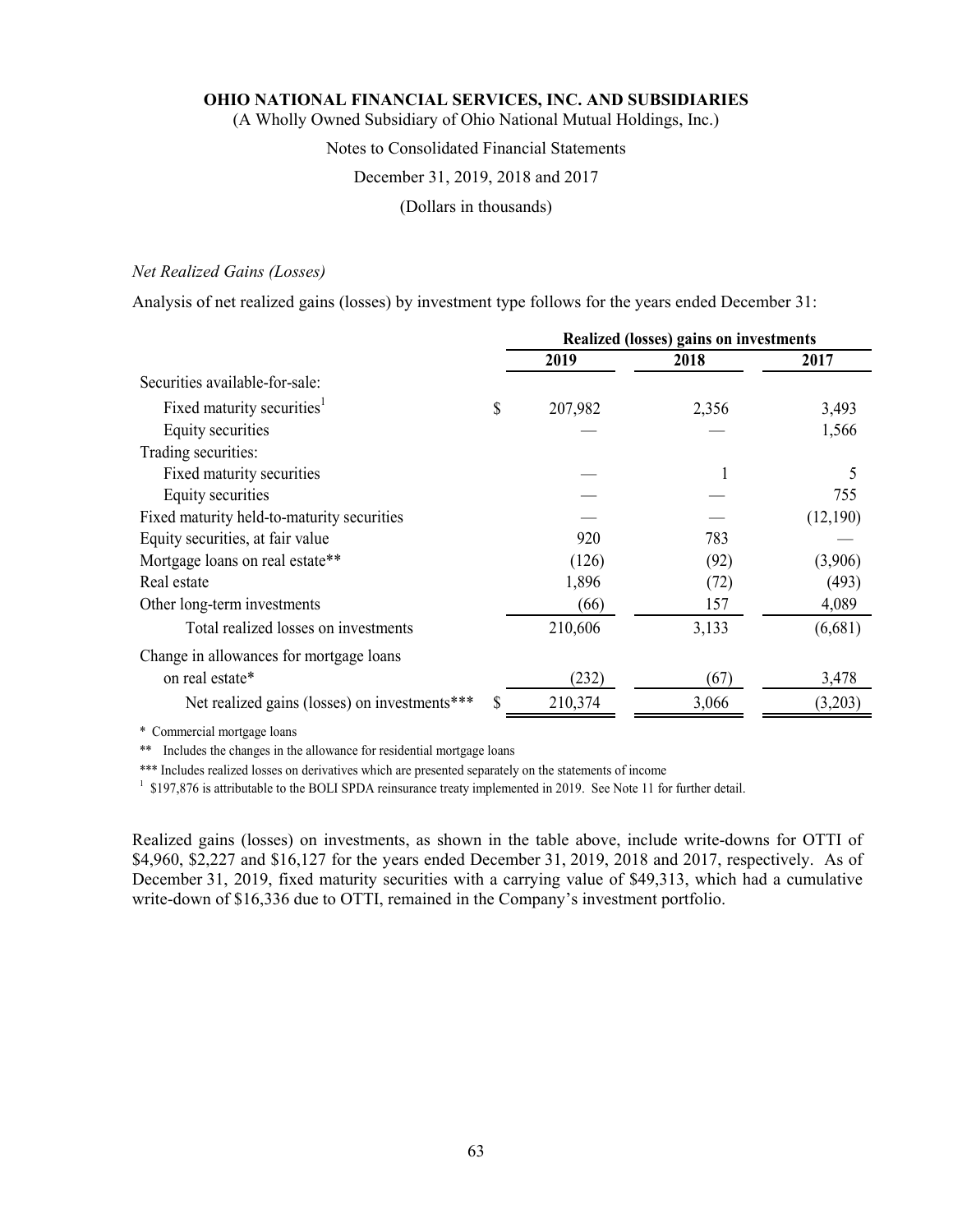(A Wholly Owned Subsidiary of Ohio National Mutual Holdings, Inc.)

### Notes to Consolidated Financial Statements

#### December 31, 2019, 2018 and 2017

(Dollars in thousands)

The following tables summarize total OTTI losses on securities by asset type for the years ended December 31:

|                                    |    | <b>Total</b><br><b>OTTI</b> | Recognized in<br><b>OCI</b> | <b>Recognized in</b><br>earnings |
|------------------------------------|----|-----------------------------|-----------------------------|----------------------------------|
| 2019                               |    |                             |                             |                                  |
| Fixed maturity securities:         |    |                             |                             |                                  |
| Corporate                          | \$ | 4,703                       |                             | 4,703                            |
| Asset-backed                       |    | (451)                       | (643)                       | 192                              |
| Mortgage-backed                    |    | (6,678)                     | (6,743)                     | 65                               |
| Total other-than-temporary         |    |                             |                             |                                  |
| impairment losses                  | S  | (2, 426)                    | (7,386)                     | 4,960                            |
| 2018                               |    |                             |                             |                                  |
| Fixed maturity securities:         |    |                             |                             |                                  |
| Obligation of states and political |    |                             |                             |                                  |
| subdivisions                       | \$ | 878                         | 878                         |                                  |
| Corporate                          |    | 1,722                       |                             | 1,722                            |
| Asset-backed                       |    | (1,703)                     | (1, 835)                    | 132                              |
| Mortgage-backed                    |    | (3,209)                     | (3, 582)                    | 373                              |
| Total other-than-temporary         |    |                             |                             |                                  |
| impairment losses                  | \$ | (2,312)                     | (4, 539)                    | 2,227                            |
| 2017                               |    |                             |                             |                                  |
| Fixed maturity securities:         |    |                             |                             |                                  |
| Obligation of states and political |    |                             |                             |                                  |
| subdivisions                       | \$ | 1,272                       | 443                         | 829                              |
| Corporate                          |    | 15,298                      |                             | 15,298                           |
| Asset-backed                       |    | (11, 126)                   | (11, 126)                   |                                  |
| Mortgage-backed                    |    | (666)                       | (666)                       |                                  |
| Total other-than-temporary         |    |                             |                             |                                  |
| impairment losses                  | \$ | 4,778                       | (11, 349)                   | 16,127                           |

### *Credit Loss Rollforward*

The following table summarizes the cumulative amounts related to the Company's credit loss portion of the OTTI losses on fixed maturity securities held as of December 31, that the Company does not intend to sell and it is not more likely than not that the Company will be required to sell the security prior to recovery of the amortized cost basis and for which the non-credit portion of the loss is included in other comprehensive income: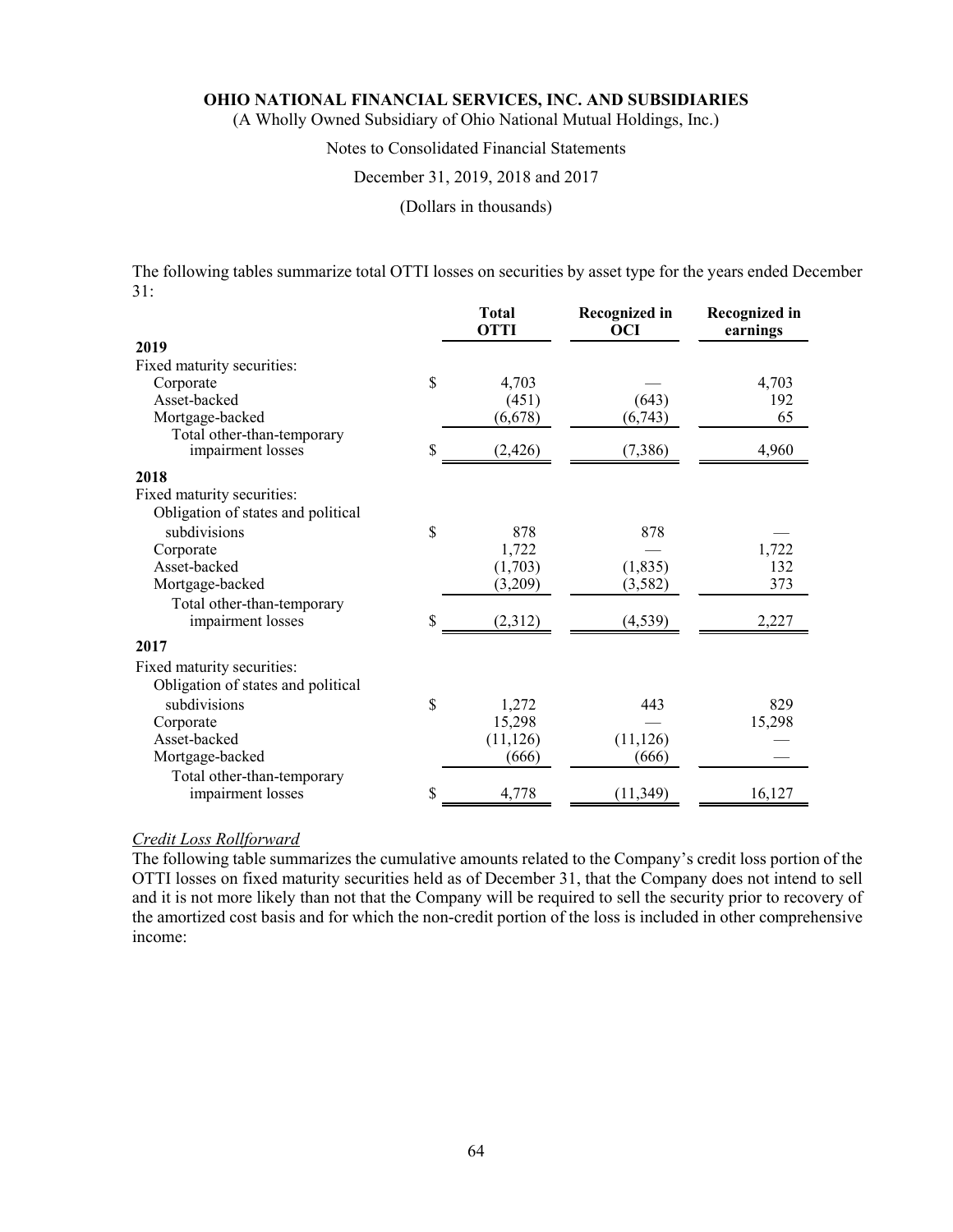(A Wholly Owned Subsidiary of Ohio National Mutual Holdings, Inc.)

## Notes to Consolidated Financial Statements

### December 31, 2019, 2018 and 2017

#### (Dollars in thousands)

|                                              |    | 2019   | 2018   | 2017   |
|----------------------------------------------|----|--------|--------|--------|
| Cumulative credit loss, beginning of year    | \$ | 22,288 | 32,069 | 63,083 |
| New credit losses                            |    | 3,058  | 1,172  | 12,248 |
| Change in credit losses on securities        |    |        |        |        |
| included in the beginning balance            |    | 1,902  | 1,055  | 3,879  |
| Subtotal                                     |    | 27,248 | 34,296 | 79,210 |
| Less:                                        |    |        |        |        |
| Losses related to securities included in the |    |        |        |        |
| current year beginning balance               |    |        |        |        |
| sold or paid down during the period          |    | 10,912 | 12,008 | 47,141 |
| Cumulative credit loss, end of year          | S  | 16,336 | 22,288 | 32,069 |

#### *Sales of Fixed Maturity Securities, Available-for-Sale*

The following table summarizes fixed maturity securities available-for-sale activity:

|                       | 2019      | 2018      | 2017    |
|-----------------------|-----------|-----------|---------|
| Proceeds              | 1,146,781 | 1,013,556 | 804,473 |
| Gross realized gains  | 226,532   | 7.657     | 13,420  |
| Gross realized losses | (7,223)   | (4.640)   | 10,247  |

Prior to the reclassification of all fixed maturity held-to-maturity securities during 2018, the Company could sell securities classified as held-to-maturity if the Company became aware of evidence of significant deterioration in an issuer's creditworthiness and/or a significant increase in the risk weights of debt securities for regulatory RBC purposes. The Company sold zero, zero and one held-to-maturity securities in 2019, 2018 and 2017, respectively. Proceeds from the sale of those securities were \$0, \$0 and \$6,000 in 2019, 2018 and 2017, respectively. There were no net losses realized on the sale of those securities in 2019, 2018 and 2017, respectively.

### *Net Unrealized Gains (Losses) on Available-for-Sale Securities*

An analysis by investment type of the change in unrealized gains (losses), before taxes, on securities available-for-sale is as follows for the years ended December 31:

|                                                                                  | 2019    | 2018      | 2017          |
|----------------------------------------------------------------------------------|---------|-----------|---------------|
| Securities available-for-sale:<br>Fixed maturity securities<br>Equity securities | 466.678 | (316,985) | 71,448<br>400 |
| Change in net unrealized gains                                                   | 466.678 | (316,985) | 71.848        |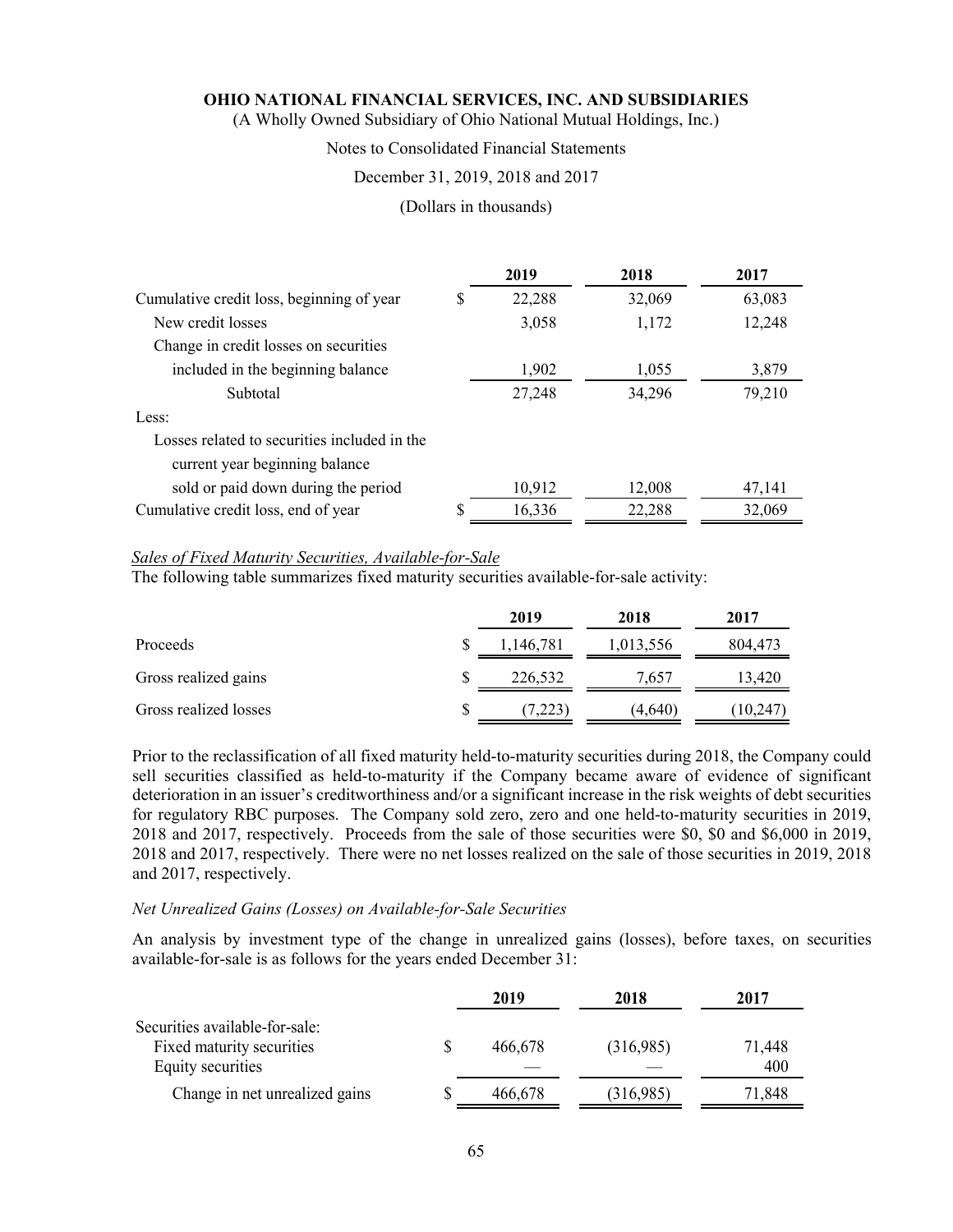(A Wholly Owned Subsidiary of Ohio National Mutual Holdings, Inc.)

### Notes to Consolidated Financial Statements

### December 31, 2019, 2018 and 2017

### (Dollars in thousands)

The following table summarizes the unrealized gains and losses recognized during the year ended December 31, 2019 on equity securities still held at December 31, 2019:

|                                                                        | 2019  | 2018    |
|------------------------------------------------------------------------|-------|---------|
| Net gains and losses recognized during the period on equity securities | 4.353 | (3,828) |
| Less: Net gains and losses recognized during the period on equity      |       |         |
| securities sold during the period                                      | 466   | (3,380) |
| Unrealized gains and losses recognized during the reporting            |       |         |
| period on equity securities still held at the reporting date           | 4.819 | (7,208) |

The components of net unrealized gains (losses) on securities available-for-sale in AOCI arising during the period were as follows as of December 31:

|                                                                                                                                                                                                                                                                                                                                              |          | 2019                                                                         | 2018                                                                                             | Change                                                                                            |
|----------------------------------------------------------------------------------------------------------------------------------------------------------------------------------------------------------------------------------------------------------------------------------------------------------------------------------------------|----------|------------------------------------------------------------------------------|--------------------------------------------------------------------------------------------------|---------------------------------------------------------------------------------------------------|
| Securities available-for-sale<br>Unrealized losses related to closed block<br>Future policy benefits and claims<br>Deferred policy acquisition costs<br>Other policyholder funds<br>Deferred federal income tax provision                                                                                                                    | \$       | 598,928<br>(33,020)<br>(69, 621)<br>(123, 824)<br>25,428<br>(91, 907)        | 132,250<br>(8, 124)<br>(8, 194)<br>(9,572)<br>(242)<br>(29, 803)                                 | 466,678<br>(24, 896)<br>(61, 427)<br>(114, 252)<br>25,670<br>(62, 104)                            |
| Net unrealized gains                                                                                                                                                                                                                                                                                                                         | \$       | 305,984                                                                      | 76,315                                                                                           | 229,669                                                                                           |
|                                                                                                                                                                                                                                                                                                                                              |          | 2018                                                                         | 2017                                                                                             | Change                                                                                            |
| Securities available-for-sale<br>Impact of adoption of ASU 2016-01<br>Unrealized losses related to closed block<br>Unrealized (losses)/gains on other invested assets<br>Future policy benefits and claims<br>Deferred policy acquisition costs<br>Other policyholder funds<br>Deferred federal income tax provision<br>Net unrealized gains | \$<br>\$ | 132,250<br>(8, 124)<br>(8, 194)<br>(9,572)<br>(242)<br>(29, 803)<br>76,315   | 449,235<br>4,548<br>(26,086)<br>2,236<br>(46, 728)<br>(90, 841)<br>17,748<br>(68,760)<br>241,352 | (316,985)<br>(4,548)<br>17,962<br>(2,236)<br>38,534<br>81,269<br>(17,990)<br>38,957<br>(165, 037) |
|                                                                                                                                                                                                                                                                                                                                              |          | 2017                                                                         | 2016                                                                                             | Change                                                                                            |
| Securities available-for-sale<br>Unrealized losses related to closed block<br>Unrealized (losses)/gains on other invested assets<br>Future policy benefits and claims<br>Deferred policy acquisition costs<br>Other policyholder funds<br>Prior year AOCI adjustment<br>Deferred federal income tax provision                                | \$       | 453,783<br>(26,086)<br>2,236<br>(46, 728)<br>(90, 841)<br>17,748<br>(68,760) | 381,935<br>(20,995)<br>(33,220)<br>(64, 022)<br>8,885<br>3,635<br>(91, 278)                      | 71,848<br>(5,091)<br>2,236<br>(13,508)<br>(26, 819)<br>8,863<br>(3,635)<br>22,518                 |
| Net unrealized gains                                                                                                                                                                                                                                                                                                                         | \$       | 241,352                                                                      | 184,940                                                                                          | 56,412                                                                                            |

### **(8) Derivative Financial Instruments**

The Company enters into derivative contracts to economically hedge guarantees on riders for certain insurance contracts. Although these contracts do not qualify for hedge accounting or have not been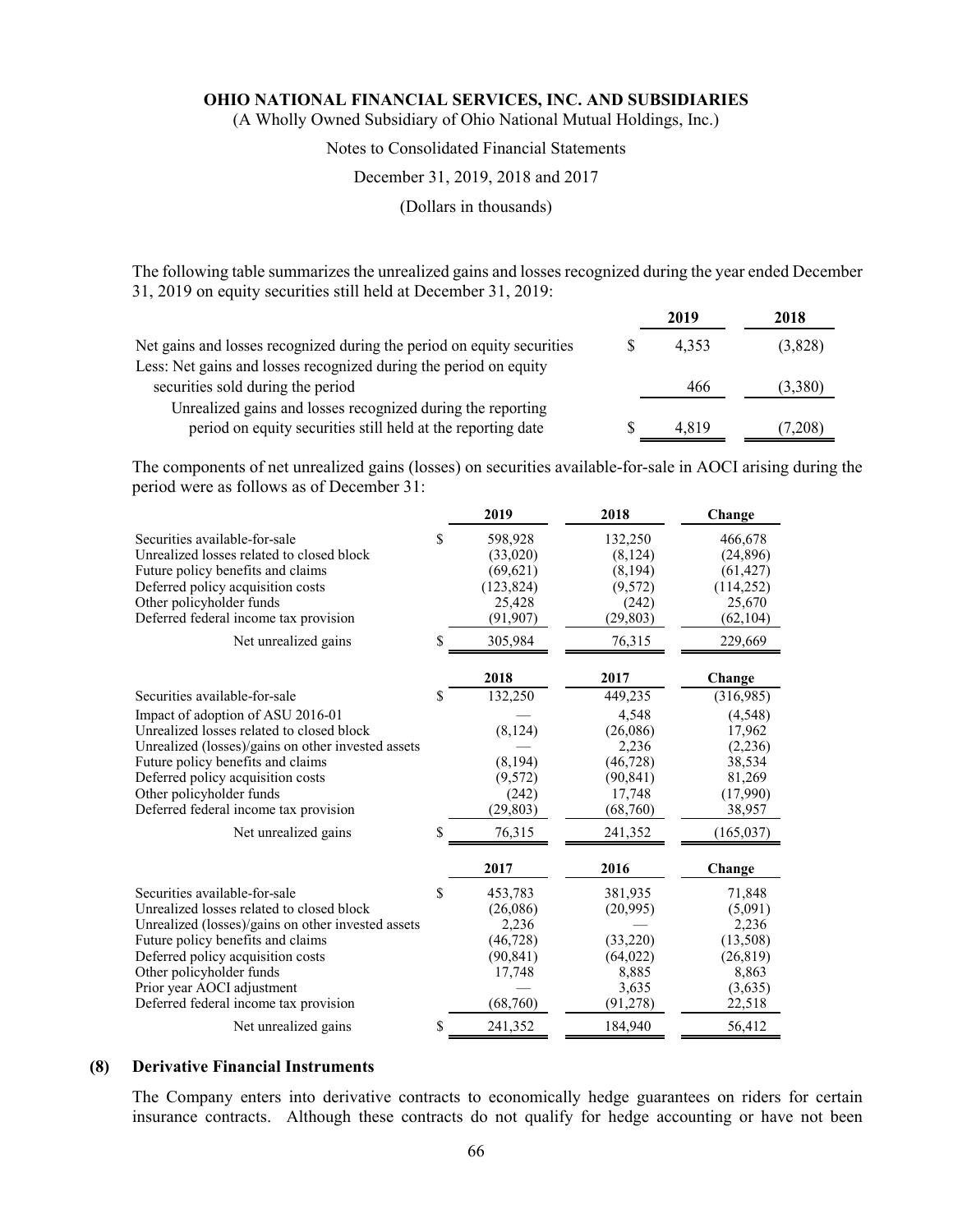(A Wholly Owned Subsidiary of Ohio National Mutual Holdings, Inc.)

# Notes to Consolidated Financial Statements

### December 31, 2019, 2018 and 2017

(Dollars in thousands)

designated in hedging relationships by the Company pursuant to ASC Topic 815, *Derivatives and Hedging*, they provide the Company with an economic hedge, which is used as part of its overall risk management strategy. The Company enters into equity futures, currency futures, equity index put options, equity index call options, interest rate swaptions and equity swaps to economically hedge liabilities embedded in certain variable annuity products such as the GMAB, GMWB, GMIB and GLWB and in fixed indexed annuity and indexed universal life products.

In December 2018, the Company replaced the interest rate swaptions used in its interest rate hedging program. Each swaption consists of a 5 year option to enter into an interest rate swap on the 10 year swap rate. Since this does not meet the definition of a hedge, it is treated as a derivative with no hedging designation under ASC 815, with the gain or loss on the derivative instrument recognized in earnings.

In October 2018, the Company purchased equity index put options to replace existing futures used to hedge the equity risk embedded in the variable annuity guarantees. One year S&P 500, Russell 2000, and NASDAQ 100 options were purchased. The Company continues to hold futures to hedge the foreign indices and currency exposure in the variable annuity guarantees. Since this does not meet the definition of a hedge, it is treated as a derivative with no hedging designation under ASC 815, with the gain or loss on the derivative instrument recognized in earnings.

In April 2018, the Company entered into S&P 500, Russell 2000, and Nasdaq 100 total return swap agreements. The swap was terminated in July 2018 and resulted in a loss of \$32,000. In July of 2018, the Company entered into S&P 500, Russell 2000, and Nasdaq 100 total return swap agreements that were terminated in October 2018 and resulted in a gain of \$19,600. Since the transactions above do not meet the definition of a hedge, it is treated as a derivative with no hedging designation under ASC 815, with the gain or loss on the derivative instrument recognized in earnings.

In October 2016, the Company entered into an equity index call option agreement. Under this agreement, three equity index call options will be purchased monthly. The S&P 500 and Russell 2000 options are one year call spread options. The custom Barclays instrument is a three year call. Starting in May 2018, the Company began purchasing one year calls for the custom Barclay instrument as well. Since this does not meet the definition of a hedge, it is treated as a derivative with no hedging designation under ASC 815, with the gain or loss on the derivative instrument recognized in earnings.

In November 2014, the Company entered into a cross currency swap agreement which qualified for hedge accounting as a cash flow hedge. The Company purchased a 10 year bond in the amount of  $\epsilon$ 7 million with an annual foreign currency coupon of 1.93%. The Company concurrently entered into a matching cross currency swap effectively converting the cash flows of the Euro denominated bond into a U.S. denominated cash flows. The investment receives a fixed rate of 3.78% on the converted U.S. investment of \$9,038. Interest on the bond is paid annually. During the years ended December 31, 2019 and 2018, the Company had foreign currency swap gains of \$299 and losses of \$76, respectively, recorded in AOCI. There were no amounts reclassified to income and no amounts deemed ineffective for the years ended December 31, 2019 or 2018. As of December 31, 2019, no amounts are expected to be reclassified to income within the next 12 months.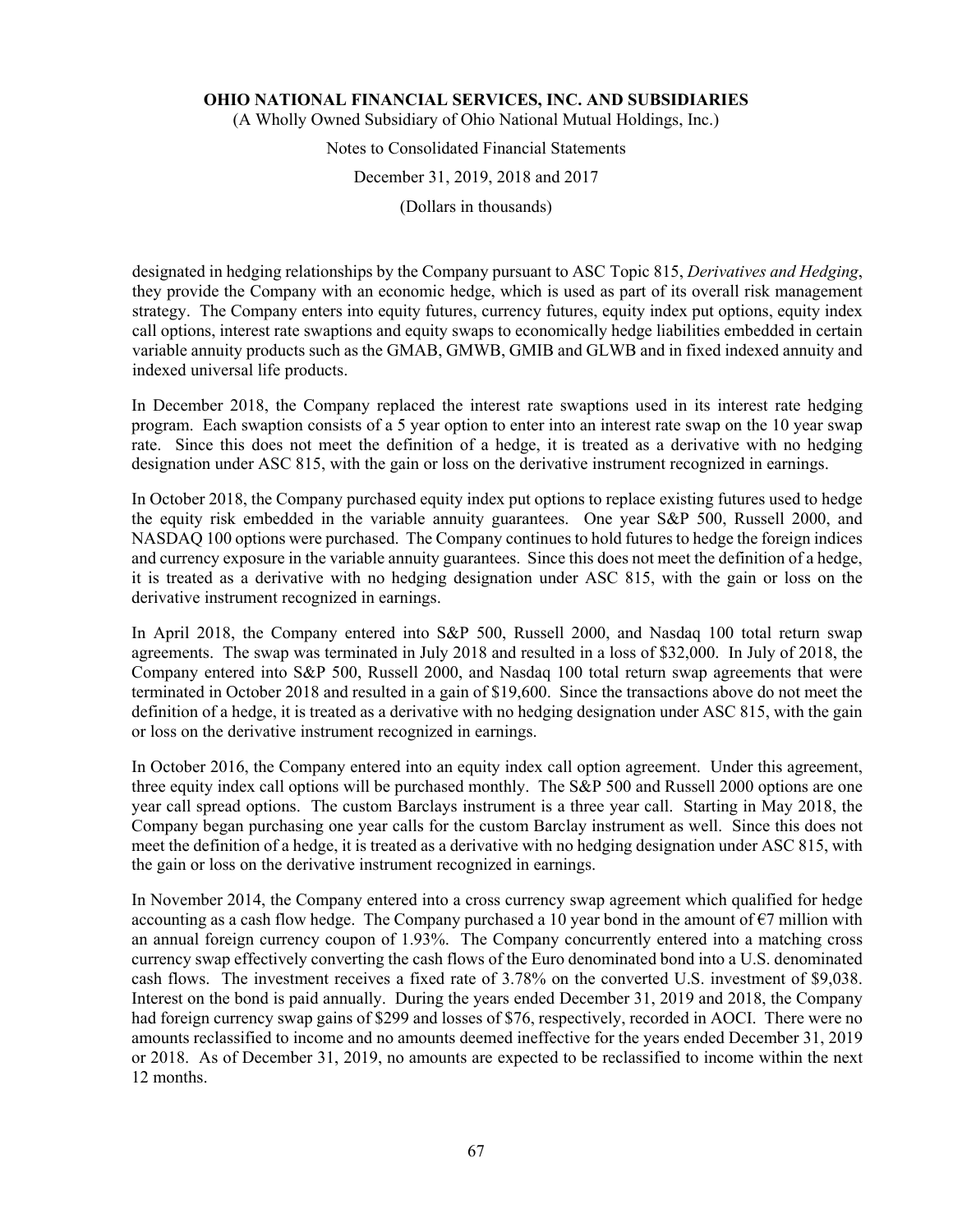(A Wholly Owned Subsidiary of Ohio National Mutual Holdings, Inc.)

## Notes to Consolidated Financial Statements

#### December 31, 2019, 2018 and 2017

(Dollars in thousands)

The Company has entered into a reinsurance arrangement with a nonaffiliated reinsurer to offset a portion of its risk exposure to the GMIB rider in certain variable annuity contracts. This reinsurance contract is accounted for as a freestanding derivative.

#### *Embedded Derivatives*

The Company has certain embedded derivatives that are required to be separated from their host contracts and accounted for as derivatives. These host contracts include variable annuities with GMAB, GMWB and GLWB riders, and fixed indexed annuities which include index features in excess of their guaranteed minimum values.

The following tables present a summary of the estimated fair value of derivatives held by the Company along with the amounts recognized in the consolidated balance sheets: **December 31**

|                                                                    |                               |                           | 2019                      |                           | 2018                      |
|--------------------------------------------------------------------|-------------------------------|---------------------------|---------------------------|---------------------------|---------------------------|
| Derivatives not designated as<br>hedging instruments under ASC 815 | <b>Balance sheet location</b> | 2019<br><b>Fair value</b> | <b>Notional</b><br>Amount | 2018<br><b>Fair value</b> | <b>Notional</b><br>Amount |
| <b>Asset derivatives:</b>                                          |                               |                           |                           |                           |                           |
|                                                                    | Other long-term               |                           |                           |                           |                           |
| Equity futures                                                     | investments                   | \$                        |                           | 5,679                     | 244,536                   |
|                                                                    | Other long-term               |                           |                           |                           |                           |
| Currency futures                                                   | investments                   | 98                        | 53,739                    | 1,227                     | 30,689                    |
|                                                                    | Other long-term               |                           |                           |                           |                           |
| Equity put options                                                 | investments                   | 9                         | 5,312                     | 57,604                    | 870,360                   |
|                                                                    | Other long-term               |                           |                           |                           |                           |
| Equity index call options                                          | investments                   | 52,554                    | 1,888,182                 | 9,221                     | 1,841,661                 |
|                                                                    | Other long-term               |                           |                           |                           |                           |
| Cross currency swaps                                               | investments                   | 1,192                     | 9,038                     | 736                       | 9,038                     |
|                                                                    | Other long-term               |                           |                           |                           |                           |
| Swaptions                                                          | investments                   | 60,212                    | 2,600,000                 | 32,437                    | 2,600,000                 |
| GMIB reinsurance contracts                                         | Reinsurance                   | 1,244,029                 | n/a                       | 1,280,905                 | n/a                       |
| GMAB/GMWB embedded derivatives <sup>1</sup>                        | Other assets                  | 22,151                    | n/a                       | 603                       | n/a                       |
| Total                                                              |                               | \$<br>1,380,245           | 4,556,271                 | 1,388,412                 | 5,596,284                 |
| <b>Liability derivatives:</b>                                      |                               |                           |                           |                           |                           |
|                                                                    | Future policy benefits        |                           |                           |                           |                           |
| GLWB embedded derivatives (variable annuity)                       | and claims                    | \$<br>20,034              | n/a                       | 20,032                    | n/a                       |
|                                                                    | Future policy benefits        |                           |                           |                           |                           |
| GMAB/GMWB embedded derivatives                                     | and claims                    |                           | n/a                       | 2,566                     | n/a                       |
|                                                                    | Future policy benefits        |                           |                           |                           |                           |
| Fixed indexed annuity embedded derivatives <sup>2</sup>            | and claims                    | 166,353                   | n/a                       | 124,953                   | n/a                       |
| Currency futures                                                   | Other liabilities             | 2,143                     | 215,305                   | 2,866                     | 265,613                   |
| Equity put options                                                 | Other liabilities             | 56,756                    | 1,587,313                 |                           |                           |
| Total                                                              |                               | \$<br>245,286             | 1,802,618                 | 150,417                   | 265,613                   |

<sup>1</sup> GMAB "W" riders. The reserve balance for these GMAB riders was negative and thus reclassified as an asset.

<sup>2</sup> Represents embedded derivative portion of the fixed indexed annuity base contracts only. There are no embedded derivatives in fixed indexed GLWB riders.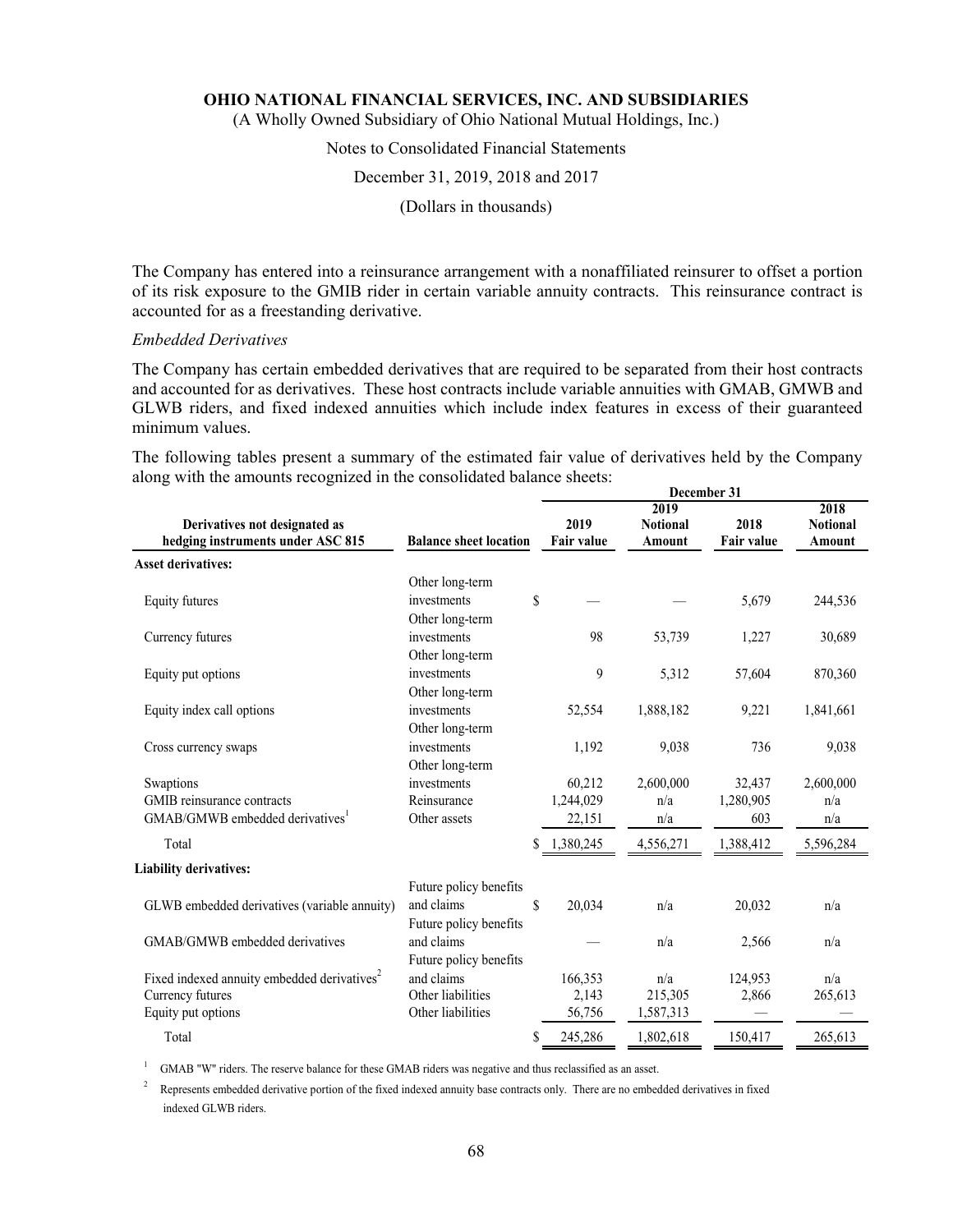(A Wholly Owned Subsidiary of Ohio National Mutual Holdings, Inc.)

### Notes to Consolidated Financial Statements

### December 31, 2019, 2018 and 2017

(Dollars in thousands)

The following table presents the effect of derivative instruments on the consolidated statements of operations for the years ended December 31:

| Derivatives not designated as                           | Location of gain (loss)                             | Amount of<br>(loss) gain recognized<br>in income on derivatives |            |            |  |
|---------------------------------------------------------|-----------------------------------------------------|-----------------------------------------------------------------|------------|------------|--|
| hedging instruments under ASC 815                       | recognized in income on derivatives                 | 2019                                                            | 2018       | 2017       |  |
| Equity futures                                          | Net realized gains (losses): derivative instruments | (33, 478)                                                       | (24, 244)  | (224, 527) |  |
| Currency futures                                        | Net realized gains (losses): derivative instruments | (1,577)                                                         | 16,163     | (29,713)   |  |
| Equity put options                                      | Net realized gains (losses): derivative instruments | (189, 561)                                                      | 55,955     | (17, 133)  |  |
| Equity index call options                               | Net realized gains (losses): derivative instruments | 42,429                                                          | (20, 742)  | 4,764      |  |
| Equity swaps                                            | Net realized gains (losses): derivative instruments | 173                                                             | (18, 452)  | (19,315)   |  |
| Swaptions                                               | Net realized gains (losses): derivative instruments | 27,774                                                          | (14,661)   | (5,370)    |  |
| External reinsurance embedded derivative                | Net realized gains (losses): derivative instruments | (203)                                                           | (19)       |            |  |
| GMIB reinsurance contracts                              | Benefits and claims                                 | (36,876)                                                        | 93,017     | (122,012)  |  |
| GMAB/GMWB embedded derivatives                          | Benefits and claims                                 | 24,114                                                          | (33,690)   | 36,191     |  |
| GLWB embedded derivatives                               | Benefits and claims                                 | (2)                                                             | (3,482)    | 2,579      |  |
| Fixed indexed annuity embedded derivatives <sup>1</sup> | Benefits and claims                                 | (41, 400)                                                       | (124, 953) |            |  |
| Total                                                   |                                                     | (208, 607)                                                      | (75, 108)  | (374, 536) |  |

<sup>1</sup> The amounts recorded in benefits and claims reflect the change in the excess of fair value over account value. The reserve held as of December 31, 2017 was account value and therefore there was no income impact.

#### *Credit Risk*

The Company may be exposed to credit-related losses in the event of nonperformance by counterparties to derivative financial instruments.

Because exchange traded futures are affected through regulated exchanges and positions are marked to market on a daily basis, the Company has minimal exposure to credit-related losses in the event of nonperformance by counterparties to such derivative instruments. The Company manages its credit risk related to over-the-counter derivatives by only entering into transactions with creditworthy counterparties with long-standing performance records and requiring collateral for all derivatives in accordance with the International Swaps and Derivatives Association and Credit Support Annex ("ISDA"/"CSA") agreements in place with all of our counterparties. The Company manages its credit risk related to the freestanding reinsurance derivative by monitoring the credit ratings of the reinsurer and requiring either a certain level of assets to be held in a trust for the benefit of the Company or a letter of credit to be held by the reinsurer and assigned to the Company. As of December 31, 2019 and 2018, a non-affiliated reinsurer held assets in trust with an estimated fair value of \$953,387 and \$891,834, respectively, and a letter of credit of \$178,888 and \$299,602, respectively.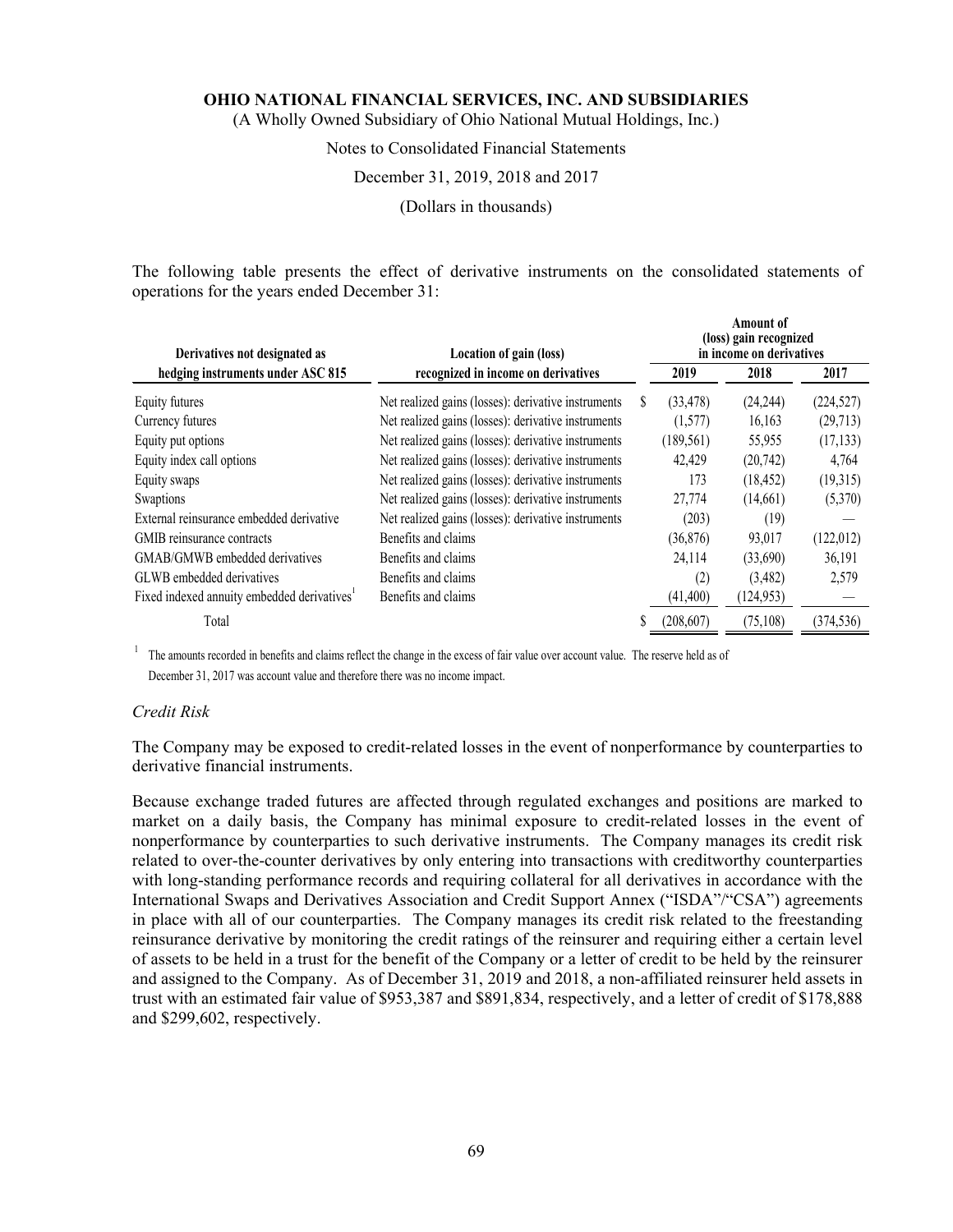(A Wholly Owned Subsidiary of Ohio National Mutual Holdings, Inc.)

### Notes to Consolidated Financial Statements

### December 31, 2019, 2018 and 2017

(Dollars in thousands)

### **(9) Deferred Policy Acquisition Costs**

The deferred policy acquisition costs and changes thereto for the years ended December 31, 2019 and 2018 were as follows:

|                                                  | 2019       | 2018      |
|--------------------------------------------------|------------|-----------|
| Balance - beginning of year                      | 1,966,022  | 1,807,505 |
| Acquisition costs deferred                       | 156,827    | 231,828   |
| Amortization                                     | (269, 610) | (154,006) |
| DAC recorded as benefits and claims              | (59,249)   |           |
| Unrealized investment (gains) losses             | (114,252)  | 81,269    |
| Effect of foreign currency translation and other | (317)      | (574)     |
| Balance - end of year                            | 1,679,421  | 1,966,022 |

1. During 2019, the unlocking of the whole life product line decreased DAC and earnings by \$96,900. The sustained lower interest rate environment necessitated lowering the earned rate, which lowers future margins, increases the k-factors used to amortize DAC and resulted in a lower DAC balance.

### **(10) Future Policy Benefits and Claims**

The liability for future policy benefits and claims is comprised of basic and benefit reserves for traditional life products, group life and health policies, universal life policies, and investment contracts, including riders.

The liability for future policy benefits for traditional life products has been established based upon the net level premium method using interest rates varying from 2.0% to 6.0%.

The liability for future policy benefits and claims for ONSP's group life and health insurance policies is comprised of claims and expense reserves and incurred but not reported ("IBNR"). The claims and expense reserves have been calculated using the present values of expected future cash flows of known claims using discount rates that vary by currency ranging from 2.4% to 5.7%. IBNR reserves have been estimated using historical claim reporting information.

The liability for future policy benefits for universal life policies and investment contracts represents approximately 69.3% and 66.3% of the total liability for future policy benefits as of December 31, 2019 and 2018, respectively. The liability has been established based on accumulated contract values without reduction for surrender penalty provisions. The average interest rate credited on investment product policies was 3.3%, 3.3% and 3.3% for the years ended December 31, 2019, 2018 and 2017, respectively. Approximately 29.5% and 33.7%, as of December 31, 2019 and 2018, respectively, of the universal life policies and investment contracts were at their guaranteed minimum interest rate.

<sup>2.</sup> As part of the external BOLI and SPDA reinsurance treaty executed on July 1, 2019, the Company recorded the DAC transferred to the external reinsurer, which was part of the cost of reinsurance asset, to future policy benefits and claims. DAC amortization on the consolidated statements of income reflects the amount of DAC amortized, net of the transfer impact. The balance of the DAC asset, shown in the table above, includes adjustments for both the amortization and the transfer.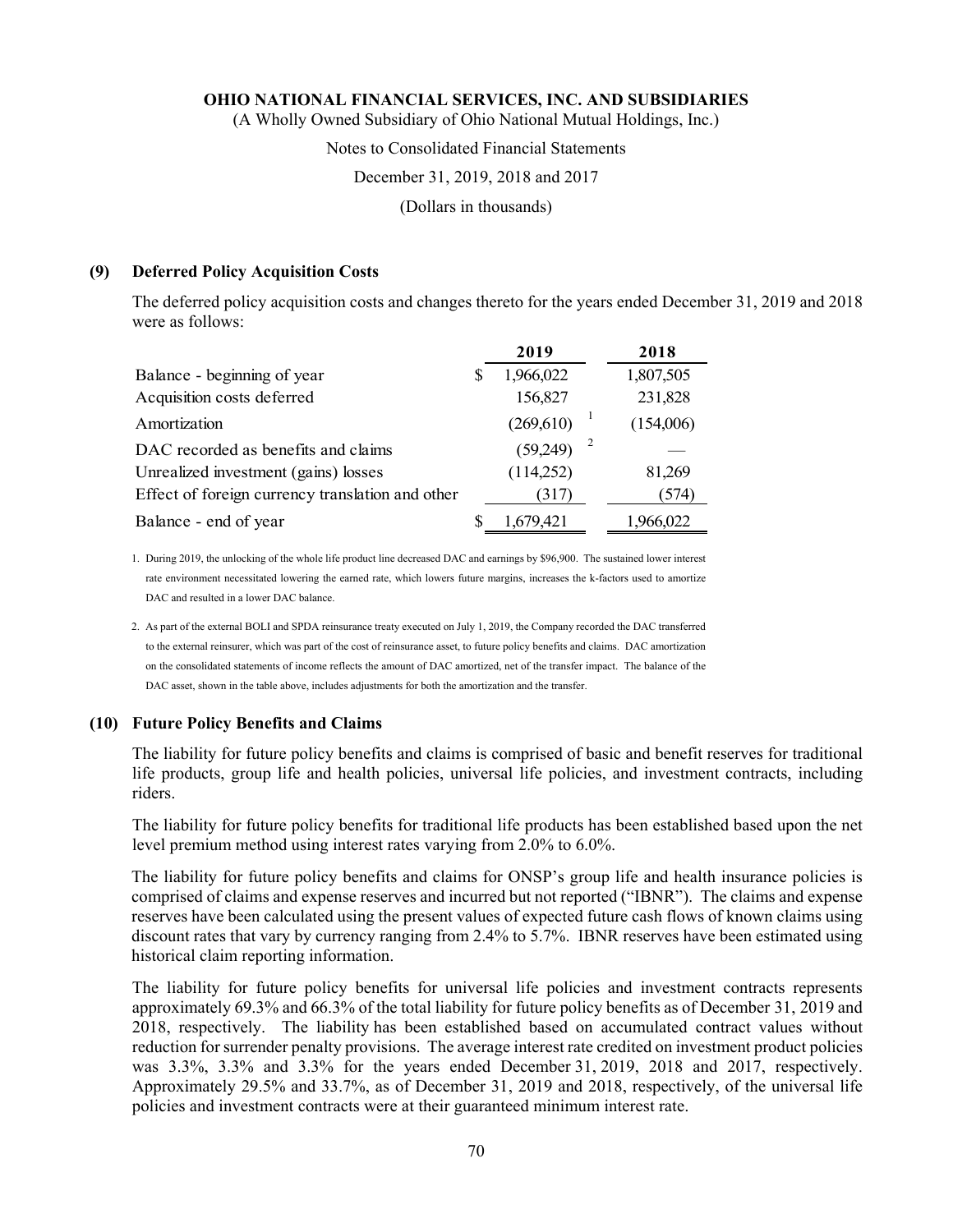(A Wholly Owned Subsidiary of Ohio National Mutual Holdings, Inc.)

## Notes to Consolidated Financial Statements

### December 31, 2019, 2018 and 2017

(Dollars in thousands)

The Company has established a reserve for three universal life plans with lifetime secondary guarantees, which the Company discontinued. At December 31, 2019 and 2018, this reserve balance was \$58,841 and \$50,590, respectively.

The liability for future policy benefits for ONSV's universal life policies has been established based on accumulated account values without reduction for surrender penalty provisions. The average interest rate on these policies was 5.0% and 4.6% for the years ended December 31, 2019 and 2018, respectively.

The liability for future policy benefits for ONSP's universal life policies has been established based on accumulated account values without reduction for surrender penalty provisions. The average interest rate on these policies was 3.5% for the years ended December 31, 2019 and 2018.

Reserves are calculated using withdrawal, mortality, and morbidity rates. Withdrawal rates vary by issue age, type of coverage and policy duration and are based on Company experience. Mortality and morbidity rates which are guaranteed within insurance contracts are based on published tables and Company experience.

As discussed in Note 3, the Company has five main types of rider benefits offered with individual variable annuity contracts: GMDBs, GMIBs, GLWBs, GMABs, and GMWBs. The Company also issued fixed indexed annuity contracts with an enhanced GLWB rider.

### *Variable Annuity Riders*

### *GMDB Riders*

Certain variable annuity contracts include GMDB riders with the base contract and offer additional death and income benefits through riders that can be added to the base contract. These GMDB riders typically provide that upon the death of the annuitant, the beneficiaries could receive an amount in excess of the contract value. The GMDB rider benefit could be equal to the premiums paid into the contract, the highest contract value as of a particular time, e.g., every contract anniversary, or the premiums paid into the contract times an annual interest factor. The Company assesses a charge for the GMDB riders and prices the base contracts to allow the Company to recover a charge for any built-in death benefits.

The Company's GMDB claim reserves are determined by estimating the expected value of death benefits and recognizing the excess ratably over the accumulation period based on total expected assessments. The Company regularly evaluates estimates used and adjusts the additional liability balance as appropriate, with a related charge or credit to benefits and claims in the period of evaluation if actual experience or other evidence suggests that earlier assumptions should be revised. Additionally, a decline in the stock market causing the contract value to fall below the amount defined in each contract could result in additional claims.

### *GMIB Riders*

Certain variable annuity contracts include GMIB riders with the base contract. These riders allow the policyholder to annuitize the contract after ten years and to receive a guaranteed minimum monthly income for life. The amount of the payout is based upon a guaranteed income base that is typically equal to the greater of the premiums paid increased by 5% annually (6% for riders sold before May 2009) or the highest contract value on any contract anniversary. In some instances, based upon the age of the annuitant, the terms of this rider may be less favorable for the contract purchaser. The amount of the monthly income is tied to annuitization tables that are built into the GMIB rider. In the event that the policyholder could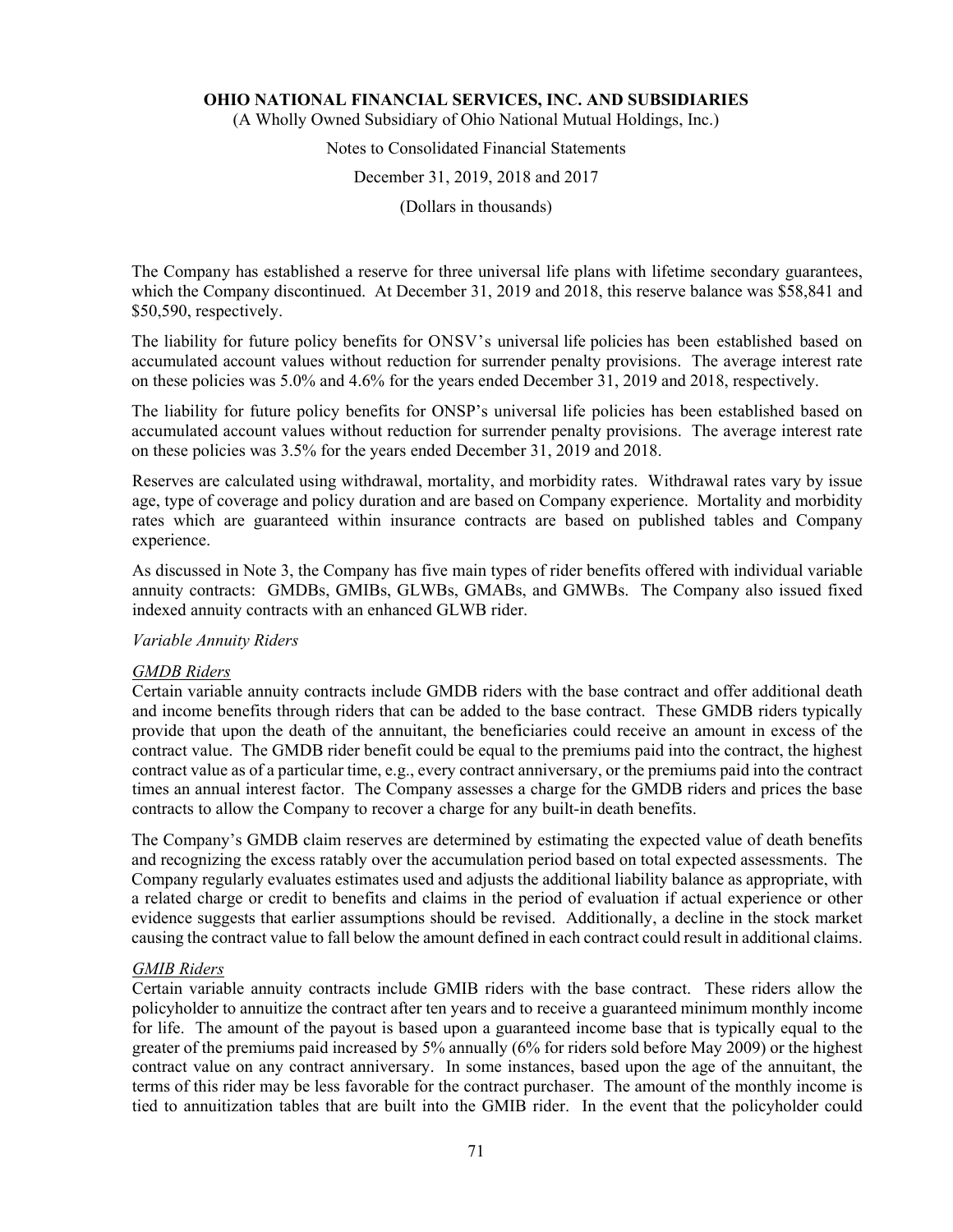(A Wholly Owned Subsidiary of Ohio National Mutual Holdings, Inc.)

# Notes to Consolidated Financial Statements

### December 31, 2019, 2018 and 2017

(Dollars in thousands)

receive a higher monthly income by annuitization based upon the Company's current annuitization rates, the annuitant will automatically receive the higher monthly income. The Company discontinued offering the GMIB rider in virtually all states in May 2010. NSLAC continued to sell the GMIB rider in the state of New York until August 2012.

GMIB claim reserves are determined each period by estimating the expected value of annuitization benefits in excess of the projected account balance at the date of annuitization and recognizing the excess ratably over the accumulation period based on total assessments. The Company regularly evaluates estimates used and adjusts the additional liability balance as appropriate, with a related charge or credit to benefits and claims in the period of evaluation, if actual experience or other evidence suggests that earlier assumptions should be revised.

# *GLWB Riders*

The GLWB rider allows the owner to take withdrawals from the contract at a guaranteed percentage of the GLWB base every year even if the contract value goes to zero. Such guaranteed withdrawals may start any time after the annuitant reaches age 59 1∕2. The percentage withdrawal amount guaranteed increases if the annuitant attains a higher age band before the owner starts taking withdrawals. In some versions of GLWB riders sold in 2013 and later, there is a guaranteed minimum percentage withdrawal amount for the first 15 years of the contract; if the policyholder's account value goes to zero subsequent to the 15 year guarantee period, the percentage withdrawal amount is then calculated per a specified formula based on the 10 year treasury rate from the preceding 90 calendar days, with the calculated treasury linked rate subject to a specified cap and floor.

At policy inception, the GLWB base is set at the amount of the purchase payments and it is increased by the amount of future purchase payments. It increases (roll-up) by up to eight percent simple interest every year for the first ten years, as long as no withdrawal is made. If a withdrawal is made in any year during the first ten years, there is no roll-up at all for that year. If the contract value exceeds the GLWB base on any contract anniversary prior to the first contract anniversary after the annuitant reaches age 95, the GLWB base resets to the contract value and a new ten-year roll-up period begins.

In addition to the roll-up feature, some versions of the GLWB rider also provide for a top-off of the GLWB base at the end of the tenth contract year subject to attained age restrictions where applicable if the owner has not made any withdrawals in the first ten years. The top-off is equal to two hundred percent of the firstyear purchase payments. Policyholders are eligible for only one top-off during the contractual term. A reset to the contract value does not start a new top-off period. A top-off will typically not occur if there is any reset in the first ten years.

The GLWB may also contain a step-up feature which preserves potential market gain by ratcheting up to the contract value, if higher, on each anniversary. If the contract has both a roll-up and step-up feature, the GLWB base will be the greater of: 1) the GLWB base on the previous anniversary plus any additional purchase payments; 2) the step-up base; or 3) the roll-up base.

The initial GLWB riders (issued May 1, 2010 through December 31, 2010) had a built-in death benefit. This death benefit is reduced dollar for dollar for withdrawals. It differs from most of the other death benefits that decline pro rata for withdrawals. Thus, when the contract value is less than the death benefit,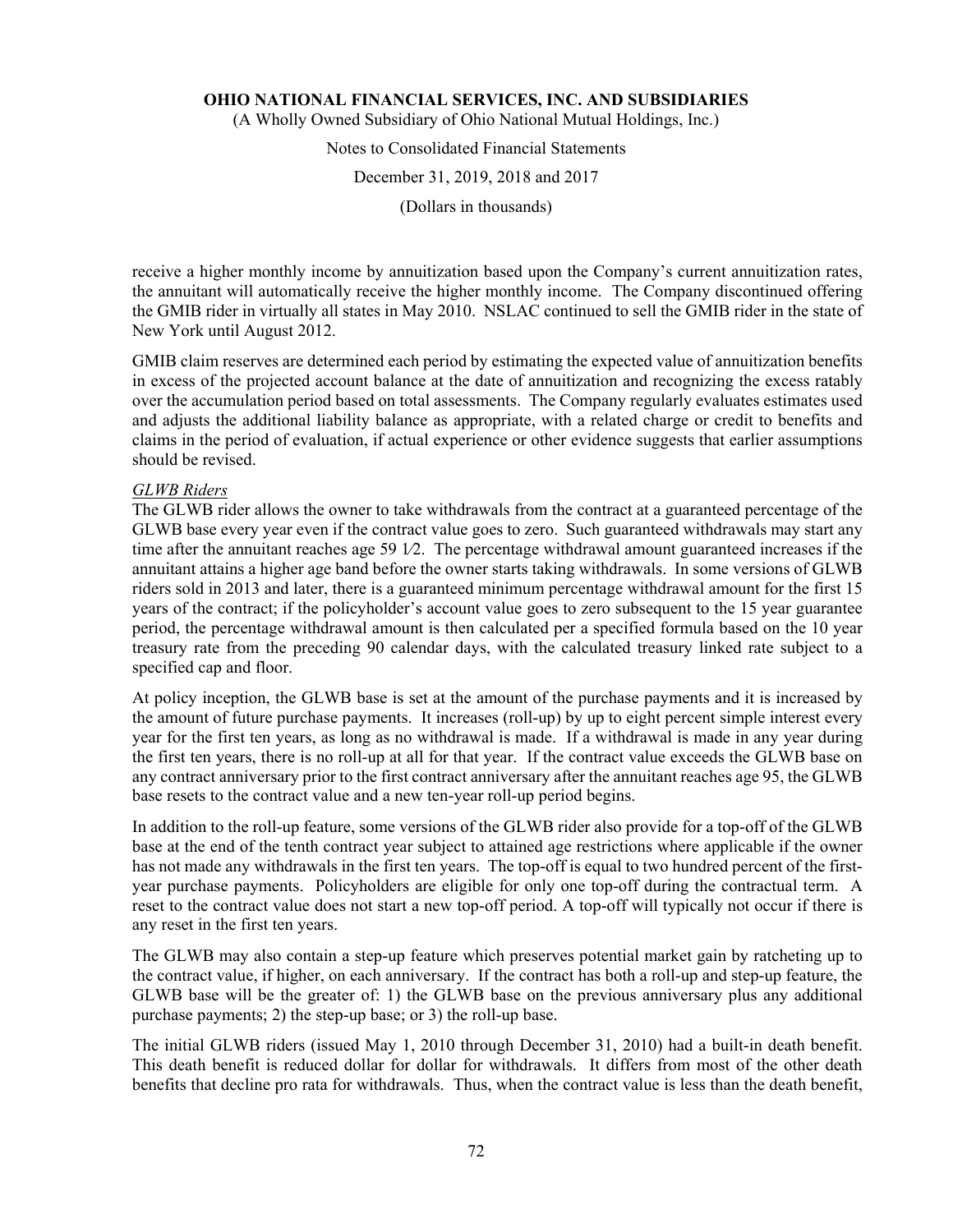(A Wholly Owned Subsidiary of Ohio National Mutual Holdings, Inc.)

# Notes to Consolidated Financial Statements

# December 31, 2019, 2018 and 2017

(Dollars in thousands)

withdrawals will reduce the death benefit under the GLWB rider by a smaller amount than the reduction for other death benefits.

The Company also offers single life and joint life versions of the GLWB rider. Under the joint life version, if the annuitant dies after the owner has started taking withdrawals the surviving spouse may elect a spousal continuation under the rider and continue to receive the same payment. Under the single life version, the guaranteed amount that may be withdrawn could decline either because 1) the contract value is less than the GLWB base and under the single life GLWB rider the contract value then becomes the new GLWB base and/or 2) the surviving spouse is in a different age band.

The initial GLWB riders, which are a closed block, represent an embedded derivative in the variable annuity contract that is required to be separated from, and valued apart from, the host variable annuity contract. The embedded derivative is carried at estimated fair value and reported in future policy benefits and claims. The estimated fair value of the GLWB embedded derivative was calculated based on actuarial assumptions related to the projected benefit cash flows, incorporating numerous assumptions, including but not limited to, expectations of contract holder persistency, market returns, correlations of market returns and market return volatility.

For GLWB riders issued beginning January 1, 2011, claim reserves are determined each period by estimating the expected value of withdrawal benefits in excess of the projected account balance at the date of the rider entering the lifetime annuity period and recognizing the excess ratably over the accumulation period based on total assessments as the later generation riders do not meet the definition of a derivative. The Company regularly evaluates estimates used and adjusts the additional liability balance as appropriate, with a related charge or credit to benefits and claims in the period of evaluation, if actual experience or other evidence suggests that earlier assumptions should be revised.

### *GMAB Riders*

Certain variable annuity contracts include a GMAB rider. On the eighth or tenth anniversary, depending on the version of the rider, the policyholder's account value will increase to the amount of the initial deposit if the account value at that anniversary is less than the initial deposit. A GMAB rider represents an embedded derivative in the variable annuity contract that is required to be separated from, and valued apart from, the host variable annuity contract. The embedded derivative is carried at estimated fair value and reported in future policy benefits and claims.

The estimated fair value of the GMAB embedded derivative is calculated based on actuarial assumptions related to the projected benefit cash flows, incorporating numerous assumptions, including but not limited to, expectations of contract holder persistency, market returns, correlations of market returns and market return volatility.

### *GMWB Riders*

Certain variable annuity contracts include a GMWB rider, which is similar to the GMAB rider noted above except the policyholder is allowed to make periodic withdrawals instead of waiting for the benefit in a lump sum at the end of the tenth year. A GMWB rider represents an embedded derivative in the variable annuity contract that is required to be separated from, and valued apart from, the host variable annuity contract. The embedded derivative is carried at estimated fair value and reported in future policy benefits and claims.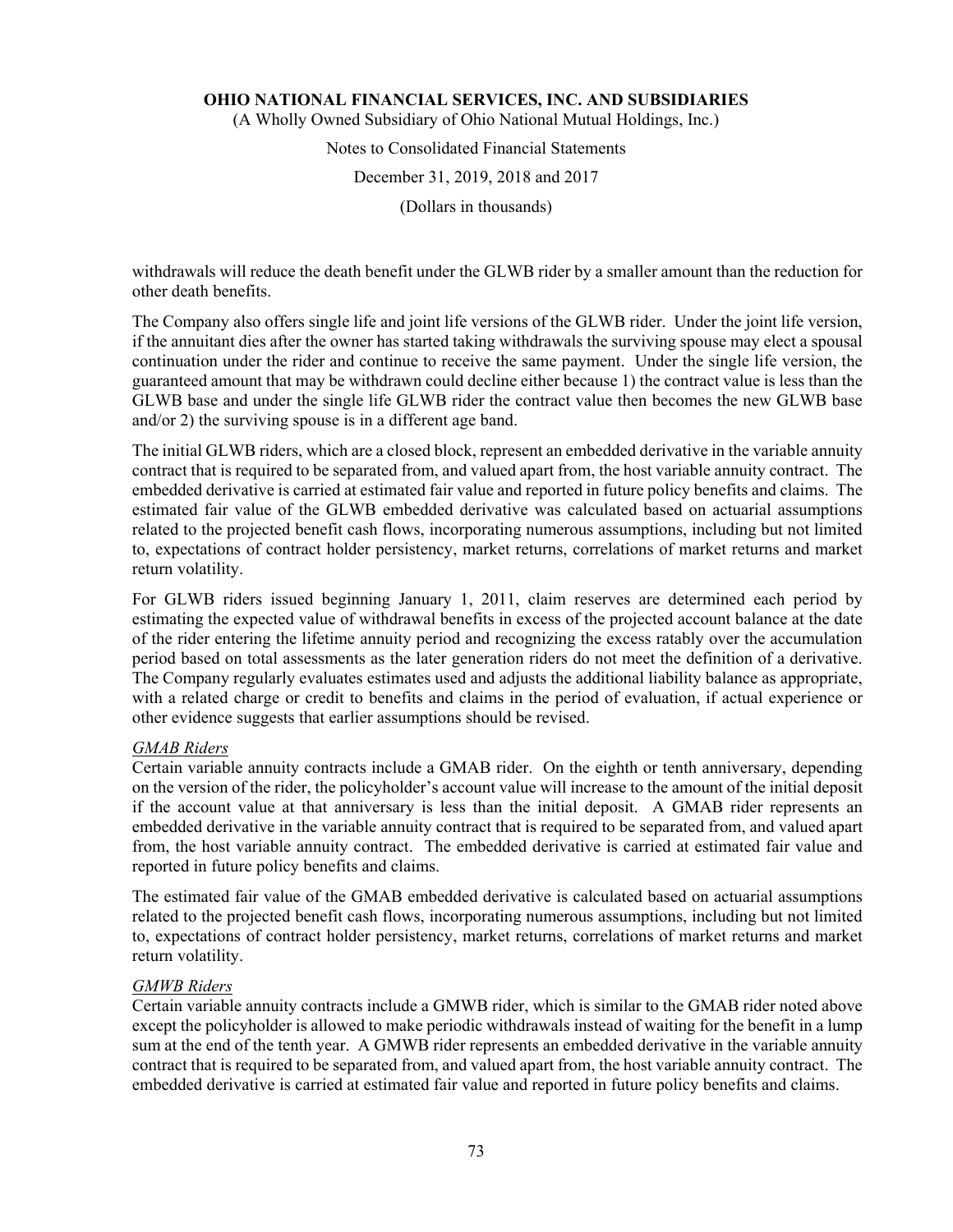(A Wholly Owned Subsidiary of Ohio National Mutual Holdings, Inc.)

# Notes to Consolidated Financial Statements

#### December 31, 2019, 2018 and 2017

(Dollars in thousands)

The estimated fair value of a GMWB embedded derivative is calculated based on actuarial assumptions related to projected benefit cash flows, incorporating numerous assumptions including, but not limited to, expectations of contract holder persistency, market returns, correlations of market returns and market return volatility. The Company discontinued the sale of its GMWB rider in 2009. The activity associated with GMWB riders is included with GMAB riders and labeled "GMAB".

The following tables summarize the account values and net amount at risk, net of reinsurance, for variable annuity contracts with guarantees invested in both general and separate accounts as of December 31 (note that most contracts contain multiple guarantees):

|                                                   | 2019        |                 |             |             |  |
|---------------------------------------------------|-------------|-----------------|-------------|-------------|--|
|                                                   | Death       |                 |             |             |  |
|                                                   | benefits    | Living benefits |             |             |  |
|                                                   | <b>GMDB</b> | <b>GMIB</b>     | <b>GLWB</b> | <b>GMAB</b> |  |
| Return of net deposit                             |             |                 |             |             |  |
| Total account value<br>\$                         | 6,404,612   |                 |             | 3,207,226   |  |
| \$<br>Separate account value                      | 6,080,923   |                 |             | 3,205,824   |  |
| Net amount at risk <sup>1</sup><br>\$             | 32,880      |                 |             | 10          |  |
| Weighted average attained age of contract holders | 69          |                 |             | 67          |  |
| Return of net deposits accrued at a stated        |             |                 |             |             |  |
| rate                                              |             |                 |             |             |  |
| Total account value<br>\$                         | 892,336     |                 |             | 8,018       |  |
| \$<br>Separate account value                      | 878,652     |                 |             | 6,872       |  |
| Net amount at risk <sup>1</sup><br>\$             | 160,820     |                 |             |             |  |
| Weighted average attained age of contract holders | 74          |                 |             | 72          |  |
| Highest of return of net deposits accrued at      |             |                 |             |             |  |
| a stated rate and return of highest               |             |                 |             |             |  |
| anniversary value                                 |             |                 |             |             |  |
| Total account value<br>\$                         | 2,511,305   | 6,790,521       | 8,910,042   |             |  |
| \$<br>Separate account value                      | 2,501,216   | 6,693,607       | 8,909,500   |             |  |
| Net amount at risk $1$<br>\$                      | 540,086     | 370,742         | 103,342     |             |  |
| Weighted average attained age of contract holders | 70          | 69              | 68          |             |  |
| Return of highest anniversary value               |             |                 |             |             |  |
| Total account value<br>\$                         | 9,537,277   |                 |             |             |  |
| Separate account value<br>\$                      | 9,347,848   |                 |             |             |  |
| Net amount at risk <sup>1</sup><br>\$             | 6,296       |                 |             |             |  |
| Weighted average attained age of contract holders | 68          |                 |             |             |  |
| <b>Total</b>                                      |             |                 |             |             |  |
| Total account value<br>\$                         | 19,345,530  | 6,790,521       | 8,910,042   | 3,215,244   |  |
| Separate account value<br>\$                      | 18,808,639  | 6,693,607       | 8,909,500   | 3,212,696   |  |
| Net amount at risk $1$<br>\$                      | 740,082     | 370,742         | 103,342     | 10          |  |
| Weighted average attained age of contract holders | 69          | 69              | 68          | 67          |  |

<sup>1</sup> Death benefit net amount at risk and living benefit net amount at risk are not additive at the contract level.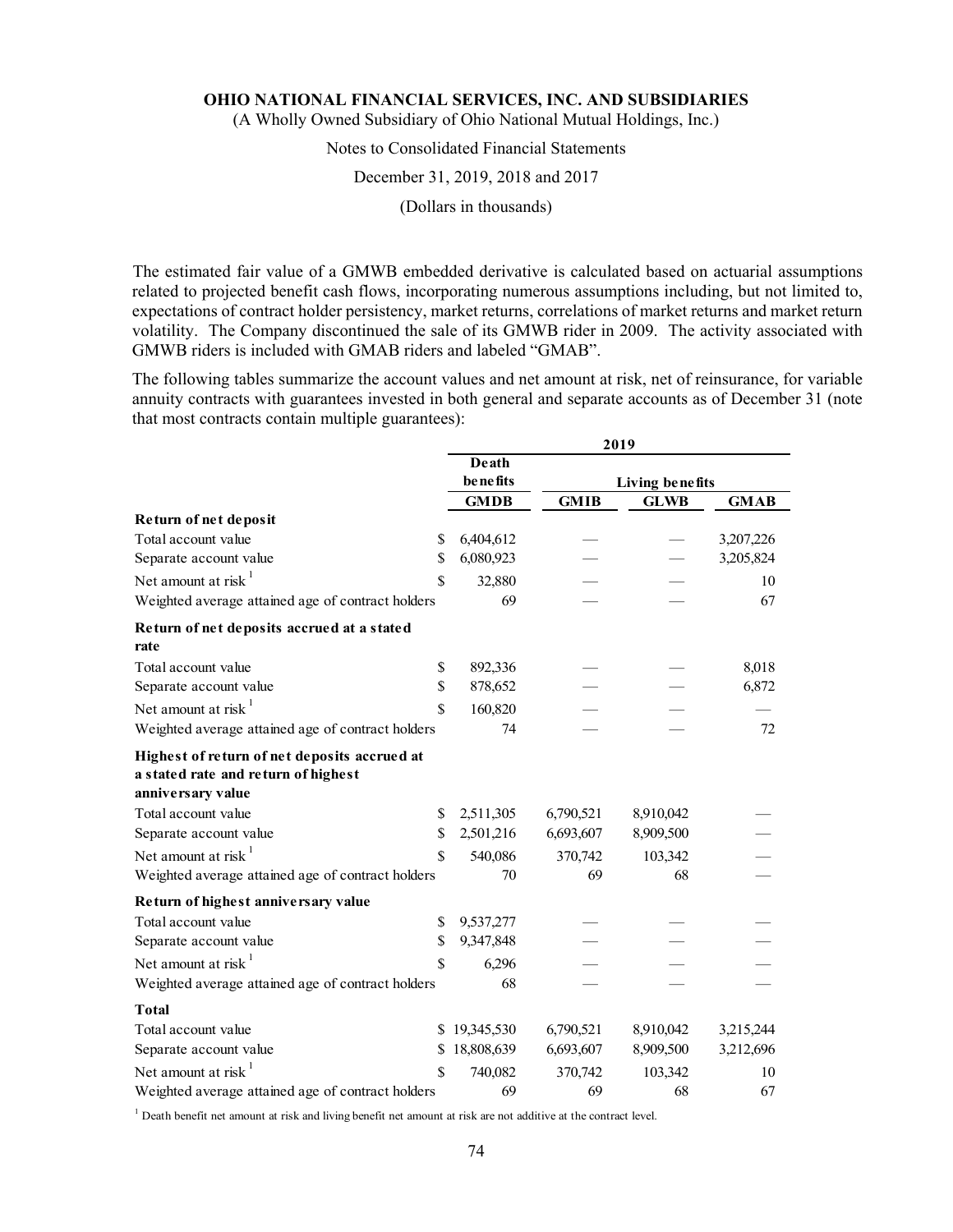(A Wholly Owned Subsidiary of Ohio National Mutual Holdings, Inc.)

# Notes to Consolidated Financial Statements

### December 31, 2019, 2018 and 2017

#### (Dollars in thousands)

|                                                   | 2018             |             |                 |             |  |
|---------------------------------------------------|------------------|-------------|-----------------|-------------|--|
|                                                   | Death            |             |                 |             |  |
|                                                   | <b>be</b> nefits |             | Living benefits |             |  |
|                                                   | <b>GMDB</b>      | <b>GMIB</b> | <b>GLWB</b>     | <b>GMAB</b> |  |
| Return of net deposit                             |                  |             |                 |             |  |
| Total account value<br>\$                         | 6,304,533        |             |                 | 3,189,635   |  |
| \$<br>Separate account value                      | 5,948,929        |             |                 | 3,186,119   |  |
| Net amount at risk <sup>1</sup><br>\$             | 124,807          |             |                 | 8,758       |  |
| Weighted average attained age of contract holders | 68               |             |                 | 66          |  |
| Return of net deposits accrued at a stated        |                  |             |                 |             |  |
| rate                                              |                  |             |                 |             |  |
| Total account value<br>\$                         | 845,451          |             |                 | 8,489       |  |
| $\mathbf S$<br>Separate account value             | 832,660          |             |                 | 6,819       |  |
| Net amount at risk $1$<br>\$                      | 229,320          |             |                 | 149         |  |
| Weighted average attained age of contract holders | 73               |             |                 | 73          |  |
| Highest of return of net deposits accrued at      |                  |             |                 |             |  |
| a stated rate and return of highest               |                  |             |                 |             |  |
| anniversary value                                 |                  |             |                 |             |  |
| Total account value<br>\$                         | 2,549,366        | 6,891,179   | 8,452,408       |             |  |
| \$<br>Separate account value                      | 2,535,941        | 6,782,520   | 8,443,673       |             |  |
| Net amount at risk $1$<br>\$                      | 828,741          | 448,715     | 92,534          |             |  |
| Weighted average attained age of contract holders | 69               | 68          | 67              |             |  |
| Return of highest anniversary value               |                  |             |                 |             |  |
| Total account value<br>\$                         | 9,192,906        |             |                 |             |  |
| Separate account value<br>\$                      | 8,972,703        |             |                 |             |  |
| Net amount at risk $1$<br>\$                      | 462,894          |             |                 |             |  |
| Weighted average attained age of contract holders | 67               |             |                 |             |  |
| <b>Total</b>                                      |                  |             |                 |             |  |
| Total account value                               | \$18,892,256     | 6,891,179   | 8,452,408       | 3,198,124   |  |
| Separate account value<br>\$                      | 18,290,233       | 6,782,520   | 8,443,673       | 3,192,938   |  |
| Net amount at risk <sup>1</sup><br>\$             | 1,645,762        | 448,715     | 92,534          | 8,907       |  |
| Weighted average attained age of contract holders | 68               | 68          | 67              | 66          |  |

<sup>1</sup> Death benefit net amount at risk and living benefit net amount at risk are not additive at the contract level.

For guarantees of benefits that are payable in the event of death (GMDB), the net amount at risk is generally defined as the current guaranteed minimum death benefit in excess of the account balance as of the balance sheet date.

For benefit guarantees that are payable at annuitization (GMIB), the net amount at risk is generally defined as the present value of the minimum guaranteed annuity payments available to the contract holder, determined in accordance with the terms of the contract and best estimate assumptions, where applicable, in excess of the account balance as of the balance sheet date.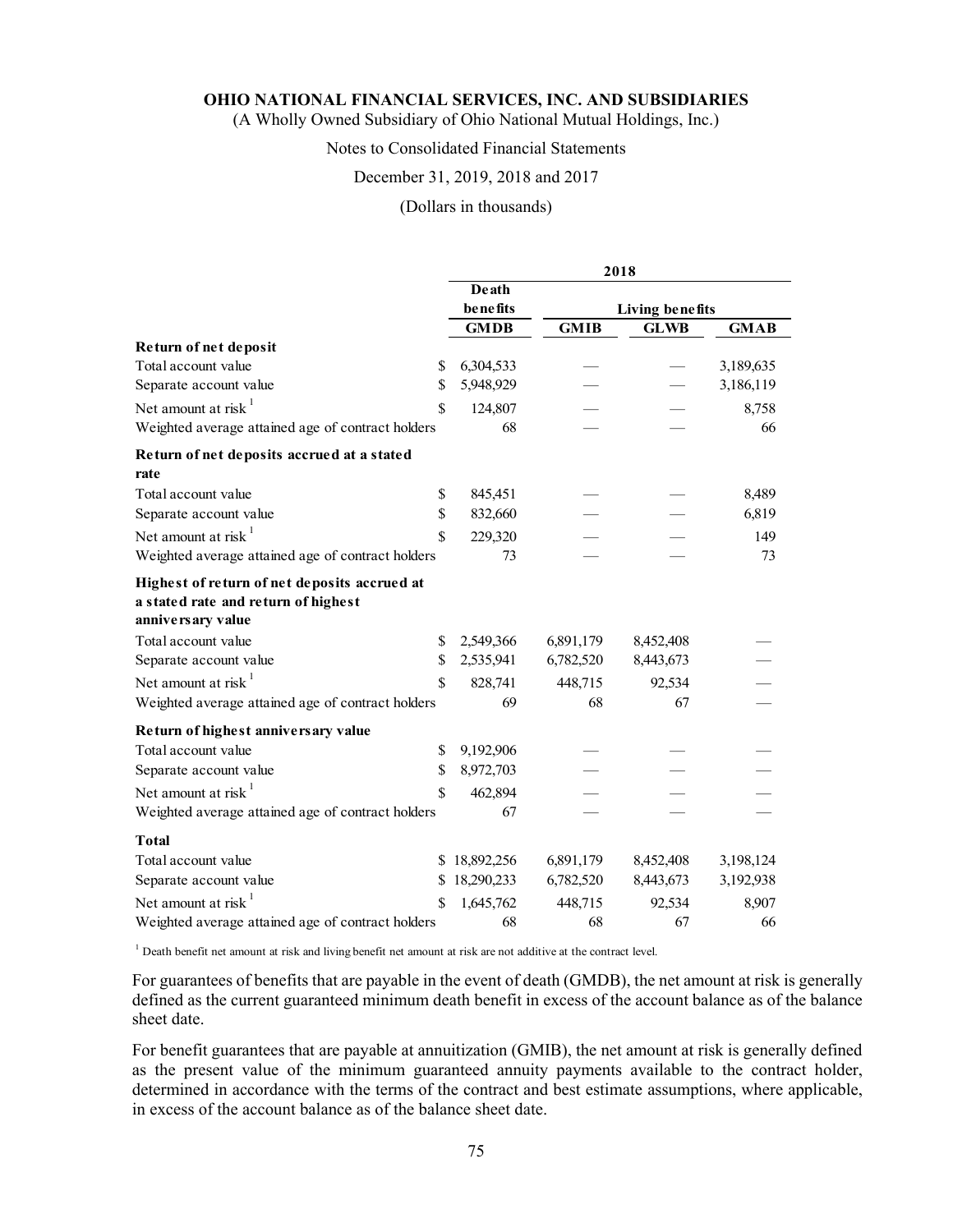(A Wholly Owned Subsidiary of Ohio National Mutual Holdings, Inc.)

# Notes to Consolidated Financial Statements

#### December 31, 2019, 2018 and 2017

(Dollars in thousands)

For benefit guarantees that are payable upon withdrawal (GLWB), the net amount at risk is generally defined as the present value of the current maximum guaranteed withdrawal available to or taken by the contract holder, determined in accordance with the terms of the contract and best estimate assumptions, where applicable, in excess of the account balance as of the balance sheet date.

For accumulation guarantees (GMAB), the net amount at risk is generally defined as the guaranteed minimum accumulation balance in excess of the account balance as of the balance sheet date.

The assets supporting the variable portion of all variable annuities are carried at fair value and reported as assets held in separate accounts, with an equivalent amount reported as liabilities related to separate accounts. All separate account assets associated with these contracts are invested in shares of various mutual funds offered by the Company and its sub advisors. Some riders require that separate account funds be invested in asset allocation models, managed volatility models and/or have other investment restrictions. The Company did not transfer assets from the general account to the separate account for any of its variable annuity contracts during 2019 and 2018.

The following table summarizes account balances of variable annuity contracts with guarantees that were invested in separate accounts as of December 31:

|               |    | 2019       | 2018       |
|---------------|----|------------|------------|
| Mutual funds: |    |            |            |
| <b>B</b> ond  | \$ | 5,250,098  | 5,164,084  |
| Equity        |    | 12,853,796 | 12,308,626 |
| Money market  |    | 704,745    | 817,523    |
| Total         | S  | 18,808,639 | 18,290,233 |

The following table summarizes the reserve balances, net of reinsurance, for variable annuity contracts with guarantees as of December 31:

| <b>GMDB</b> | <b>GMIB</b> | <b>GLWB</b> | <b>GMAB</b> |
|-------------|-------------|-------------|-------------|
| 117,441     | (515, 127)  | 60,367      | (31, 727)   |
| 16,506      | 6,237       | 25          | 42          |
| (16,506)    | (6,237)     | (25)        | (42)        |
| 16,267      | 47,025      | 20,262      | 33,689      |
| 133,708     | (468,102)   | 80,629      | 1,962       |
| 18,776      | 12,172      | 1,022       |             |
| (18,776)    | (12,172)    | (1,022)     |             |
| 6,354       | 98,874      | 33,212      | 24,113)     |
| 140,062     | 369,228)    | 113,841     | (22,151)    |
|             |             |             |             |

1. The components that make up the Other line item above include items affecting reserve balances outside of paid and incurred claims.

This includes, but is not limited to, interest, accrual, true-up, unlockings and market factors.

The reserve balances in the above table include reserves for both direct and reinsurance ceded balances. As of December 31, 2019, direct G reserves were \$1,156,379, ceded G reserves were \$1,293,855 and net G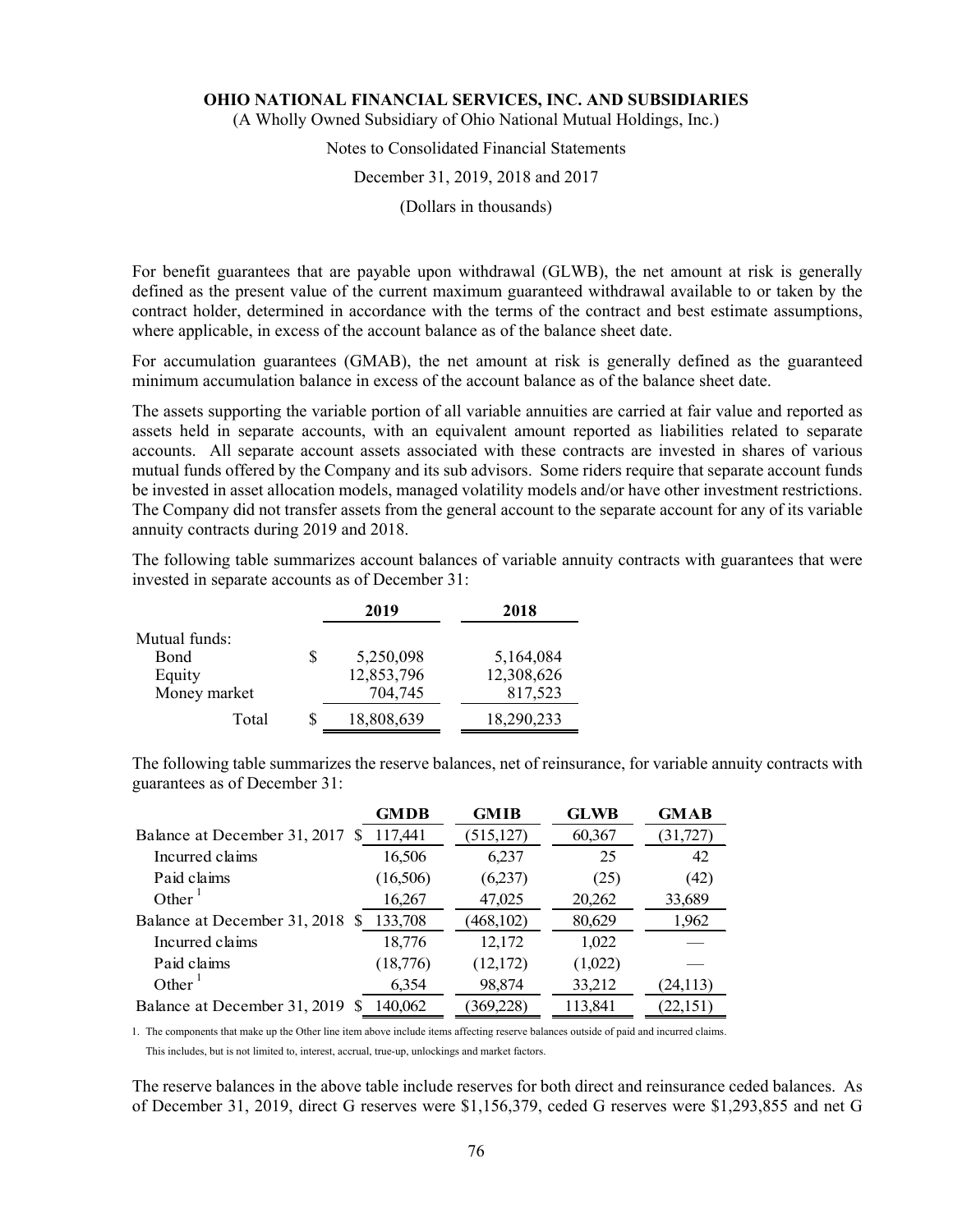(A Wholly Owned Subsidiary of Ohio National Mutual Holdings, Inc.)

# Notes to Consolidated Financial Statements

### December 31, 2019, 2018 and 2017

(Dollars in thousands)

reserves were \$(137,476). As of December 31, 2018, direct G reserves were \$1,075,689, ceded G reserves were \$1,327,492 and net G reserves were \$(251,803). The direct reserves were calculated in accordance with FASB ASC Topic 944, *Financial Services*, and the reinsurance ceded reserves were calculated in accordance with FASB ASC Topic 815, *Derivatives*. See Note 6 for a reconciliation of the change in the reinsurance ceded reserve.

### *Fixed Indexed Annuity Riders*

### *GLWB Riders*

Certain fixed indexed annuity contracts include a GLWB rider. The GLWB rider allows the owner to take withdrawals from the contract at a guaranteed percentage of the GLWB base every year even if the contract value goes to zero. There are two versions of GLWB rider offered: a single life GLWB with the annuitant as the covered person, and a joint life GLWB with the annuitant and the annuitant's spouse as the covered persons.

The rider provides for a guaranteed payment of the maximum allowable withdrawal ("MAW") each index year during the lifetime withdrawal period. Such guaranteed withdrawals may start any time after the annuitant/youngest covered spouse reaches age 59 1∕2. The percentage withdrawal amount guaranteed increases if the annuitant/youngest covered spouse attains a higher age band before the guarantee is elected.

At the policy's initial sweep date, the GLWB base is set at the amount of the purchase payments. After the initial sweep date, the GLWB base will be the greatest of the step-up GLWB base and the annual credit GLWB base. On each anniversary of the initial sweep date, except under excess withdrawal, the step-up GLWB base is equal to the greater of the GLWB base on the prior day, and the then current contract value, after deducting any applicable charges for the contract and credited interest. The annual credit base is the GLWB base just prior to the index year processing, plus the annual credit calculation base just prior to index processing, multiplied by an index or bonus credit rate. Upon a step-up, the annual credit calculation base will reset to the contract value at the time of step-up.

For the period from January 2, 2018 through April 6, 2018, and for the period from June 4, 2018 through September 7, 2018 in the state of California, the Company offered an exchange program, which provided certain variable annuity policyholders with a GMIB rider the opportunity to exchange the policy and associated rider for a fixed indexed annuity policy with an enhanced GLWB rider. The notable difference of the enhanced GLWB rider is the calculation of the initial GLWB benefit base. At the policy's initial sweep date, the GLWB base is set to equal the contract value on the sweep date multiplied by the GLWB enhancement percentage, which is set based on the ratio of GMIB benefit base to AV at the time of exchange. After the initial sweep date, the GLWB base will be the greatest of the step-up GLWB base and the annual credit GLWB base.

For these GLWB riders, claim reserves are determined each period by estimating the expected value of withdrawal benefits in excess of the projected account balance at the date of the rider entering the lifetime annuity period, and comparing this to the expected value of assessments for the contract, where assessments are contract fees and interest margins. Liabilities are accrued as a proportion to the accumulated assessments. The Company regularly evaluates estimates used and adjusts the additional liability balance as appropriate.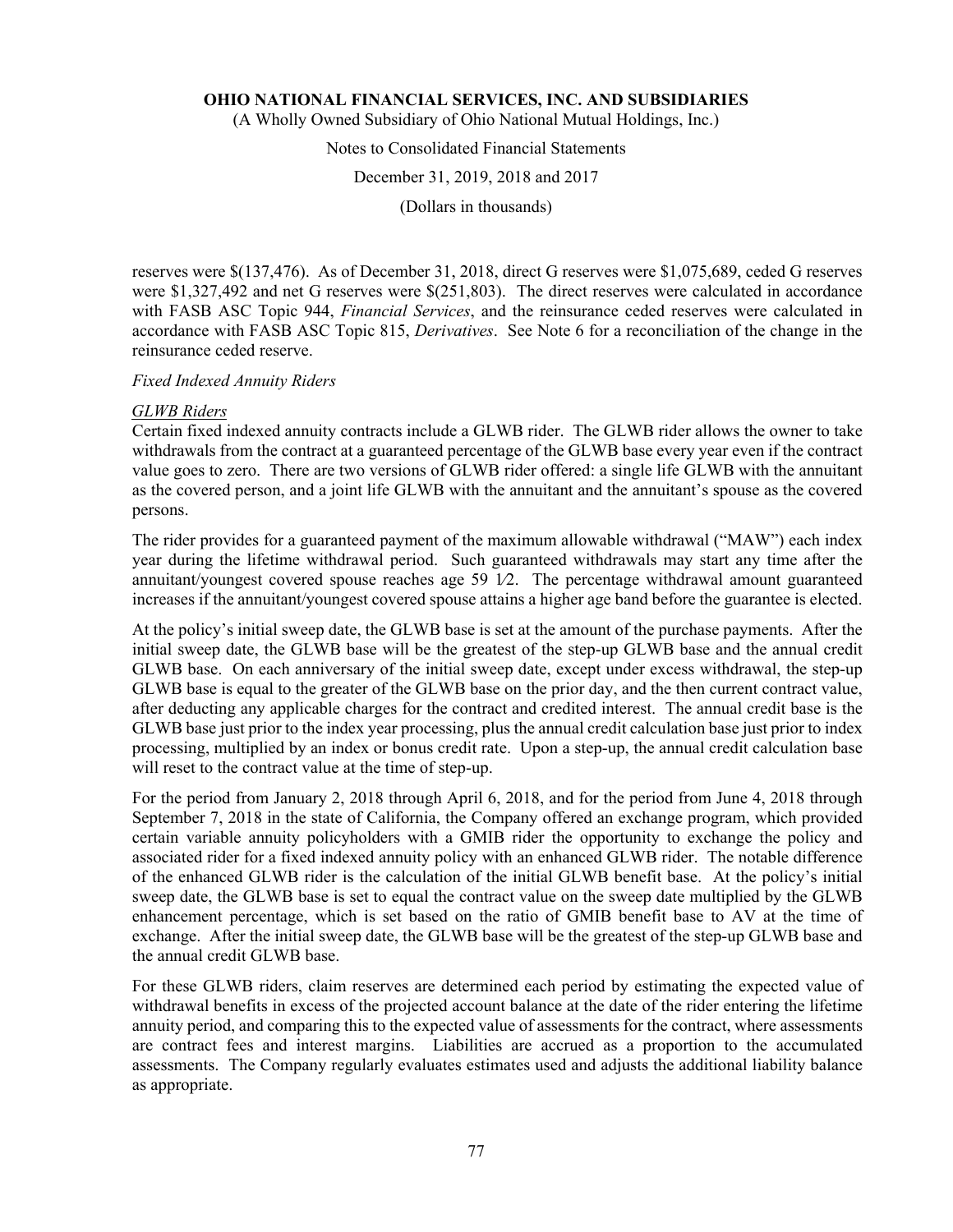(A Wholly Owned Subsidiary of Ohio National Mutual Holdings, Inc.)

# Notes to Consolidated Financial Statements

# December 31, 2019, 2018 and 2017

(Dollars in thousands)

The base account reserve balances, net of reinsurance, for fixed indexed annuity contracts were \$166,353 of embedded derivative and \$931,394 of host and other liability as of December 31, 2019. The balances were \$124,953 of embedded derivative and \$954,862 of host and other liability as of December 31, 2018. The G reserve balances, net of reinsurance, for fixed indexed annuity contracts with guarantees were \$12,990 and \$6,360 as of December 31, 2019 and December 31, 2018, respectively. The components that make up the reserve include items affecting reserve balances outside of paid and incurred claims. This includes, but is not limited to, interest, accrual, true-up, unlockings, and market factors.

The total account value of the fixed indexed annuities was approximately \$1,077,000 and \$1,096,000 as of December 31, 2019 and 2018, respectively. The account value specific to the GLWB riders was approximately \$567,000 and \$586,000 as of December 31, 2019 and 2018, respectively.

Direct and net G reserves were \$12,990 and \$6,360 as of December 31, 2019 and 2018, respectively. No G reserves were ceded to external parties during 2019 and 2018.

### **(11) Reinsurance**

The Company participates in reinsurance activities in order to limit losses, minimize exposure to significant risks and provide additional capacity for future growth. The Company routinely enters into reinsurance transactions with other insurance companies, third parties and subsidiaries. This reinsurance involves either ceding certain risks to or assuming risks from other insurance companies. The Company's consolidated financial statements reflect the effects of assumed and ceded reinsurance transactions.

### *External Reinsurance*

For the Company's life insurance products, the Company reinsures a percentage of the mortality or morbidity risk on a quota share basis or on an excess of retention basis. The Company also reinsures risk associated with their disability and health insurance policies. Ceded premiums approximated 16%, 16% and 17% of gross earned life and accident and health premiums during 2019, 2018 and 2017, respectively.

For the Company's individual variable annuity products, the Company reinsures the various living and death benefit riders, including GMDB, GMIB and GLWB. For the Company's fixed annuity products, the Company has coinsurance agreements in place to reinsure fixed annuity products sold between 2001 and 2006. Ceded amounts under these coinsurance agreements range from one-third to two-thirds of the business produced. The ceded reserves attributable to fixed annuity coinsurance agreements were \$198,600 and \$276,138 as of December 31, 2019 and 2018, respectively.

Reinsurance agreements that do not transfer significant insurance risk are recorded using deposit accounting. The Company enters into such agreements with unaffiliated reinsurers. Effective April 1, 2016, the Company entered into an agreement to cede certain whole life blocks of business written between January 1, 2016 and December 31, 2016. Effective January 1, 2017, the Company entered into an additional agreement to cede certain whole life blocks of business written between January 1, 2017 and December 31, 2017. Effective October 1, 2017, these agreements were amended and restated to combine the previous treaties from 2014 through 2016, and add 2017 as well as 2018 prospectively. This combined treaty is accounted for using deposit accounting. At the inception of each of these deposit accounting agreements, a risk charge liability was recorded in other liabilities on the consolidated balance sheets, with a corresponding risk charge expense recorded in other operating expenses on the consolidated statements of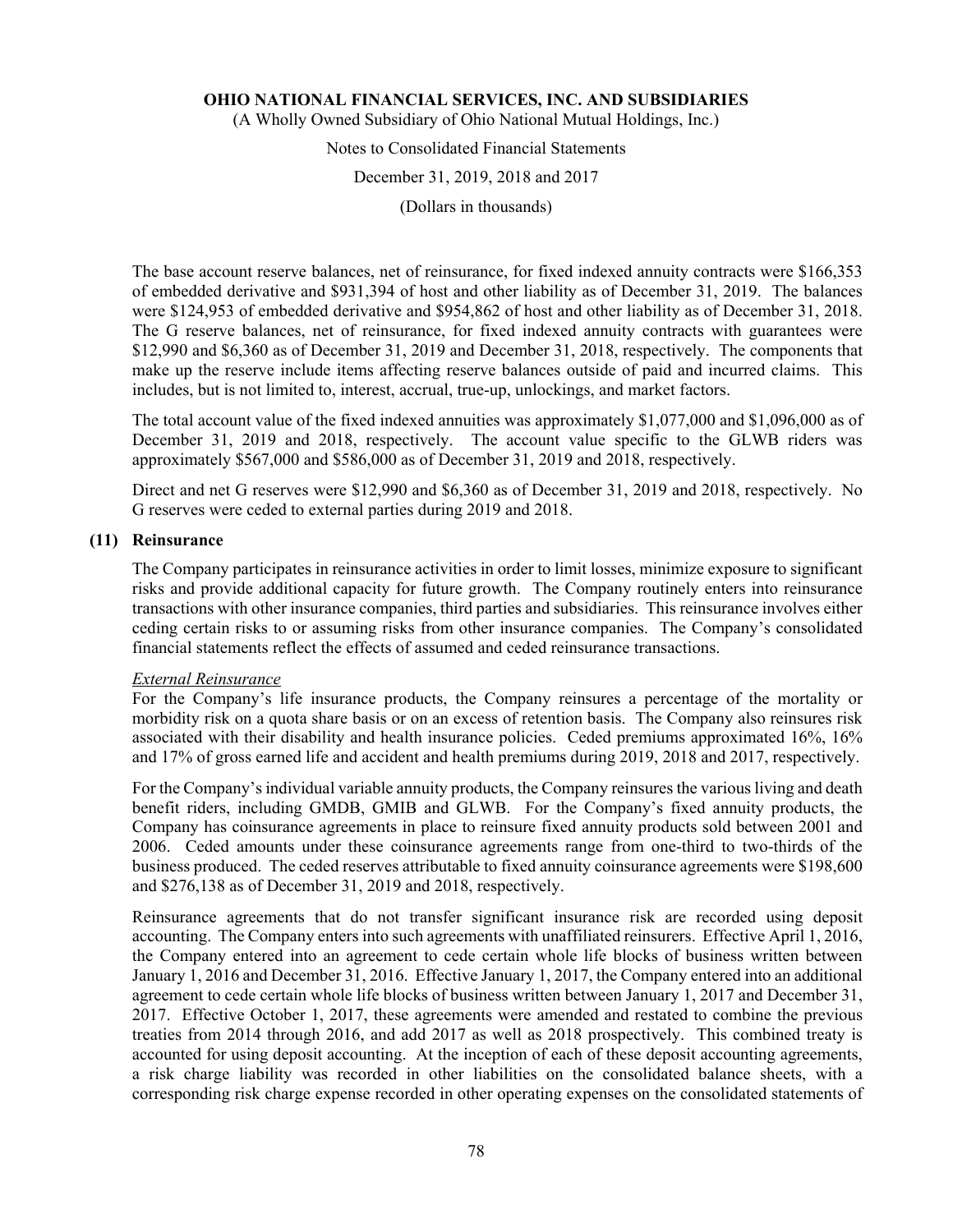(A Wholly Owned Subsidiary of Ohio National Mutual Holdings, Inc.)

# Notes to Consolidated Financial Statements

# December 31, 2019, 2018 and 2017

(Dollars in thousands)

operations. The risk charge liabilities and expenses related to these agreements were \$2,395, \$2,022 and \$1,405 at and as of December 31, 2019, 2018 and 2017, respectively.

Effective December 31, 2018, the Company entered into an agreement to cede its quota share of the net liability on certain term life policies issued between June 4, 2007 through December 31, 2017, and in force as of the effective date. This treaty is accounted for using deposit accounting. The risk charge liabilities and expenses related to this agreement settle quarterly, beginning March 31, 2019. The risk charge expense related to this agreement was \$435 at and as of December 31, 2019.

Effective July 1, 2019, the Company entered into a reinsurance agreement to coinsure 100% of its retained inforce BOLI and SPDA blocks of business with a third party reinsurer licensed as an authorized reinsurer in the State of Ohio. As a result of this transaction, available-for-sale securities and cash of \$2,797,281 were transferred to the reinsurer, resulting in a realized gain of \$197,876 for the year ended December 31, 2019. This transaction resulted in a \$1,929,233 increase included in reinsurance recoverable on the consolidated balance sheets as of December 31, 2019. The BOLI block of business met the requirements for reinsurance accounting, however, because the SPDA block qualifies as investment contracts, the SPDA portion of the agreement did not meet the criteria for reinsurance accounting and was accounted for under deposit accounting. As a result, a reinsurance deposit asset of \$935,792 was recorded in the consolidated balance sheets at the inception of the treaty. The asset is carried at a net amortized value of \$905,770 on the consolidated balance sheets as of December 31, 2019.

# *Affiliate Reinsurance*

As it relates to reinsurance among affiliates, to mitigate the volatility of statutory surplus for ONLIC, ONLIC ceded variable annuity-related risks, living and death benefits to SYRE for the GMIB, GMDB, and GLWB riders. Effective April 1, 2019, ONLIC recaptured its direct business previously ceded to SYRE. ONLIC now cedes these variable annuity-related risks and certain additional guarantee risks, which were previously retained, to SUNR, which retrocedes GMIB and associated risks and riders to SYRE. Additionally, to consolidate the management of such living benefit risks, ONLIC assumes GMIB and associated riders issued by NSLAC, which are correspondingly retroceded to SYRE as discussed above. Effective January 2018, ONLIC ceded 100% of the fixed indexed annuities exchange program business and associated GLWB riders to SYRE. ONLIC assumes BOLI policies issued by ONLAC, but ceased reinsuring new policies in October 2016.

ONLAC writes a significant amount of term and universal life insurance that requires statutory reserves in excess of the Company's best estimate economic reserves (i.e. redundant reserves). To efficiently manage the statutory surplus impact to ONLAC and improve capacity to write new business, the Company established two affiliated Vermont captive insurers, MONT and KENW, and an Ohio captive, CMGO. ONLAC cedes certain term life policies and certain death benefit guarantee universal life policies to MONT. ONLAC cedes certain term life policies to KENW and CMGO. MONT, KENW and CMGO entered into external reinsurance covering certain of the assumed blocks of business. Additionally, MONT, KENW and CMGO retrocede term life policies on a yearly renewable term basis to ONLIC, which ONLIC cedes to external reinsurers.

ONSV entered into a proportional quota share agreement with ONSP whereby the Company assumes 50% of the premiums and claims related to ONSP's participation in the Peruvian survival, disability and burial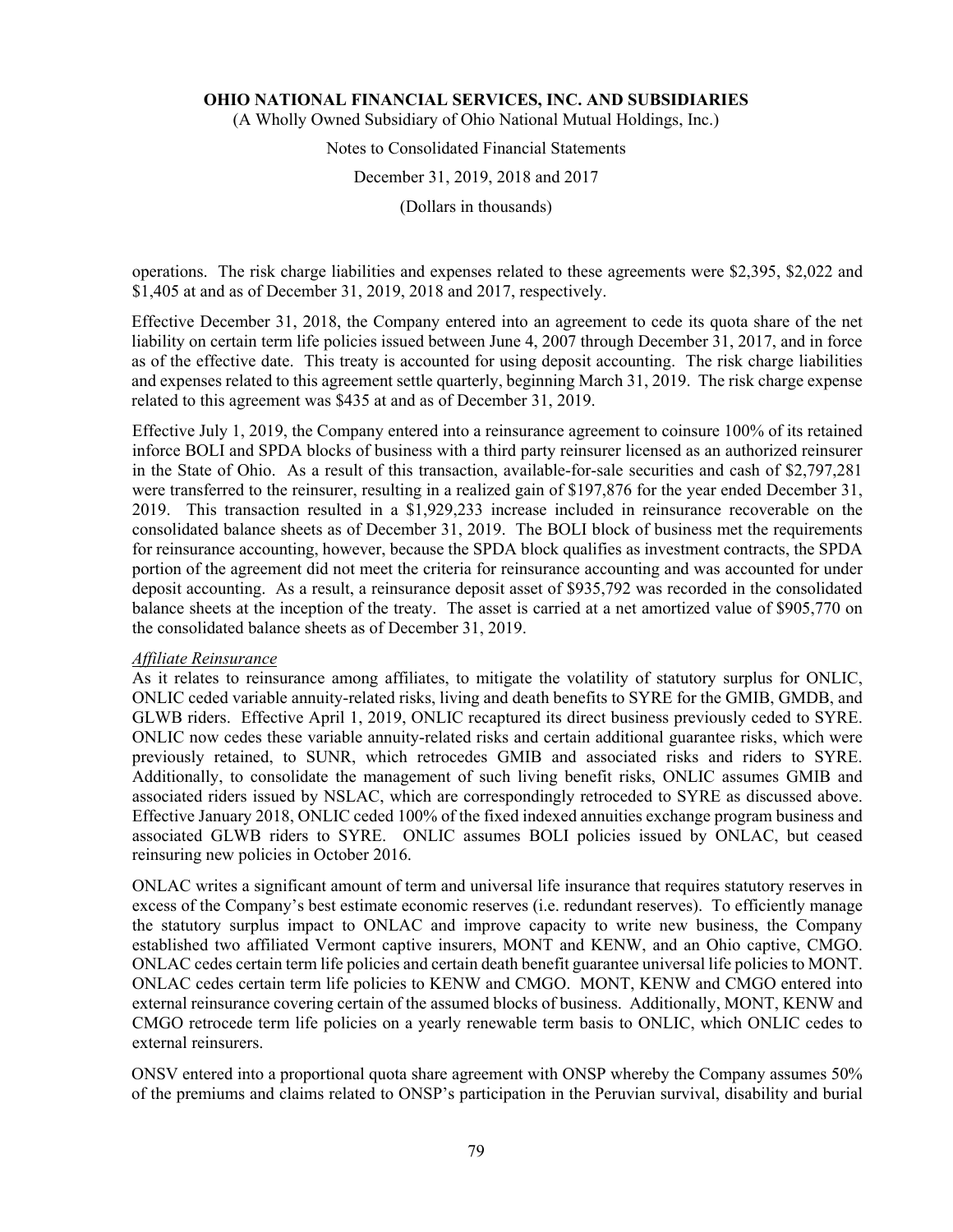(A Wholly Owned Subsidiary of Ohio National Mutual Holdings, Inc.)

# Notes to Consolidated Financial Statements

#### December 31, 2019, 2018 and 2017

(Dollars in thousands)

group insurance program. This agreement applies to premiums and claims incurred between January 1, 2015 and December 31, 2016.

All of the affiliated reinsurance transactions eliminate in consolidation at the ONFS and ONMH levels.

The reconciliation of traditional life and accident and health total premiums to net premiums for the years ended December 31, were as follows:

|                                    | 2019       | 2018       | 2017       |
|------------------------------------|------------|------------|------------|
| Direct premiums<br>S               | 1,083,857  | 1,050,888  | 977,421    |
| Reinsurance assumed - external     | 1,075      | 1.219      | 1,363      |
| Reinsurance assumed - intercompany | 257,514    | 238,704    | 234,812    |
| Reinsurance ceded - external       | (197, 528) | (183,327)  | (188, 256) |
| Reinsurance ceded - intercompany   | (257,514)  | (238, 704) | (234, 812) |
| Net premiums earned                | 887,404    | 868,780    | 790,528    |

# **(12) Long-Term Debt Obligations**

Long-term debt obligations outstanding were as follows as of December 31:

|                                  |    | 2019    | 2018    |
|----------------------------------|----|---------|---------|
| Surplus notes                    |    |         |         |
| 6.875% fixed rate due 2042       | \$ | 247,504 | 247,393 |
| 5,000% fixed rate due 2031       |    | 4,019   | 3,979   |
| 5,800% fixed rate due 2027       |    | 5,897   | 5,883   |
| 8.500% fixed rate due 2026       |    | 49,798  | 49,767  |
| Senior notes                     |    |         |         |
| $6.625\%$ fixed rate due 2031    |    | 247,411 | 247,264 |
| 6.375% fixed rate due 2020       |    |         | 299,218 |
| Term Loan                        |    |         |         |
| 3.96% variable rate due 2022     |    | 399,249 |         |
| Total long-term debt obligations | S  | 953,878 | 853,504 |

#### *Surplus Notes*

In June 2012, ONLIC issued a \$250,000, 6.875% fixed rate surplus note due June 15, 2042. Interest on this surplus note is payable semi-annually on June 15 and December 15. ONLIC may redeem this surplus note at its option. This surplus note is unsecured and subordinated to all present and future indebtedness and policy claims of ONLIC.

In December 2011, ONLIC issued a \$4,500, 5.000% fixed rate surplus note to Security Mutual Life Insurance Company of New York ("SML"), as payment for the purchase of additional shares of NSLAC. This note matures on December 15, 2031. Interest on this surplus note is payable semi-annually on December 15 and June 15. ONLIC may redeem this surplus note at its option. This surplus note is unsecured and subordinated to all present and future indebtedness and policy claims of ONLIC.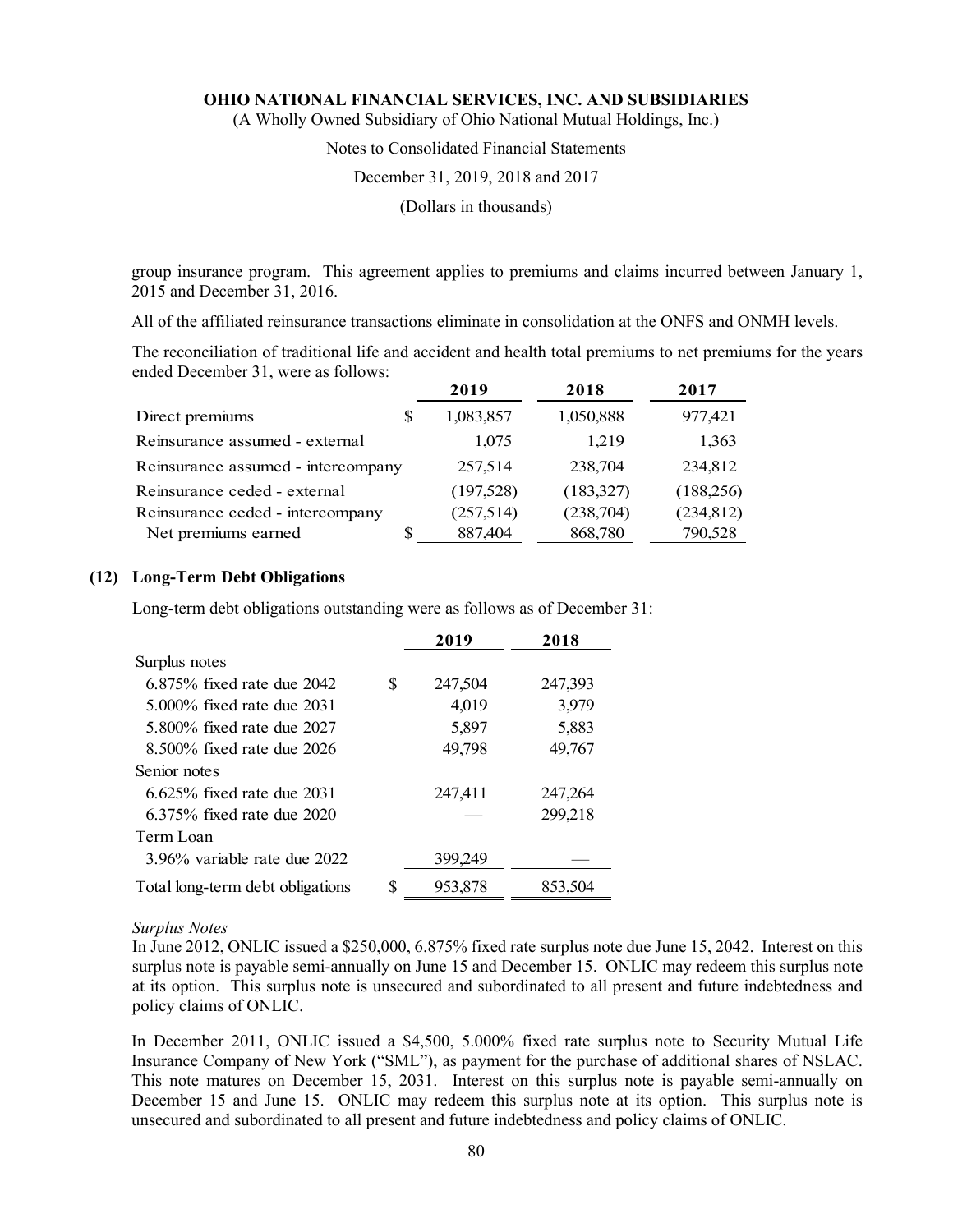(A Wholly Owned Subsidiary of Ohio National Mutual Holdings, Inc.)

# Notes to Consolidated Financial Statements

# December 31, 2019, 2018 and 2017

(Dollars in thousands)

In April 2007, ONLIC issued a \$6,000, 5.800% fixed rate surplus note to SML, as payment for the purchase of a portion of the shares of NSLAC. This note matures on April 1, 2027. Interest on this surplus note is payable semi-annually on April 1 and October 1. ONLIC may redeem this surplus note at its option. This surplus note is unsecured and subordinated to all present and future indebtedness and policy claims of ONLIC.

In May 1996, ONLIC issued \$50,000, 8.500% fixed rate surplus note, due May 15, 2026. Interest on this surplus note is payable semi-annually on May 15 and November 15. ONLIC may redeem this surplus note at its option. This surplus note is unsecured and subordinated to all present and future indebtedness and policy claims of ONLIC.

The surplus notes have been issued in accordance with Section 3941.13 of the Ohio Revised Code. Interest payments, scheduled semi-annually, must be approved for payment by the Ohio Department of Insurance ("Department"). All issuance costs have been capitalized and are being amortized over the terms of the notes.

### *Senior Notes*

In April 2011, ONFS issued a \$250,000, 6.625% fixed rate senior note due May 1, 2031. Interest is payable semi-annually on May 1 and November 1. ONFS may redeem this senior note at its option.

In April 2010, ONFS issued a \$300,000, 6.375% fixed rate senior note due April 30, 2020. Interest is payable semi-annually on April 30 and October 30. ONFS may redeem this senior note at its option. During April 2019, ONFS redeemed this senior note. This included a make-whole payment to note holders of \$10,263 included in loss on debt retirement on the income statement.

The senior notes are obligations of ONFS and are not subject to Department approval for payments of principal or interest. Claims of the policyholders of ONLIC and ONLAC have priority over these senior notes if either company is unable to pay policyholder claims.

### *Term Loan*

On April 5, 2019, the Company issued a \$400,000 term loan due April 5, 2022. Interest is payable quarterly based on a variable base rate or the London Inter-bank Offered Rate ("LIBOR") plus the applicable margin. The rate selected at December 31, 2019 was LIBOR. The average interest rate paid for the year ended December 31, 2019 was 3.96%. This loan was retired in January, 2020 with the issuance of a new senior note. See Note 3(w) for more information.

# *Interest Expense*

Total interest expense, including amortization of debt discounts and issuance costs, on all obligations was \$58,571, \$58,576 and \$58,533 during the years ended December 31, 2019, 2018, and 2017, respectively. Total interest expense is included in investment expenses as a component of net investment income.

# **(13) Bank Line of Credit**

In April 2016, the Company obtained a \$525,000 senior unsecured, syndicated credit facility. The credit facility was established for the purpose of issuing letters of credit and loans for general corporate purposes and matured in April 2021. In March 2017, the Company increased this credit facility by \$50,000 to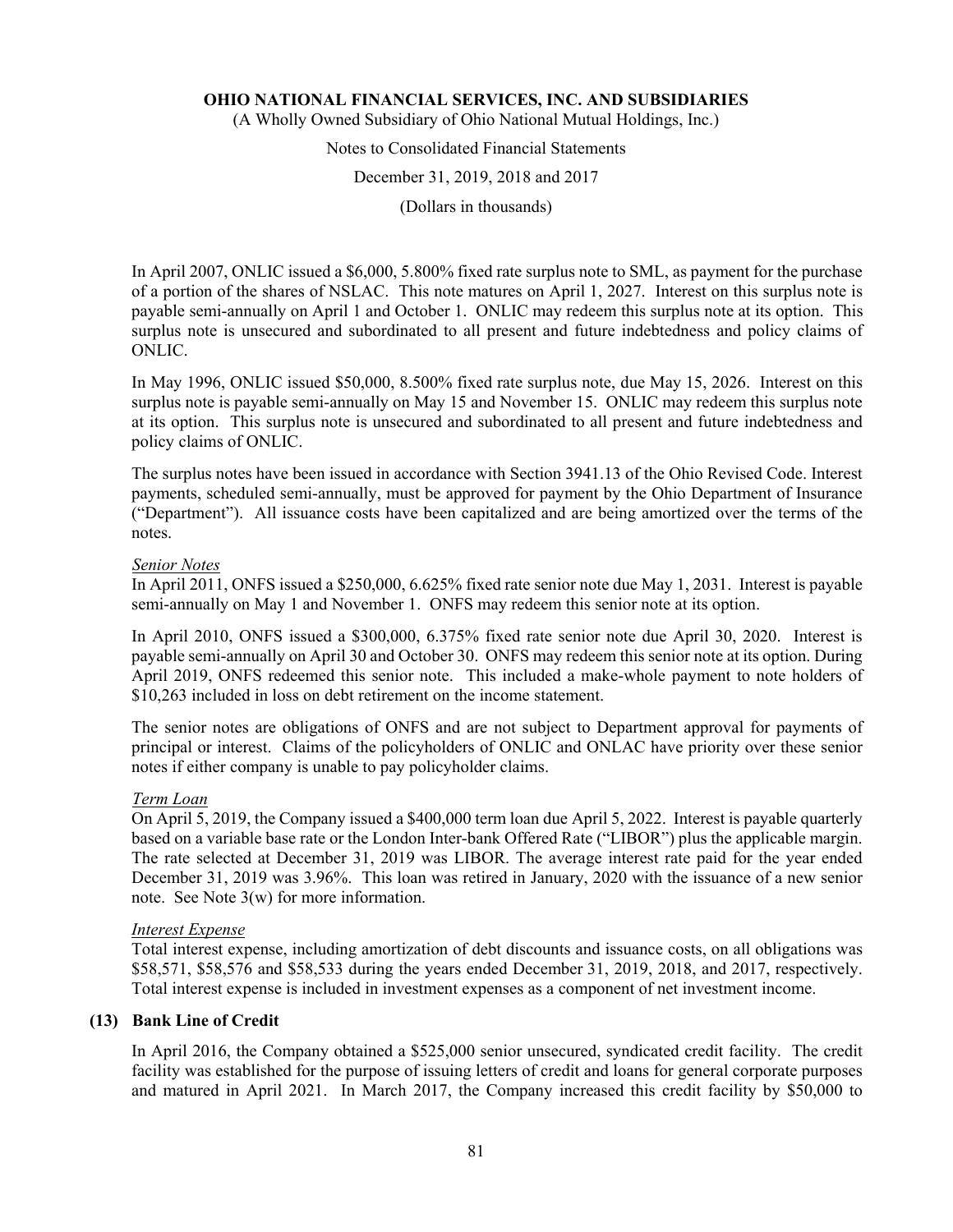(A Wholly Owned Subsidiary of Ohio National Mutual Holdings, Inc.)

# Notes to Consolidated Financial Statements

#### December 31, 2019, 2018 and 2017

(Dollars in thousands)

\$575,000. On March 29, 2018, the Company increased this credit facility by \$325,000 to \$900,000. The credit facility now matures in March 2023.

The Company utilized \$565,000 of this facility as of December 31, 2019 to secure a letter of credit for SYRE, with SUNR as the beneficiary, in order to recognize reserve credit under statutory accounting principles.

The Company utilized \$110,000 and \$810,000 of this facility as of December 31, 2019 and 2018, respectively, to secure a letter of credit for SYRE, with ONLIC as the beneficiary, in order to recognize reserve credit under statutory accounting principles. The Company borrowed \$75,000 against the facility in December 2017 for the benefit of SYRE, which is recorded in short-term borrowings in the consolidated balance sheet. The \$15,000 the Company borrowed to fund the 2014 intercompany sale transaction of ONSP to the Dutch holding company from ONSA was transferred to the new facility. During 2019, these borrowings were repaid.

On December 31, 2019, the Company entered into a \$50,000, 364-Day letter of credit facility with two banks in order to finance and to support the reserve requirements of SYRE, ONLIC and SUNR. ONLIC and SUNR are the only beneficiaries of the related letters of credit. The Company utilized \$30,000 of this facility as of December 31, 2019 to secure a letter of credit for SYRE, with SUNR as the beneficiary, in order to recognize reserve credit under statutory accounting principles.

In December 2018, the Company entered into a \$50,000, 364-Day letter of credit facility with a bank in order to finance and to support the reserve requirements of SYRE. ONLIC is the only beneficiary of the related letters of credit. The Company utilized \$50,000 of this facility as of December 31, 2018 to secure a letter of credit for SYRE, with ONLIC as the beneficiary, in order to recognize reserve credit under statutory accounting principles. The Company terminated the facility during 2019.

In December 2018, the Company entered into a \$150,000, 364-Day letter of credit facility with two banks in order to finance and to support the reserve requirements of SYRE and ONLIC (related to NSLAC). ONLIC and NSLAC are the only beneficiaries of the related letters of credit. The Company utilized \$75,000 of this facility as of December 31, 2018 to secure a letter of credit for SYRE, with ONLIC as the beneficiary, in order to recognize reserve credit under statutory accounting principles. The Company terminated the facility during 2019.

Total interest and fees paid on these credit facilities were \$14,429, \$11,565 and \$3,978 in 2019, 2018 and 2017, respectively.

# **(14) Income Taxes**

The provision for income taxes is as follows:

|                            | 2019 |           | 2018    | 2017      |
|----------------------------|------|-----------|---------|-----------|
| Current expense (benefit)  |      | 991       | (896)   | (14, 942) |
| Deferred benefit           |      | (34, 830) | (5,056) | (189,720) |
| Provision for income taxes |      | 33,839    | (5,952) | (204,662) |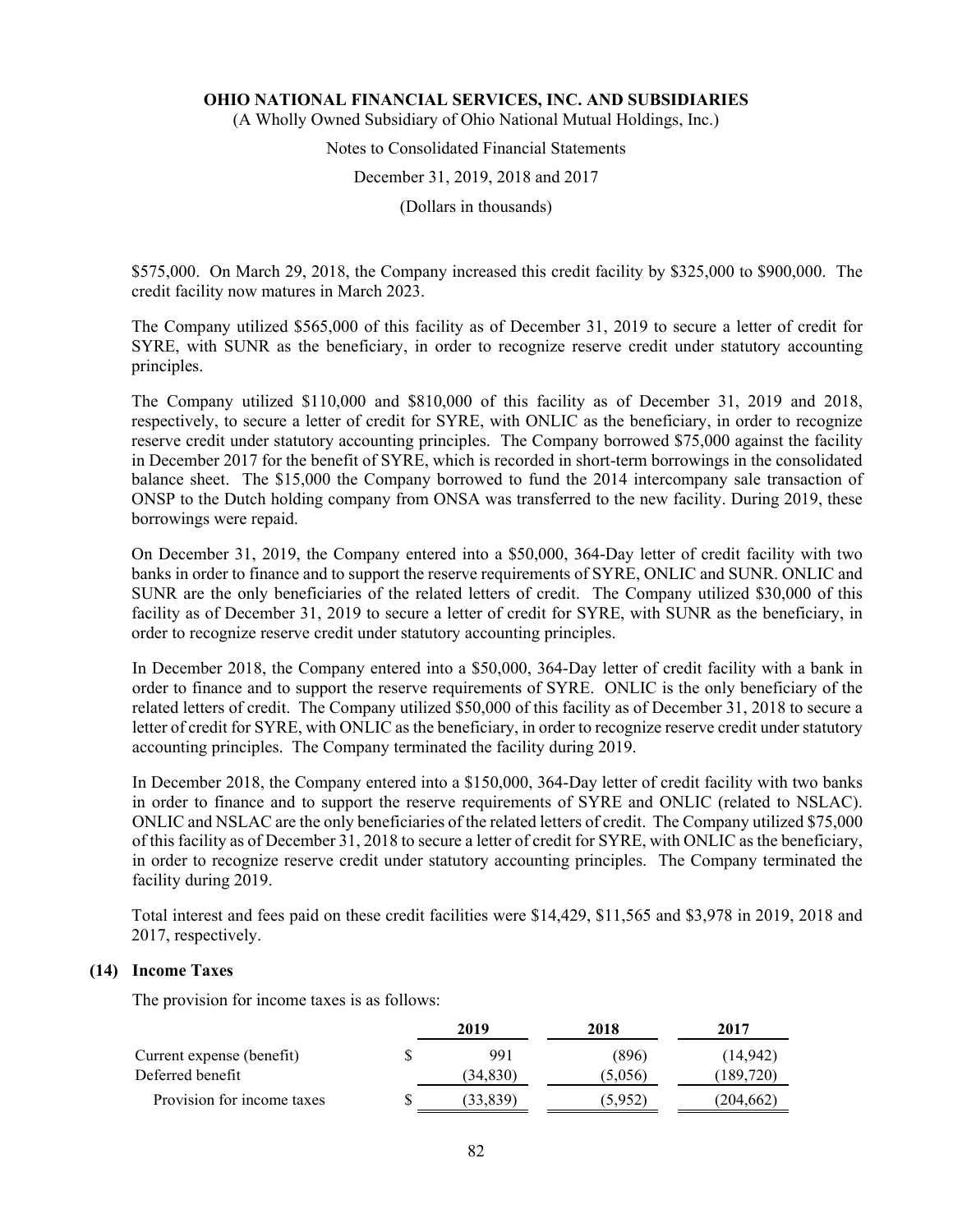(A Wholly Owned Subsidiary of Ohio National Mutual Holdings, Inc.)

# Notes to Consolidated Financial Statements

### December 31, 2019, 2018 and 2017

(Dollars in thousands)

The following table is the reconciliation of the provision for income taxes based on enacted U.S. federal income tax rates to the provision for income taxes reported in the consolidated financial statements for the years ended December 31:

|                                                 | 2019      | 2018      | 2017       |
|-------------------------------------------------|-----------|-----------|------------|
| Pre-tax income times U.S. enacted tax rate      | (21,220)  | 14,066    | (62, 436)  |
| Tax-preferred investment income                 | (12,359)  | (22, 579) | (43,093)   |
| Foreign subsidiaries statutory tax differential | (2, 531)  | (590)     | (2,208)    |
| Deemed income from foreign operations           |           | (3,314)   | 8,369      |
| U.S. Tax reform rate change - Non-equity        |           | 4,137     | (77, 549)  |
| U.S. Tax reform rate change - Equity            |           |           | (33,329)   |
| Tax contingencies                               | (298)     | 126       | (51)       |
| Other, net                                      | 2,569     | 2,202     | 5,635      |
| Provision for income taxes                      | (33, 839) | (5,952)   | (204, 662) |
| Effective tax rate                              | 33.5%     | $(8.9)\%$ | 114.7%     |

The Company files income tax returns in the U.S. federal jurisdiction, foreign countries and various state jurisdictions.

As discussed in Note 4, the United States enacted new tax legislation effective January 1, 2018. The effects of the tax rate change on deferred taxes are reflected in the tax rate reconciliation above. The primary impact on our 2017 financial results was associated with the effect of reducing the U.S. income tax rate from 35% to 21% on our deferred tax balances as of December 31, 2017, and a one-time deemed repatriation tax on certain unremitted earnings of foreign subsidiaries. Other material provisions of the U.S. tax reform impacting the Company effective January 1, 2018 include, but are not limited to provisions: 1) reducing the dividends received deduction; 2) increasing the tax deferred acquisition cost rates (Tax DAC); 3) modifying the tax reserve calculation; and 4) eliminating the corporate alternative minimum tax (AMT).

The largest component of tax-preferred investment income in the rate reconciliation above is the Dividends Received Deduction ("SA DRD") on separate account assets held in connection with variable annuity and life contracts. For 2019, 2018 and 2017 tax returns, the Company recognized an income tax benefit of \$6,866, \$9,754 and \$35,950, respectively.

The Company has made the decision to permanently re-invest the foreign subsidiaries' earnings, thus local foreign country tax rules and tax rates govern the reporting of taxes rather than the U.S. tax rules and tax rate. In 2014, the Chilean government passed legislation increasing the enacted tax rate each year and is currently 27% in 2018 and thereafter. The impact of this legislation is reflected in the above rate reconciliation table.

The tax effects of temporary differences between the financial statement carrying amounts and the tax basis of assets and liabilities that give rise to significant components of the net deferred tax liability relate to the following as of December 31: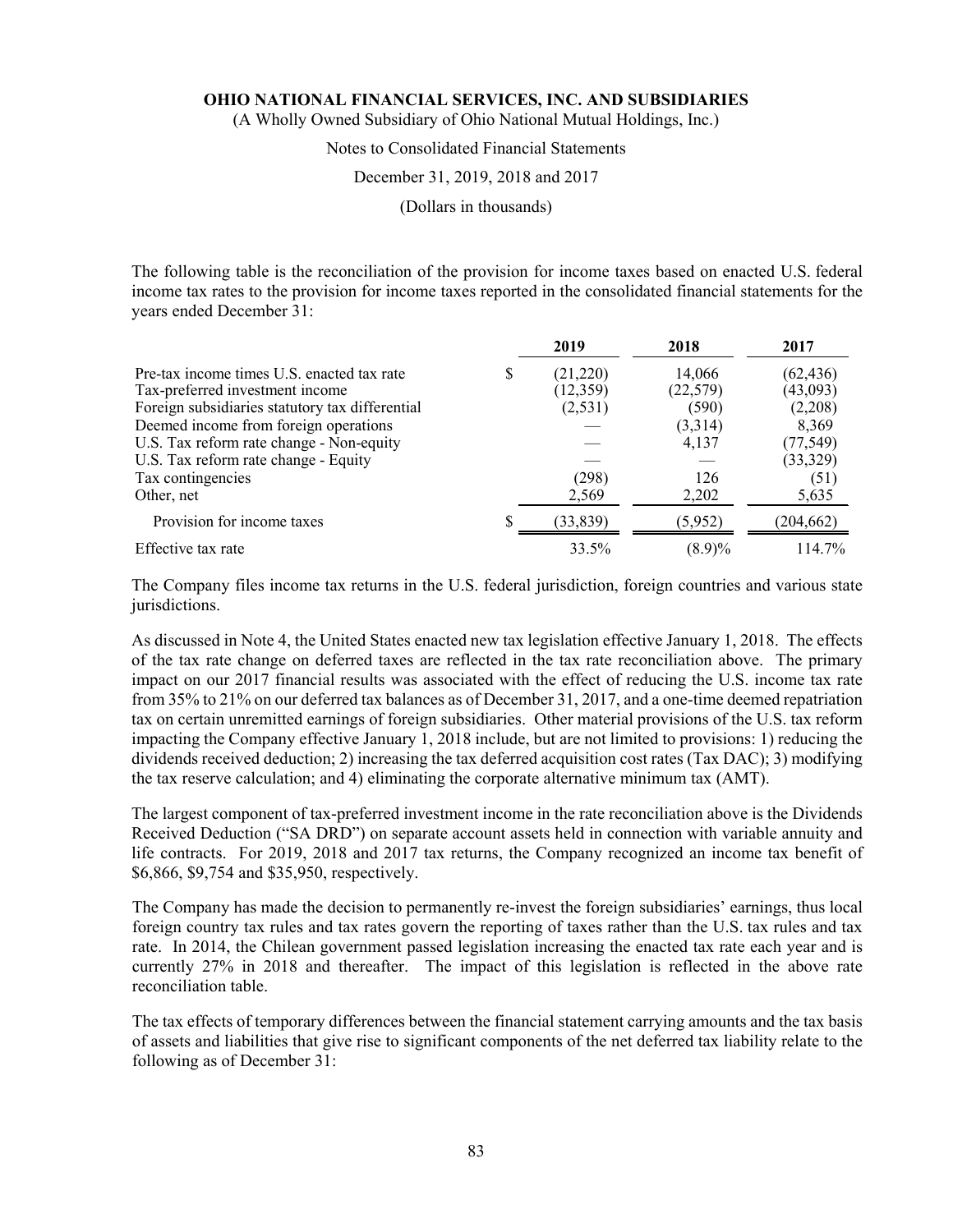(A Wholly Owned Subsidiary of Ohio National Mutual Holdings, Inc.)

### Notes to Consolidated Financial Statements

#### December 31, 2019, 2018 and 2017

#### (Dollars in thousands)

|                                             |    | 2019      | 2018      |
|---------------------------------------------|----|-----------|-----------|
| Deferred tax assets:                        |    |           |           |
| Pension and benefit obligations             | \$ | 21,023    | 23,647    |
| Future policy benefits                      |    | 1,542,728 | 871,286   |
| Derivatives                                 |    | 41,907    | 34,590    |
| Net operating loss carryforwards            |    | 143,021   | 164,989   |
| Tax credits                                 |    | 39,750    | 40,203    |
| Fixed asset capitalization and depreciation |    | 33,585    | 21,090    |
| Other                                       |    | 2,545     | 3,590     |
| Total gross deferred tax assets             |    | 1,824,559 | 1,159,395 |
| Valuation allowance on deferred tax assets  |    |           |           |
| Net deferred tax assets                     |    | 1,824,559 | 1,159,395 |
| Deferred tax liabilities:                   |    |           |           |
| Investments                                 |    | 118,924   | 19,001    |
| Deferred policy acquisition costs           |    | 248,152   | 311,272   |
| Section $481(a)$ adjustment                 |    | 4,709     | 16,673    |
| Reinsurance recoverable                     |    | 1,583,632 | 911,781   |
| Other                                       |    | 8,395     | 6,983     |
| Total gross deferred tax liabilities        |    | 1,963,812 | 1,265,710 |
| Net deferred tax liability                  | S  | 139,253   | 106,315   |

In assessing the realizability of deferred tax assets, the Company considers whether it is more likely than not that some portion or all of the deferred tax assets will be realized. The ultimate realization of deferred tax assets is dependent upon the generation of future taxable income during periods in which those temporary differences become deductible. The Company considers the scheduled reversal of deferred tax liabilities, projected future income, and prudent and feasible tax planning strategies in making this assessment. Based upon the level of historical taxable income, projections for future income over the periods in which the deferred tax assets are deductible and available tax planning strategies, the Company believes it is more likely than not that it will realize the benefits of these deductible differences.

As of December 31, 2019, the Company has non-life net operating loss carryforwards of \$475,668 expiring in years 2028 through 2037. As of December 31, 2018, the Company had non-life net operating loss carryforwards of \$486,170 expiring in years 2027 through 2037. As of December 31, 2019, SYRE has a net operating loss of \$188,967 expiring in 2033, to be carried forward and used only to offset future taxable income of SYRE. As of December 31, 2018, SYRE had a net operating loss of \$202,628 expiring in 2033, to be carried forward and used only to offset future taxable income of SYRE. All loss carryforwards are expected to be fully utilized before expiring.

As of December 31, 2019 and 2018, the Company had no federal valuation allowances recorded. As of December 31, 2019 and 2018, the Company had no net capital loss carryforwards. As of December 31, 2019, the Company has \$2,059 of uncertain tax positions related to the SA DRD company share percentage(s) for tax return years 2013-2017. As of December 31, 2019, the Company has tax credit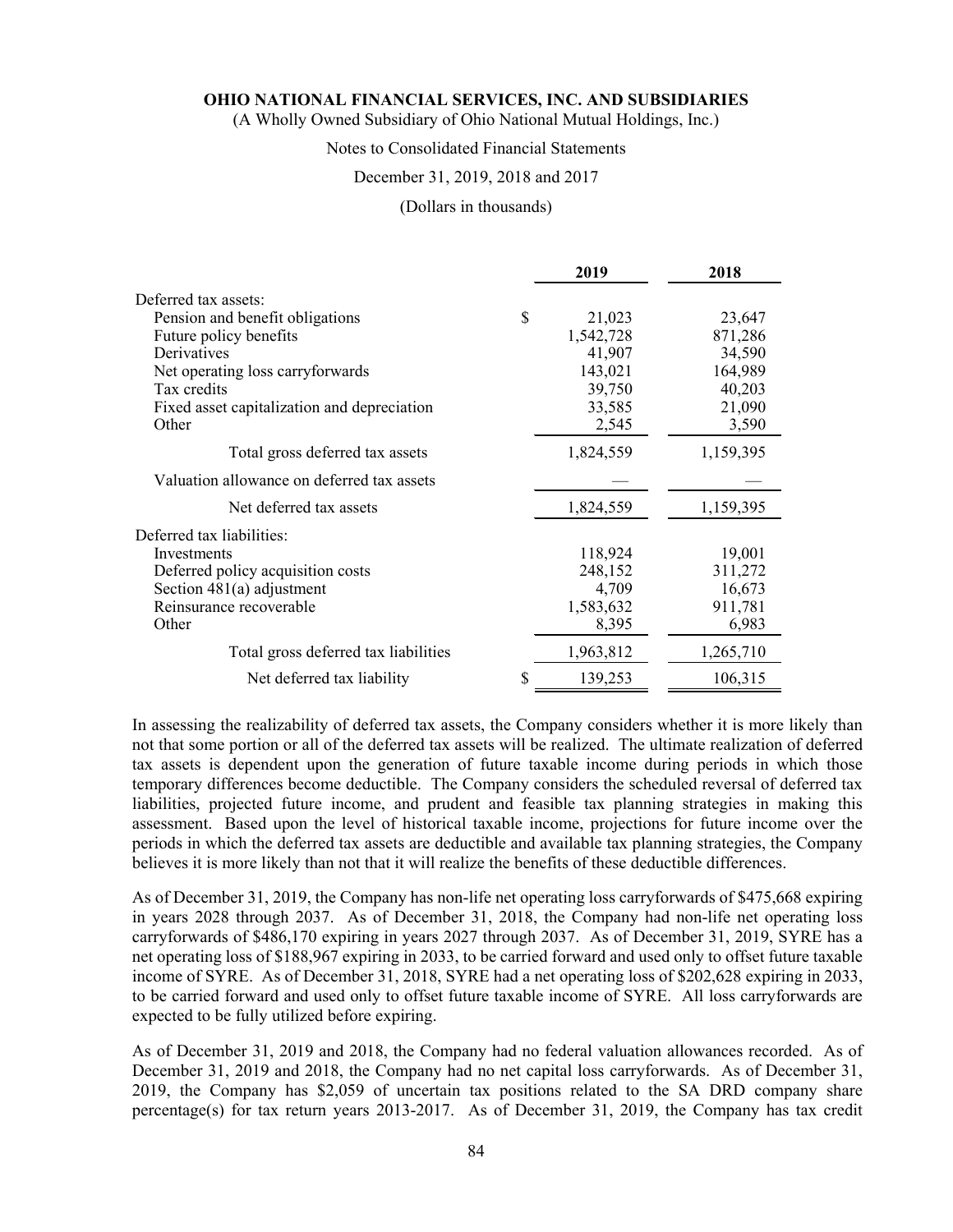(A Wholly Owned Subsidiary of Ohio National Mutual Holdings, Inc.)

Notes to Consolidated Financial Statements

December 31, 2019, 2018 and 2017

(Dollars in thousands)

carryforwards of \$39,750 expiring in years 2023 through 2038. As of December 31, 2019, the Company had tax credit carryforwards of \$40,203 expiring in years 2019 through 2038. As of December 31, 2019, the Company had alternative minimum tax credits of \$8,049 that now reside in the current tax receivable as a result of tax reform.

The U.S. tax reform imposed a one-time deemed repatriation tax in 2017 on the greater of unremitted earnings and profits from foreign operations of our subsidiaries determined as of November 2, 2017 or December 31, 2017, which amounted to \$5,055. Deferred tax liabilities are recognized for taxes payable on the unremitted earnings from foreign operations of our subsidiaries, except where it is our intention to indefinitely reinvest a portion or all of these undistributed earnings. We currently do not intend to repatriate these unremitted earnings. As of December 31, 2019 and 2018, it was not practicable to determine the amount of the unrecognized deferred tax liability that would arise if foreign earnings were remitted.

# **(15) Pensions and Other Post-Retirement Benefits**

# *a) Home Office Pension Plan*

The Company sponsors a funded qualified pension plan covering all home office employees hired prior to January 1, 1998. This plan was amended effective December 31, 2019, to freeze the accrual of future benefits. The impact of the curtailment is included below. This plan includes participants who are employees of the Company and devote substantially all of their time to service for the Company. Retirement benefits are based on years of service and the highest average earnings in five of the last ten years.

The Company also sponsors unfunded pension plans covering certain home office employees where benefits exceed Code 401(a)(17) and Code 415 limits.

The Company also has other deferred compensation and supplementary plans. One of the supplementary plans was also amended effective December 31, 2019, to freeze the accrual of future benefits. The impact of the curtailment is included below.

The measurement dates were December 31, 2019 and 2018.

# *b) Home Office Post-Retirement Benefit Plans*

The Company currently offers eligible retirees the opportunity to participate in a post-retirement health and group life plan. This plan was amended effective July 1, 2013, to provide participants younger than age 65, a fixed portion of the health insurance contract premium and for participants age 65 and older, a fixed dollar amount which the participant must use to independently purchase their own insurance. Previously, this plan provided all participants a fixed portion of the health insurance contract premium. The portion the Company pays is periodically increased and is a function of participant service. Only home office employees hired prior to January 1, 1998 may become eligible for these benefits provided that the employee meets the retirement age and years of service requirements.

This plan includes participants who are employees of the Company and devote substantially all of their time to service for the Company.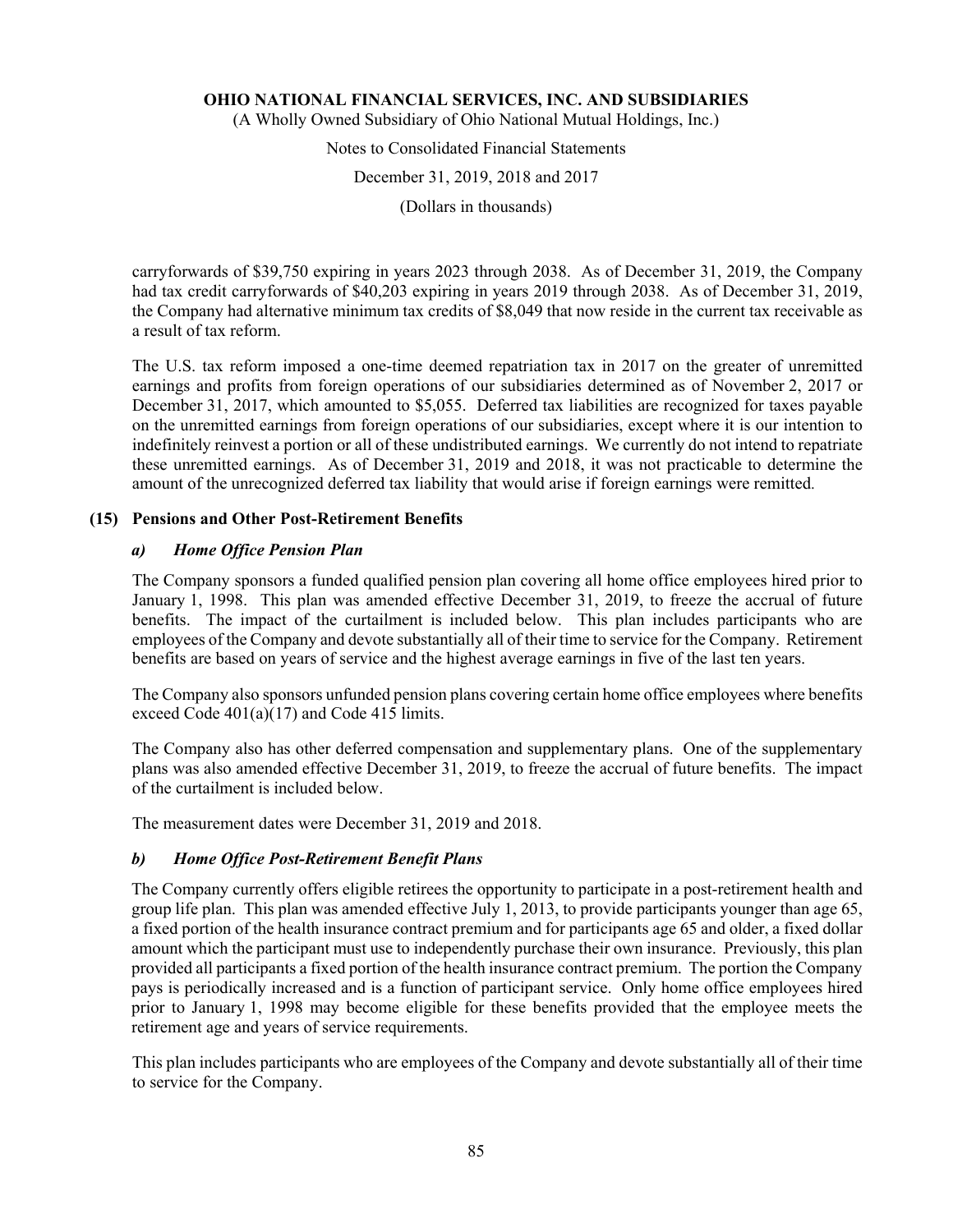(A Wholly Owned Subsidiary of Ohio National Mutual Holdings, Inc.)

# Notes to Consolidated Financial Statements

December 31, 2019, 2018 and 2017

(Dollars in thousands)

The post-retirement health plan does not provide benefits which are actuarially equivalent to Medicare Part D benefits. Therefore, the Company does not receive the associated federal Medicare subsidy.

The measurement dates were December 31, 2019 and 2018.

# *c) General Agents' Pension Plan*

The Company sponsors an unfunded, nonqualified defined benefit pension plan covering its general agents hired prior to January 1, 2005. This plan provides benefits based on years of service and average compensation during the final five and ten years of service.

The measurement dates were December 31, 2019 and 2018.

# *d) Agents' Post-Retirement Benefits Plans*

The Company sponsors a post-retirement health and group life plan. Only agents with contracts effective prior to January 1, 1998 who meet the retirement age and service requirements are eligible for these benefits. The health and group life plans are contributory, with retirees contributing approximately 50% of premium for coverage. As with all plan participants, the Company reserves the right to change the retiree premium contribution at renewal.

The post-retirement health plan does not provide benefits which are actuarially equivalent to Medicare Part D benefits. Therefore, the Company does not receive the associated federal Medicare subsidy.

The measurement dates were December 31, 2019 and 2018.

### *e) Obligations and Funded Status*

Information regarding the funded status of the pension plans as a whole and other benefit plans as a whole as of December 31 is as follows: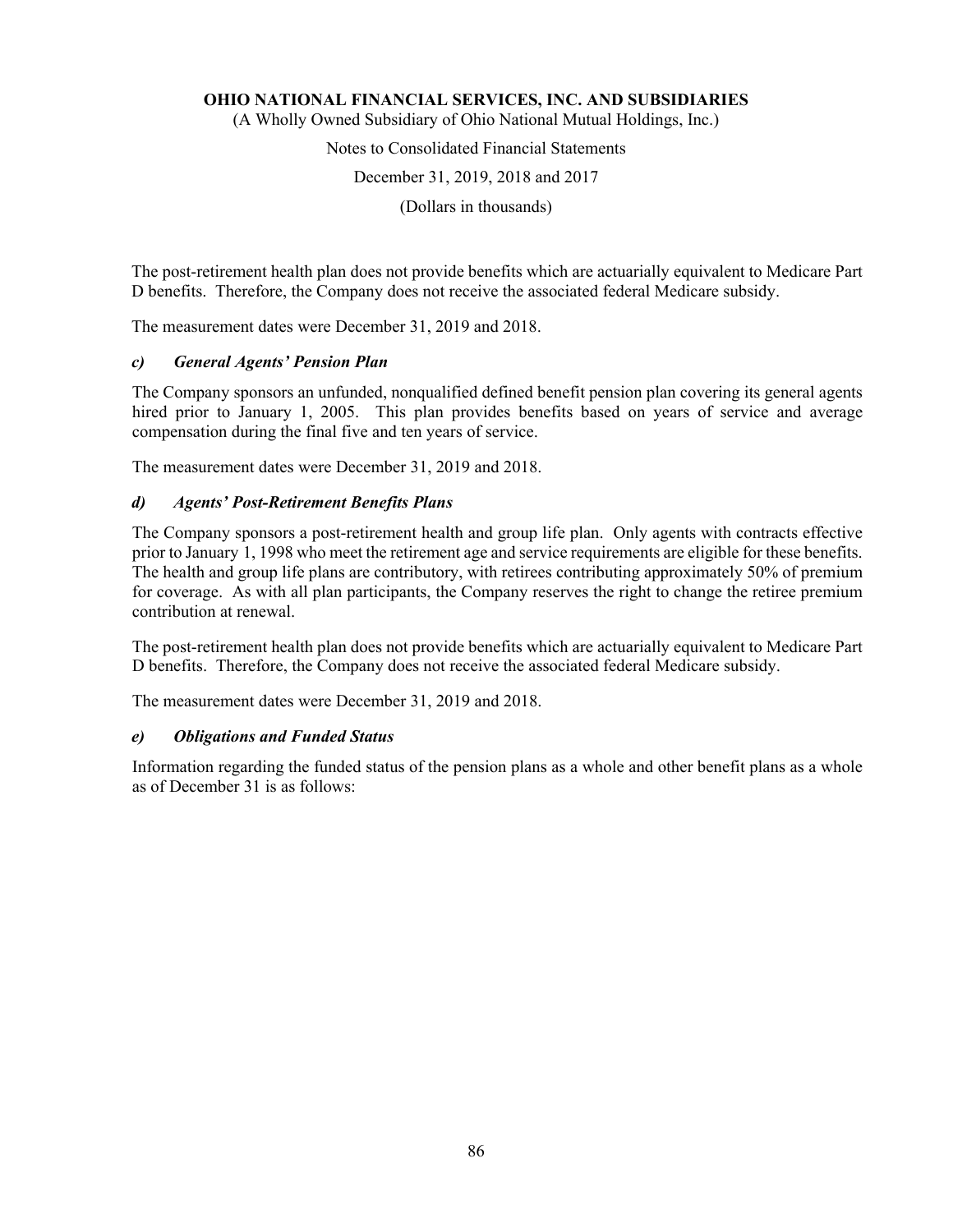(A Wholly Owned Subsidiary of Ohio National Mutual Holdings, Inc.)

# Notes to Consolidated Financial Statements

# December 31, 2019, 2018 and 2017

# (Dollars in thousands)

|                                                                                         | <b>Pension benefits</b>                 |                               | <b>Other benefits</b> |                       |
|-----------------------------------------------------------------------------------------|-----------------------------------------|-------------------------------|-----------------------|-----------------------|
|                                                                                         | 2019                                    | 2018                          | 2019                  | 2018                  |
| Change in projected benefit obligation:<br>Projected benefit obligation at              |                                         |                               |                       |                       |
| beginning of year<br>Service cost                                                       | \$<br>94,331<br>2,121                   | 127,704<br>3,107              | 6,306<br>25           | 6,764<br>43           |
| Interest cost<br>Actuarial loss (gain)<br>Benefits paid*<br>Settlement/curtailment      | 4,711<br>24,333<br>(5,561)<br>(24, 328) | 4,859<br>(17,650)<br>(23,689) | 280<br>1,404<br>(457) | 261<br>565<br>(1,327) |
| Projected benefit obligation at                                                         |                                         |                               |                       |                       |
| end of year                                                                             | \$<br>95,607                            | 94,331                        | 7,558                 | 6,306                 |
| Accumulated benefit obligation                                                          | \$<br>93,092                            | 80,143                        |                       |                       |
| Change in plan assets:<br>Fair value of plan assets at                                  |                                         |                               |                       |                       |
| beginning of year                                                                       | \$<br>50,703                            | 66,945                        |                       |                       |
| Plan sponsor contribution<br>Actual return on plan assets<br>Benefits and expenses paid | 10,365<br>(4,459)                       | (5,687)<br>(10, 555)          |                       |                       |
| Fair value of plan assets at<br>end of year                                             | \$<br>56,609                            | 50,703                        |                       |                       |
| Funded status**                                                                         | \$<br>(38,998)                          | (43,628)                      | (7,558)               | (6,306)               |

\* Benefits paid include amounts paid from both funded and unfunded benefit plans.

\*\* Funded status is recorded in other liabilities in the consolidated balance sheets.

The following tables show the funded status of the pension plans as of December 31:

|                                                                   |   | <b>Oualified</b><br>Pension | Unfunded<br><b>Pension</b> |                  |
|-------------------------------------------------------------------|---|-----------------------------|----------------------------|------------------|
| 2019                                                              |   | Plan                        | Plan                       | <b>Total</b>     |
| Projected benefit obligation<br>Fair value of plan assets         | S | 70,897<br>56,609            | 24,710                     | 95,607<br>56,609 |
| Funded status                                                     | S | (14, 288)                   | (24, 710)                  | (38,998)         |
| 2018<br>Projected benefit obligation<br>Fair value of plan assets | S | 64,093<br>50,703            | 30,238                     | 94,331<br>50,703 |
| Funded status                                                     | S | (13, 390)                   | (30, 238)                  | (43, 628)        |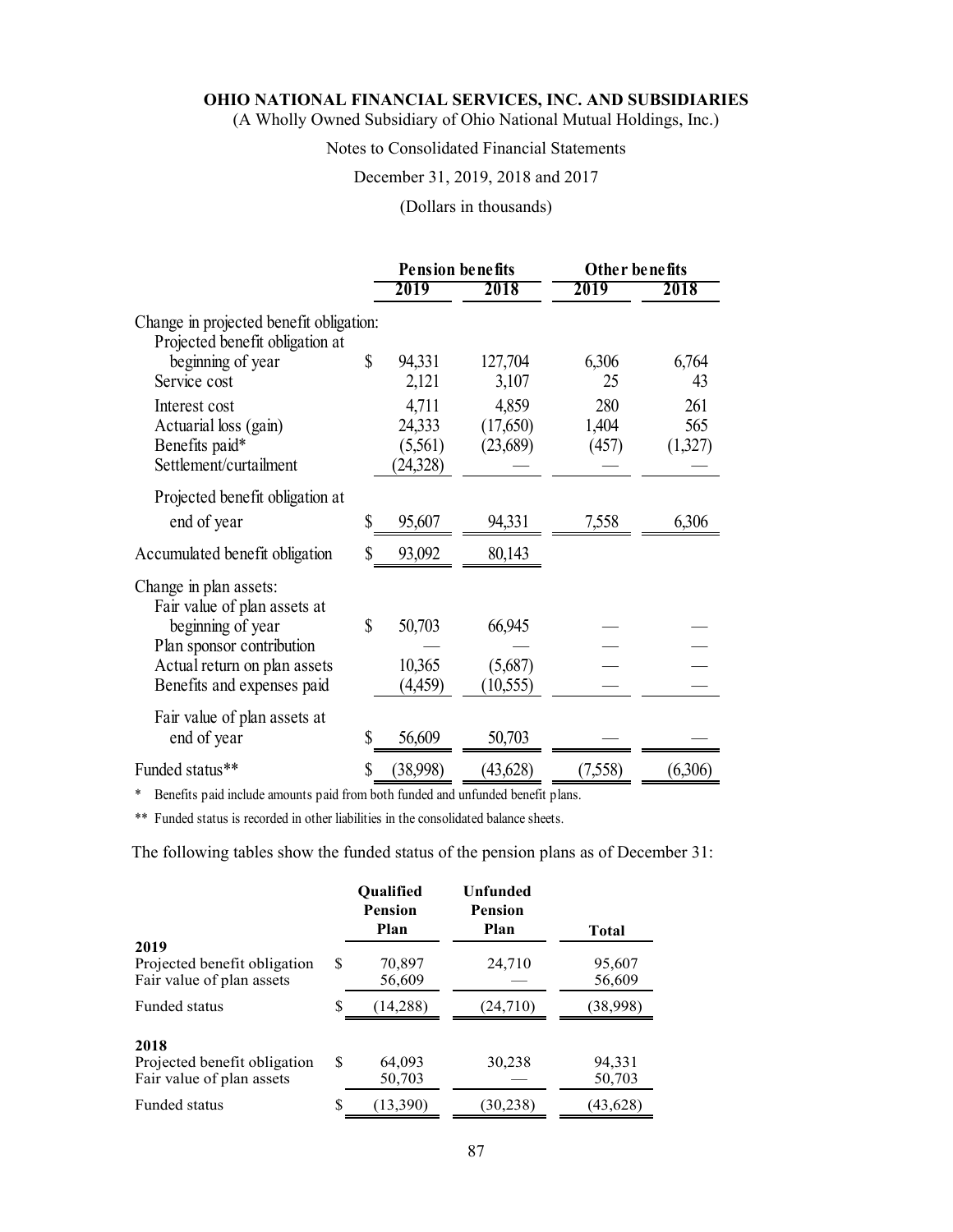(A Wholly Owned Subsidiary of Ohio National Mutual Holdings, Inc.)

# Notes to Consolidated Financial Statements

#### December 31, 2019, 2018 and 2017

### (Dollars in thousands)

|                                                        |              | <b>Pension benefits</b> | <b>Other benefits</b> |         |  |
|--------------------------------------------------------|--------------|-------------------------|-----------------------|---------|--|
|                                                        | 2018<br>2019 |                         | 2019                  | 2018    |  |
| Amounts recognized in the<br>balance sheet consist of: |              |                         |                       |         |  |
| Other liabilities                                      | (38,998)     | (43,628)                | (7,558)               | (6,306) |  |

Amounts recognized in other comprehensive income (loss) arising during the period consist of the following:

|                                                                  |        |   | <b>Pension benefits</b> |                         |       | Other benefits        |                |
|------------------------------------------------------------------|--------|---|-------------------------|-------------------------|-------|-----------------------|----------------|
|                                                                  | 2019   |   | 2018                    | 2017                    | 2019  | 2018                  | 2017           |
| Net actuarial loss (gain)                                        | 17,535 |   | (7,237)                 | 7,290                   | 1,404 | 565                   | (1,146)        |
|                                                                  |        |   |                         | <b>Pension benefits</b> |       | <b>Other benefits</b> |                |
|                                                                  |        |   | 2019                    | 2018                    |       | 2019                  | 2018           |
| Amounts recognized in accumulated<br>other comprehensive income: |        |   |                         |                         |       |                       |                |
| Net actuarial loss<br>Prior service credit                       |        | S | 28,691                  | 32,220                  |       | 2,588                 | 1,278<br>(127) |
| Total                                                            |        | S | 28,691                  | 32,220                  |       | 2,588                 | 1,151          |

The estimated net loss and prior service cost for the defined benefit pension plans that will be amortized from accumulated other comprehensive income into net periodic benefit cost during 2020 are \$2,634 and \$0, respectively. The estimated net loss and prior service cost for the other post-retirement benefit plans that will be amortized from accumulated other comprehensive income into net periodic benefit cost during 2020 are \$266 and \$0, respectively. There are no plan assets that are expected to be returned to the Company during the next twelve months.

|                                 |   | <b>Pension benefits</b> |          |         |  |
|---------------------------------|---|-------------------------|----------|---------|--|
|                                 |   | 2019                    | 2018     | 2017    |  |
| Components of net periodic      |   |                         |          |         |  |
| benefit cost:                   |   |                         |          |         |  |
| Service cost                    | S | 2,121                   | 3,107    | 3,378   |  |
| Interest cost                   |   | 4,711                   | 4,859    | 5,163   |  |
| Expected return on plan assets  |   | (3, 568)                | (4, 726) | (4,375) |  |
| Amortization of net loss/(gain) |   | 3,194                   | 4,158    | 4,097   |  |
| Settlement/curtailment          |   | 60                      | 2,596    | 5,710   |  |
| Net periodic benefit cost       | S | 6,518                   | 9.994    | 13,973  |  |
|                                 |   |                         |          |         |  |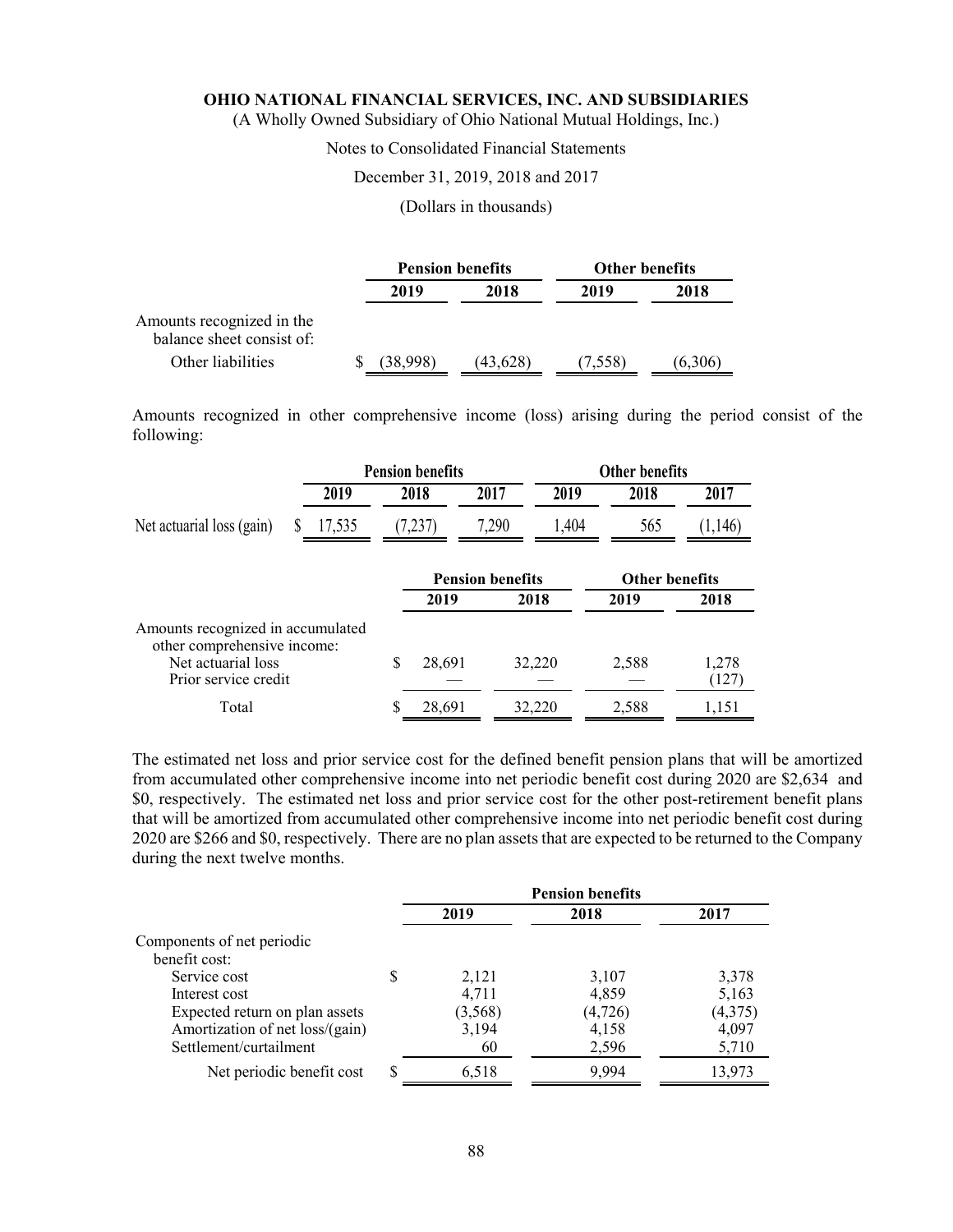(A Wholly Owned Subsidiary of Ohio National Mutual Holdings, Inc.)

# Notes to Consolidated Financial Statements

# December 31, 2019, 2018 and 2017

# (Dollars in thousands)

|                                 |    | <b>Other benefits</b> |       |       |  |
|---------------------------------|----|-----------------------|-------|-------|--|
|                                 |    | 2019                  | 2018  | 2017  |  |
| Components of net periodic      |    |                       |       |       |  |
| benefit cost:                   |    |                       |       |       |  |
| Service cost                    | \$ | 25                    | 43    | 58    |  |
| Interest cost                   |    | 280                   | 261   | 299   |  |
| Amortization of prior service   |    |                       |       |       |  |
| cost                            |    | (IZ7)                 | (128) | (128) |  |
| Amortization of net loss/(gain) |    | 95                    | 29    | 40    |  |
| Net periodic benefit cost       | S  | 273                   | 205   | 269   |  |

Information for defined benefit pension plans with an accumulated benefit obligation in excess of fair value of plan assets as of December 31:

|                                | <b>Pension benefits</b> |        |  |  |
|--------------------------------|-------------------------|--------|--|--|
|                                | 2019                    | 2018   |  |  |
| Projected benefit obligation   | 95,607                  | 94.331 |  |  |
| Accumulated benefit obligation | 93,092                  | 80,143 |  |  |
| Fair value of plan assets      | 56,609                  | 50,703 |  |  |

# *f) Assumptions*

|                                                | <b>Pension benefits</b> |          | <b>Other benefits</b> |          |
|------------------------------------------------|-------------------------|----------|-----------------------|----------|
|                                                | 2019                    | 2018     | 2019                  | 2018     |
| Weighted average assumptions used to determine |                         |          |                       |          |
| net periodic benefit cost at January 1:        |                         |          |                       |          |
| Discount rate                                  | 4.80%                   | $4.03\%$ | 4.74%                 | $4.04\%$ |
| Expected long-term return on plan assets       | 7.50%                   | 7.50%    |                       |          |
| Rate of compensation increase                  | 4.19%                   | 4.35%    | 4.25%                 | 4.25%    |
| Health care cost trend rate assumed for        |                         |          |                       |          |
| next year:                                     |                         |          |                       |          |
| Before 65                                      |                         |          | $6.90\%$              | 7.80%    |
| Age 65 and older                               |                         |          | 0.70%                 | 0.70%    |
| Rate to which the health cost trend            |                         |          |                       |          |
| rate is assumed to decline (the ultimate       |                         |          |                       |          |
| trend rate):                                   |                         |          |                       |          |
| Before 65                                      |                         |          | $6.80\%$              | 7.70%    |
| Age 65 and older                               |                         |          | $0.60\%$              | 0.60%    |
| Year that the rate reaches the ultimate        |                         |          |                       |          |
| trend rate                                     |                         |          | 2023                  | 2023     |
| Weighted average assumptions used to determine |                         |          |                       |          |
| benefit obligations at December 31:            |                         |          |                       |          |
| Discount rate                                  | $3.61\%$                | 4.81%    | 3.49%                 | 4.74%    |
| Rate of compensation increase                  | 4.10%                   | 3.68%    | 4.25%                 | 3.50%    |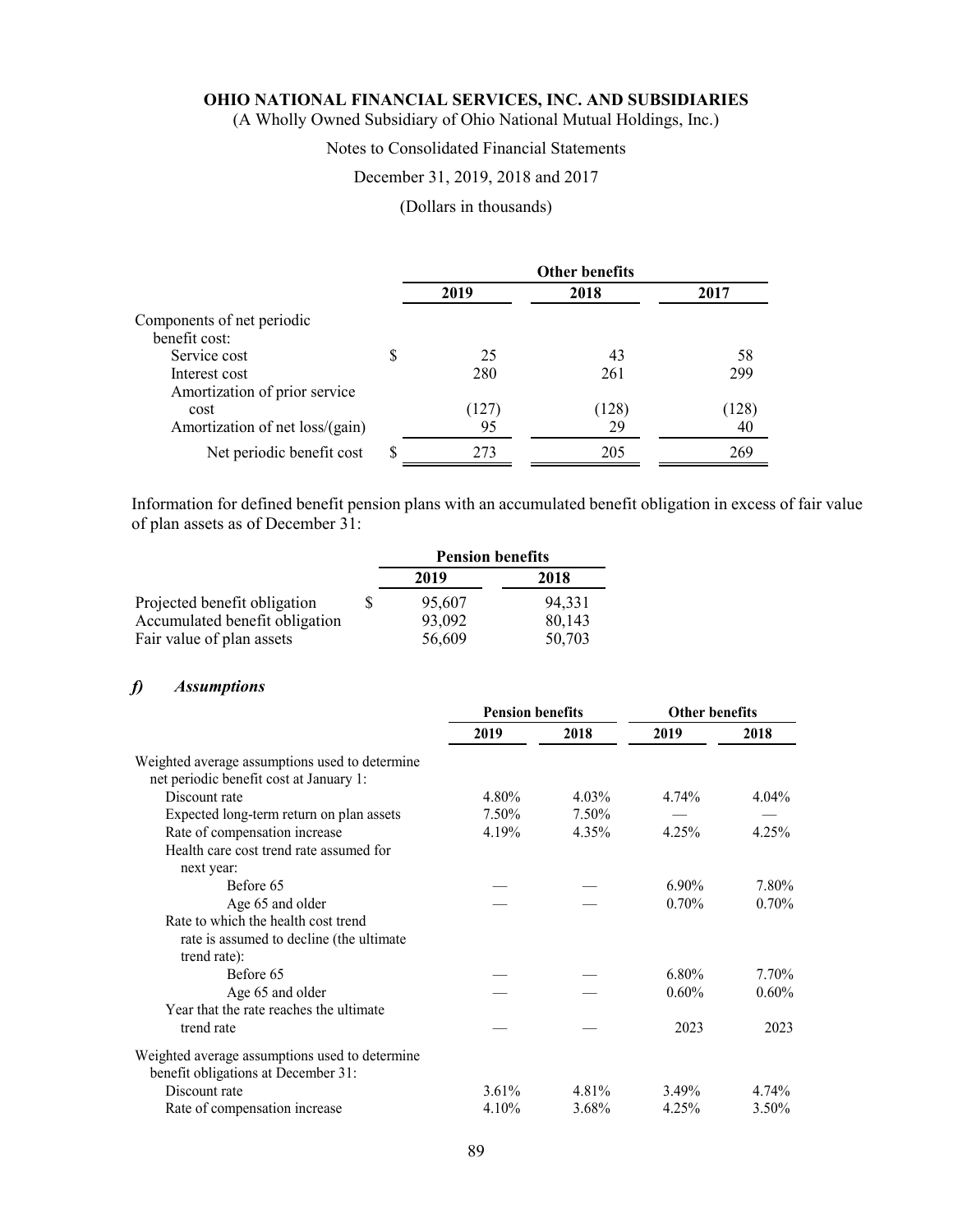(A Wholly Owned Subsidiary of Ohio National Mutual Holdings, Inc.)

# Notes to Consolidated Financial Statements

#### December 31, 2019, 2018 and 2017

(Dollars in thousands)

Assumed health care cost trend rates have a significant effect on the amounts reported for the health care plans. A one percentage point change in assumed health care cost trend rates would have the following effects:

|                                                         | 1 Percentage<br>point increase | 1 Percentage<br>point decrease |
|---------------------------------------------------------|--------------------------------|--------------------------------|
| Effect on total of 2019 service cost and interest cost  |                                | (11)                           |
| Effect on 2019 other post-retirement benefit obligation | 314                            | (277)                          |

#### *g) Plan Assets*

The following table presents the hierarchy of the Company's pension plan assets at fair value as of December 31:

|                        | Level 1 | Level 2 | Level 3 | <b>Total</b> |
|------------------------|---------|---------|---------|--------------|
| 2019                   |         |         |         |              |
| Bond funds<br>S        | 19,152  |         |         | 19,152       |
| Equity funds           | 37,457  |         |         | 37,457       |
| Total assets<br>S      | 56,609  |         |         | 56,609       |
|                        |         |         |         |              |
| 2018                   |         |         |         |              |
| <b>Bond funds</b><br>S | 17,640  |         |         | 17,640       |
| Equity funds           | 33,063  |         |         | 33,063       |
| Total assets<br>S      | 50,703  |         |         | 50,703       |

The Company categorizes pension benefit plan assets consistent with the Fair Value Hierarchy described in Note 6.

The Company's other post-retirement benefit plans were unfunded at December 31, 2019 and 2018.

The assets of the Company's defined benefit pension plan ("the Plan") are invested in group variable annuity contracts with ONLIC offering specific investment choices from various asset classes providing diverse and professionally managed options. As of December 31, 2019 and 2018, \$35,245 and \$29,430, respectively, of the Plan assets are funds that are affiliated with the Company. The assets are invested in a mix of equity securities, debt securities and real estate securities in allocations as determined from time to time by the Pension Plan Committee. The target allocations are designed to balance the Plan's short-term liquidity needs and its long-term liabilities. The target allocations are currently 70% equity securities and 30% debt securities.

For diversification and risk control purposes, where applicable, each asset class is further divided into sub classes such as large cap, mid cap and small cap and growth, core and value for equity securities and U.S. domestic, global and high yield for debt securities. To the extent possible, each sub asset class utilizes multiple fund choices and no single fund contains more than 25% of Plan assets (exclusive of any short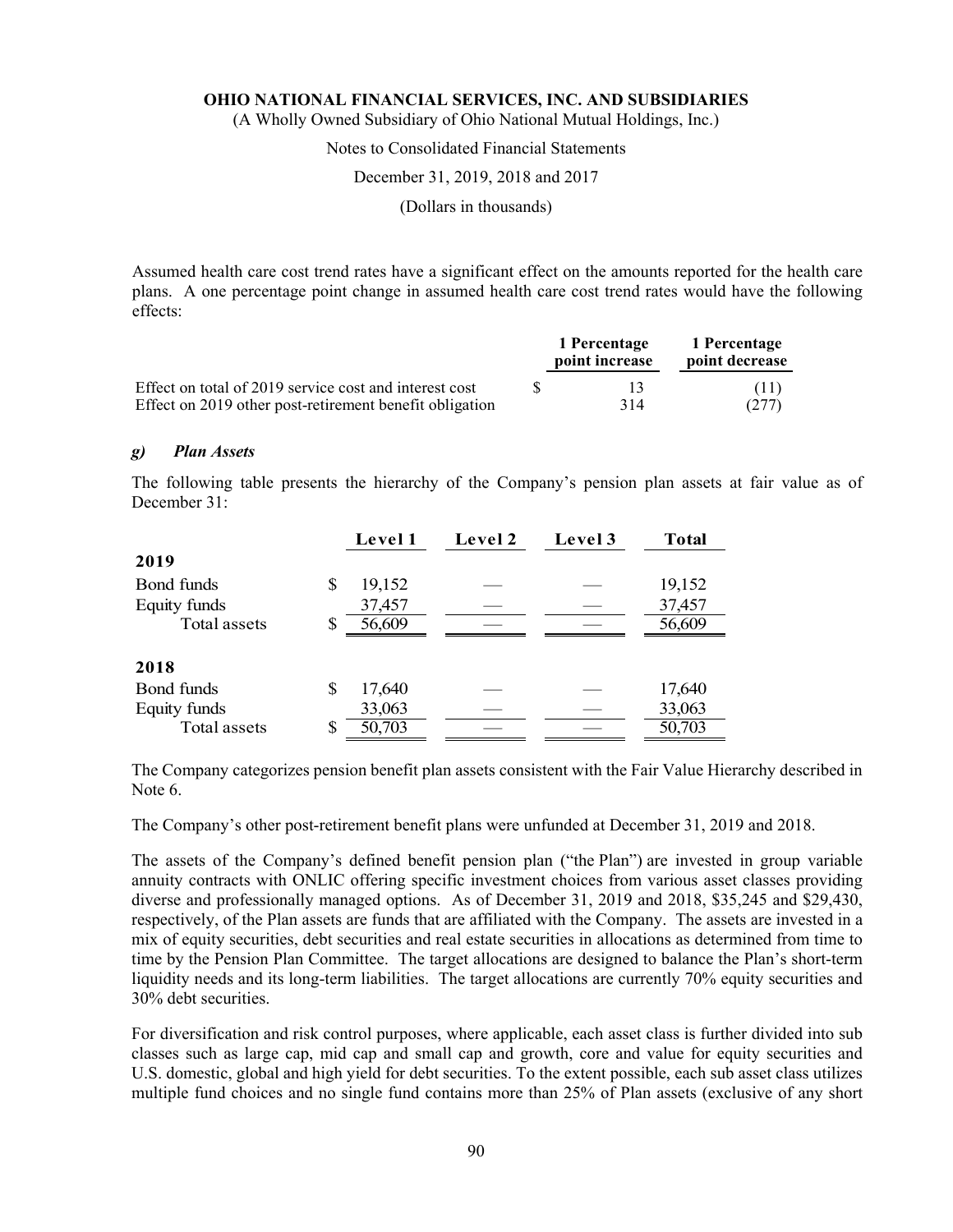(A Wholly Owned Subsidiary of Ohio National Mutual Holdings, Inc.)

# Notes to Consolidated Financial Statements

### December 31, 2019, 2018 and 2017

(Dollars in thousands)

term increases in assets due to any Plan funding). The Plan performance is measured by a weighted benchmark consisting of equity and debt benchmarks in weights determined by the Plan committee.

The overall expected long term rate of return on assets is determined by a weighted average return of fixed income and equity indexes. Fixed income securities (including cash) make up 35% of the weighted average return and equity securities make up 65% of the weighted average return.

The following table shows the weighted average asset allocation by class of the Company's qualified pension plan assets as of December 31:

|                   | 2019    | 2018    |
|-------------------|---------|---------|
| Equity securities | 66%     | 65%     |
| Debt securities   | 34      | 35      |
| Total             | $100\%$ | $100\%$ |

#### *h) Cash Flows*

# *(i) Contributions*

The minimum funding requirement under The Employee Retirement Income Security Act of 1974 for 2019 and 2018 was \$0. The Plan Sponsor contributed \$0 and \$0 to the qualified pension plan for the years ended December 31, 2019 and 2018, respectively. The contribution to the qualified pension plan is estimated to be \$6,000 for the 2020 plan year.

#### *(ii) Estimated Future Benefit Payments*

The following benefit payments, which reflect expected future service, as appropriate, are expected to be paid:

|               | <b>Pension</b><br>benefits | Other<br>benefits |
|---------------|----------------------------|-------------------|
| 2020          | 8,550                      | 537               |
| 2021          | 7,327                      | 564               |
| 2022          | 9,694                      | 587               |
| 2023          | 7,693                      | 602               |
| 2024          | 8,409                      | 574               |
| $2025 - 2029$ | 32,420                     | 2,455             |

#### *i) Other Plan Expenses*

The Company also maintains a qualified contributory defined contribution profit-sharing plan covering substantially all employees. Company contributions to the profit-sharing plan are based on the net earnings of the Company and are payable at the sole discretion of management. The expense for contributions to the profit-sharing plan for 2019, 2018 and 2017 was \$6,011, \$7,281 and \$5,925, respectively.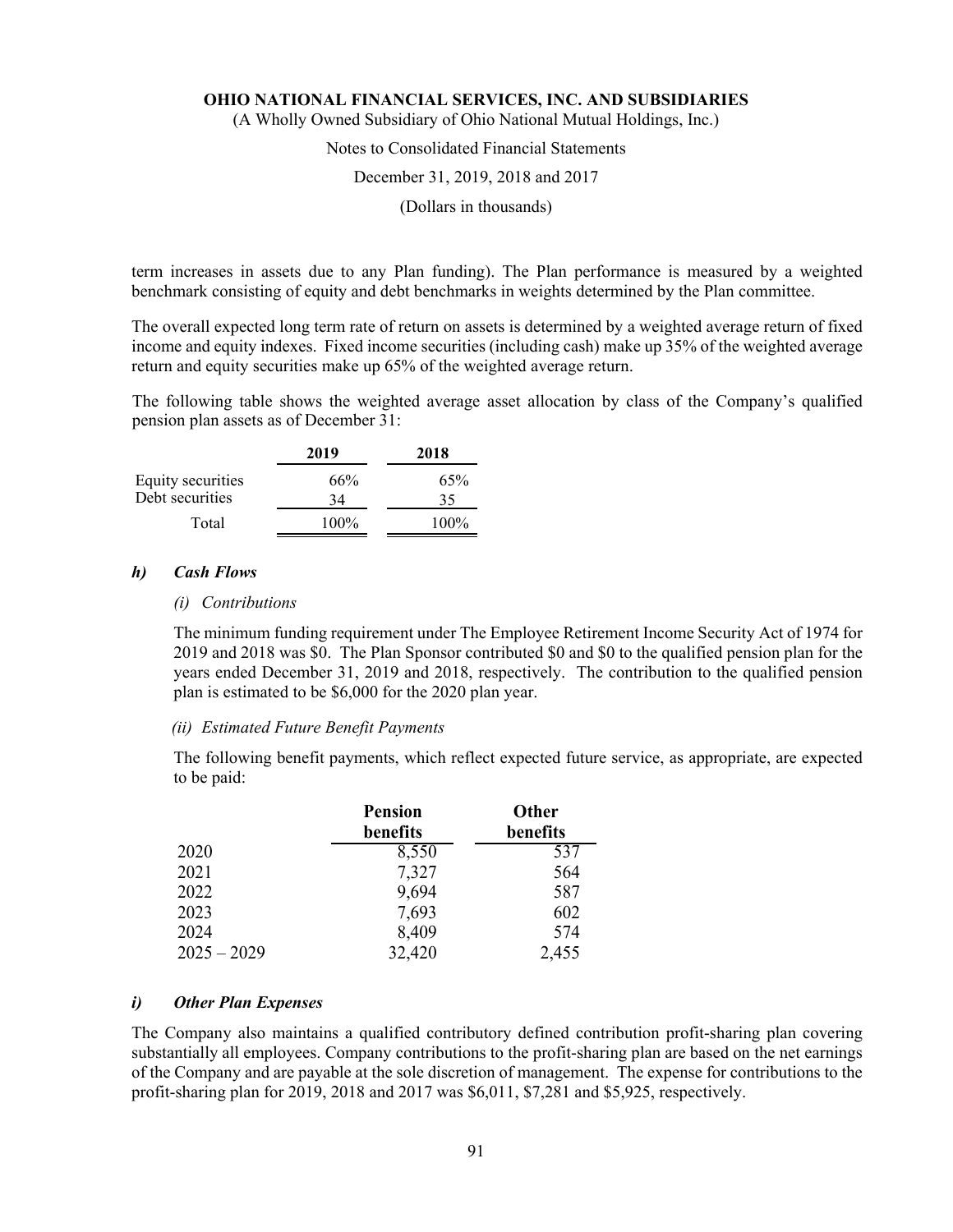(A Wholly Owned Subsidiary of Ohio National Mutual Holdings, Inc.)

# Notes to Consolidated Financial Statements

December 31, 2019, 2018 and 2017

(Dollars in thousands)

Employees hired on or after January 1, 1998 are covered by a defined contribution pension plan. The expense reported for this plan was \$2,615, \$2,956 and \$2,900 in 2019, 2018 and 2017, respectively.

The Company has other deferred compensation and supplemental pension plans not included in the above tables. The expenses for these plans were \$14,345, \$(6,268) and \$18,336 in 2019, 2018 and 2017, respectively. In 2018, a portion of the liability was released resulting in a negative expense during the year.

#### **(16) Closed Block**

Effective August 1, 1998, ONLIC was reorganized with approval of the Board of Directors, the Company's policyholders, and the Ohio Department of Insurance under provisions of the Ohio Revised Code to become a stock company 100% owned by ONFS. This reorganization contained an arrangement, known as a closed block (the "Closed Block"), to provide for dividends on policies that were in force on the effective date and were within classes of individual policies for which the Company had a dividend scale in effect at the time of the reorganization. The Closed Block was designed to give reasonable assurance to owners of affected policies that assets will be available to support such policies, including maintaining dividend scales in effect at the time of the reorganization, if the experience underlying such dividend scales continues. The assets, including revenue therefrom, allocated to the Closed Block will accrue solely to the benefit of the owners of policies included in the Closed Block until the Closed Block is no longer in effect. The Company is not required to support the payment of dividends on the Closed Block policies from its general funds.

The financial information of the Closed Block is consolidated with all other operating activities, and is prepared in conformity with FASB ASC 944-805, *Financial Services-Insurance-Business Combinations.*  This presentation reflects the contractual provisions and not the actual results of operations and financial position. Many expenses related to the Closed Block operations are charged to operations outside the Closed Block; accordingly, the contribution from the Closed Block does not represent the actual profitability of the Closed Block operations. Operating costs and expenses outside of the Closed Block are, therefore, disproportionate to the business outside of the Closed Block.

Summarized financial information of the Closed Block as of December 31, 2019 and 2018 and for each of the years in the three-year period ended December 31, 2019 follows: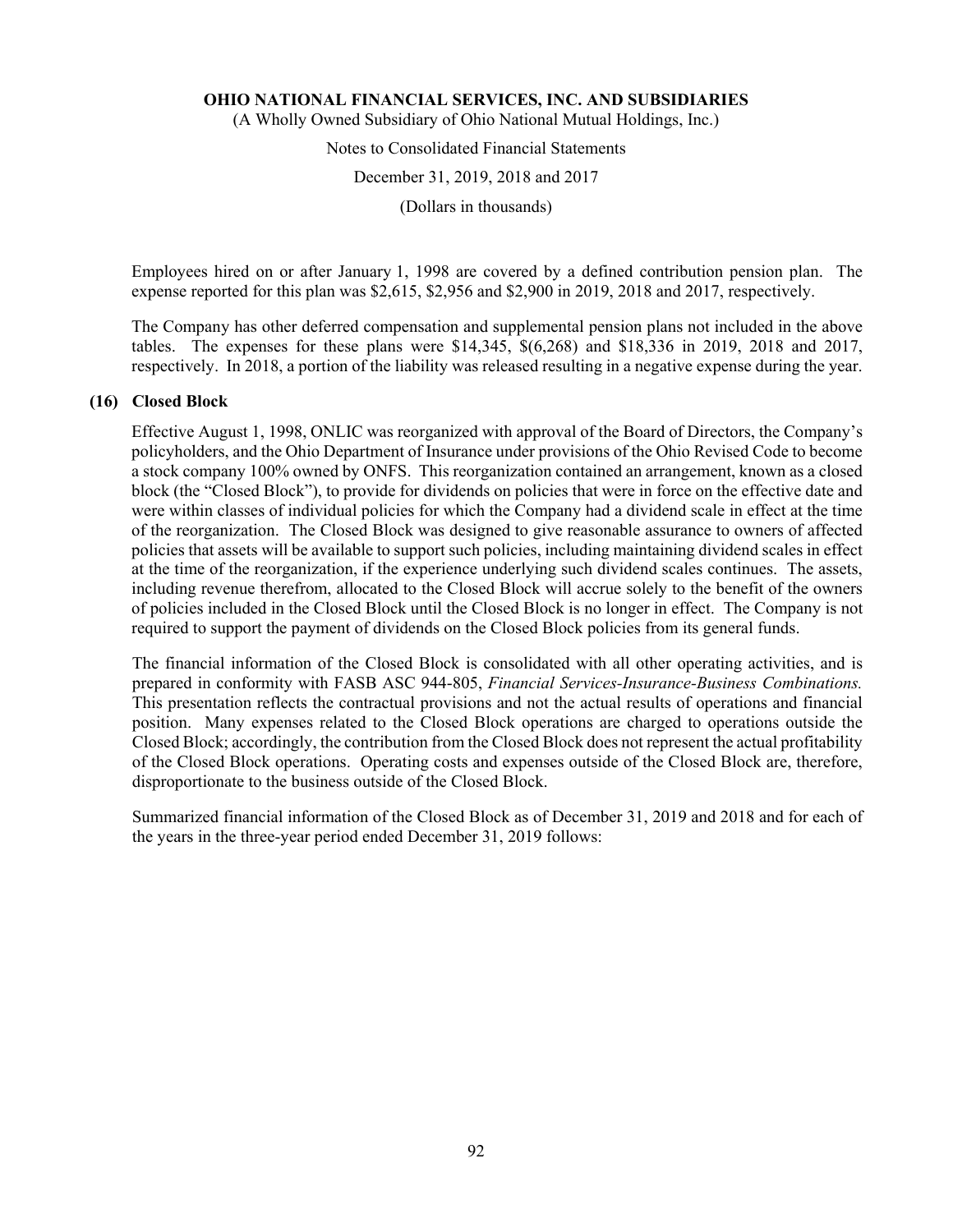(A Wholly Owned Subsidiary of Ohio National Mutual Holdings, Inc.)

# Notes to Consolidated Financial Statements

# December 31, 2019, 2018 and 2017

# (Dollars in thousands)

|                                                                                                                                                                                                                            |    | 2019                                                | 2018                                             |
|----------------------------------------------------------------------------------------------------------------------------------------------------------------------------------------------------------------------------|----|-----------------------------------------------------|--------------------------------------------------|
| Closed Block liabilities:<br>Future policy benefits and claims<br>Policyholders' dividend accumulations<br>Other policyholder funds<br>Deferred federal income taxes<br>Other liabilities                                  | \$ | 566,456<br>32,216<br>28,912<br>6,934<br>1,320       | 581,984<br>33,633<br>9,946<br>1,706<br>1,329     |
| <b>Total Closed Block liabilities</b>                                                                                                                                                                                      | \$ | 635,838                                             | 628,598                                          |
| Closed Block assets:<br>Fixed maturity securities available-for-sale, at fair<br>value (amortized cost of \$415,840 and \$420,536<br>as of December 31, 2019 and 2018, respectively)<br>Mortgage loans on real estate, net | \$ | 448,860<br>29,751                                   | 428,660<br>38,641                                |
| Policy loans<br>Cash and short-term investments<br>Accrued investment income<br>Deferred policy acquisition costs<br>Reinsurance recoverable<br>Other assets                                                               |    | 78,844<br>11,314<br>4,065<br>29,777<br>1,231<br>431 | 82,788<br>6,071<br>4,249<br>32,851<br>895<br>694 |
| <b>Total Closed Block assets</b>                                                                                                                                                                                           | \$ | 604,273                                             | 594,849                                          |
| Excess of reported Closed Block liabilities over<br>Closed Block assets                                                                                                                                                    | S  | 31,565                                              | 33,749                                           |
| Amounts included in accumulated other<br>comprehensive income:<br>Unrealized investment gains, net of tax<br>Allocated to policyholder dividend obligation,<br>net of tax                                                  |    | 34,437<br>(1, 417)                                  | 10,056<br>(1, 932)                               |
| Maximum future earnings to be recognized from<br>Closed Block assets and liabilities                                                                                                                                       | S  | 64,585                                              | 41,873                                           |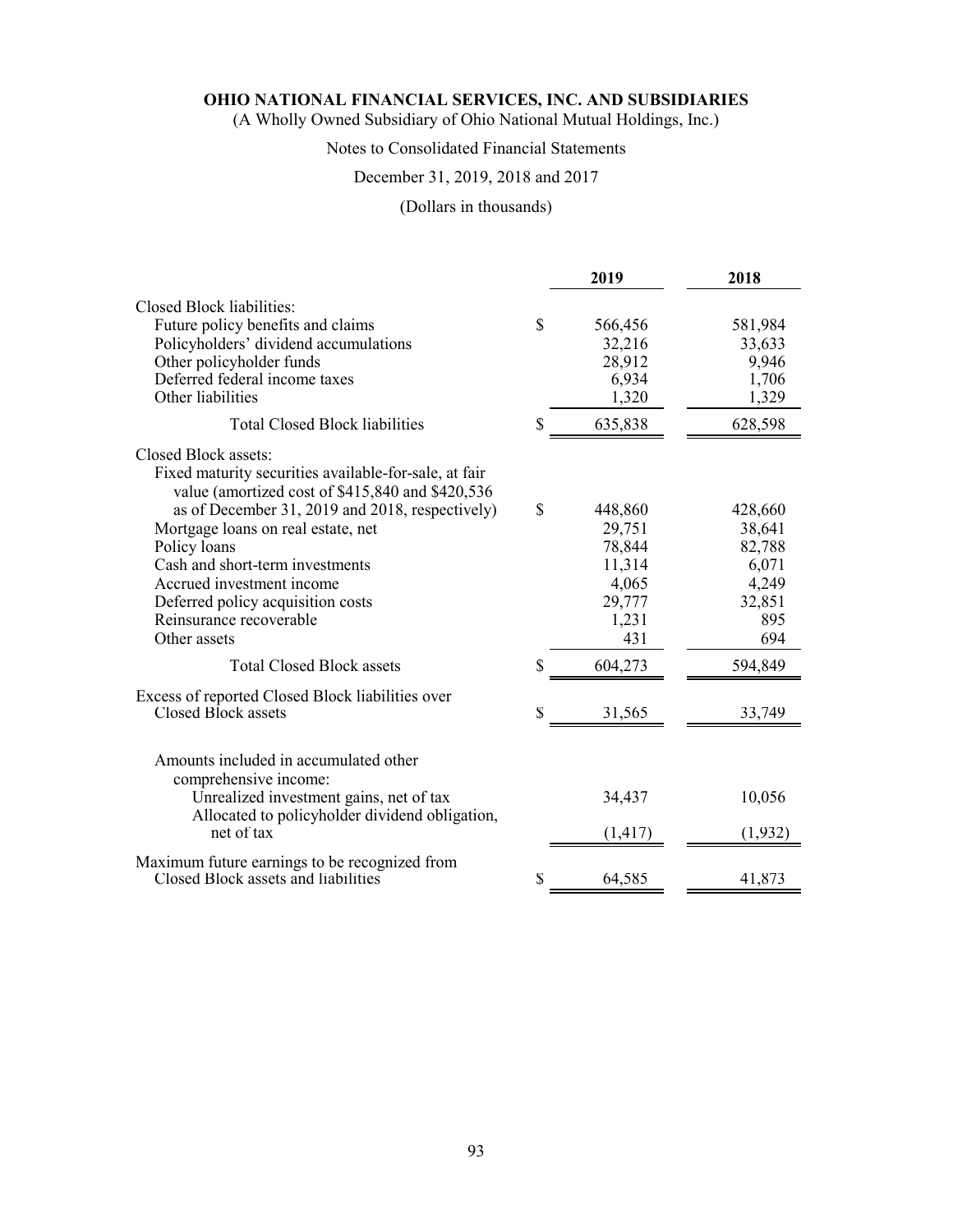(A Wholly Owned Subsidiary of Ohio National Mutual Holdings, Inc.)

# Notes to Consolidated Financial Statements

# December 31, 2019, 2018 and 2017

#### (Dollars in thousands)

|                                                                      | 2019         | 2018      | 2017     |
|----------------------------------------------------------------------|--------------|-----------|----------|
| Change in policyholder dividend<br>obligation:                       |              |           |          |
| Balance at beginning of year                                         | \$<br>33,633 | 35,565    | 37,697   |
| Net unrealized investment activity                                   | (1, 417)     | (1,932)   | (2,132)  |
| Balance at end of year                                               | \$<br>32,216 | 33,633    | 35,565   |
| Closed Block revenues and<br>expenses:<br>Traditional life insurance |              |           |          |
| premiums                                                             | \$<br>16,922 | 18,284    | 20,101   |
| Net investment income                                                | 26,979       | 28,788    | 30,318   |
| Net realized gains (losses)                                          |              |           |          |
| on investments                                                       | 425          | 463       | (275)    |
| Benefits and claims                                                  | (27,989)     | (31, 104) | (33,082) |
| Provision for policyholders'<br>dividends on participating           |              |           |          |
| policies                                                             | (6,312)      | (7,201)   | (8,211)  |
| Amortization of deferred policy                                      |              |           |          |
| acquisition costs                                                    | (3,089)      | (3,015)   | (3,028)  |
| Other operating costs and                                            |              |           |          |
| expenses                                                             | (1,635)      | (1,660)   | (1, 927) |
| Income before federal                                                |              |           |          |
| income taxes                                                         | 5,301        | 4,555     | 3,896    |
| Income tax expense                                                   | (50)         | 1,382     | 506      |
| Closed Block net<br><i>n</i> come                                    | \$<br>5,351  | 3,173     | 3,390    |

#### **(17) Regulatory RBC and Dividend Restrictions**

The Company is required to comply with statutory accounting practices prescribed or permitted by regulatory authorities. Annual Statements for the Company's domestic insurance subsidiaries ONLIC, ONLAC, NSLAC, MONT, KENW, CMGO and SUNR, filed with their respective insurance departments, are prepared on a basis of accounting practices prescribed or permitted by such regulatory authority in their respective states of domicile. Prescribed statutory accounting practices include a variety of publications of the National Association of Insurance Commissioners ("NAIC"), as well as state laws, regulations, and general administrative rules. Permitted statutory accounting practices encompass all accounting practices not prescribed.

The Company's Ohio domiciled life insurance subsidiaries, ONLIC, ONLAC, CMGO and SUNR, do not have any permitted statutory accounting practices as of December 31, 2019 or 2018. NSLAC, a New York domiciled life insurance company, does not have any permitted statutory accounting practices as of December 31, 2019 or 2018.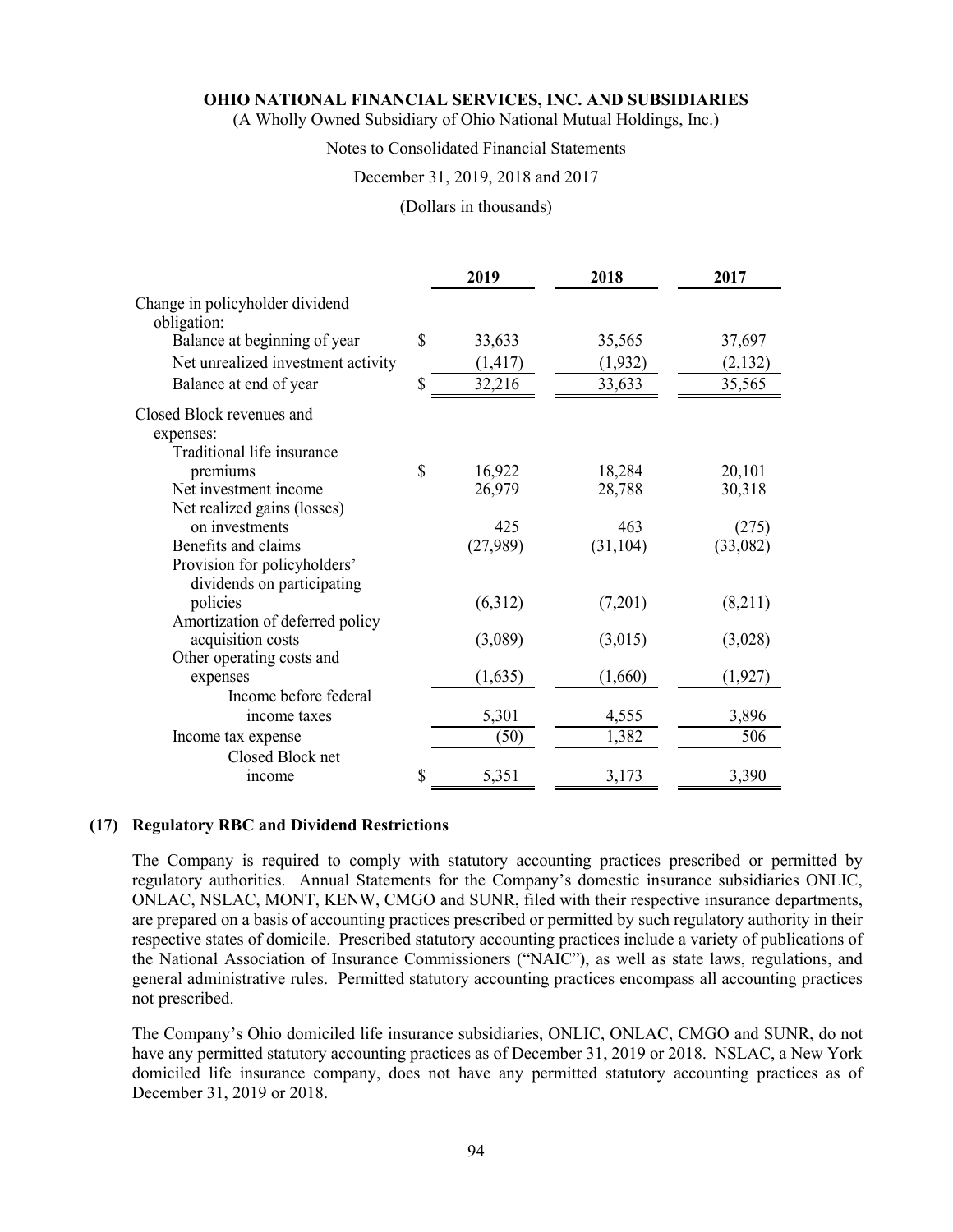(A Wholly Owned Subsidiary of Ohio National Mutual Holdings, Inc.)

# Notes to Consolidated Financial Statements

# December 31, 2019, 2018 and 2017

(Dollars in thousands)

The Company's subsidiary, SUNR, applies a prescribed practice which values assumed GMDB and GLWB risks on variable annuity contracts from ONLIC using separate reserving bases from the Statutory Accounting Principles detailed within the NAIC *Accounting Practices and Procedures manual* ("NAIC SAP") pursuant to Ohio Revised Code Chapter 3964 and approved by the Ohio Department of Insurance. The prescribed practice related to ONLIC guaranteed risks decreased the Company's carrying value of SUNR, included in common stocks – affiliates on the statutory statements of admitted assets, liabilities, capital and surplus, by \$164,187 as of December 31, 2019. If the prescribed practices were not applied, the Company's risk-based capital would continue to be above regulatory action levels.

The Company's Vermont domiciled life insurance subsidiary, MONT, received approval from the Vermont Insurance Department regarding the use of a permitted practice in the statutory financial statements as of December 31, 2014. The approval continues indefinitely. The Company was given approval by the Vermont Commissioner of Insurance to recognize as an admitted asset the value of a stop loss agreement. This stop loss agreement is from a third party unauthorized reinsurer and is used to fund the reinsurer's obligation to the Company. There is no difference in net loss between NAIC statutory accounting practices and practices permitted by the Vermont Department.

The Company's Vermont domiciled life insurance subsidiary, KENW, received approval from the Vermont Insurance Department regarding the use of a permitted practice in the statutory financial statements as of December 31, 2013. The approval continues indefinitely. The Company was given approval by the Vermont Commissioner of Insurance to recognize as an admitted asset the value of a letter of credit and a stop loss agreement. This stop loss agreement is from a third party unauthorized reinsurer and is used to fund the reinsurer's obligation to the Company. There is no difference in net loss between NAIC statutory accounting practices and practices permitted by the Vermont Department.

In 2015, the Company redomiciled SYRE to the Cayman Islands from the State of Delaware. The Company received approval from the Cayman Islands Monetary Authority ("CIMA") regarding the use of permitted practices to use GAAP as the basis of accounting and to recognize, as an admitted asset, a letter of credit. The approval continues indefinitely.

### *Statutory Surplus and Income*

State insurance regulators and the NAIC have adopted RBC requirements for life insurance companies to evaluate the adequacy of statutory capital and surplus in relation to investment and insurance risks. The requirements provide a means of measuring the minimum amount of statutory surplus appropriate for an insurance company to support its overall business operations based on its size and risk profile. As of December 31, 2019, ONLIC, ONLAC, NSLAC, MONT, KENW, CMGO and SUNR exceeded the minimum RBC requirements.

A company's risk-based statutory surplus is calculated by applying factors and performing calculations relating to various asset, premium, claim, expense and reserve items. Regulators can then measure the adequacy of a company's statutory surplus by comparing it to the RBC. Under specific RBC requirements, regulatory compliance is determined by the ratio of a company's total adjusted capital, as defined by the insurance regulators, to its company action level of RBC (known as the RBC ratio), also as defined by insurance regulators. As of December 31, 2019, the Company's primary life insurance subsidiary ONLIC's total adjusted capital and company action level RBC were \$1,137,229 and \$222,139, respectively, providing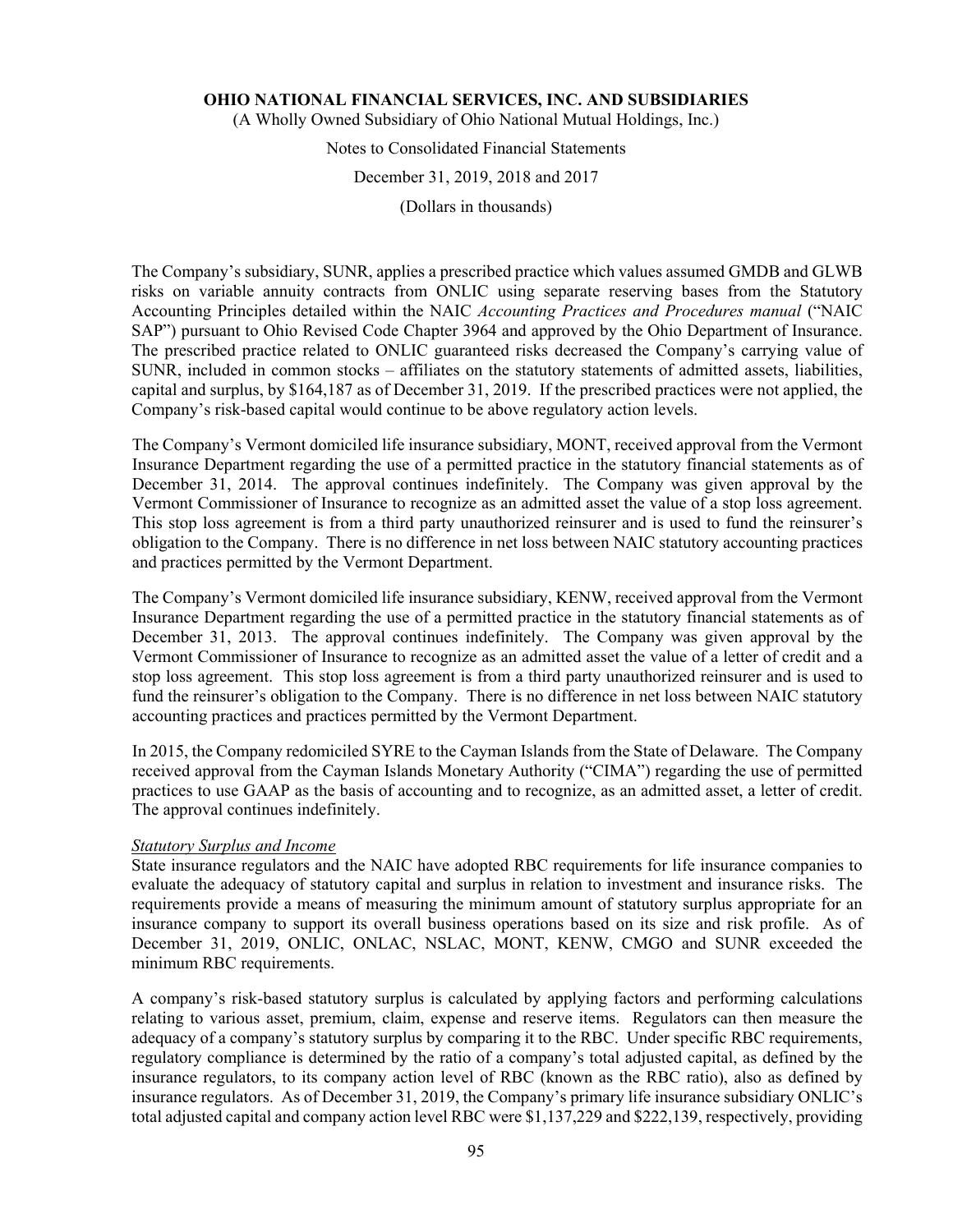(A Wholly Owned Subsidiary of Ohio National Mutual Holdings, Inc.)

# Notes to Consolidated Financial Statements

#### December 31, 2019, 2018 and 2017

(Dollars in thousands)

an RBC ratio of 512%. Additionally, as of December 31, 2019, ONLIC's authorized control level RBC was \$111,070.

The combined statutory basis net income of ONLIC, ONLAC, NSLAC, MONT, KENW, CMGO and SUNR, after intercompany eliminations, was \$(204,121), \$(91,843) and \$48,308 for the years ended December 31, 2019, 2018 and 2017, respectively.

The combined statutory basis capital and surplus of ONLIC, ONLAC, NSLAC, MONT, KENW, CMGO and SUNR, after intercompany eliminations, was \$1,019,863 and \$1,019,073 as of December 31, 2019 and 2018, respectively.

The primary reasons for the difference between statutory and GAAP accounting for reporting purposes include the following provisions for GAAP:

- the costs related to successful efforts to acquire business, principally commissions and certain policy issue expenses, are amortized over the period benefited rather than charged to operations in the year incurred;
- future policy benefit reserves are based on anticipated Company experience for lapses, mortality and investment yield, rather than statutory mortality and interest requirements, without consideration of withdrawals;
- investments in fixed maturity available-for-sale securities are carried at fair value rather than amortized cost;
- certain assets designated as non-admitted under statutory accounting are excluded from the balance sheet; under GAAP, these assets would be included in the consolidated balance sheets, net of any valuation allowance;
- the asset valuation reserve and interest maintenance reserve are not recorded;
- separate account seed money is classified as a trading security recorded at estimated fair value as opposed to a component of separate account assets;
- the fixed maturity securities that are related to NSLAC's funds withheld reinsurance arrangement are classified as trading securities recorded at estimated fair value as opposed to amortized cost;
- changes in deferred taxes are recognized in operations;
- there is a presentation of other comprehensive (loss) income and comprehensive (loss) income;
- consolidation for GAAP is based on whether the Company has voting control, or for certain VIEs, has the power to direct the activities most significant to the VIE while for statutory, consolidation is not applicable; and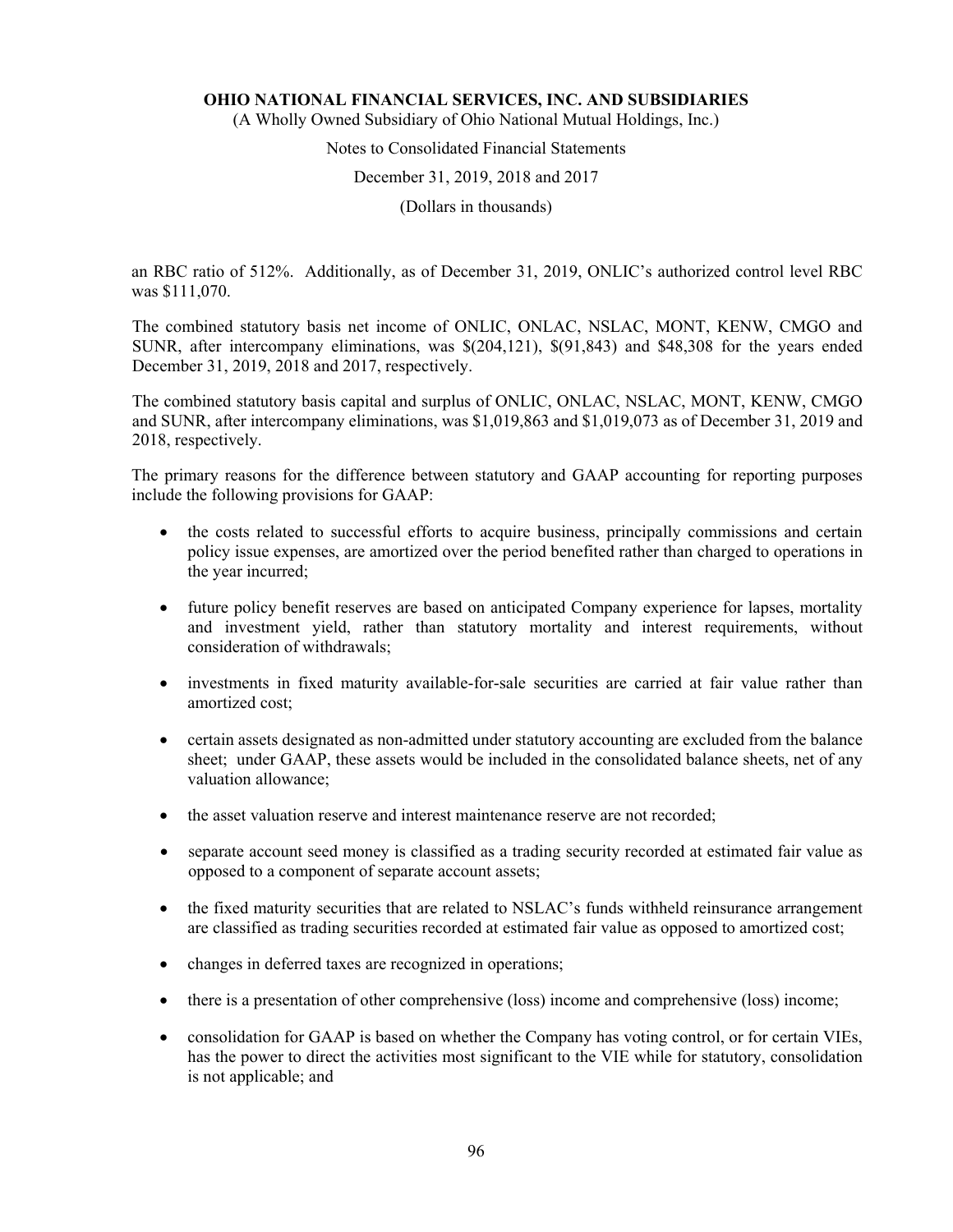(A Wholly Owned Subsidiary of Ohio National Mutual Holdings, Inc.)

# Notes to Consolidated Financial Statements

### December 31, 2019, 2018 and 2017

(Dollars in thousands)

 surplus notes are presented as part of notes payable within liabilities and are not presented as a component of capital and surplus.

Additionally, state regulators and rating agencies do not always use the same methodologies for calculating RBC ratios. There is a risk that a rating agency will not give us credit for certain regulatory RBC rules or permitted practices, which could result in a reduced rating even though the Company's RBC ratio and those of our insurance subsidiaries remain high based upon state regulatory rules and practices.

### *Dividend Restrictions*

The payment of dividends by ONLIC to ONFS is limited by Ohio insurance laws. The maximum dividend that may be paid to ONFS without prior approval of the Director of Insurance is limited to the greater of ONLIC's statutory net income of the preceding calendar year or 10% of statutory surplus as of the preceding December 31. Any dividend that exceeds the earned surplus of ONLIC, even if it is within the above parameters, would be deemed extraordinary under Ohio law. Therefore, dividends of approximately \$102,000 may be paid by ONLIC to ONFS in 2020 without prior approval. Dividends of \$55,000, \$60,000 and \$70,000 were declared and paid by ONLIC to ONFS in 2019, 2018 and 2017, respectively.

The payment of dividends by ONLAC to ONLIC is limited by Ohio insurance laws. The maximum dividend that may be paid without prior approval of the Director of Insurance is limited to the greater of ONLAC's statutory net income of the preceding calendar year or 10% of statutory surplus as of the preceding December 31. Any dividend that exceeds the earned surplus of ONLAC, even if it is within the above parameters, would be deemed extraordinary under Ohio law. Therefore, dividends of approximately \$63,000 may be paid by ONLAC to ONLIC in 2020 without prior approval. ONLAC declared and paid ordinary dividends to ONLIC of \$30,857, \$27,000 and \$27,000 in 2019, 2018 and 2017, respectively. Extraordinary dividends of \$75,143 were paid by ONLAC to ONLIC during 2019. No extraordinary dividends were declared or paid during 2018 or 2017.

The payment of dividends by CMGO to ONLIC is limited by Ohio insurance laws. CMGO may pay to their stockholder, ONLIC, a dividend from unassigned surplus at the end of any calendar quarter where CMGO's unassigned surplus is equal to the amount required for CMGO to have company action level RBC of 200%, after adjusting its capital level and its RBC level for such dividend. No dividends were declared or paid by CMGO in 2019, 2018 or 2017.

The payment of dividends by SUNR to ONLIC is limited by the SUNR plan of operations, which was approved by the Ohio Department of Insurance. SUNR is not permitted to pay dividends to its parent, ONLIC, until 2021.

The payment of dividends by NSLAC to ONLIC is limited by New York insurance laws. The maximum ordinary dividend that may be paid without prior approval of the Superintendent of Financial Services is limited to the lesser of 10% of NSLAC's statutory surplus (defined by New York Insurance Law, Section 4207a as page 3, line 37 of the Annual Statement) as of the immediate preceding calendar year or NSLAC's net gain from operations for the immediately preceding calendar year, not including realized capital gains. Therefore, dividends of approximately \$2,000 may be paid by NSLAC to ONLIC in 2020 without prior approval. No dividends were declared or paid by NSLAC in 2019, 2018 or 2017.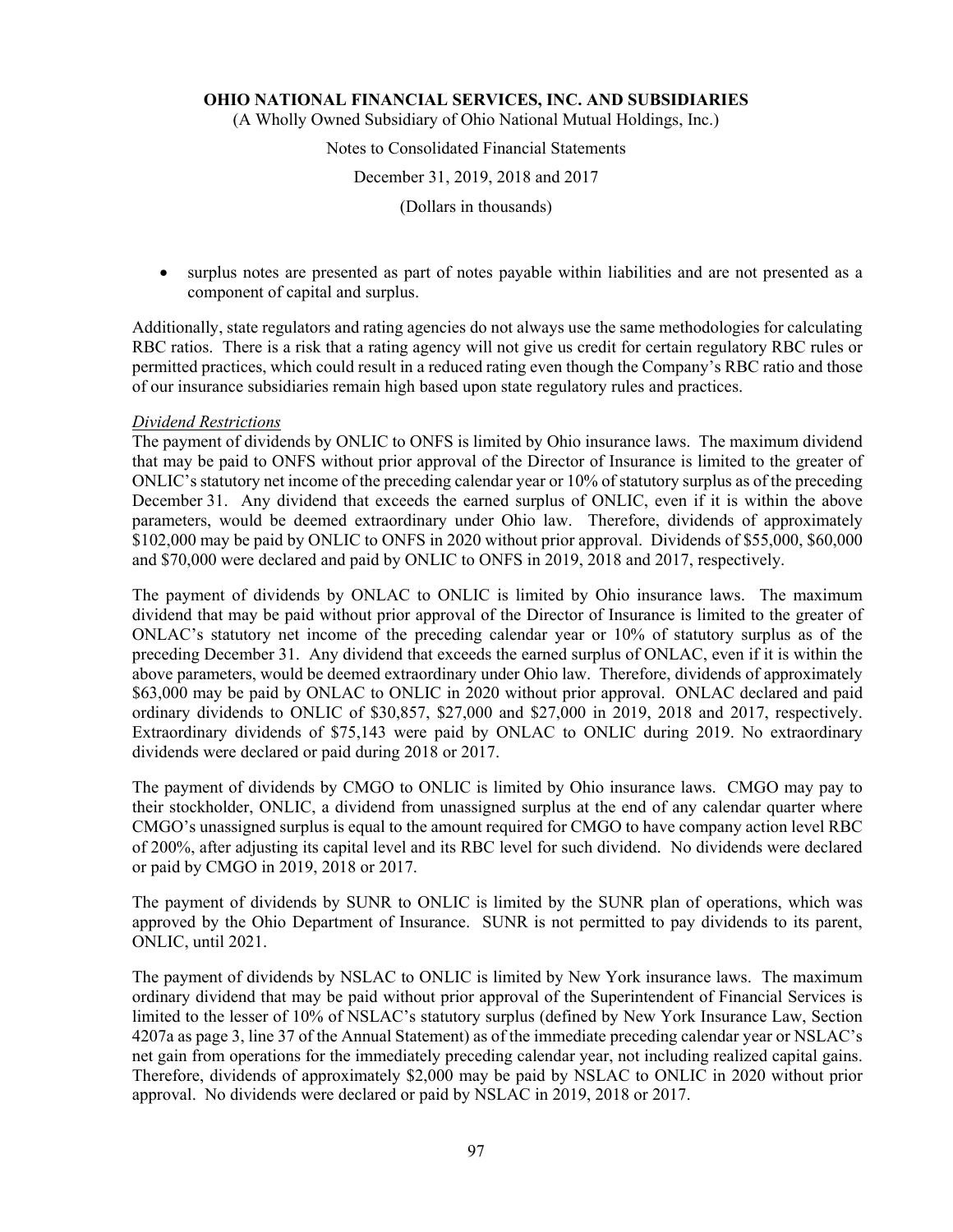(A Wholly Owned Subsidiary of Ohio National Mutual Holdings, Inc.)

Notes to Consolidated Financial Statements

December 31, 2019, 2018 and 2017

(Dollars in thousands)

MONT and KENW are subject to limitations, imposed by the State of Vermont, on the payment of dividends to their stockholder, ONLIC. Generally, dividends during any year may not be paid, without prior regulatory approval. No dividends were declared or paid by MONT to ONLIC in 2019, 2018 or 2017. No dividends were declared or paid by KENW to ONLIC in 2019, 2018 or 2017.

SYRE is subject to limitations, imposed by CIMA, on the payment of dividends to its stockholder, ONFS. Dividends shall only be paid out of the SYRE's retained earnings and any paid-in capital in excess of par, provided that, after giving effect to each such dividend, the remaining capital is in excess of any capital requirements as prescribed by the CIMA. SYRE cannot pay any dividends without prior approval from CIMA. No dividends were declared or paid by SYRE in 2019, 2018 or 2017.

# **(18) Additional Financial Instruments Disclosure**

# *Financial Instruments with Off Balance Sheet Risk*

The Company is a party to financial instruments with off balance sheet risk in the normal course of business through management of its investment portfolio. The Company had outstanding commitments to fund mortgage loans, bonds, common stocks and venture capital partnerships of \$60,873 and \$89,518 as of December 31, 2019 and 2018, respectively. These commitments involve, in varying degrees, elements of credit and market risk in excess of amounts recognized in the consolidated financial statements. The credit risk of all financial instruments, whether on or off balance sheet, is controlled through credit approvals, limits, and monitoring procedures.

# **(19) Leases**

The Company determines if an arrangement is, or contains, a lease at the inception date. Operating and finance lease liabilities are recognized based on the present value of the remaining lease payments, discounted using the discount rate for the lease at the commencement date. As the rate implicit in the lease is not readily determinable for operating leases, an incremental borrowing rate based on information available at the commencement date to determine the present value of future lease payments is utilized. Variable components of the lease payments such as fair value adjustments, utilities and maintenance costs are expensed as incurred and not included in determining the present value. Lease terms include options to extend or terminate the lease when it is reasonably certain that the Company will exercise that option. Lease expense is recognized on a straight-line basis over the lease term. The Company accounts for lease and non-lease components separately and does not apply the lease guidance under ASC 842 to short-term lease arrangements.

Operating leases are included in operating lease right-of-use assets and operating lease liabilities on the consolidated balance sheet. Finance leases are included in other assets and other liabilities on the consolidated balance sheet.

The Company has operating leases for hardware, software and transportation equipment, and finance leases for office equipment.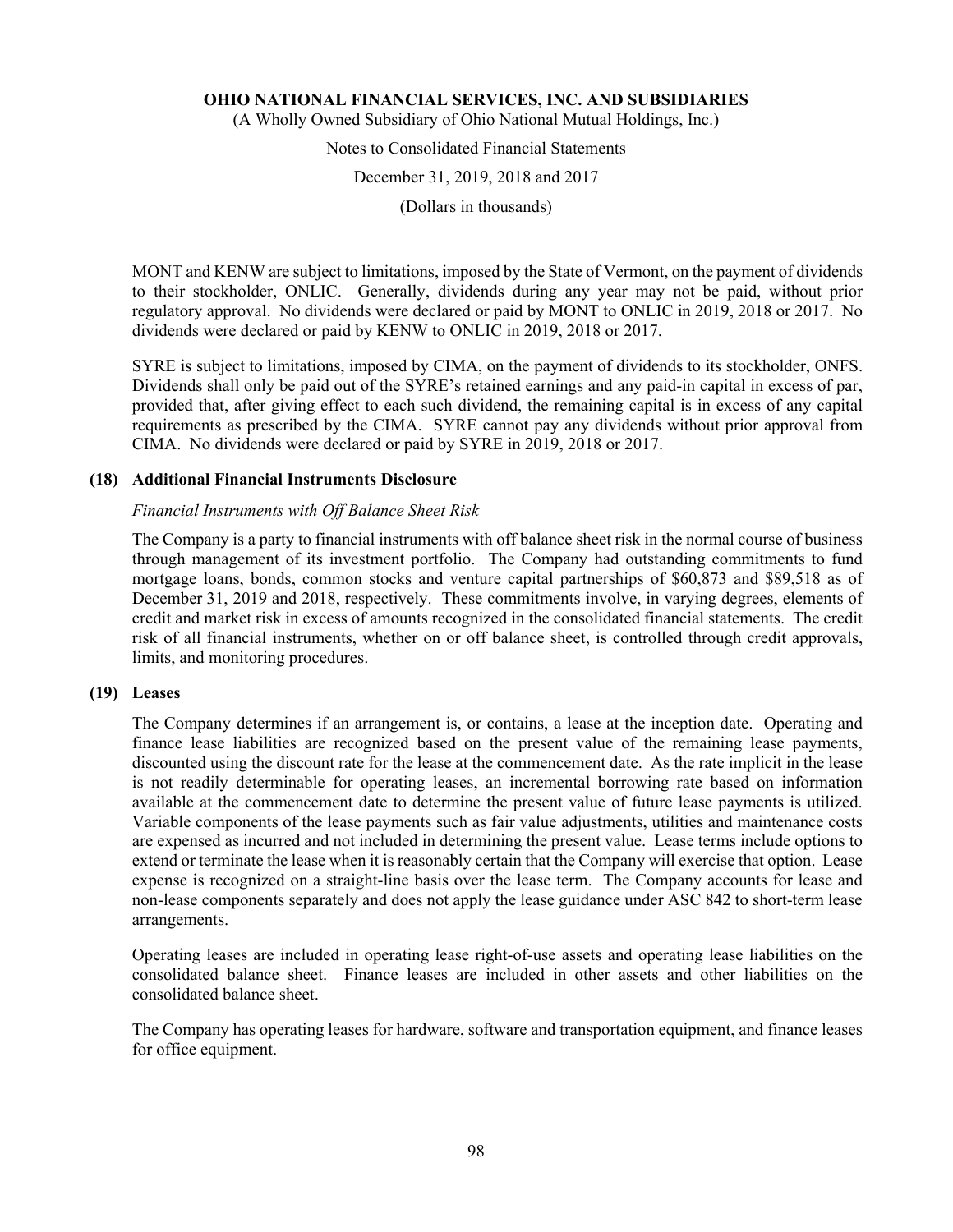(A Wholly Owned Subsidiary of Ohio National Mutual Holdings, Inc.)

# Notes to Consolidated Financial Statements

#### December 31, 2019, 2018 and 2017

(Dollars in thousands)

Additional information related to leases is as follows:

The components of lease expense for the year ended December 31, 2019, are as follows:

| Financing lease cost                |       |
|-------------------------------------|-------|
| Amortization of right-of-use assets |       |
| Interest on lease liabilities       |       |
| Operating lease cost                | 1,825 |
| Short term lease cost               | 30    |
| Total lease expense                 | 1.897 |

Maturity of lease liabilities under non-cancelable operating and finance leases as of December 31, 2019, are as follows:

|                                     |   | Operating | <b>Financing</b> |
|-------------------------------------|---|-----------|------------------|
|                                     |   | leases    | leases           |
| 2020                                | S | 1,858     | 43               |
| 2021                                |   | 1,590     | 43               |
| 2022                                |   | 1,331     | 33               |
| 2023                                |   | 1,257     |                  |
| 2024                                |   | 906       |                  |
| Thereafter                          |   | 2,047     |                  |
| Total future minimum lease payments |   | 8,989     | 119              |
| Less imputed interest               |   | (882)     | (9               |
| Total                               |   | 8,107     | 110              |

Payments due under non-cancelable operating leases under ASC 840 as of December 31, 2018 were as follows:

| 2019                         | 4,162  |
|------------------------------|--------|
| 2020                         | 4,007  |
| 2021                         | 3,201  |
| 2022                         | 923    |
| 2023                         | 849    |
| Thereafter                   | 2,477  |
| Total minimum lease payments | 15,619 |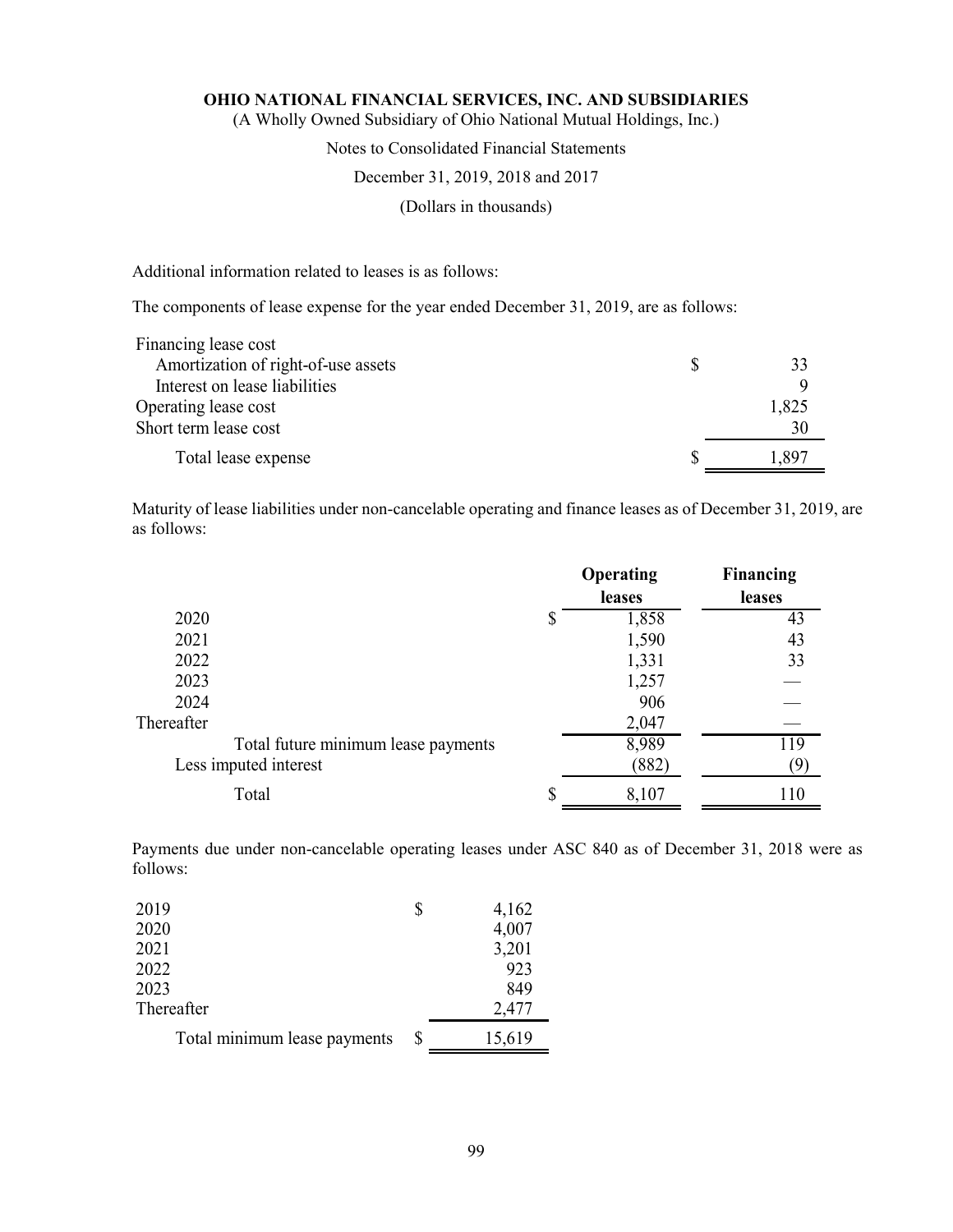(A Wholly Owned Subsidiary of Ohio National Mutual Holdings, Inc.)

# Notes to Consolidated Financial Statements

### December 31, 2019, 2018 and 2017

(Dollars in thousands)

The following table provides a summary of our lease terms and discount rates for the year ended December 31, 2019:

| Weighted-average remaining lease term (years) - financing leases | 2.84     |
|------------------------------------------------------------------|----------|
| Weighted-average remaining lease term (years) - operating leases | 6.22     |
| Weighted-average discount rate - financing leases                | 6.82%    |
| Weighted-average discount rate - financing leases                | $3.25\%$ |

Supplemental information related to our leases for the year ended December 31, 2019, is as follows:

| Cash paid for amounts included in the measurement of       |       |
|------------------------------------------------------------|-------|
| lease liabilities                                          |       |
| Operating cash flows from financing leases                 |       |
| Operating cash flows from operating leases                 | 1,825 |
| Financing cash flows from financing leases                 | 34    |
| Right-of-use assets obtained in exchange for new finance   |       |
| lease liabilities                                          |       |
| Right-of-use assets obtained in exchange for new operating |       |
| lease liabilities                                          |       |

#### *Information as Lessor*

The Company adopted ASC 842 using the modified retrospective approach whereby the cumulative effect of adoption was recognized on the adoption date and prior periods were not restated. On adoption of the standard, the Company elected the package of practical expedients provided for under ASC 842 as a single election and was consistently applied to all existing leases as of January 1, 2019. The Company also elected the practical expedient related to separating lease and non-lease components, provided certain conditions are met. Under ASC 842, the Company is required to account for leases using an approach that is substantially equivalent to ASC 840's guidance for operating leases.

As a lessor, the Company leases office properties to lessees in exchange for monthly payments that cover rent and certain cost recoveries. The Company's operating leases qualify for single component accounting, and the non-lease components follow the same timing and pattern of transfer as the lease payments; therefore, all revenue from operating leases is accounted for under the new lease accounting standard and is classified within net investment income in the consolidated statements of operations. The Company's operating lease income does not include material amounts of variable payments.

Some of the Company's leases have termination options and/or extension options. Termination options allow the customer to terminate the lease prior to the end of the lease term under certain circumstances. Lease agreements generally do not contain an option to purchase the office property at the end of the lease term.